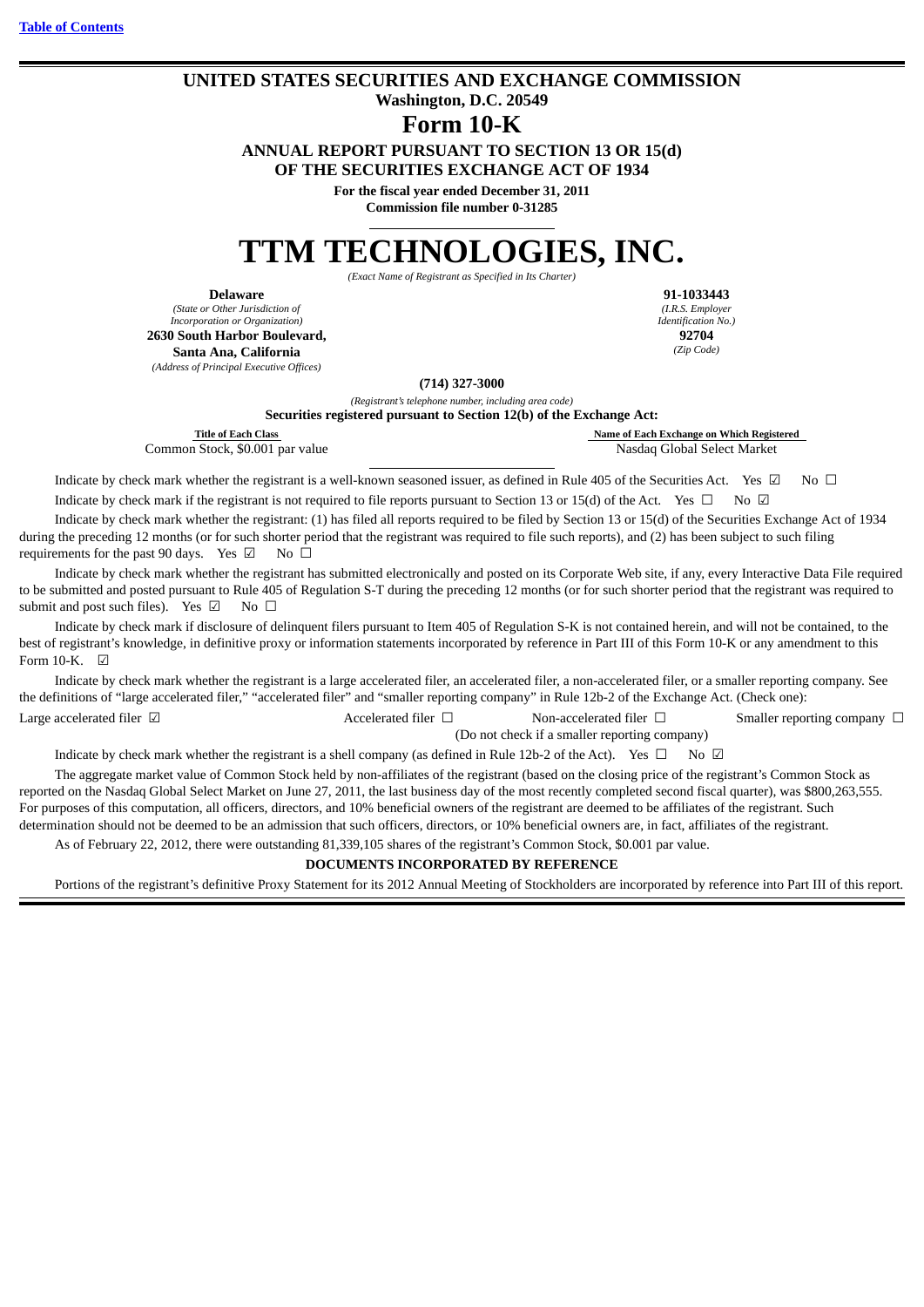# **TTM TECHNOLOGIES, INC. ANNUAL REPORT ON FORM 10-K TABLE OF CONTENTS**

# **PART I**

<span id="page-1-0"></span>

| ITEM 1.           | <b>BUSINESS</b>                                                                            | 3  |
|-------------------|--------------------------------------------------------------------------------------------|----|
| ITEM 1A.          | <b>RISK FACTORS</b>                                                                        | 15 |
| ITEM 1B.          | <b>UNRESOLVED STAFF COMMENTS</b>                                                           | 31 |
| ITEM 2.           | <b>PROPERTIES</b>                                                                          | 31 |
| ITEM 3.           | <b>LEGAL PROCEEDINGS</b>                                                                   | 32 |
| ITEM 4.           | <b>RESERVED</b>                                                                            | 32 |
|                   | <b>PART II</b>                                                                             |    |
| ITEM 5.           | MARKET FOR REGISTRANT'S COMMON EQUITY, RELATED STOCKHOLDER MATTERS AND ISSUER PURCHASES OF |    |
|                   | <b>EQUITY SECURITIES</b>                                                                   | 32 |
| ITEM 6.           | <b>SELECTED FINANCIAL DATA</b>                                                             | 34 |
| ITEM 7.           | MANAGEMENT'S DISCUSSION AND ANALYSIS OF FINANCIAL CONDITION AND RESULTS OF OPERATIONS      | 36 |
| ITEM 7A.          | <b>OUANTITATIVE AND QUALITATIVE DISCLOSURES ABOUT MARKET RISK</b>                          | 48 |
| ITEM 8.           | FINANCIAL STATEMENTS AND SUPPLEMENTARY DATA                                                | 52 |
| ITEM 9.           | CHANGES IN AND DISAGREEMENTS WITH ACCOUNTANTS ON ACCOUNTING AND FINANCIAL DISCLOSURE       | 52 |
| ITEM 9A.          | <b>CONTROLS AND PROCEDURES</b>                                                             | 52 |
| ITEM 9B.          | <b>OTHER INFORMATION</b>                                                                   | 53 |
|                   | <b>PART III</b>                                                                            |    |
| ITEM 10.          | DIRECTORS, EXECUTIVE OFFICERS, AND CORPORATE GOVERNANCE                                    | 53 |
| ITEM 11.          | <b>EXECUTIVE COMPENSATION</b>                                                              | 54 |
| <b>ITEM 12.</b>   | SECURITY OWNERSHIP OF CERTAIN BENEFICIAL OWNERS AND MANAGEMENT AND RELATED STOCKHOLDER     |    |
|                   | <b>MATTERS</b>                                                                             | 54 |
| ITEM 13.          | <b>CERTAIN RELATIONSHIPS AND RELATED TRANSACTIONS, AND DIRECTOR INDEPENDENCE</b>           | 54 |
| ITEM 14.          | PRINCIPAL ACCOUNTANT FEES AND SERVICES                                                     | 54 |
|                   | <b>PART IV</b>                                                                             |    |
| ITEM 15.          | <b>EXHIBITS AND FINANCIAL STATEMENT SCHEDULES</b>                                          | 55 |
| <b>SIGNATURES</b> |                                                                                            | 58 |
|                   | <b>INDEX TO CONSOLIDATED FINANCIAL STATEMENTS AND SCHEDULE</b>                             | 59 |
|                   |                                                                                            |    |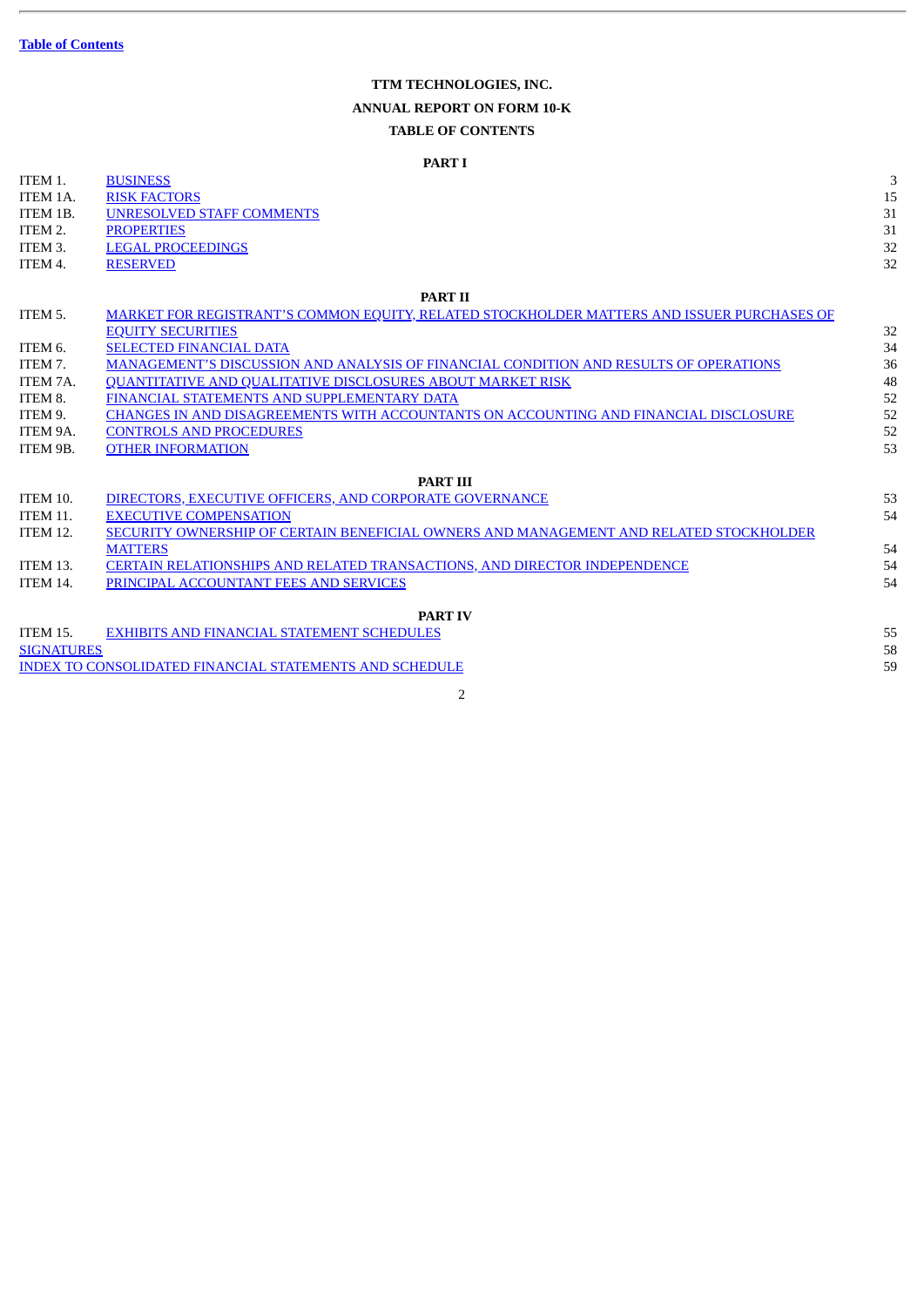#### **PART I**

#### **Statement Regarding Forward-Looking Statements**

*This report on Form 10-K contains forward-looking statements regarding future events or our future financial and operational performance. Forwardlooking statements include statements regarding markets for our products; trends in net sales, gross profits and estimated expense levels; liquidity and anticipated cash needs and availability; and any statement that contains the words "anticipate," "believe," "plan," "forecast," "foresee," "estimate," "project," "expect," "seek," "target," "intend," "goal" and other similar expressions. The forward-looking statements included in this report reflect our current expectations and beliefs, and we do not undertake publicly to update or revise these statements, even if experience or future changes make it clear that any projected results expressed in this annual report or future quarterly reports to stockholders, press releases or company statements will not be realized. In addition, the inclusion of any statement in this report does not constitute an admission by us that the events or circumstances described in such statement are material. Furthermore, we wish to caution and advise readers that these statements are based on assumptions that may not materialize and may involve risks and uncertainties, many of which are beyond our control, that could cause actual events or performance to differ materially from those contained or implied in these forward-looking statements. These risks and uncertainties include the business and economic risks described in Item 1A, "Risk Factors."*

*Unless otherwise indicated or unless the context requires otherwise, all references in this document to "TTM," "our company," "we," "us," "our," and similar names refer to TTM Technologies, Inc. and its subsidiaries.*

#### <span id="page-2-0"></span>**ITEM 1.** *BUSINESS*

#### **General**

We are a leading global provider of time-critical and technologically complex printed circuit board (PCB) products and backplane assemblies (PCBs populated with electronic components), which serve as the foundation of sophisticated electronic products. We are the largest PCB manufacturer in North America and one of the top five PCB manufacturers in the world, based on revenues, according to a 2010 report by N.T. Information, a PCB industry research firm, and generated approximately \$1.4 billion in net sales in 2011. We had approximately 16,300 employees worldwide as of December 31, 2011, and we operate a total of 15 specialized and integrated facilities in the United States and China. We focus on providing time-to-market and advanced technology products and offer a one-stop manufacturing solution to our customers from engineering support to prototype development through final volume production. This one-stop solution allows us to align technology development with the diversified needs of our customers, many of whom are based in high growth markets, and to enable them to reduce the time required to develop new products and bring them to market. We serve a diversified customer base consisting of approximately 1,220 customers in various markets throughout the world, including manufacturers of networking/communications infrastructure products, touch screen tablets and mobile media devices (e-readers and smartphones). We also serve the high-end computing, aerospace/defense, and industrial/medical industries. Our customers include both original equipment manufacturers (OEMs) and electronic manufacturing services (EMS) providers.

In April 2010, we acquired from Meadville Holdings Limited (Meadville) all of the issued and outstanding capital stock of four of its subsidiaries. These four companies and their respective subsidiaries, collectively referred to as the PCB Subsidiaries, comprised Meadville's PCB manufacturing and distribution business. Prior to the acquisition, the PCB Subsidiaries made Meadville one of the leading PCB manufacturers in China by revenue, with a focus on producing high-end PCB products. Our April 2010 acquisition of the PCB Subsidiaries greatly increased our global production capacity, expanded our presence in the touch screen tablet and mobile media device markets, and enhanced our flexible, rigid-flex, high-density interconnect (HDI) and substrate product capabilities.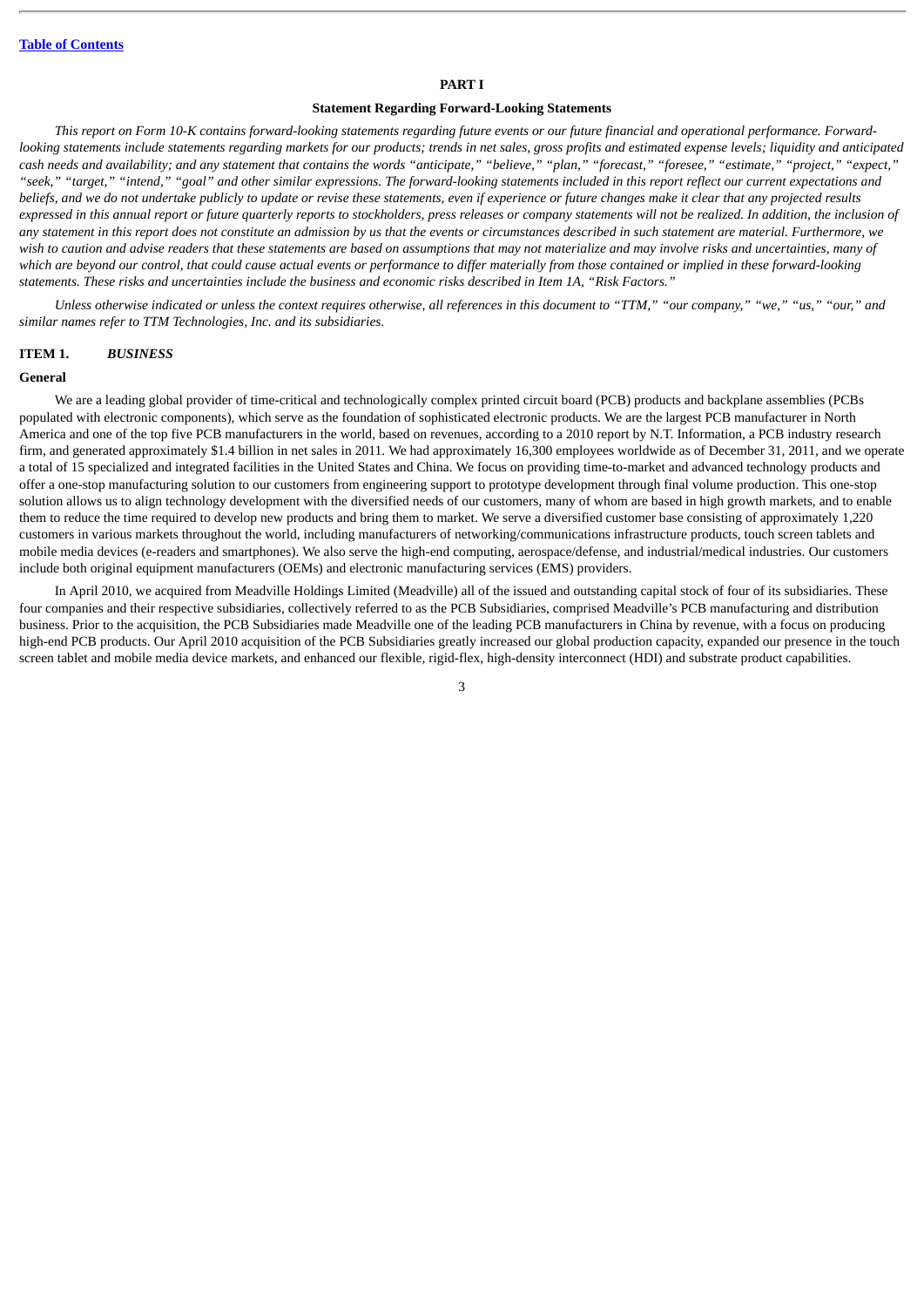Prior to our acquisition of the PCB Subsidiaries, we had two operating segments, PCB Manufacturing and Backplane Assembly, consistent with the nature of our operations. Due to the acquisition, we reassessed our operating segments and now manage our worldwide operations based on two geographic operating segments: (1) *North America*, which consists of seven domestic PCB fabrication plants, including a facility that provides follow-on value-added services primarily for one of the PCB fabrication plants, and one backplane assembly plant in Shanghai, China, which is managed in conjunction with our U.S. operations, and its related European sales support infrastructure; and (2) *Asia Pacific*, which consists of the PCB Subsidiaries and their seven PCB fabrication plants, which include a substrate facility. Each segment operates predominantly in the same industry with production facilities that produce similar customized products for our customers and use similar means of product distribution in their respective geographic regions.

#### **Industry Overview**

PCBs are manufactured in panels from sheets of laminated material. Each panel is typically subdivided into multiple PCBs, each consisting of a pattern of electrical circuitry etched from copper to provide an electrical connection between the components mounted to it. PCBs serve as the foundation for virtually all electronic products, ranging from consumer electronics products (such as cellular phones, smartphones, touch screen tablets and personal computers) to high-end commercial electronic equipment (such as medical equipment, data communications routers, switches and servers) and aerospace/defense electronic systems.

High-end commercial equipment and aerospace/defense products require customized, multilayer PCBs using advanced technologies. Most high-end commercial and aerospace/defense end markets have low volume requirements that demand a highly flexible manufacturing environment. Traditionally, consumer electronics products utilized commodity-type PCBs with lower layer counts, less complexity and larger production runs. However, recent advances in consumer electronics products are driving a transition to higher layer count, more complex PCBs.

According to Prismark Partners LLC, a PCB industry research firm, the worldwide market for PCBs was approximately \$55.4 billion in 2011, with the Americas producing 7% (approximately \$3.8 billion), China producing 40% (approximately \$22.0 billion) and the rest of the world producing 53% (approximately \$29.6 billion). According to Prismark Partners, worldwide PCB revenue is expected to increase at a rate of 5% to 7% in 2012.

Demand for increasing functionality in electronic products has increased the complexity of PCBs, and this trend is expected to continue. Consumers desire more capacity in their devices — in other words, the demand for the same or smaller size devices with more features is on the rise. Products designed to offer faster data transmission, thinner and more lightweight features, and reduced power consumption generally require increasingly complex PCBs to meet these criteria. By using HDI technology, circuit densities can be increased, thereby providing for smaller products with higher packaging densities. According to a September 2011 report by Jefferies & Company, Inc., an investment banking firm, the total mobile phone market will grow to 3.1 billion units in 2020. Jefferies predicts that smartphones will represent 81% of this total (2.5 billion units), up from 26% (0.4 billion units) in 2011. This translates to a 23% compound annual growth rate (CAGR) in smartphones sold through 2020.

Following a similar upward trend, the global substrate market, which represents approximately 15% of the global PCB market, is expected to grow at a CAGR of 7% by 2015 according to BPA Consulting, a PCB industry research firm. This growth is driven by increasing demand for end products containing highly advanced semiconductors. The Chinese substrate market alone is expected to grow at a CAGR of 16% due to both China's increased production of semiconductors and the continuing growth in end-products containing highly advanced semiconductors. Substrate manufacturing requires deployment of large amounts of resources and strong engineering services. For this reason, we believe that the number of competitors is much smaller compared to standard PCB manufacturers.

The PCB manufacturing market is highly fragmented with relatively few large scale companies. According to a report by N.T. Information, a PCB industry research firm, in 2011 and 2012, there were approximately 2,600 manufacturers worldwide in 2011, with the top 20 suppliers representing approximately 43% of the global market. As a result of global economic trends, the number of PCB producers operating in China has increased significantly since 2000. This corresponds with a significant decline of North American and European PCB producers during the same time period.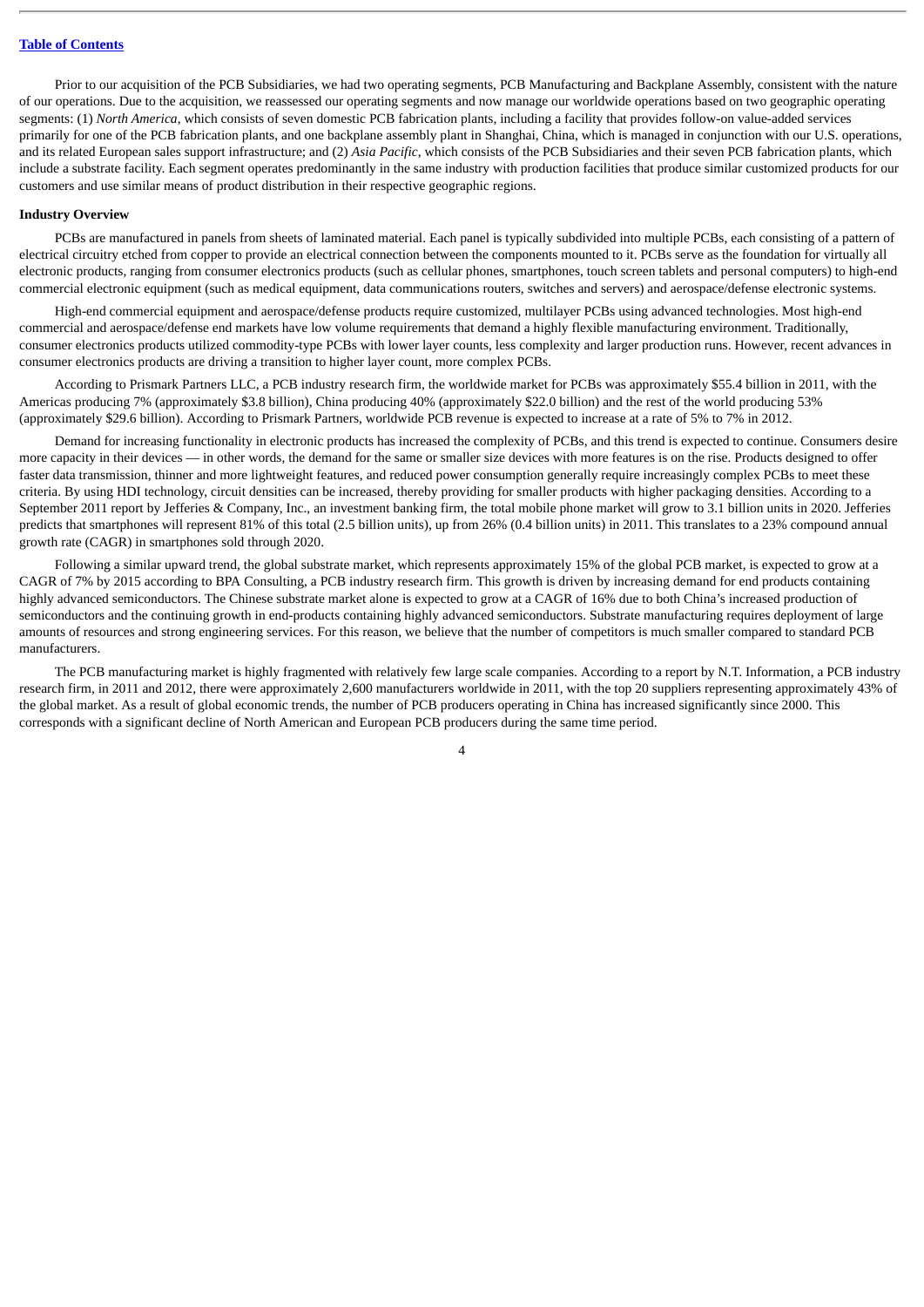#### **Industry Trends**

We believe that several trends are impacting the PCB manufacturing industry. These trends include:

*Shorter electronic product life cycles.* Continual advances in technology have shortened the life cycles of complex commercial electronic products, placing greater pressure on OEMs to quickly bring new products to market. The accelerated time-to-market and ramp-to-volume needs of OEMs for high-end commercial equipment create opportunities for PCB manufacturers that can offer engineering support in the prototype stage and manufacturing scalability throughout the production life cycle.

*Increasing complexity of electronic products.* OEMs continue to design higher performance electronic products, which in turn require technologically complex PCBs that can accommodate higher speeds and component densities, including HDI PCBs. These complex PCBs can require very high layer counts, advanced manufacturing processes and materials, and high-mix production capabilities, which involve processing small lots in a flexible manufacturing environment. OEMs increasingly rely upon larger PCB manufacturers, which possess the financial resources necessary to invest in advanced manufacturing process technologies and sophisticated engineering staff, often to the exclusion of smaller PCB manufacturers that do not possess such technologies or resources. Even the low end of the PCB market (less than four layers) continues to transition to higher layer counts as consumer products increase in complexity. Advances in chip technology continue to drive market share growth in HDI, substrate and flex PCB categories.

*Increasing concentration of global PCB production in Asia.* In recent years, many electronics manufacturers have moved their commercial production to Asia to take advantage of its exceptionally large, low-cost labor pool. In particular, the trend has favored China, which had the largest PCB market in terms of both revenue and number of suppliers in 2010 according to Prismark Partners and N. T. Information. The overall technical capability of suppliers in China has improved dramatically in recent years and China has emerged as a global production center for cellular phones, smartphones, touch screen devices, computers and computer peripherals, and high-end consumer electronics. According to N.T. Information, approximately 59% of the world's PCB production will be generated from China, Hong Kong and Taiwan by 2014. The continued outsourcing of production to China should result in additional commercial market share potential for PCB manufacturers with a strong presence and reputation in China.

*Decreased reliance on multiple PCB manufacturers by OEMs.* OEMs traditionally have relied on multiple PCB manufacturers to provide different services as an electronic product moves through its life cycle. The transfer of a product among different PCB manufacturers often results in increased costs and inefficiencies due to incompatible technologies and manufacturing processes and production delays. In addition, OEMs generally find it easier and less costly to manage fewer PCB manufacturers. As a result, OEMs are reducing the number of PCB manufacturers and backplane assembly service providers on which they rely, presenting an opportunity for those that can offer one-stop manufacturing capabilities — from prototype to volume production.

*Increased requirements for aerospace/defense products.* The aerospace/defense market is characterized by increasingly time-consuming and complex certification processes, long product life cycles, and a demand for leading-edge technology with extremely high reliability and durability. While the US Department of Defense (DoD) budget faces increasing scrutiny as part of overall US budget deficit reduction efforts, we anticipate that a continued DoD commitment and upgrades, incorporating leading-edge PCB technology in products for intelligence, surveillance and reconnaissance, communications and weapon systems combined with Foreign Military Sales (FMS) programs and a recovering global commercial aerospace industry, will support a significant longterm market for these products.

#### **Our Strategy**

Our goal is to be the leading global provider of time-critical, one-stop manufacturing services for highly complex PCBs. In our Asia Pacific segment, we intend to primarily target the smartphone, touch screen tablet and networking infrastructure markets; increase our high technology conventional, HDI, flex and rigid-flex capabilities and capacities; and enhance our current niche position in substrates. In our North America segment, we intend to continue to capitalize on our advanced technology, high mix/low volume and quick turnaround

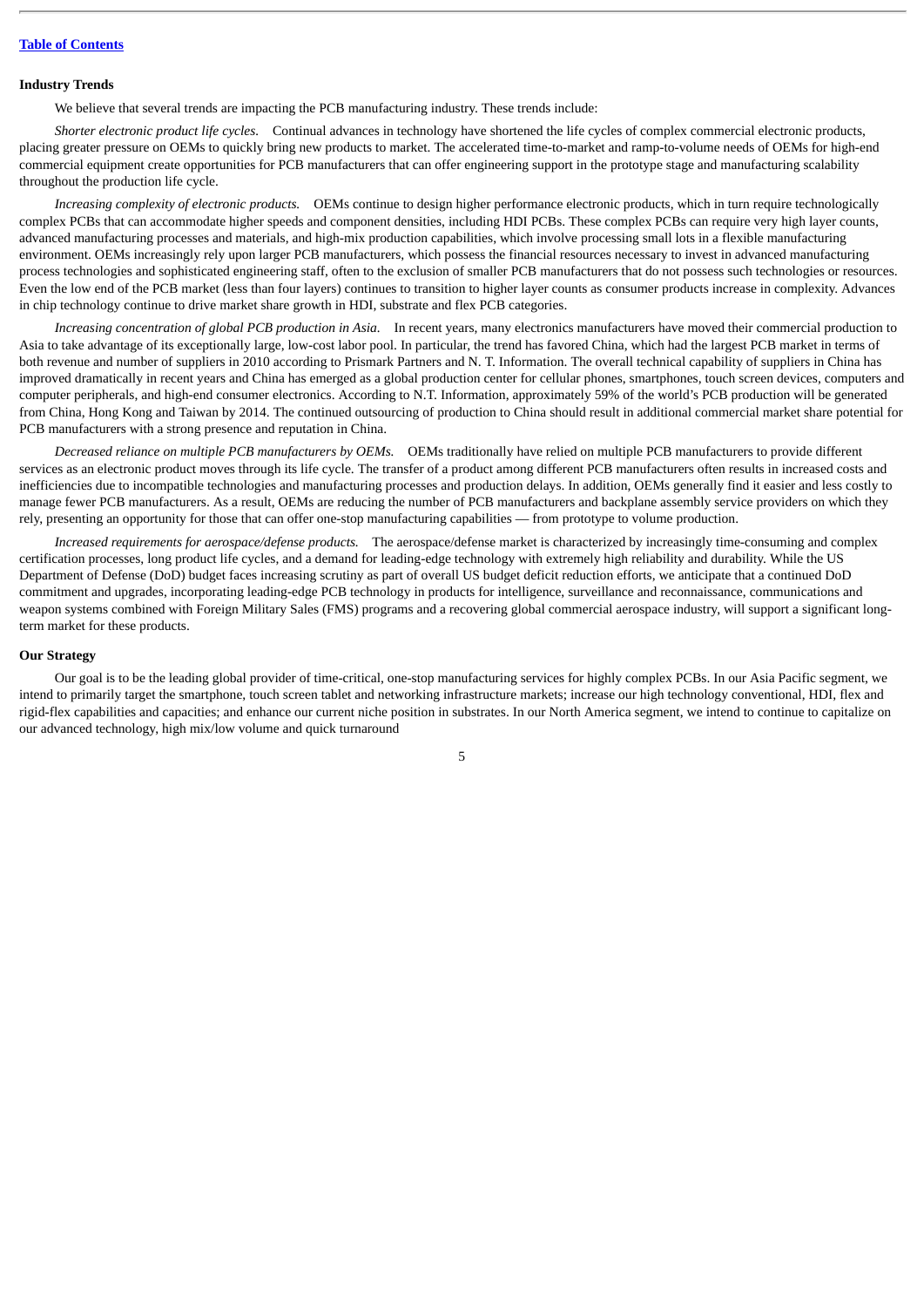(QTA) service capabilities; enhance our commercial PCB capacity; expand our strategic account management model to strengthen our customer relationships; and leverage our market leadership and niche positions. More generally, our strategy includes:

*Emphasize advanced technological capabilities and manufacturing processes.* As the demand for more high-end PCBs increases across all markets, production of sophisticated PCBs becomes more complex. We address this growing market by delivering time critical and highly complex manufacturing services. We manufacture PCBs with layer counts in excess of 30 layers and believe that our HDI, flex and rigid-flex, substrate and other high technology capabilities provide an attractive market niche for our company. Our Asia Pacific segment has been a leader in HDI PCBs and IC substrate manufacturing and, accordingly, we believe that we have an early-mover advantage over many of our competitors. With rising requirements for faster data transmission, shrinking features (lightweight and thin) and lower power consumption, more PCB designs have migrated to more complex HDI PCBs from conventional multi-layer PCBs. This is especially true of portable devices such as smartphones and tablet PCs. As a leading manufacturer, we continually evaluate and invest in advanced production equipment, new manufacturing processes, engineering and process technology capabilities in order to further reduce our delivery times, improve quality, increase yields and decrease costs.

*Focus on early stages of product life cycle.* We work to service our customers' needs from the earliest stages of product development, including design services, engineering support and prototype development. By building alliances with our customers early in the development process, we are able to gain advantages in our core markets through the sharing and transfer of technologies and know-how. These alliances, often the result of strategic account management efforts, frequently allow us to gain access to new product pipelines and technologies we may not be able to otherwise obtain, or to obtain them more rapidly, thereby enhancing our leadership position in our targeted markets. Our expertise with new product development is enhanced by our ability to deliver highly complex PCBs to customers in significantly compressed lead times. This rapid delivery service enables OEMs to develop sophisticated electronic products more quickly and reduce their time to market. In addition, our QTA services provide us with an opportunity to cross-sell our other services, including high-mix and volume production in our targeted end markets.

*Pursue new customers in higher growth end markets.* We continue to pursue new customers with high growth characteristics and target additional high growth end markets that are characterized by rapid product introduction cycles and demand for time-critical services. In that regard, our 2010 Meadville acquisition provided significant opportunities in high growth end markets such as the networking/communications infrastructure, touch screen tablet, mobile media device (cellular phones and smartphones) and high-end computing markets. Over the last several years, China has emerged as a global production center for these products. This trend has driven the growth of the PCB market, particularly in China. Our strategic focus on these fast-growing markets, together with our reputation and network of China facilities, has enabled us to generate strong sales growth. Our ability to serve these markets is enhanced by our technological capabilities, as these markets require PCB products with higher layer counts, feature miniaturization, and higher circuit density. In addition, we intend to pursue high-end commercial and defense customers that demand flexible and advanced manufacturing processes, expertise with high-performance specialty materials assembly and testing capabilities, and expertise in other high-mix and complex technologies. We regularly evaluate and pursue internal initiatives aimed at adding new customers and better serving existing customers within our markets.

*Capitalize on our significant presence in China.* We believe that our Asia Pacific operating segment provides a key strategic and competitive advantage. Many key suppliers, direct OEM customers, and EMS customers manufacturing on behalf of OEMs are located in China. China's increasing dominance in electronics supply chain management is particularly evident in desktop computers, notebook computers, servers, cellular phones, smartphones, touch screen tablets, and communication equipment products. Proximity to these China-based suppliers and customers enables us to react swiftly to customer demand for comprehensive PCB products and services. We are also able to coordinate more effectively with our suppliers, and enjoy a cost advantage in terms of transportation costs over PCB manufacturers located outside of China. Furthermore, due to historically low labor costs in China, we are able to maintain comparatively lower operating costs and increased production process flexibility.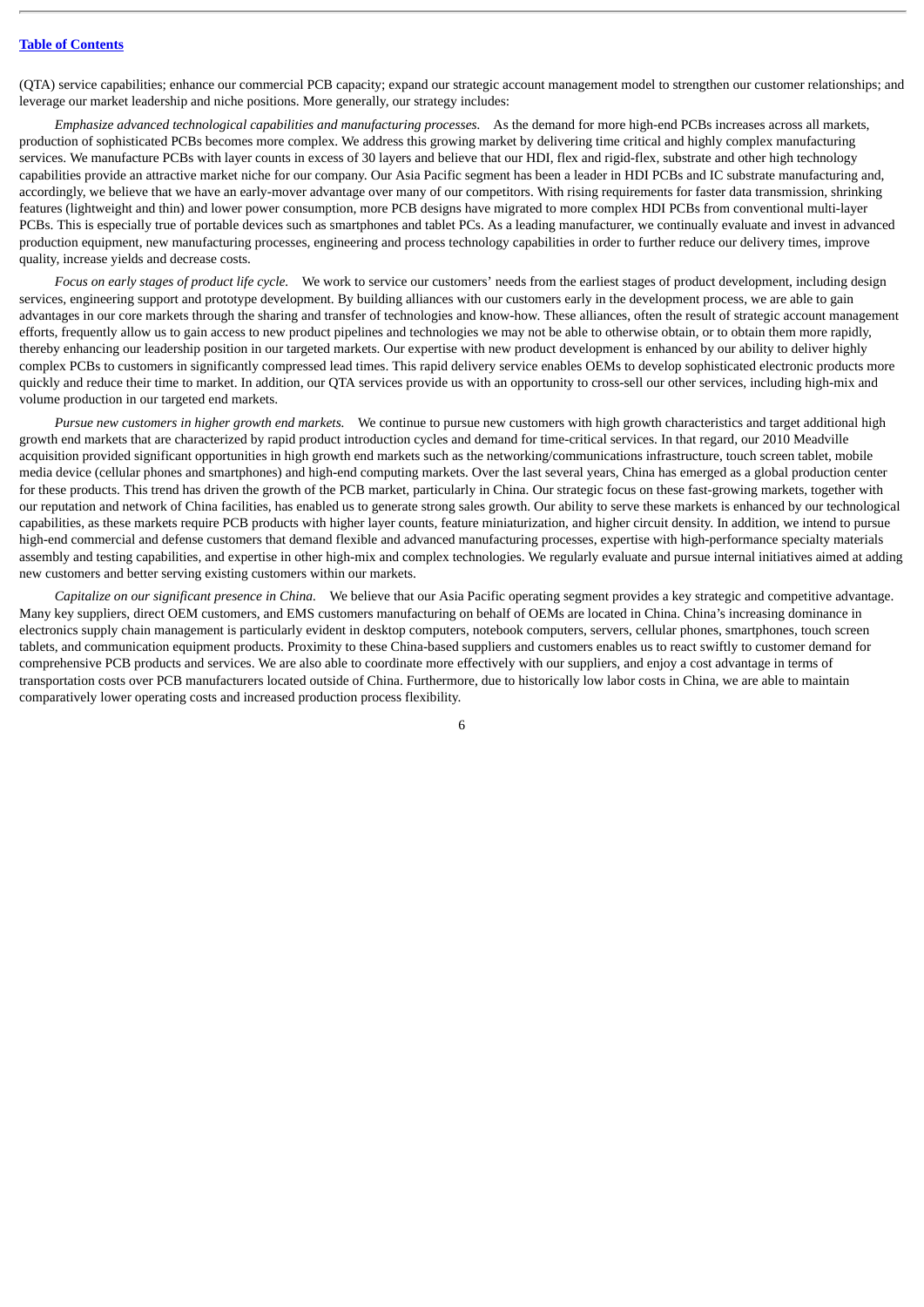*Maintain our customer-driven culture.* Our customer-oriented culture emphasizes extraordinary service, competitive differentiation and superior execution. Our customer-oriented strategies include engaging in co-development of new products, capturing new technology products for next generation equipment, and continuing to invest in and enhance our HDI PCB, rigid flex and flex PCB capabilities. Our ability to anticipate and meet customers' needs is critical to retaining existing customers and attracting leading companies as new customers. Other key elements of our customer focus include managing customer schedules and vendor inventory.

*Market our facility specialization and one-stop manufacturing solution.* We utilize a facility specialization strategy in which each order is directed to the facility best suited to the customer's particular delivery time, product complexity and volume needs. Our plants use compatible technologies and manufacturing processes, allowing us to move orders between plants to optimize operating efficiency. This strategy provides customers with faster delivery times and enhanced product quality and consistency. In addition, our global one-stop manufacturing solution includes engineering support, prototype, low volume/high-mix products, medium volume/ramp and high-volume production. This one-stop solution allows us to provide a broad array of services and technologies to meet the rapidly evolving needs of our customers. See "*Item 2 — Properties*" for a further description of our global specialized and integrated production facilities.

*Provide extensive support for aerospace/defense customers.* Success in the aerospace/defense market is generally achieved only after manufacturers demonstrate the long-term ability to pass extensive OEM and government certification processes, numerous product inspections, audits for quality and performance, and extensive administrative requirements associated with participation in government and high reliability commercial aerospace programs. United States export controls represent a barrier to entry for international competition as they restrict the overseas export and/or overseas manufacture of defense-related materials, services, and sensitive technologies that are associated with United States government programs. In addition, the complexity of the end products serves as a barrier to entry to many potential new suppliers. TTM's global footprint and strong historical relations with leading North American commercial aerospace contractors provide us with a positive position to support the emerging commercial aerospace industry in China.

#### **Products and Services**

We offer a wide range of PCB products, including conventional PCBs, HDI PCBs, flexible PCBs, rigid-flex PCBs, backplane assemblies, and IC substrates. We also offer certain value-added services to support our customers' needs. These include design for manufacturability (DFM) support during new product introduction stages, PCB layout design, simulation and testing services, QTA production and drilling and routing services. By providing these valueadded services to customers, we are able to provide our customers with a "one-stop" manufacturing solution, which enhances our relationships with our customers.

#### *Conventional PCBs*

A PCB is a board containing a pattern of conducting material, such as copper, which becomes an electrical circuit when electrical components are attached to it. It is the basic platform used to interconnect electronic components and can be found in most electronic products, including computers and computer peripherals, communications equipment, cellular phones, high-end consumer electronics, automotive components and medical and industrial equipment. PCBs are more product-specific than other electronic components because generally they are unique for a specific electronic device or appliance. Conventional PCBs can be classified as single-sided, double-sided and multi-layer boards.

A multi-layer PCB can accommodate more complex circuitry than a double-sided PCB. It has more than two copper circuit layers with pieces of laminate bonded by resin between layers. Multi-layer PCBs require more sophisticated production techniques compared to single and double-sided PCBs, as, among other things, they require high precision manufacturing and more stringent product quality. The number of layers comprising a PCB generally increases with the complexity of the end product. For example, a simple consumer device such as a garage door controller may use a single-sided or double-sided PCB, while a high-end network router or computer server may use a PCB with 20 layers or more.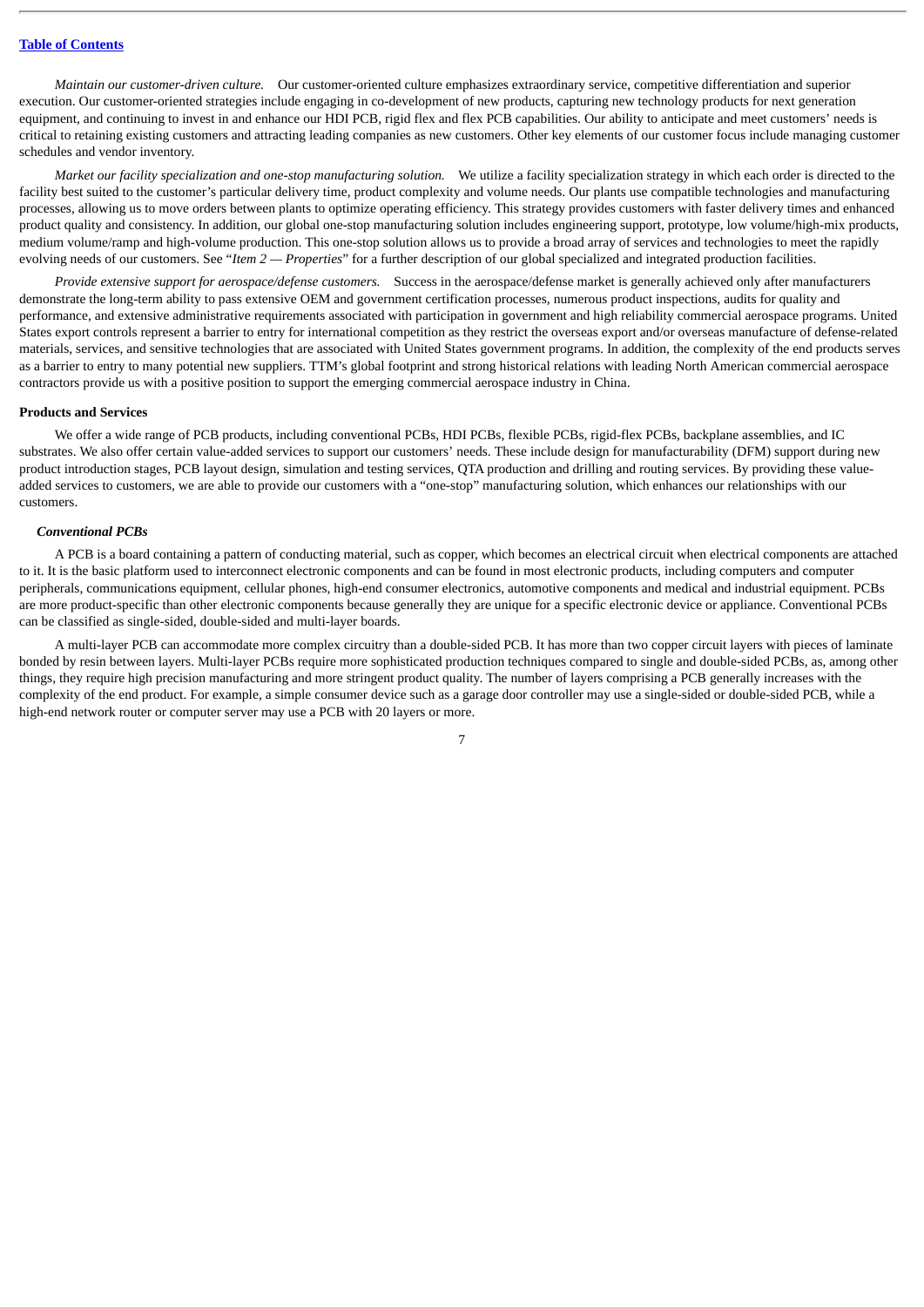#### *High density interconnect or HDI PCBs*

Our North America and Asia Pacific segments produce HDI PCBs, which are PCBs with higher interconnect density per unit area and require more sophisticated technology and manufacturing processes for their production than conventional PCB products. HDI PCBs are boards with high-density characteristics including micro-sized holes, or microvias (diameter at or less than 0.1 mm), fine lines (circuit line width and spacing at or less than 0.075 mm) and can be constructed with thin high performance materials, thereby enabling more interconnection functions per unit area. HDI PCBs generally are manufactured using a sequential build-up process in which circuitry is formed in the PCB one layer at a time through successive drilling, plating and lamination cycles. In general, a board's complexity is a function of interconnect and circuit density, layer count, laminate material type and surface finishes. As electronic devices have become smaller and more portable with higher functionality, demand for advanced HDI PCB products has increased dramatically. We define advanced HDI PCBs as those having more than one layer of microvia interconnection structure.

#### *Flexible PCBs*

Flexible PCBs are printed circuits produced on a flexible laminate, allowing it to be folded or bent to fit the available space or allow relative movement. We manufacture circuits on flexible substrates that can be installed in three-dimensional applications for electronic packaging systems. Use of flexible circuitry can enable improved reliability, improved electrical performance, reduced weight and reduced assembly costs when compared with traditional wire harness or ribbon cable packaging. Flexible PCBs can provide flexible electronic connectivity of an electrical device's apparatus such as printer heads, cameras, camcorders, TVs, mobile handsets, and touch screen tablets.

#### *Rigid-flex PCBs*

Rigid-flex circuitry provides a simple means to integrate multiple PCB assemblies and other elements such as display, input or storage devices without wires, cables or connectors, replacing them with thin, light composites that integrate wiring in ultra-thin, flexible ribbons between sections. In rigid-flex packaging, a flexible circuit substrate provides a backbone of wiring with rigid multilayer circuit sections built up as modules where needed.

Since the ribbons can be bent or folded, rigid-flex provides a means to compactly package electronics in three dimensions with dynamic or static bending functions as required, enabling miniaturization and thinness of product design. The simplicity of rigid-flex integration also generally reduces the number of parts required, which can improve reliability. The increasing popularity of mobile electronics coupled with the design trend of developing increasingly thinner, lighter and more feature-rich products is expected to further drive growth in the rigid-flex and flex sector, where these PCBs are the backbone of miniaturization.

Rigid-flex technology is essential to a broad range of applications including aerospace, industrial and transportation systems requiring high reliability; hand-held and wearable electronics such as mobile phones, video cameras and music players where thinness and mechanical articulation are essential; and ultraminiaturized products such as headsets, medical implants and semiconductor packaging where size and reliability are paramount.

#### *Backplane assemblies*

A backplane is an interconnecting device that has circuitry and sockets into which PCBs or other additional electronic devices can be plugged. In a computer, these may be referred to as a "motherboard." The manufacture of backplane assemblies involves mounting various electronic components to large PCBs. Components include, but are not limited to, connectors, capacitors, resistors, diodes, integrated circuits, hardware and a variety of other parts. We can assemble backplanes and sub-systems and provide full system integration of backplane assemblies, cabling, power, thermal, and other complex electromechanical parts into chassis and other enclosures. In addition to assembly services, we provide inspection and testing services such as automated optical inspection (AOI) and X-ray inspection to ensure that all components have been properly placed and electrical circuits are complete. Our focus is to provide backplane and subsystem assembly products primarily as an extension of our commercial and aerospace/defense PCB offerings.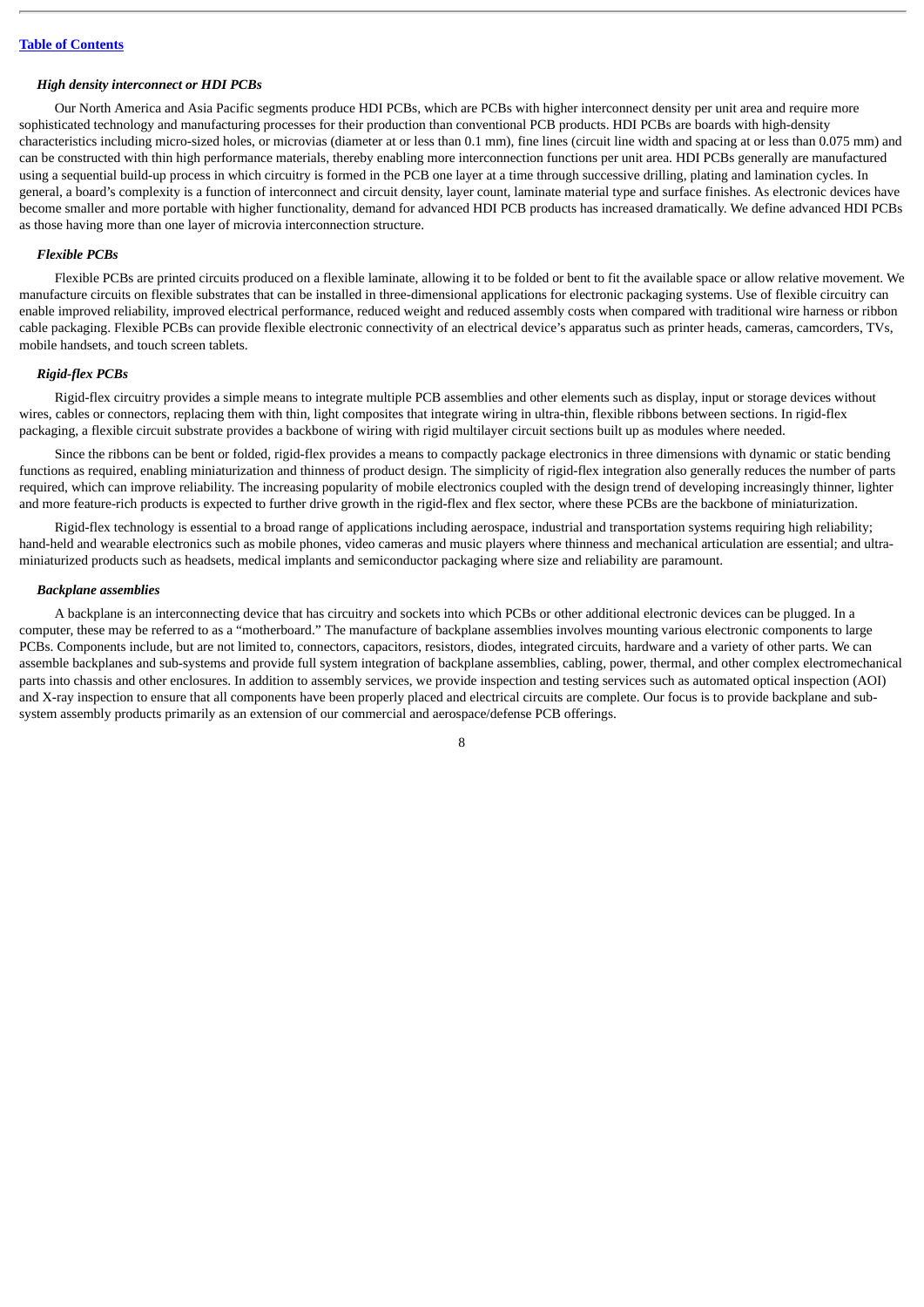#### *IC substrates*

IC substrates are mounts that are used to connect very small ICs (integrated circuits or semiconductors) to comparatively larger PCBs for assembly into electronic end products such as memory modules, cellular phones, digital cameras, automotive GPS and engine controls. IC substrates, also known as IC carriers, are highly miniaturized circuits manufactured by a process largely similar to that for PCBs but requiring the use of ultra-thin materials and including micron-scale features, as they must bridge the gap between sub-micron IC features and millimeter scale PCBs. Consequently, IC substrates are generally manufactured in a semiconductor-grade clean room environment to ensure products are free of defects and contamination.

IC substrates are a basic component of IC packages which, combined with other electronic components in an assembly, control functions of an electronic appliance. IC packages can be broadly divided into single chip modules (or SCMs) and multi-chip modules (or MCMs), with the former containing one IC chip, and the latter containing multiple chips and other electronic components.

# *Design and Engineering Services*

We are actively involved in the early stages of many of our customers' product development cycles. This involvement positions us at the leading edge of technical innovation in the engineering of complex PCBs. Our engineering and sales teams collaborate to identify the specific needs of our customers and work with them to develop innovative, high performance solutions. We have the ability to offer both mechanical and electrical computer aided design (CAD) services, which allows us to offer our customers complete design through production services for PCB, assembly and system level products. We also offer signal integrity, thermal, and structural analysis services. This method of product development provides us with an in-depth understanding of our customers' businesses and enables us to better anticipate and serve their needs. Establishing customer relationships early in a product's life cycle, often as a result of our strategic account management efforts, also provides an advantage in securing preferred vendor status for subsequent ramp to volume and volume production opportunities.

#### *Process and product development*

Process and product development plays a vital role in our business. As electronic products become smaller, demands are also increasing for higher speed and functionality of such products. Accordingly, continued advancement in processing technology is required to develop increasingly smaller sized PCB products with increased functionality by accommodating even more powerful and complicated chipsets. As product responsiveness and speed increases, special electrical properties become factors affecting signal integrity and the transmission speed between PCBs and the electrical components to which they are connected. Special materials, equipment, chemicals and manufacturing processes are therefore required to ensure the proper functioning of the final electronic end product.

#### *Quick turnaround services*

We refer to our rapid delivery services as "quick turnaround" or "QTA", because we provide custom-fabricated PCBs to our customers within as little as 24 hours to 10 days. As a result of our ability to rapidly and reliably respond to the critical time requirements of our customers, we generally receive premium pricing for our QTA services as compared to standard lead time prices.

- *Prototype production.* In the design, testing, and launch phase of a new electronic product's life cycle, our customers typically require limited quantities of PCBs in a very short period of time. We satisfy this need by manufacturing prototype PCBs in small quantities, with delivery times ranging from as little as 24 hours to 10 days.
- *Ramp-to-volume production.* After a product has successfully completed the prototype phase, our customers introduce the product to the market and require larger quantities of PCBs in a short period of time. This transition stage between low-volume prototype production and volume production is known as ramp-to-volume. Our ramp-to-volume services typically include manufacturing up to a few hundred PCBs per order with delivery times ranging from 5 to 15 days.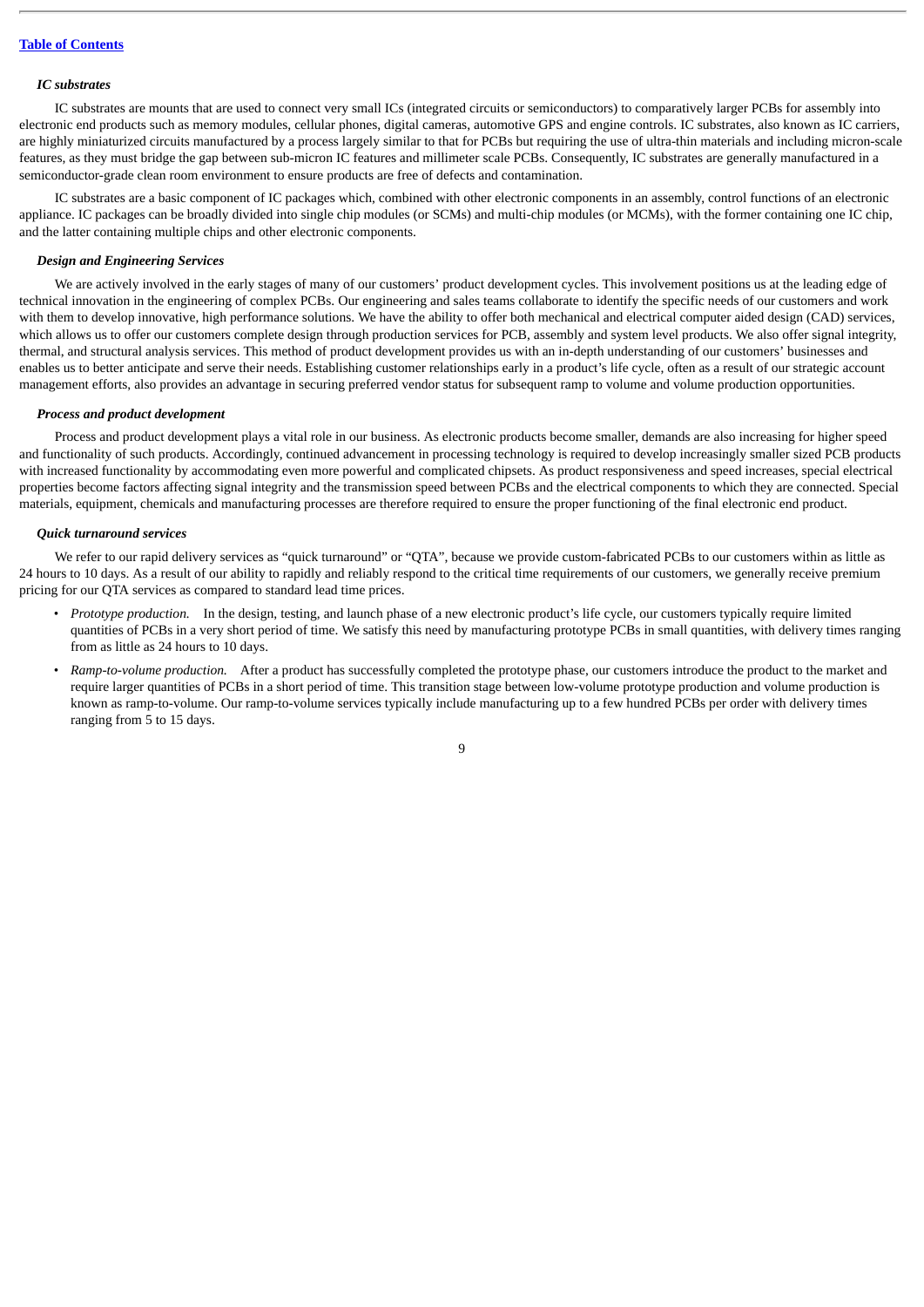#### **Manufacturing Technologies**

The market for our products is characterized by rapidly evolving technology. In recent years, the trend in the electronic products industry has been to increase the speed, complexity, and performance of components while reducing their size. We believe our technological capabilities allow us to address the needs of manufacturers who need to bring complicated electronic products to market faster.

To manufacture PCBs, we generally receive circuit designs directly from our customers in the form of computer data files, which we review to ensure data accuracy and product manufacturability. Processing these computer files with computer aided manufacturing (CAM) technology, we generate images of the circuit patterns that we then physically develop on individual layers, using advanced photographic processes. Through a variety of plating and etching processes, we selectively add and remove conductive materials to form horizontal layers of thin circuitry, which are separated by electrical insulating material. A multilayer circuit board is produced by laminating together multiple layers of circuitry, using intense heat and pressure under vacuum. Vertical connections between layers are achieved by drilling and plating through small holes, called vias. Vias are made by highly specialized drilling equipment capable of achieving extremely fine tolerances with high accuracy. We specialize in high layer count PCBs with extremely fine geometries and tolerances. Because of the tolerances involved, we employ clean rooms in certain manufacturing processes where tiny particles might otherwise create defects on the circuit patterns. We also use automated optical inspection systems and electrical testing systems to ensure consistent quality of the circuits we produce.

We believe that our highly specialized equipment and advanced manufacturing processes enable us to reliably produce PCBs with the following characteristics:

- *High layer count.* Manufacturing PCBs with a large number of layers is difficult to accomplish due to the accumulation of manufacturing tolerances and registration systems required. In our North America segment, we regularly manufacture PCBs with more than 30 layers on a quick-turn and volume basis. Approximately 62% of our 2011 and 2010 North America PCB revenue involved the manufacture of PCBs with at least 12 layers or more. Printed circuit boards with at least 20 layers or more represented 32% of North America PCB revenue in 2011, up from 31% in 2010. Approximately 23% of our 2011 Asia Pacific net sales involved the manufacture of PCBs with at least 12 layers or more, compared with 24% in 2010.
- *Blind and buried vias.* Vias are drilled holes that provide electrical connectivity between layers of circuitry in a PCB. Blind vias connect the surface layer of the PCB to an internal layer and terminate at the internal layer. Buried vias are holes that do not reach either surface of the PCB but allow inner layers to be interconnected. Products with blind and buried vias can be made thinner, smaller, lighter and with higher component density and more functionality than products with traditional vias.
- *High Density Interconnect (HDI).* HDI technology utilizes microvias, which are small vias with diameters generally less than 0.005 inches after plating. Advanced HDI products may also require the micro vias to be fully filled using a specialized plating process so that additional micro via structures can be stacked on top to form more complex interconnections. These microvias consume much less space on the layers they interconnect, thereby providing for greater wiring densities and flexibility, also providing closer spacing of components and their attachment pads. The fabrication of PCBs with microvias requires specialized equipment, such as laser drills, and highly developed process knowledge. Applications such as handheld wireless devices employ microvias to obtain a higher degree of functionality from a given surface area. Total HDI PCBs represented approximately 41% of our Asia Pacific net sales in 2011, up from 34% in 2010.
- *Embedded passives.* Embedded passive technology involves embedding either the capacitive or resistive elements inside the PCB, which allows for removal of passive components from the surface of the PCB and thereby leaves more surface area for active components. Use of this technology results in greater design flexibility and products with higher component density and increased functionality.
- *Fine line traces and spaces.* Traces are the connecting copper lines between the different components of the PCB, and spaces are the distances between traces. The smaller the traces and the tighter the spaces, the higher the density on the PCB and the greater the expertise required to achieve a desired final yield on an order. We are able to manufacture PCBs with traces and spaces less than 0.002 inches.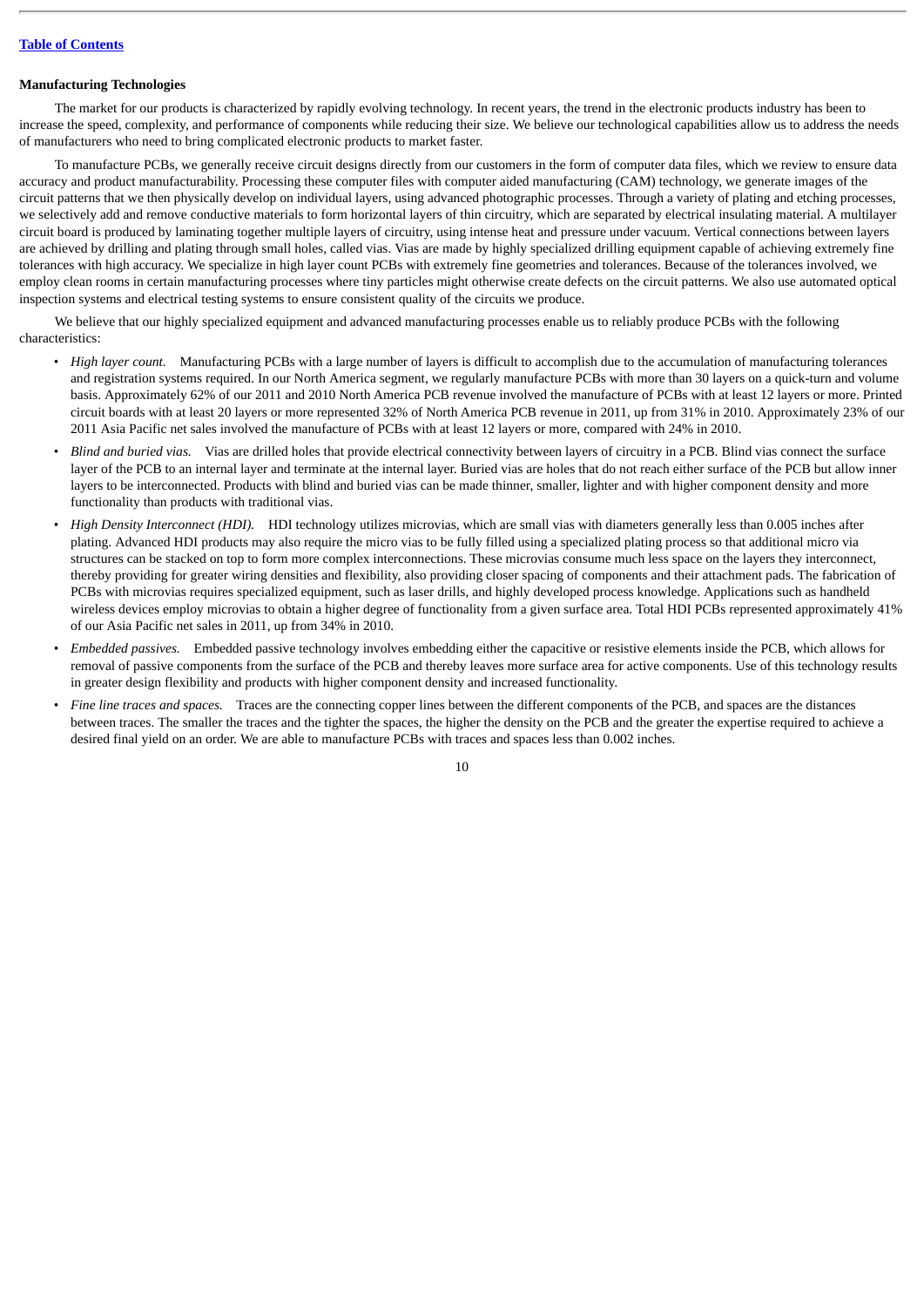- *High aspect ratios.* The aspect ratio is the ratio between the thickness of the PCB and the diameter of a drilled hole. The higher the ratio, the greater the difficulty to reliably form, electroplate and finish all the holes on a PCB. In production, we are able to provide aspect ratios of up to 15:1.
- *Thin core processing.* A core is the basic inner-layer building block material from which PCBs are constructed. A core consists of a flat sheet of material comprised of glass-reinforced resin with copper foil laminated on either side. The thickness of inner-layer cores is typically determined by the overall thickness of the PCB and the number of layers required. The demand for thinner cores derives from the requirements for thinner PCBs, higher layer counts and various electrical parameters. Core thickness in our PCBs ranges from as little as 0.002 inches up to 0.062 inches.
- *Advanced hole fill process.* Our advanced hole fill processes provide designers the opportunity to increase the density of component placements by reducing the surface area required to place many types of components. In traditional design, components are routed from their surface interfaces through via connections in order to access power and ground connections and the internal circuitry used to connect to other discrete components. Our advanced hole fill processes provide methods to allow for vias to be placed inside their respective surface mount pads by filling the vias with a thermoset epoxy and plating flat copper surface mount pads directly over the filled hole.
- *Advanced materials.* We manufacture circuit boards using a wide variety of advanced insulating materials. These high-performance materials offer electrical, thermal, and long-term reliability advantages over conventional materials but are more difficult to manufacture. We are certified by Underwriters Laboratories to manufacture PCBs using many types and combinations of these specialty materials. This wide offering allows us to manufacture complex boards for niche and high-end commercial and aerospace/defense markets.
- *High frequency circuits.* We have the ability to produce and test specialized circuits used in radio-frequency or microwave emission and collection applications. These products are typically used for radar, transmit/receive antennas and similar wireless applications. Markets for these products include defense, avionics, satellite, and commercial. The manufacture of these products requires advanced materials, equipment, and methods that are highly specialized and distinct from conventional printed circuit manufacturing techniques. We also offer specialized radio-frequency assembly and test services.
- *Thermal management.* Increased component density on circuit boards often requires improved thermal dissipation to reduce operating temperatures. We have the ability to produce printed circuits with electrically passive heat sinks laminated externally on a circuit board or between two circuit boards and/or electrically active thermal cores.

#### **Customers and Markets**

Our customers include both OEMs and EMS companies that primarily serve the networking/communications, aerospace/defense, high-end computing, cell phone and medical/industrial/instrumentation end markets of the electronics industry. Included in the end markets that our OEM and EMS customers serve is the U.S. government. As a result, we are a supplier, primarily as a subcontractor, to the U.S. government. We measure customers as those companies that have placed orders of \$2,000 or more in the preceding 12-month period. As of December 31, 2011 and 2010, we had approximately 1,220 and 1,160 customers, respectively.

The following table shows the percentage of our net sales in each of the principal end markets we served for the periods indicated:

| End Markets(1)                     | 2011 | 2010 | <b>2009</b> |
|------------------------------------|------|------|-------------|
| Aerospace/Defense                  | 16%  | 20%  | 44%         |
| Cellular Phone                     |      | 10   |             |
| Computing/Storage/Peripherals      | 23   | 21   | 11          |
| Medical/Industrial/Instrumentation | 8    | q    |             |
| Networking/Communications          | 36   | 35   | 36          |
| Other                              |      |      |             |
| Total                              | 100% | 100% | 100%        |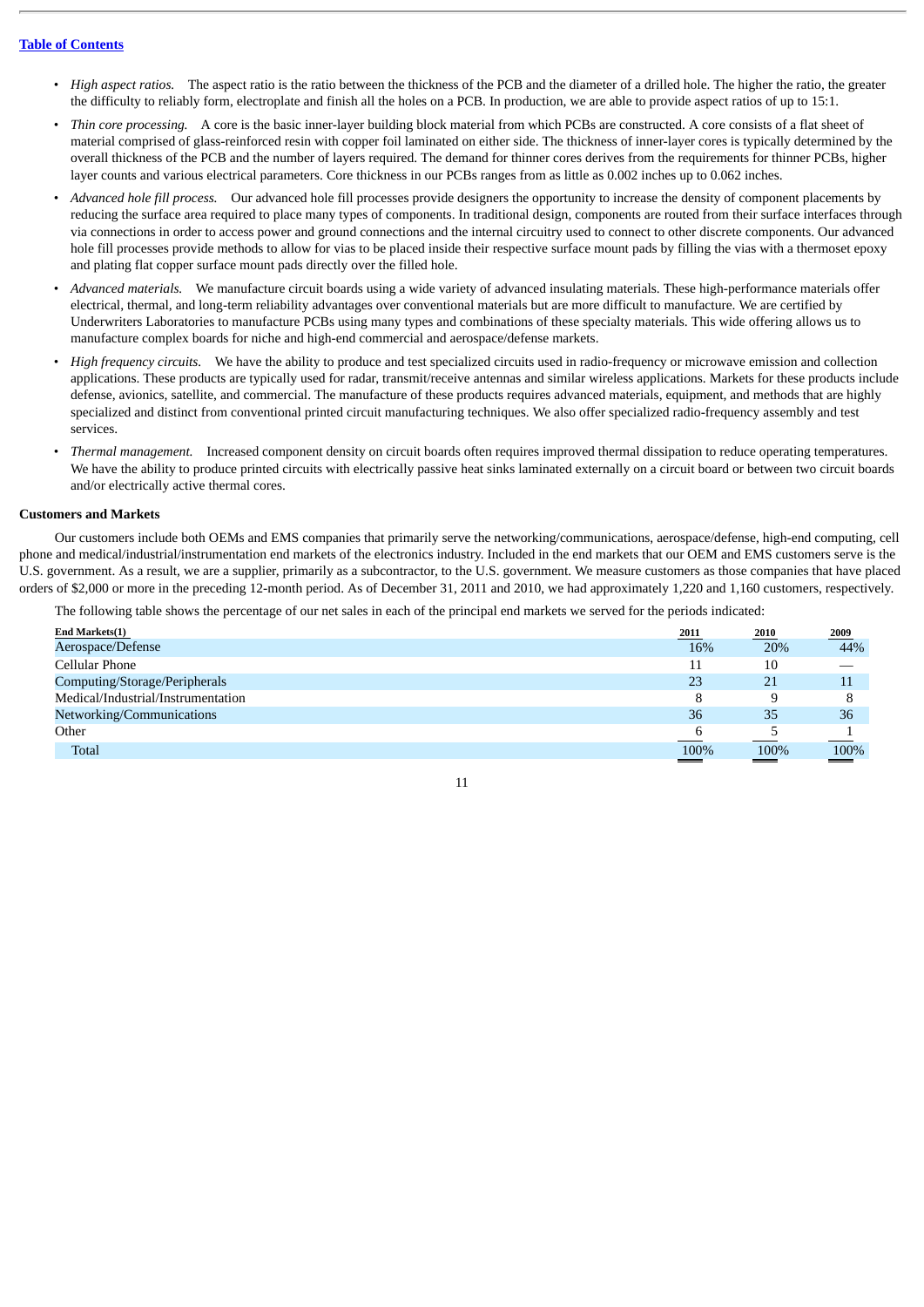(1) Sales to EMS companies are classified by the end markets of their OEM customers.

Sales attributable to our five largest OEM customers, which can vary from year to year, collectively accounted for 33%, 28% and 34% of our net sales in 2011, 2010 and 2009, respectively. Our five largest OEM customers in 2011 were, in alphabetical order, Apple, Cisco Systems, Ericsson, Huawei, and ZTE Corporation. For the year ended December 31, 2011, Apple accounted for 11% of our net sales. Sales attributed to OEMs include sales made through EMS providers. Sales to EMS providers comprised approximately 42%, 45% and 47% of our net sales in 2011, 2010 and 2009, respectively. Although our contractual relationships are with the EMS companies, we typically negotiate price and volume requirements directly with the OEMs. In addition, we are on the approved vendor lists of several of our EMS providers. This positions us to participate in business that is awarded at the discretion of the EMS provider. Our five largest EMS customers in 2011 were, in alphabetical order, Celestica, Flextronics, Hon Hai, Jabil and Plexus.

During 2011, 2010 and 2009 our net sales by country were as follows:

| Country              | 2011                   | 2010       | 2009                                |
|----------------------|------------------------|------------|-------------------------------------|
| <b>United States</b> | 37%                    | 35%        | 74%                                 |
| China                | 39                     | 42         | 16                                  |
| Other                | 24                     | 23         | 10                                  |
| Total                | __<br>100%<br>$\equiv$ | 100%<br>__ | $\sim$<br>100%<br>$\qquad \qquad =$ |

Net sales to other countries, individually, for the years ended December 31, 2011, 2010 and 2009 did not exceed 10% of total net sales.

Our marketing strategy focuses on building long-term relationships with our customers' engineering and new product introduction personnel early in the product development phase, frequently through strategic account management teams. As the product moves from the prototype stage through ramp-to-volume and volume production, we shift our focus to the customers' procurement departments in order to capture sales at each point in the product's life cycle.

Our staff of engineers, sales support personnel, and managers assists our sales representatives in advising customers with respect to manufacturing feasibility, design review, and technological capabilities through direct communication and visits. We combine our sales efforts with customer service at each facility to better serve our customers. Each large customer is typically assigned an account manager to coordinate all of the company's services across all of our facilities. Additionally, the largest and most strategic customers are also supported by selected program management and engineering resources. Our sales force is comprised of direct sales personnel, complemented by a large force of commission-based, independent representatives.

Our international footprint includes our Asia Pacific operating segment and their seven PCB fabrication plants in Hong Kong, Dongguan, Guangzhou, Shanghai and Suzhou, China; a backplane and sub-system assembly operation in Shanghai, China that is part of our North America operating segment; and customer inventory hubs in France, Poland, Hong Kong, China, Mexico, and Southeast Asia. Our international sales force services customers throughout North America, Europe, Asia, and the Middle East. We believe our international reach enables us to access new customers and allows us to better serve existing customers.

For information about net sales, income before income taxes, depreciation, total assets and capital expenditures of each of our segments, and geographical segment information, including net sales to customers and long-lived assets, see Note 20 of the Notes to Consolidated Financial Statements.

#### **Suppliers**

The primary raw materials we use in PCB manufacturing include copper-clad laminate; chemical solutions such as copper and gold for plating operations; photographic film; carbide drill bits; and plastic for testing fixtures. Although we have preferred suppliers for some raw materials used in the manufacture of PCBs, most of our raw materials are generally readily available in the open market from numerous other potential suppliers.

The primary raw materials we use in backplane assembly are manufactured components such as PCBs, connectors, capacitors, resistors, diodes, integrated circuits and formed sheet metal, many of which are custom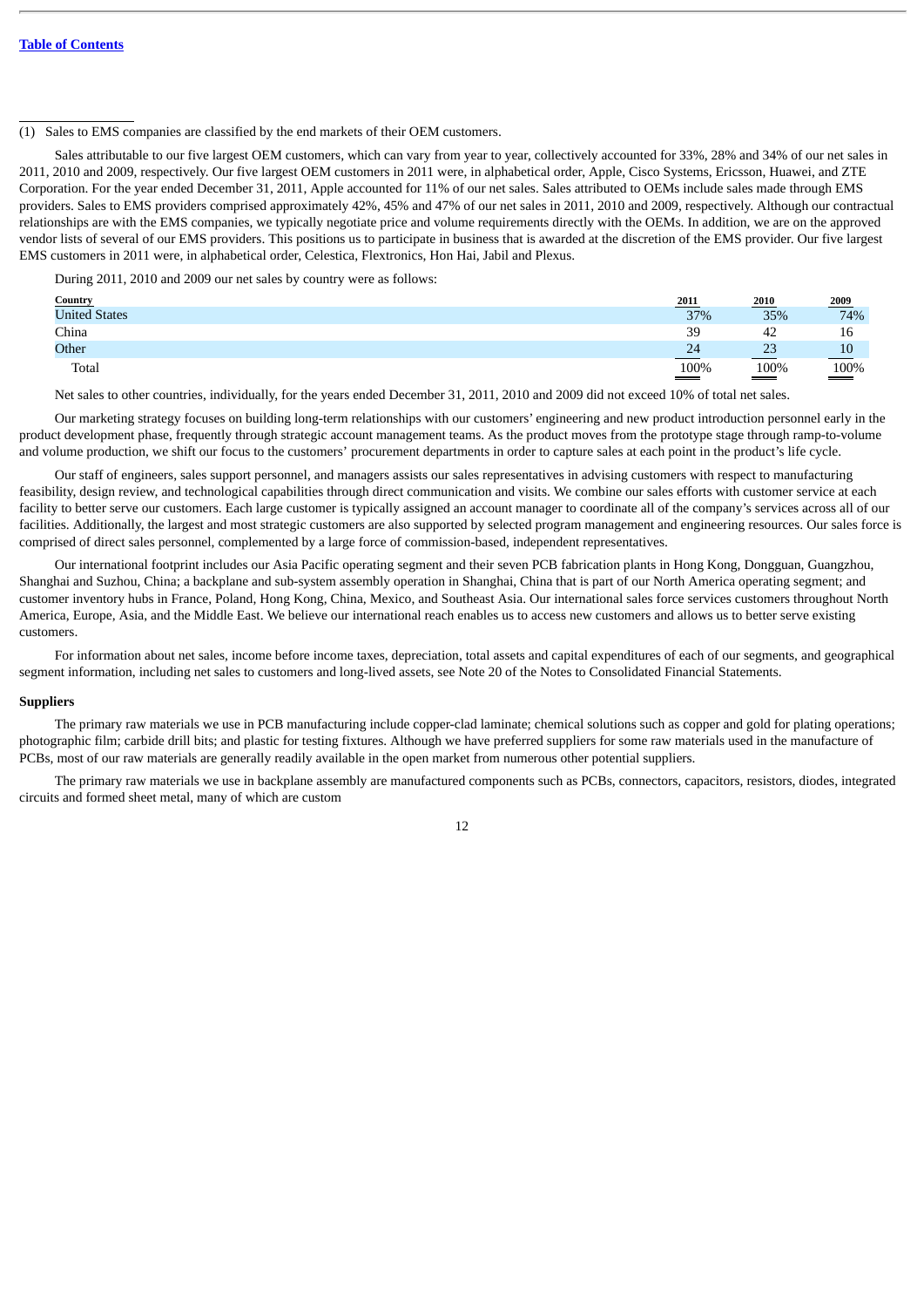made and controlled by our customers' approved vendors. These components for backplane assemblies in some cases have limited or sole sources of supply. For example, in some instances our customers will require us to use a specific component from a particular supplier or require us to use a component provided by the customer itself, in which case we may have a single or limited number of suppliers for these specific components.

We typically use just-in-time procurement practices to maintain our raw materials inventory at low levels and work closely with our suppliers to obtain technologically advanced raw materials. In addition, we periodically seek alternative supply sources to ensure that we are receiving competitive pricing and service. Adequate amounts of all raw materials have been available in the past, and we believe this availability will continue into the foreseeable future.

Both PCB and IC substrates are heavy consumers of gold and copper, which represented a significant amount of our cost of goods sold in 2011, and are thus vulnerable to cost increases if raw material prices rise. See "*Item 1A — Risk Factors*."

#### **Competition**

Despite industry consolidation, the PCB industry remains fragmented and characterized by intense competition. Our principal PCB and substrate competitors include Unimicron, Ibiden, Tripod, Foxconn, DDi, Sanmina-SCI, Multek and Wus. Our principal backplane assembly competitors include Amphenol, Sanmina-SCI, Simclar, TT Electronics, and Viasystems.

We believe we compete favorably based on the following competitive factors:

- status as a top five global PCB manufacturer;
- capability and flexibility to produce technologically complex products;
- ability to offer a one-stop manufacturing solution;
- specialized and integrated manufacturing facilities;
- ability to offer time-to-market capabilities;
- leading edge aerospace/defense capabilities;
- flexibility to manufacture low volume, high-mix products;
- consistent high-quality product; and
- outstanding customer service.

In addition, we believe our continuous evaluation and early adoption of new manufacturing and production technologies give us a competitive advantage. We believe that our ability to manufacture PCBs using advanced technologies, including our HDI and substrate capabilities, provides us with a competitive advantage over manufacturers that do not possess this advanced technological expertise. Our future success will depend in large part on our ability to maintain and enhance our manufacturing capabilities and production technologies.

#### **Seasonality**

As a result of the product and customer mix of our Asia Pacific operating segment, a portion of our revenue is subject to seasonal fluctuations. These fluctuations include seasonal patterns in the computer and cellular phone industry, which together have become a significant portion of the end markets that we serve. This seasonality typically results in higher net sales in the third quarter due to end customer demand for fourth quarter sales of consumer electronics products. Seasonal fluctuations also include the Chinese New Year holiday in the first quarter, which typically results in lower net sales. In addition, our accounting calendar causes the first quarter of the fiscal year to have fewer days than the other quarters, especially the fourth quarter. In some cases, the number of days can differ by as many as ten days between the first and fourth quarters, which can cause significantly lower first quarter sales.

# **Backlog**

Backlog consists of purchase orders received, including, in some instances, forecast requirements released for production under customer contracts. We obtain firm purchase orders from our customers for all products. However, for many of these purchase orders, customers do not make firm orders for delivery of products more than 30 to 60 days in advance. Some of the markets which we serve are characterized by increasingly short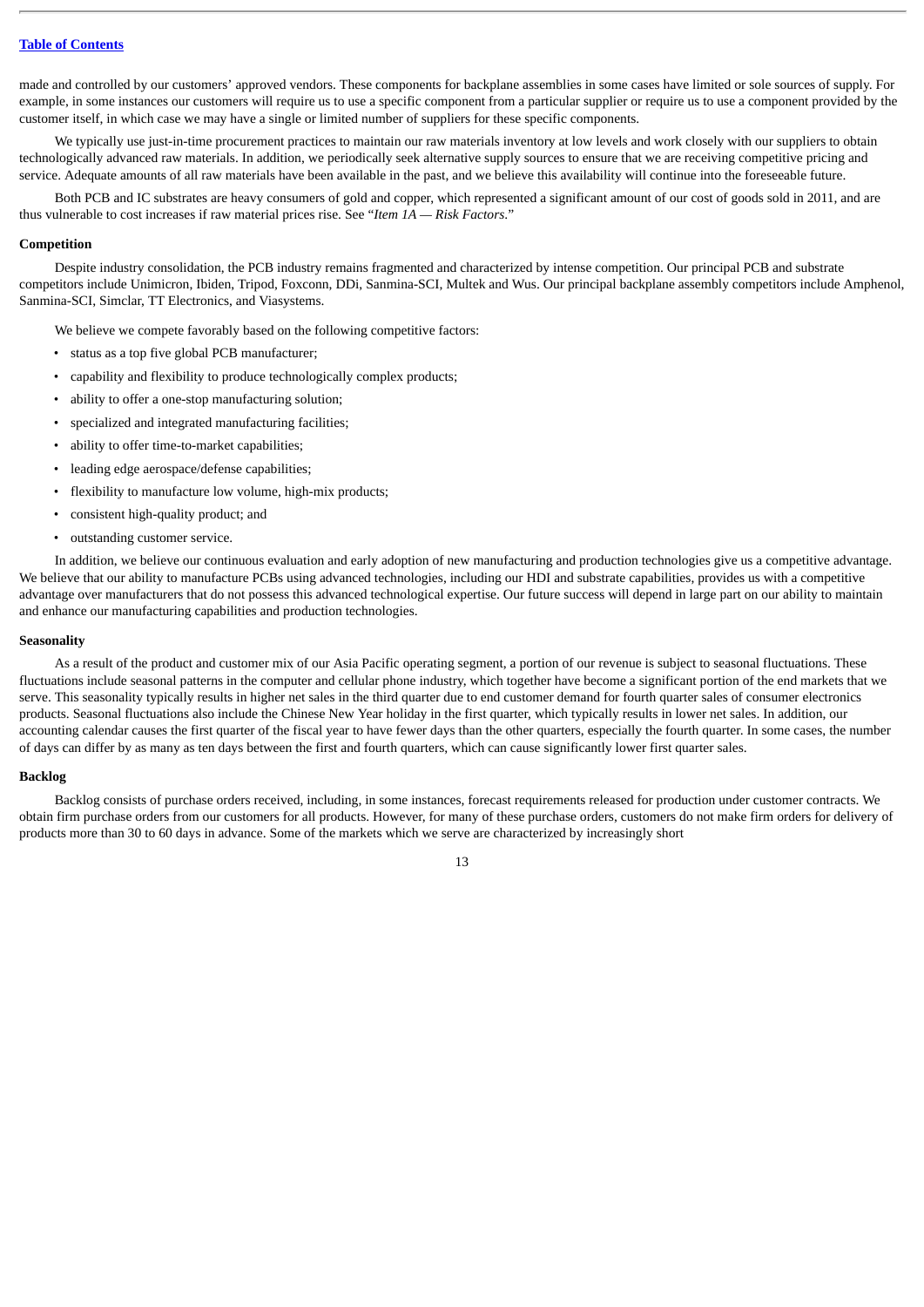product life cycles. For other markets, longer product life cycles are more common as orders are for deliveries greater than 60 days in advance. At December 31, 2011, total backlog was \$173.4 million compared with \$207.8 million at the end of 2010. Substantially all backlog at December 31, 2011 is expected to be converted to sales in 2012.

#### **Intellectual Property**

We believe our business depends on the effectiveness of our fabrication techniques and our ability to continue to improve our manufacturing processes. We have limited patent or trade secret protection for our manufacturing processes. We rely on the collective experience of our employees in the manufacturing process to ensure that we continuously evaluate and adopt the new technologies available in our industry. In addition, we depend on training, recruiting, and retaining our employees, who are required to have sufficient know-how to operate advanced equipment and to conduct complicated manufacturing processes.

# **National Security Matters**

A portion of our business consists of manufacturing defense and defense-related items for various departments and agencies of the U.S. government, including the U.S. Department of Defense, or the DoD, which requires that we maintain facility security clearances under the National Industrial Security Program, or NISP. The NISP requires that a corporation maintaining a facility security clearance take steps to mitigate foreign ownership, control or influence, referred to as "FOCI." Pursuant to these laws and regulations, effective October 2010 we entered into a Special Security Agreement with the DoD; Su Sih (BVI) Limited, or Su Sih (a significant foreign minority owner of our capital stock); and Mr. Tang Hsiang Chien (as the beneficial owner of Su Sih). The purpose of the Special Security Agreement is to deny Mr. Tang, Su Sih, and other persons affiliated with our PCB Subsidiaries, from unauthorized access to classified and controlled unclassified information and influence over our business or management in a manner that could result in the compromise of classified information or could adversely affect the performance of classified contracts.

# **Other Governmental Regulations**

Our operations, particularly those in North America, are subject to a broad range of regulatory requirements relating to export control, environmental compliance, waste management, and health and safety matters. In particular, we are subject to the following:

- U.S. Department of State regulations, including the Arms Export Control Act (AECA) and International Traffic In Arms Regulations (ITAR) located at 22 CFR Parts 120-130;
- U.S. Department of Commerce regulations, including the Export Administration Regulations (EAR) located at 15 CFR Parts 730-744;
- Office of Foreign Asset Control (OFAC) regulations located at 31 CFR Parts 500-599;
- U.S. Occupational Safety and Health Administration (OSHA), and state OSHA and Department of Labor laws pertaining to health and safety in the workplace;
- U.S. Environmental Protection Agency (U.S. EPA) regulations pertaining to air emissions; wastewater discharges; and the use, storage, discharge, and disposal of hazardous chemicals used in the manufacturing processes; the reporting of chemical releases to the environment; and the reporting of chemicals manufactured in by-products that are beneficially recycled,
- Department of Homeland Security (DHS) regulations regarding the storage of certain chemicals of interest;
- corresponding state laws and regulations, including site investigation and remediation;
- corresponding U.S. county and city agencies;
- corresponding regulations and agencies in China for our Chinese facilities;
- material content directives and laws that ban or restrict certain hazardous substances in products sold in member states of the European Union, China, other countries, and New York City; and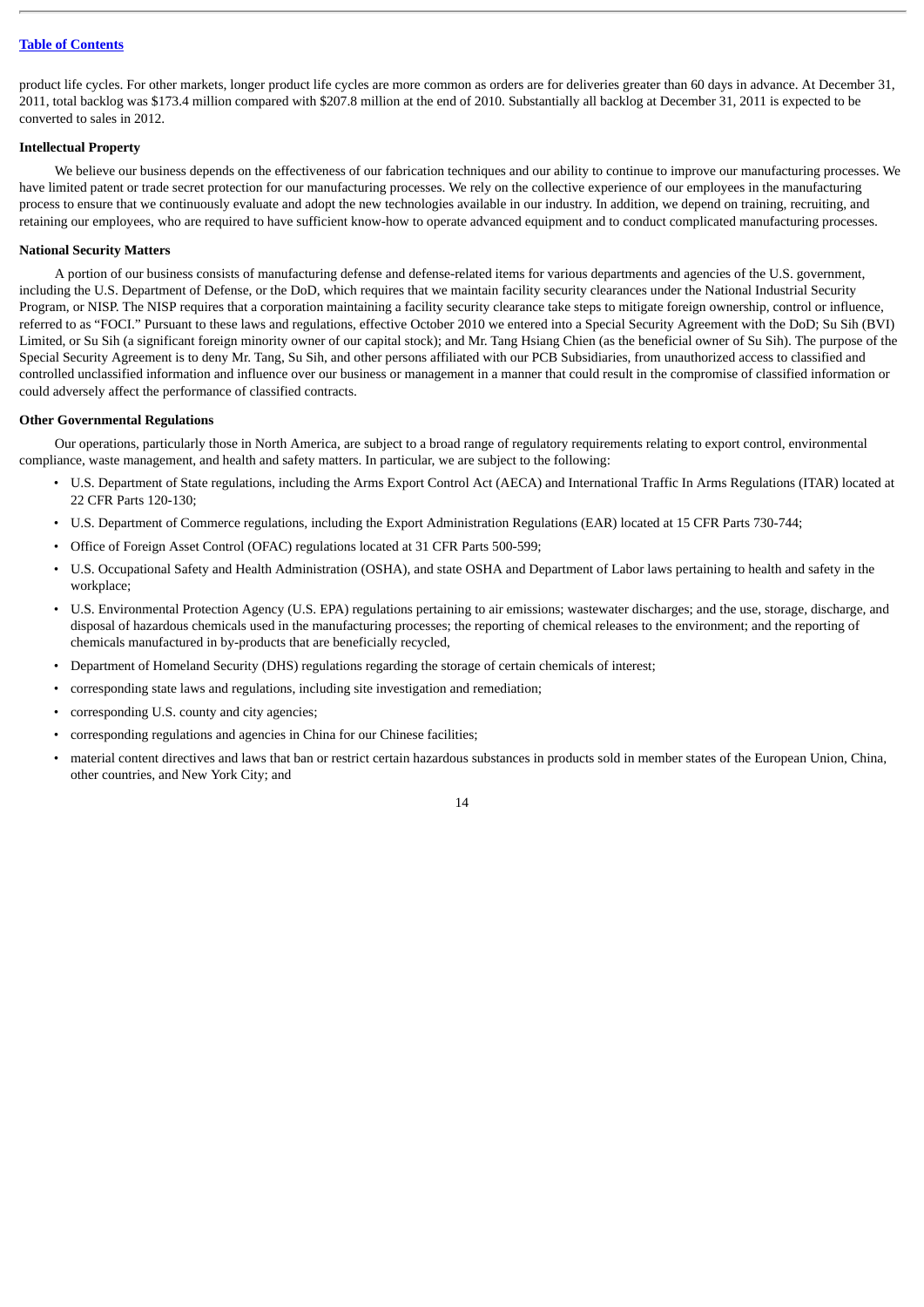- SEC rules that discourage the use of certain metals from "conflict minerals" originating in the Democratic Republic of the Congo and the 9 countries surrounding it pursuant to Section 1502 of the Dodd-Frank Act; and
- reporting requirements of the California Transparency in Supply Chains Act of 2010 that requires reporting on efforts to eradicate slavery and human trafficking in retailers' and manufacturers' supply chains.

To date, the costs of compliance and environmental remediation have not been material to us. Nevertheless, additional or modified requirements may be imposed in the future. If such additional or modified requirements are imposed on us, or if conditions requiring remediation are found to exist, we may be required to incur substantial additional expenditures.

#### **Employees**

As of December 31, 2011, we had 16,278 employees. Of our employees, 14,102 were involved in manufacturing and engineering, 280 worked in sales and marketing, and 1,896 worked in accounting, systems and other support capacities. None of our U.S. employees are represented by unions. In China, approximately 10,340 employees are represented by a labor union. We have not experienced any labor problems resulting in a work stoppage and believe that we have good relations with our employees.

# **Availability of Reports Filed with the Securities and Exchange Commission**

We are a Delaware corporation, with our principal executive offices located at 2630 South Harbor Blvd., Santa Ana, CA 92704. Our telephone number is (714) 327-3000. Our web site address is *www.ttmtech.com*. Information included on our website is not incorporated into this report. Our annual reports on Form 10-K, quarterly reports on Form 10-Q, current reports on Form 8-K and amendments to those reports are available without charge on our website at www.ttmtech.com/investors/investor\_sec.aspx, as soon as reasonably practicable after they are filed electronically with the Securities and Exchange Commission (SEC). Copies are also available without charge by (i) telephonic request by calling our Investor Relations Department at (714) 327-3000, (ii) e-mail request to investor@ttmtech.com, or (iii) a written request to TTM Technologies, Inc., Attention: Investor Relations, 2630 South Harbor Blvd., Santa Ana, CA 92704.

#### <span id="page-14-0"></span>**ITEM 1A.** *RISK FACTORS*

*An investment in our common stock involves a high degree of risk. You should carefully consider the factors described below, in addition to those discussed elsewhere in this report, in analyzing an investment in our common stock. If any of the events described below occurs, our business, financial condition, and results of operations would likely suffer, the trading price of our common stock could fall, and you could lose all or part of the money you paid for our common stock.*

*In addition, the following risk factors and uncertainties could cause our actual results to differ materially from those projected in our forward-looking statements, whether made in this annual report or future quarterly reports to stockholders, press releases, or oral statements, whether in presentations, responses to questions, or otherwise.*

# *We are heavily dependent upon the worldwide electronics industry, which is characterized by dramatic economic cycles and fluctuations in product demand. A significant downturn in the electronics industry or prolonged global economic crisis could result in decreased demand for our manufacturing services and materially impact our financial condition.*

A majority of our revenue is generated from the electronics industry, which is characterized by intense competition, relatively short product life cycles, and significant fluctuations in product demand. The industry is subject to economic cycles and recessionary periods and has been negatively affected by the current U.S. economic environment. Due to the uncertainty in the end markets served by most of our customers, we have a low level of visibility with respect to future financial results. Consequently, our past operating results, earnings and cash flows may not be indicative of our future operating results, earnings and cash flows.

The current adverse worldwide economic conditions have led to challenging conditions in the electronics industry. A number of factors, including geopolitical issues, the availability and cost of credit, high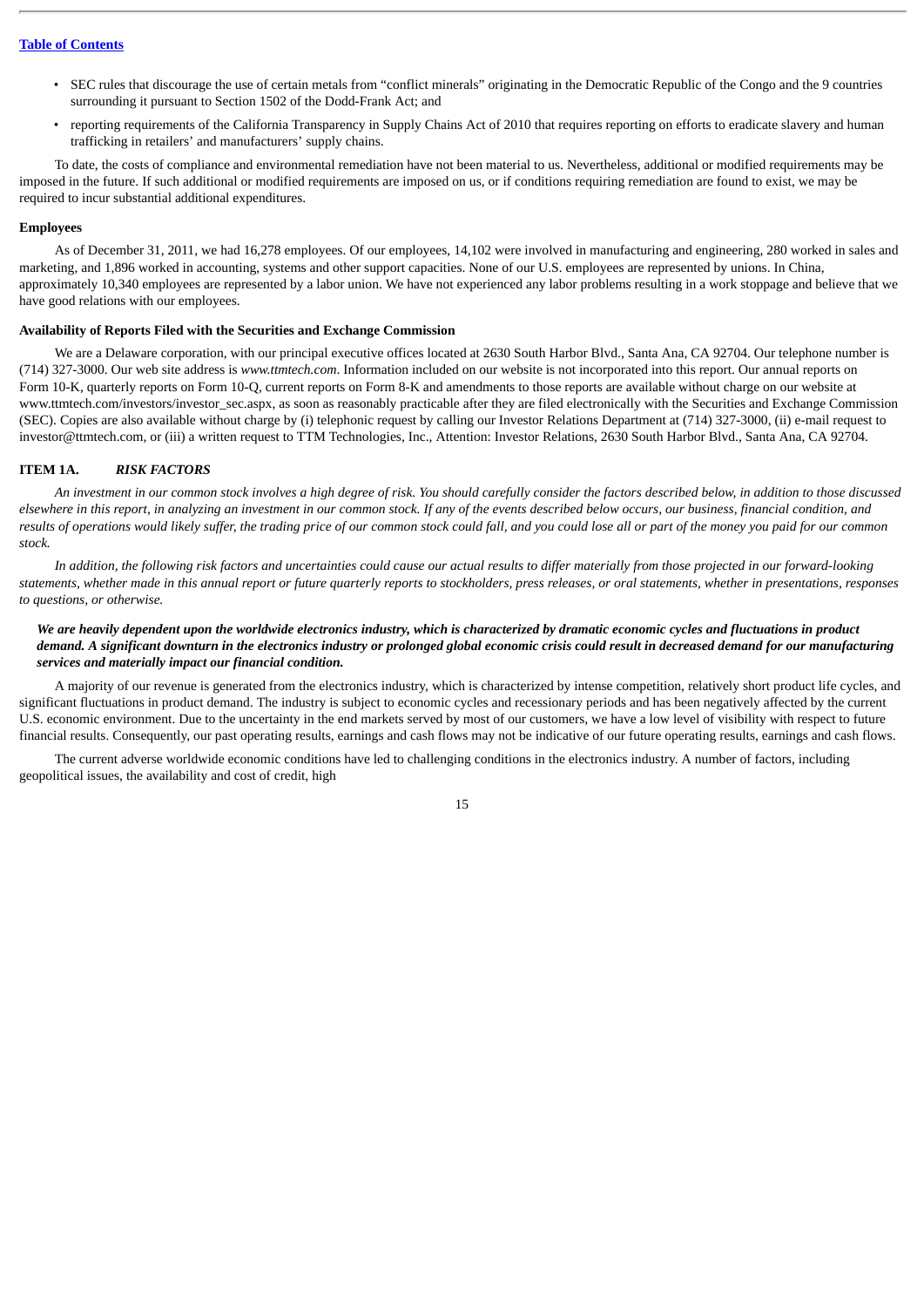unemployment and concerns about the stability and solvency of financial institutions, financial markets, businesses, and sovereign nations have slowed global economic growth and resulted in recessions in many countries, including in the Unites States, Europe and certain countries in Asia. In addition to the impact that the global financial crisis has already had on us, we may face significant challenges if conditions in the financial markets do not improve. For example, continuation of poor economic conditions could adversely impact overall demand in the electronics industry, which could have a negative effect on our business, results of operations, and financial condition. In addition, our ability to access the capital markets may be severely restricted at a time when we would like, or need, to do so, which could have an impact on our flexibility to react to changing economic and business conditions or our ability to pursue acquisitions.

# *We may need additional capital in the future to fund investments in our operations, refinance our indebtedness and to maintain and grow our business, and it may not be available on acceptable terms, or at all.*

Our business is capital intensive, and our ability to increase revenue, profit, and cash flow depends upon continued capital spending. We believe that we can meet our capital requirements from internally generated funds, cash in hand, and available borrowings. If we are unable to fund our capital requirements as currently planned, however, it would have a material adverse effect on our business, financial condition, and operating results. If we do not achieve our expected operating results, we would need to reallocate our sources and uses of operating cash flows. This may include borrowing additional funds to service debt payments, which may impair our ability to make investments in our business. Looking ahead at long-term needs, we may need to raise additional funds for a number of purposes, including:

- to fund capital equipment purchases to increase production capacity, expand our technological capabilities and replace aging equipment;
- to refinance our existing indebtedness;
- to fund our operations beyond 2012;
- to fund working capital requirements for future growth that we may experience;
- to enhance or expand the range of services we offer;
- to increase our sales and marketing activities; or
- to respond to competitive pressures or perceived opportunities, such as investment, acquisition and international expansion activities.

Should we need to raise funds through incurring additional debt, we may become subject to covenants even more restrictive than those contained in our current debt instruments. Furthermore, if we issue additional equity, our equity holders would suffer dilution. There can be no assurance that additional capital would be available on a timely basis, on favorable terms, or at all. If such funds are not available when required or on acceptable terms, our business and financial results could suffer.

# *Our substantial indebtedness could adversely affect our business and limit our ability to plan for or respond to changes in our business, and we may be unable to generate sufficient cash flow to satisfy our significant debt service obligations.*

As of December 31, 2011, we had total indebtedness of approximately \$513.3 million, which represented approximately 36% of our total capitalization. We may incur substantial additional indebtedness in the future, including additional borrowings under our revolving credit facility.

Our substantial indebtedness and the fact that a substantial portion of our cash flow from operations must be used to make principal and interest payments on this indebtedness could have important consequences, including the following:

- increasing our vulnerability to general adverse economic and industry conditions;
- reducing the availability of our cash flow for other purposes;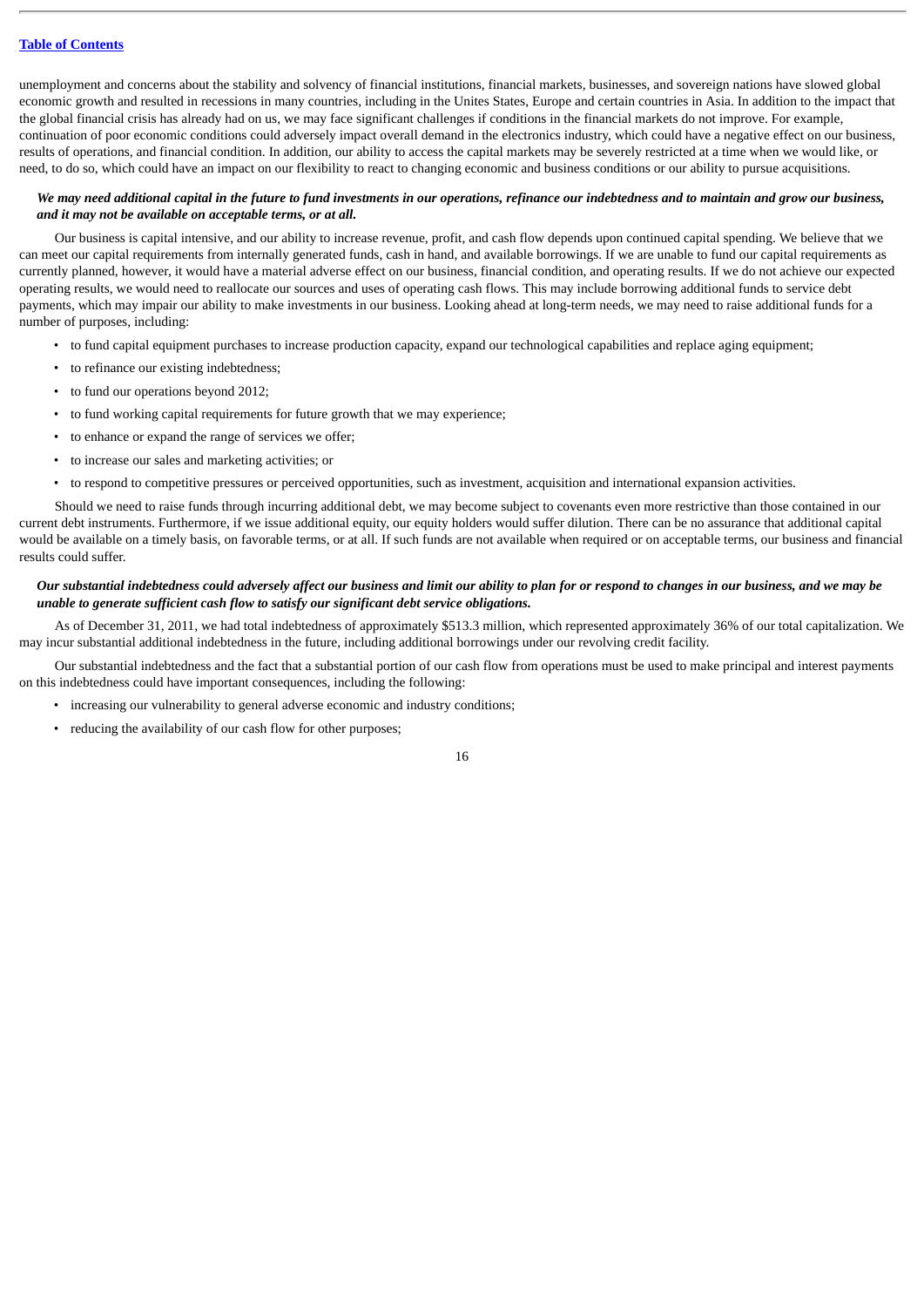- limiting our flexibility in planning for, or reacting to, changes in our business and the industry in which we operate, which would place us at a competitive disadvantage compared to our competitors that may have less debt;
- limiting, by the financial and other restrictive covenants in our debt agreements, our ability to borrow additional funds; and
- having a material adverse effect on our business if we fail to comply with the covenants in our debt agreements, because such failure could result in an event of default that, if not cured or waived, could result in all or a substantial amount of our indebtedness becoming immediately due and payable.

Our ability to incur significant future indebtedness, whether to finance capital expenditures, potential acquisitions or for general corporate purposes, will depend on our ability to generate cash. This, to a certain extent, is subject to general economic, financial, competitive, legislative, regulatory, and other factors that are beyond our control. If our business does not generate sufficient cash flow from operations or if future borrowings are not available to us under our secured credit facility in amounts sufficient to enable us to fund our liquidity needs, our financial condition and results of operations may be adversely affected. If we cannot make scheduled principal and interest payments on our debt obligations in the future, we may need to refinance all or a portion of our indebtedness on or before maturity, sell assets, delay capital expenditures, or seek additional equity. If we are unable to refinance our indebtedness on commercially reasonable terms or at all, or to effect any other of these actions, our business may be harmed.

#### *Covenants in our credit agreement may adversely affect our company.*

On April 9, 2010, in conjunction with the acquisition of the PCB Subsidiaries, we became a party to a credit agreement (Credit Agreement). The Credit Agreement contains certain financial and operating covenants that include maintaining maximum total leverage ratios and minimum net worth, current assets, and interest coverage ratios at both our company and PCB Subsidiaries level. On August 3, 2010 we entered into an amendment letter with The Hongkong and Shanghai Banking Corporation Limited, the facility agent for and on behalf of the lenders named in the Credit Agreement, amending the financial covenants related to consolidated tangible net worth, gearing ratio (the ratio of consolidated net borrowings to consolidated tangible net worth), and leverage. On July 22, 2011 we entered into another amendment letter amending the financial covenants related to current assets and consolidated current liabilities of our Asian subsidiaries. The ability to meet the financial covenants can be affected by events beyond our control, and we cannot provide assurance that we will continue to comply with all of these financial covenants. A breach of any of these covenants could result in a default under the Credit Agreement. Upon the occurrence of an event of default under the Credit Agreement, the lenders could elect to declare amounts outstanding thereunder to be immediately due and payable and terminate all commitments to extend further credit. If the lenders accelerate the repayment of borrowings, we may not have sufficient assets to repay the indebtedness owed under the Credit Agreement and our other indebtedness. See "Management's Discussion and Analysis of Financial Condition and Results of Operations — Liquidity and Capital Resources — Credit Agreement."

# *We depend upon a relatively small number of OEM customers for a large portion of our sales, and a decline in sales to major customers could harm our results of operations.*

A small number of customers is responsible for a significant portion of our sales. Collectively, our five largest OEM customers accounted for approximately 33%, 28% and 34% of our net sales for the years ended December 31, 2011, 2010 and 2009, respectively. Sales attributed to OEMs include both direct sales as well as sales that the OEMs place through EMS providers. Our customer concentration could fluctuate, depending on future customer requirements, which will depend in large part on market conditions in the electronics industry segments in which our customers participate. The loss of one or more significant customers or a decline in sales to our significant customers could harm our business, results of operations, and financial condition and lead to declines in the trading price of our common stock. In addition, we generate significant accounts receivable in connection with providing manufacturing services to our customers. If one or more of our significant customers were to become insolvent or were otherwise unable to pay for the manufacturing services provided by us, our results of operations would be harmed.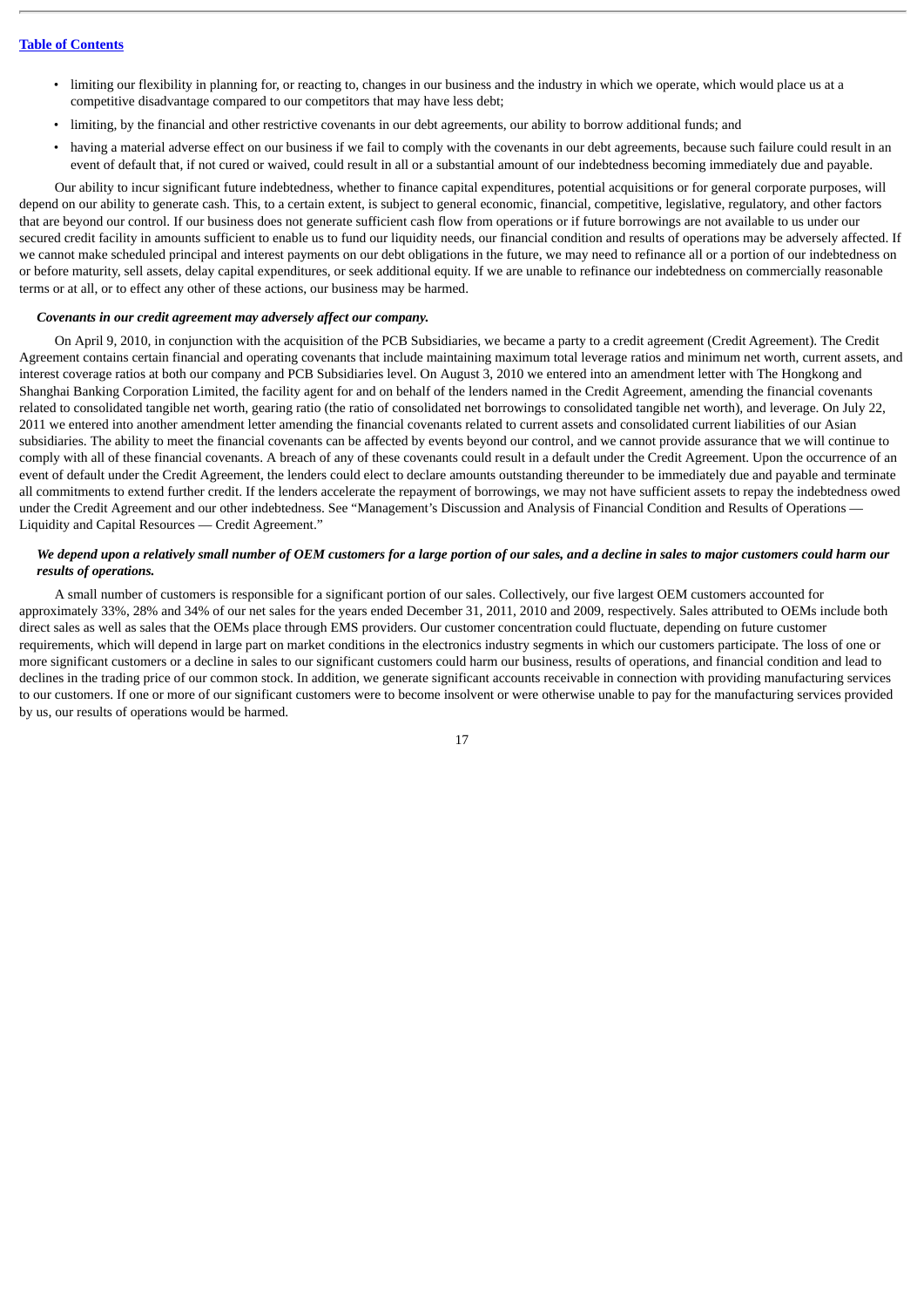In addition, during industry downturns, we may need to reduce prices at customer requests to limit the level of order losses, and we may be unable to collect payments from our customers. There can be no assurance that key customers would not cancel orders, that they would continue to place orders with us in the future at the same levels as experienced by us in prior periods, that they would be able to meet their payment obligations, or that the end-products which use our products would be successful. This concentration of customer base may materially and adversely affect our operating results due to the loss or cancellation of business from any of these key customers, significant changes in scheduled deliveries to any of these customers, or decreases in the prices of the products sold to any of these customers.

# *We serve customers and have manufacturing facilities outside the United States and are subject to the risks characteristic of international operations.*

We have significant manufacturing operations in Asia and sales offices located in Asia and Europe, and we continue to consider additional opportunities to make foreign investments and construct new foreign facilities. We generated 63% of our net sales from non-U.S. operations in 2011 and a significant portion of our manufacturing material was provided by international suppliers during this period. As a result, we are subject to risks relating to significant international operations, including but not limited to:

- managing international operations;
- imposition of governmental controls;
- compliance with employment laws;
- implementation of disclosure controls, internal controls, financial reporting systems, and governance standards to comply with U.S. accounting and securities laws and regulations;
- limitations on imports or exports of our product offering;
- fluctuations in the value of local currencies;
- labor unrest, rising wages and difficulties in staffing;
- government or political unrest;
- longer payment cycles;
- language and communication barriers as well as time zone differences;
- cultural differences;
- increases in duties and taxation levied on our products;
- imposition of restrictions on currency conversion or the transfer of funds;
- travel restrictions;
- expropriation of private enterprises; and
- the potential reversal of current favorable policies encouraging foreign investment and trade.

#### *Our operations in China subject us to risks and uncertainties relating to the laws and regulations of China.*

Under its current leadership, the government of China has been pursuing economic reform policies, including the encouragement of foreign trade and investment and greater economic decentralization. No assurance can be given, however, that the government of China will continue to pursue such policies, that such policies will be successful if pursued, or that such policies will not be significantly altered from time to time. Despite progress in developing its legal system, China does not have a comprehensive and highly developed system of laws, particularly with respect to foreign investment activities and foreign trade. Enforcement of existing and future laws and contracts is uncertain, and implementation and interpretation thereof may be inconsistent. As the Chinese legal system develops, the promulgation of new laws, changes to existing laws and the preemption of local regulations by national laws may adversely affect foreign investors. Further, any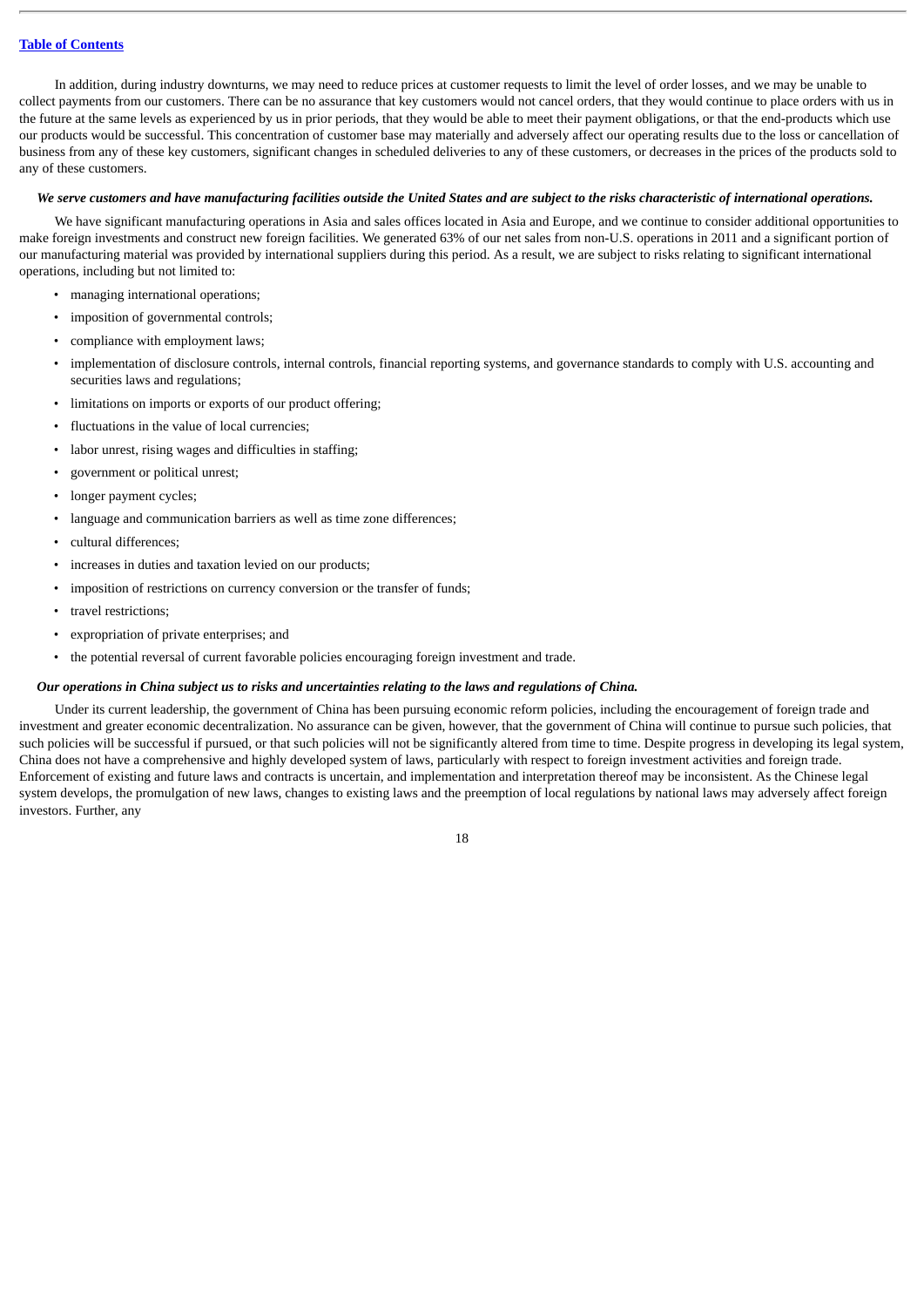litigation in China may be protracted and may result in substantial costs and diversion of resources and management attention. In addition, some government policies and rules are not timely published or communicated, if they are published at all. As a result, we may operate our business in violation of new rules and policies without having any knowledge of their existence. These uncertainties could limit the legal protections available to us.

# *Our results can be adversely affected by rising labor costs.*

There is uncertainty with respect to rising labor costs, in particular within China where we have most of our manufacturing facilities. In recent periods there have been regular and significant increases in the minimum wage payable in various China provinces. In addition, labor disputes and strikes based partly on wages have in the past slowed or stopped production at certain manufacturers in China. In some cases, employers have responded by significantly increasing the wages of workers at such plants. Any increase in labor costs that we are required to make in order to comply with minimum wage laws or otherwise retain qualified personnel and are unable to recover in our pricing to our customers could adversely impact our operating results.

To respond to competitive pressures and customer requirements, we may further expand internationally in lower cost locations. If we pursue such expansions, we may be required to make additional capital expenditures. In addition, the cost structure in certain countries that are now considered to be favorable may increase as economies develop or as such countries join multinational economic communities or organizations, causing local wages to rise. As a result, we may need to continue to seek new locations with lower costs and the employee and infrastructure base to support PCB manufacturing. We cannot assure that we will realize the anticipated strategic benefits of our international operations or that our international operations will contribute positively to our operating results.

#### *A continued increase in the cost of raw materials could have an adverse impact on our business and reduce our gross margins.*

To manufacture PCBs, we use raw materials such as laminated layers of fiberglass, copper foil, chemical solutions, gold, and other commodity products, which we order from our suppliers. In the case of backplane assemblies, components include connectors, sheet metal, capacitors, resistors and diodes, many of which are custom made and controlled by our customers' approved vendors. The supply of raw materials has tightened recently and commodities prices have risen. These increases in raw material and component prices, if sustained, can negatively affect our gross margins. For example, we have recently experienced an increase in the price we pay for gold. In general, we are able to pass this price increase on to our customers, but we cannot be certain we will continue to be able to do so in the future.

# *We rely on suppliers for the timely delivery of raw materials and components used in manufacturing our PCBs and backplane assemblies. If a raw material supplier fails to satisfy our product quality standards, it could harm our customer relationships.*

Although we have preferred suppliers for most of these raw materials, the materials we use are generally readily available in the open market, and numerous other potential suppliers exist. The components for backplane assemblies in some cases have limited or sole sources of supply. Consolidations and restructuring in our supplier base may result in adverse materials pricing due to reduction in competition among our suppliers. Furthermore, if a raw material or component supplier fails to satisfy our product quality standards, including future standards relating to "conflict metals," it could harm our customer relationships. Suppliers may from time to time extend lead times, limit supplies, or increase prices, due to capacity constraints or other factors, which could harm our ability to deliver our products on a timely basis.

#### *Our Asia Pacific operations could be adversely affected by a shortage of utilities or a discontinuation of priority supply status offered for such utilities.*

The manufacturing of PCBs requires significant quantities of electricity and water. Our Asia Pacific operations have historically purchased substantially all of the electrical power for their manufacturing plants in China from local power plants. Because China's economy has recently been in a state of growth, the strain on the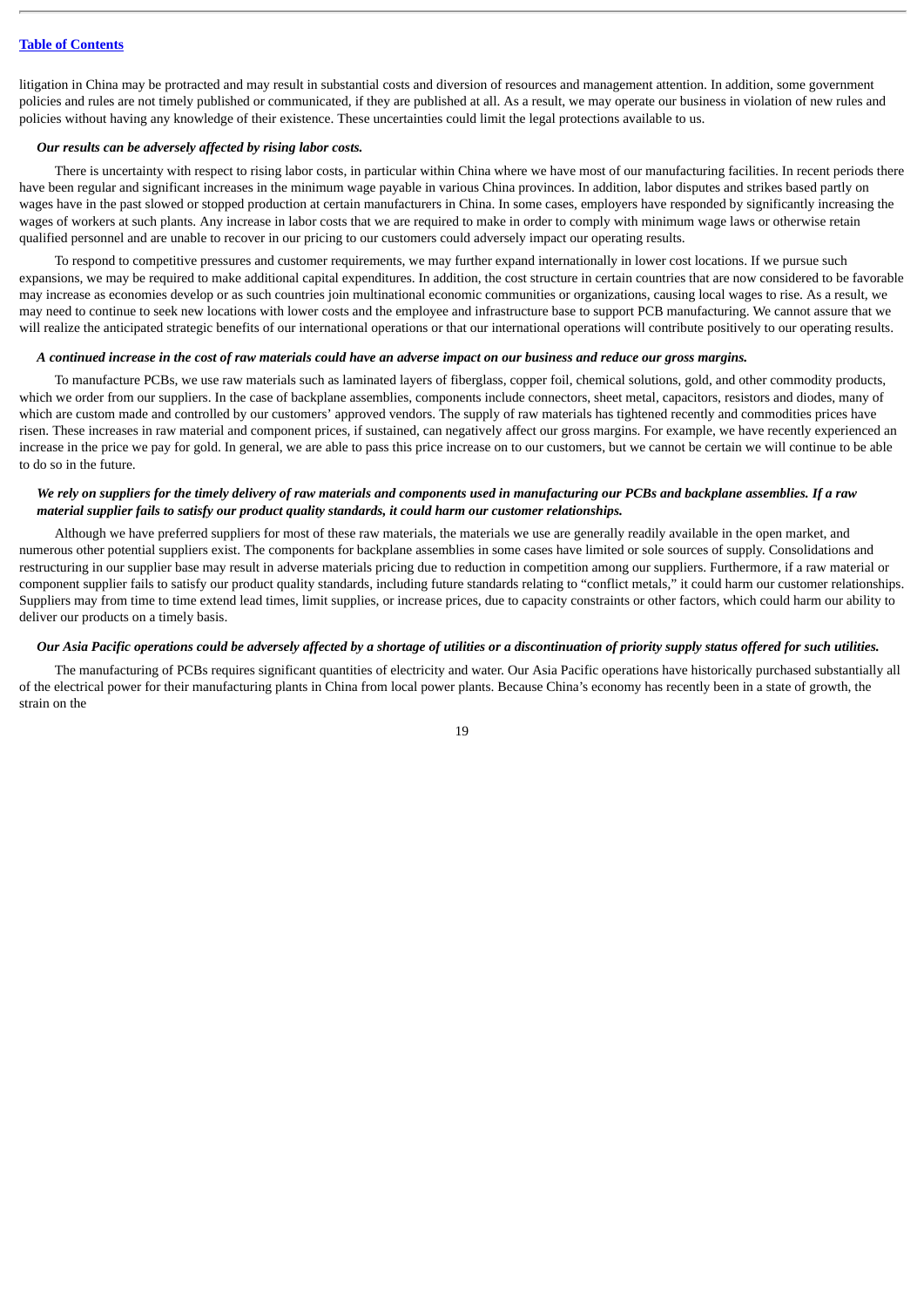nation's power plants is increasing, which has led to continuing power outages in various parts of the country. There may be times when our operations in China may be unable to obtain adequate sources of electricity to meet production requirements. Additionally, we would not likely maintain any back-up power generation facilities for our operations, so if we were to lose power at any of our facilities we would be required to cease operations until power was restored. Any stoppage of power could adversely affect our ability to meet our customers' orders in a timely manner, thus potentially resulting in a loss of business and increased costs of manufacturing. In addition, the sudden cessation of power supply could damage our equipment, resulting in the need for costly repairs or maintenance as well as damage to products in production, resulting in an increase in scrapped products. Similarly, the sudden cessation of the water supply to China facilities could adversely affect our ability to fulfill orders in a timely manner, potentially resulting in a loss of business and under-utilization of capacity. Various regions in China have in the past experienced shortages of both electricity and water and unexpected interruptions of power supply. From time to time, the Chinese government rations electrical power which can lead to unscheduled production interruptions in our manufacturing facilities. There can be no assurance that our required utilities would not in the future experience material interruptions, which could have a material adverse effect on our results of operations and financial condition.

#### *Damage to our manufacturing facilities due to fire, natural disaster, or other events could harm our financial results.*

We have seven manufacturing and assembly facilities in the United States and eight manufacturing and assembly facilities in China and Hong Kong. The destruction or closure of any of our facilities for a significant period of time as a result of fire, explosion, blizzard, act of war or terrorism, flood, tornado, earthquake, lightning, other natural disasters, required maintenance or other events could harm us financially, increasing our costs of doing business and limiting our ability to deliver our manufacturing services on a timely basis. Our insurance coverage with respect to damages to our facilities or our customers' products caused by natural disasters is limited and is subject to deductibles and coverage limits. Such coverage may not be adequate or continue to be available at commercially reasonable rates and terms.

In the event one or more of our facilities is closed on a temporary or permanent basis as a result of a natural disaster, required maintenance or other event, our operations could be significantly disrupted. Such events could delay or prevent product manufacturing and shipment for the time required to transfer production or repair, rebuild or replace the affected manufacturing facilities. This time frame could be lengthy and result in significant expenses for repair and related costs. While we have in place disaster recovery plans, there can be no assurance that such plans will be sufficient to allow our operations to continue in the event of every natural or man-made disaster, pandemic, required repair or other extraordinary event. Any extended inability to continue our operations at unaffected facilities following such an event would reduce our revenue and potentially damage our reputation as a reliable supplier.

#### *Our results may be negatively affected by changing interest rates.*

We are subject to market risk from exposure to changes in interest rates based on our financing activities. As of December 31, 2011, \$188.8 million, or 37%, of our then outstanding indebtedness, bore interest at a floating rate of LIBOR plus an applicable interest margin. Lines of credit we maintain at banks in mainland China used for working capital and capital investment for our mainland China facilities have interest rates tied to either LIBOR or People's Bank of China rates with a margin adjustment. There can be no assurances that interest rates will not significantly change. Should LIBOR increase substantially in the future for any reason, our interest payments on our variable interest rate debt would also increase, lowing our net income. See "Quantitative and Qualitative Disclosures About Market Risk."

#### *If we are unable to respond to rapid technological change and process development, we may not be able to compete effectively.*

The market for our manufacturing services is characterized by rapidly changing technology and continual implementation of new production processes. The future success of our business will depend in large part upon our ability to maintain and enhance our technological capabilities, to manufacture products that meet changing customer needs, and to successfully anticipate or respond to technological changes on a cost-effective and timely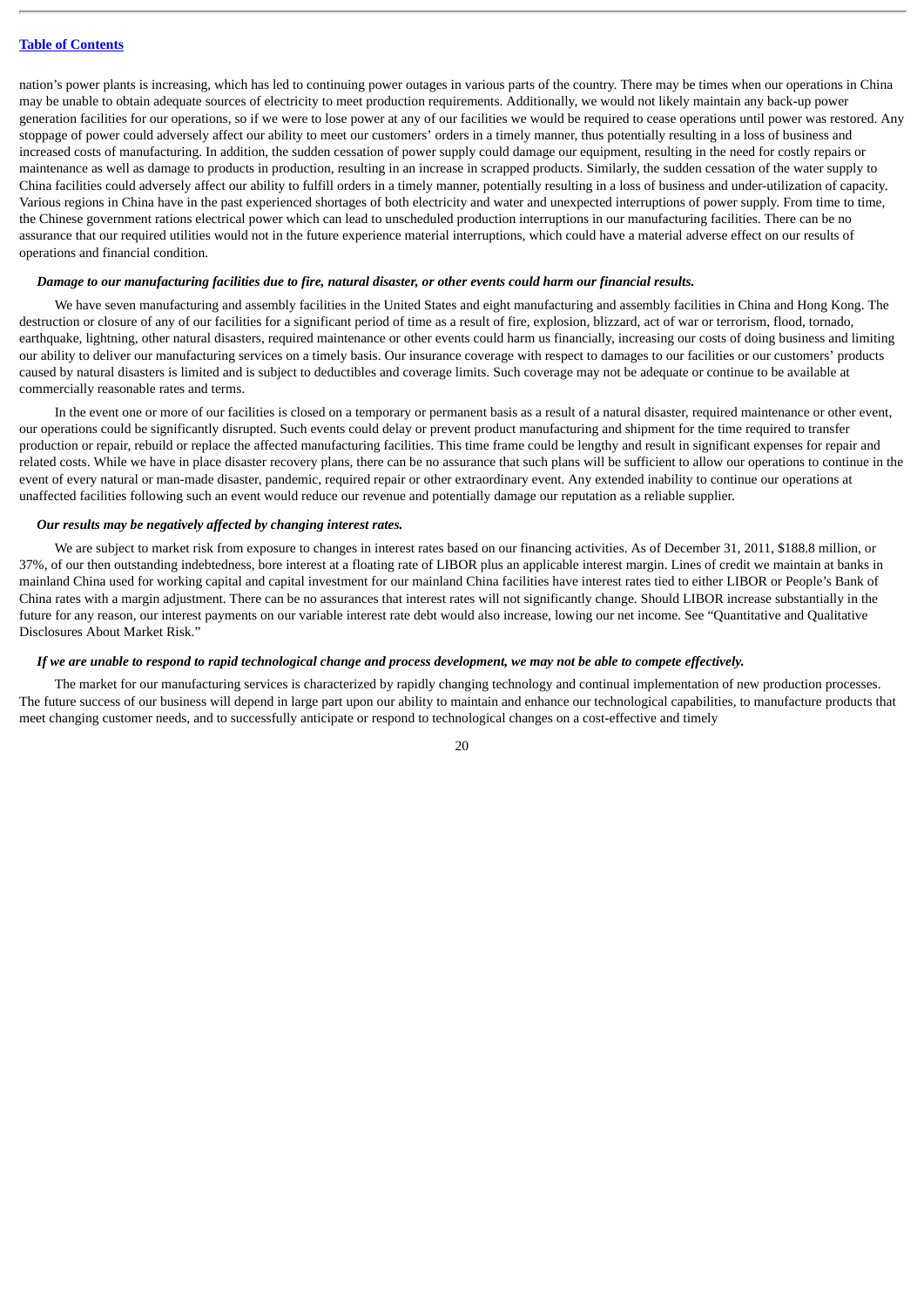basis. We expect that the investment necessary to maintain our technological position will increase as customers make demands for products and services requiring more advanced technology on a quicker turnaround basis. For example, in 2012 we expect to make significant capital expenditures to expand our HDI and other advanced manufacturing capabilities. We may not be able to raise additional funds in order to respond to technological changes as quickly as our competitors.

In addition, the PCB industry could encounter competition from new or revised manufacturing and production technologies that render existing manufacturing and production technology less competitive or obsolete. We may not respond effectively to the technological requirements of the changing market. If we need new technologies and equipment to remain competitive, the development, acquisition, and implementation of those technologies and equipment may require us to make significant capital investments.

#### *We depend on the U.S. government for a substantial portion of our business, which involves unique risks.*

A significant portion of our revenues is derived from products and services ultimately sold to the U.S. government by our OEM and EMS customers and is therefore affected by, among other things, the federal budget process. We are a supplier, primarily as a subcontractor, to the U.S. government and its agencies as well as foreign governments and agencies. While our sales to OEMs and EMS resellers are made through purchase orders that are not subject to cancellation, returns, or re-negotiation, the contracts between our direct customers and the government end user are subject to political and budgetary constraints and processes, changes in short-range and long-range strategic plans, the timing of contract awards, the congressional budget authorization and appropriation processes, the government's ability to terminate contracts for convenience or for default, as well as other risks such as contractor suspension or debarment in the event of certain violations of legal and regulatory requirements. The termination or failure to fund one or more significant contracts by the U.S. government could have a material adverse effect on our business, results of operations or prospects.

#### *Changes in government defense spending or regulations could have a material adverse effect on our business.*

In 2011, aerospace/defense sales accounted for approximately 16% of our total net sales. The substantial majority of these sales are related to both U.S. and foreign military and defense programs. While we do not sell directly to the U.S. government, we are a supplier to the U.S. government and its agencies as well as foreign governments and agencies. Consequently, our sales are affected by changes in the defense budgets of the U.S. and foreign governments. The domestic and international threat of terrorist activity, emerging nuclear states and conventional military threats have led to an increase in demand for defense products and services and homeland security solutions in the recent past. The U.S. government, however, is facing unprecedented budgeting constraints and a decline in U.S. defense expenditures generally could adversely affect our business.

Additionally, the federal government is currently in the process of reviewing and revising the United States Munitions List. Such changes could reduce or eliminate restrictions that currently apply to some of the products we produce. If these regulations or others are changed in a manner that reduces restrictions on their being manufactured overseas, we would likely face increased competition from overseas manufacturers.

# *We are subject to the requirements of the National Industrial Security Program Operating Manual for our facility security clearance, which is a prerequisite to our ability to perform on classified contracts for the U.S. government.*

A facility security clearance is required in order to be awarded and perform on classified contracts for the DoD and certain other agencies of the U.S. government. As a cleared entity, we must comply with the requirements of the National Industrial Security Program Operating Manual, or NISPOM, and any other applicable U.S. government industrial security regulations. Further, due to the fact that a significant portion of our voting equity is owned by a non-U.S. entity, we are required to be governed by and operate in accordance with the terms and requirements of the Special Security Agreement described in "Business — National Security Matters." The terms of the SSA have been previously disclosed in our SEC filings.

If we were to violate the terms and requirements of the SSA, the NISPOM, or any other applicable U.S. government industrial security regulations (which may apply to us under the terms of classified contracts),

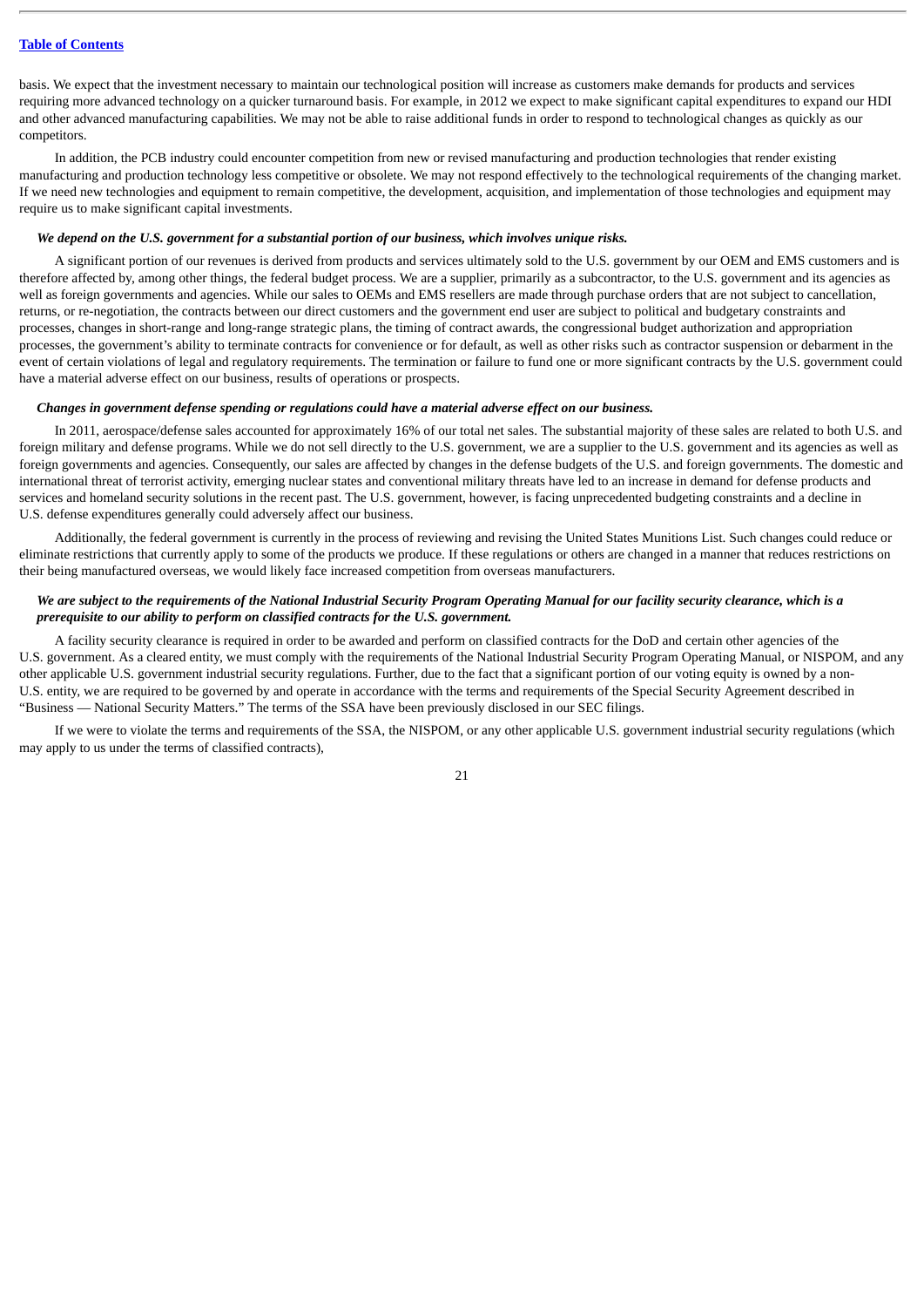we could lose our security clearance. We cannot be certain that we will be able to maintain our security clearance. If for some reason our security clearance is invalidated or terminated, we may not be able to continue to perform on classified contracts and would not be able to enter into new classified contracts, which could adversely affect our revenues.

# *If we are unable to provide our customers with high-end technology, high quality products, and responsive service, or if we are unable to deliver our products to our customers in a timely manner, our results of operations and financial condition may suffer.*

In order to maintain our existing customer base and obtain business from new customers, we must demonstrate our ability to produce our products at the level of technology, quality, responsiveness of service, timeliness of delivery, and at costs that our customers require. If our products are of substandard quality, if they are not delivered on time, if we are not responsive to our customers' demands, or if we cannot meet our customers' technological requirements, our reputation as a reliable supplier of our products would likely be damaged. If we are unable to meet these product and service standards, we may be unable to obtain new contracts or keep our existing customers, and this could have a material adverse effect on our results of operations and financial condition.

#### *If we are unable to maintain satisfactory capacity utilization rates, our results of operations and financial condition would be adversely affected.*

Given the high fixed costs of our operations, decreases in capacity utilization rates can have a significant effect on our business. Accordingly, our ability to maintain or enhance gross margins would continue to depend, in part, on maintaining satisfactory capacity utilization rates. In turn, our ability to maintain satisfactory capacity utilization would depend on the demand for our products, the volume of orders we receive, and our ability to offer products that meet our customers' requirements at competitive prices. If current or future production capacity fails to match current or future customer demands, our facilities would be underutilized, our sales may not fully cover our fixed overhead expenses, and we would be less likely to achieve expected gross margins. If forecasts and assumptions used to support the realizability of our long-lived assets change in the future, significant impairment charges could result that would adversely affect our results of operations and financial condition.

In addition, we generally schedule our QTA production facilities at less than full capacity to retain our ability to respond to unexpected additional quickturn orders. However, if these orders are not received, we may forego some production and could experience continued excess capacity. If we conclude we have significant, long-term excess capacity, we may decide to permanently close one or more of our facilities, and lay off some of our employees. Closures or lay-offs could result in our recording restructuring charges such as severance, other exit costs, and asset impairments.

# *Competition in the PCB market is intense, and we could lose market share if we are unable to maintain our current competitive position in end markets using our quick-turn, high technology and high-mix manufacturing services.*

The PCB industry is intensely competitive, highly fragmented, and rapidly changing. We expect competition to continue, which could result in price reductions, reduced gross margins, and loss of market share. Our principal PCB and substrate competitors include Unimicron, Ibiden, Tripod, Foxconn, DDi, Sanmina-SCI, Multek and Wus. Our principal backplane assembly competitors include Amphenol, Sanmina-SCI, Simclar, TT Electronics, and Viasystems. In addition, we increasingly compete on an international basis, and new and emerging technologies may result in new competitors entering our markets.

Some of our competitors and potential competitors have advantages over us, including:

- greater financial and manufacturing resources that can be devoted to the development, production, and sale of their products;
- more established and broader sales and marketing channels;
- more manufacturing facilities worldwide, some of which are closer in proximity to OEMs;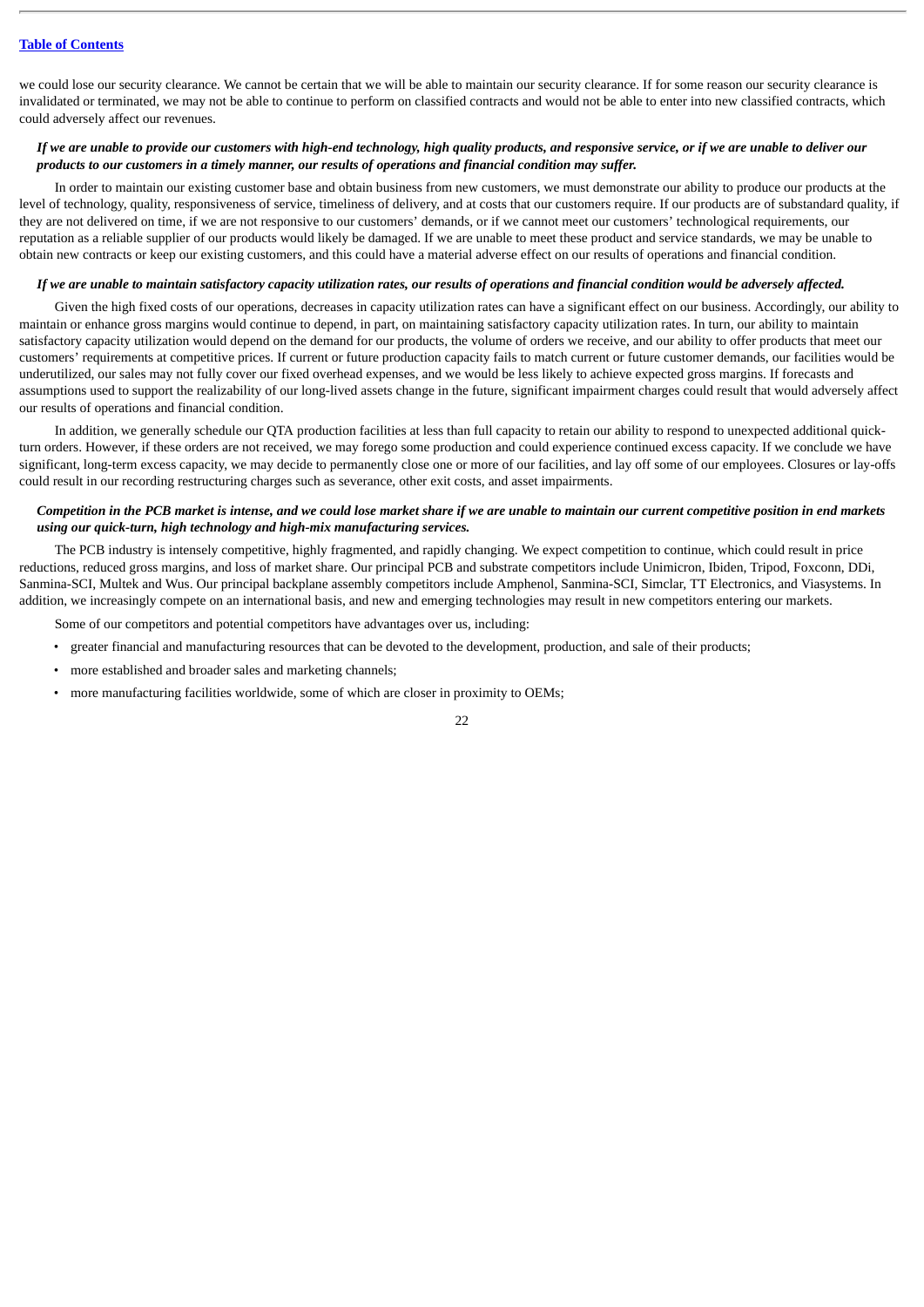- manufacturing facilities that are located in countries with lower production costs;
- lower capacity utilization, which in peak market conditions can result in shorter lead times to customers;
- ability to add additional capacity faster or more efficiently;
- preferred vendor status with existing and potential customers;
- greater name recognition; and
- larger customer bases.

In addition, these competitors may respond more quickly to new or emerging technologies, or adapt more quickly to changes in customer requirements, and devote greater resources to the development, promotion, and sale of their products than we do. We must continually develop improved manufacturing processes to meet our customers' needs for complex products, and our manufacturing process technology is generally not subject to significant proprietary protection. During recessionary periods in the electronics industry, our strategy of providing quick-turn services, an integrated manufacturing solution, and responsive customer service may take on reduced importance to our customers. As a result, we may need to compete more on the basis of price, which could cause our gross margins to decline.

# *The prominence of EMS companies as our customers could reduce our gross margins, potential sales, and customers.*

Sales to EMS companies represented approximately 42%, 45% and 47% of our net sales for the years ended December 31, 2011, 2010 and 2009, respectively. Sales to EMS providers include sales directed by OEMs as well as orders placed with us at the EMS providers' discretion. EMS providers source on a global basis to a greater extent than OEMs. The growth of EMS providers increases the purchasing power of such providers and could result in increased price competition or the loss of existing OEM customers. In addition, some EMS providers, including some of our customers, have the ability to directly manufacture PCBs and create backplane assemblies. If a significant number of our other EMS customers were to acquire these abilities, our customer base might shrink, and our sales might decline substantially. Moreover, if any of our OEM customers outsource the production of PCBs and creation of backplane assemblies to these EMS providers, our business, results of operations, and financial condition may be harmed.

#### *We incur a variety of costs as a result of being a public company, and those costs may continue to increase.*

As a U.S. public company registered with the SEC under the Securities Exchange Act of 1934, as amended (the "Exchange Act"), we incur significant legal, accounting, and other expenses. In addition, the Sarbanes-Oxley Act of 2002, the Dodd-Frank Wall Street Reform and Consumer Protection Act, as well as rules implemented from time to time by the SEC and the Nasdaq Stock Market, frequently require changes in corporate governance policies and practices of companies registered with the SEC under the Exchange Act. These rules and regulations increase legal and financial compliance costs and make some activities more time-consuming and costly. In addition, we incur additional costs associated with our Exchange Act public company reporting requirements. As a result, implementation of disclosure controls, internal controls, and financial reporting systems complying with the requirements of U.S. GAAP and U.S. securities laws and regulations required as a result of our continued status as a reporting company under the Exchange Act may be more difficult and costly than anticipated.

In addition, pursuant to requirements contained in the Dodd-Frank Wall Street Reform and Consumer Protection Act, the SEC is expected to require us to report on "conflict metals" used in our products and the due diligence plan we put in place to track whether such metals originate from the Democratic Republic of Congo and/or other conflict areas of the world. When these new requirements are implemented, they could affect the sourcing and availability of minerals used in the manufacture of PCBs. As a result, there may only be a limited pool of suppliers who provide conflict free metals, and we cannot provide assurance that we will be able to obtain these metals in sufficient quantities or at competitive prices. Also, since our supply chain is complex, we may face reputational challenges with our customers and other stakeholders if we are unable to sufficiently verify the origins for all metals used in our products through the due diligence procedures that we implement.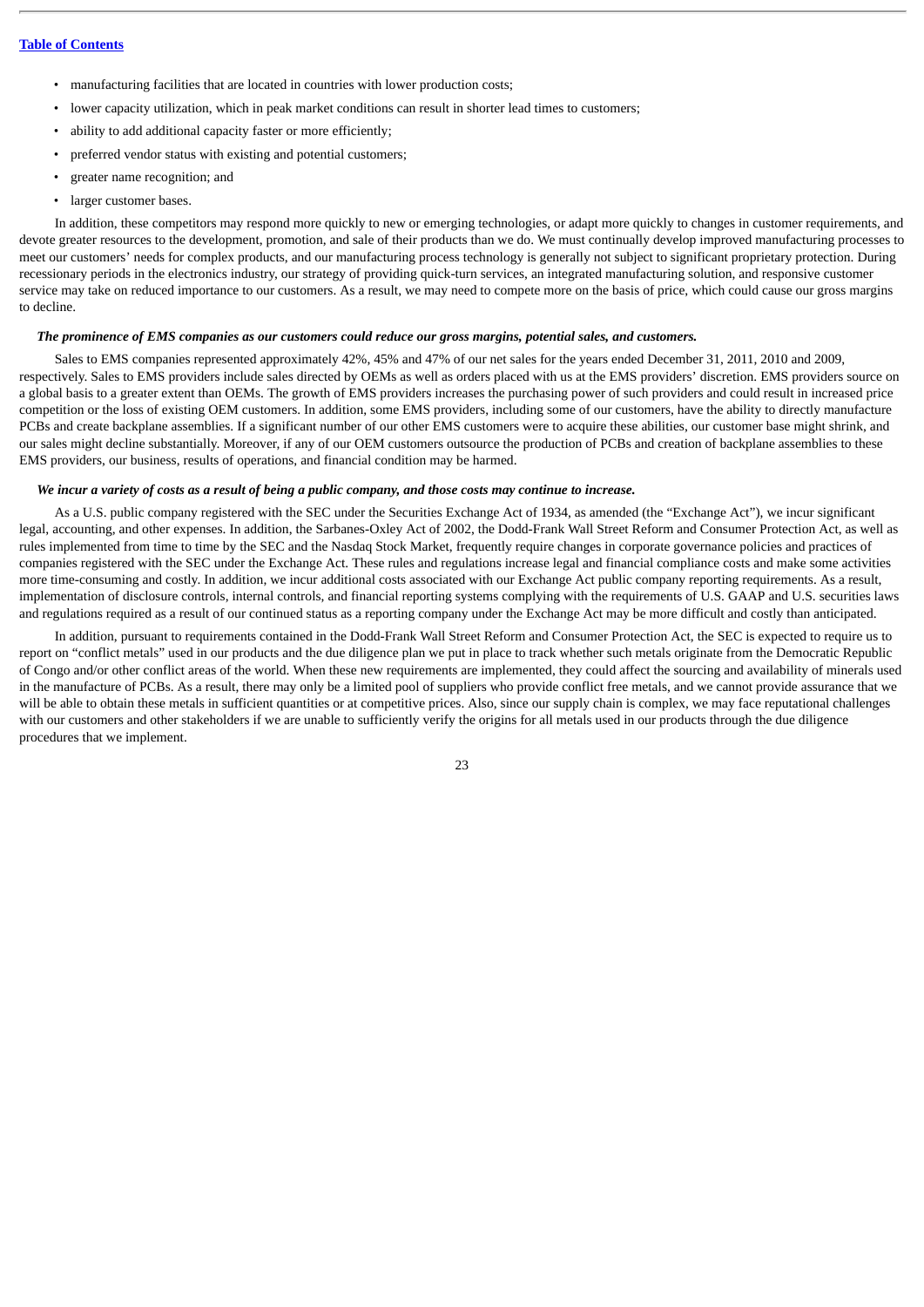# *The former owners of our PCB Subsidiaries own a substantial percentage of our common stock.*

We issued a large amount of stock to the principal owners of Meadville in connection with our acquisition of our PCB Subsidiaries. As of December 31, 2011, approximately 34% of our common stock was beneficially owned by Su Sih (BVI) Limited, a company organized under the laws of the British Virgin Islands (referred to as Su Sih). Su Sih is a holding company wholly owned by Mr. Tang Hsiang Chien, a citizen of Hong Kong Special Administrative Region of the People's Republic of China and the father of our director Mr. Tang Chung Yen, Tom. Su Sih is entitled to jointly nominate one individual to our board of directors and a majority of the members of the board of directors of the PCB Subsidiaries.

# *If we are unable to manage our growth effectively, our business could be negatively affected.*

We have experienced, and expect to continue to experience, growth in the scope and complexity of our operations. This growth may strain our managerial, financial, manufacturing, and other resources. In order to manage our growth, we may be required to continue to implement additional operating and financial controls and hire and train additional personnel. There can be no assurance that we will be able to do so in the future, and failure to do so could jeopardize our expansion plans and seriously harm our operations. In addition, growth in our capacity could result in reduced capacity utilization and a corresponding decrease in gross margins.

# *Our international sales are subject to laws relating to trade, export controls and foreign corrupt practices, the violation of which could adversely affect our operations.*

We are required to comply with all applicable domestic and foreign export control laws, including the International Traffic in Arms Regulations (ITAR) and the Export Administration Regulations (EAR). Some items manufactured by us are controlled for export by the United States Department of Commerce's Bureau of Industry and Security under the EAR. In addition, we are subject to the Foreign Corrupt Practices Act and international counterparts that bar bribes or unreasonable gifts for foreign governments and officials. Violation of any of these laws or regulations could result in significant sanctions, including large monetary penalties and suspension or debarment from participation in future government contracts, which could reduce our future revenue and net income.

# *Our failure to comply with the requirements of environmental laws could result in litigation, fines, revocation of permits necessary to our manufacturing processes, or debarment from our participation in federal government contracts.*

Our operations are regulated under a number of federal, state, local, and foreign environmental and safety laws and regulations that govern, among other things, the discharge of hazardous materials into the air and water, as well as the handling, storage, and disposal of such materials. These laws and regulations include the Clean Air Act, the Clean Water Act, the Resource Conservation and Recovery Act, the Superfund Amendment and Reauthorization Act, the Comprehensive Environmental Response, Compensation and Liability Act, the Toxic Substances Control Act, and the Federal Motor Carrier Safety Improvement Act as well as analogous state, local, and foreign laws. Compliance with these environmental laws is a major consideration for us because our manufacturing processes use and generate materials classified as hazardous. Because we use hazardous materials and generate hazardous wastes in our manufacturing processes, we may be subject to potential financial liability for costs associated with the investigation and remediation of our own sites, or sites at which we have arranged for the disposal of hazardous wastes, if such sites become contaminated. Even if we fully comply with applicable environmental laws and are not directly at fault for the contamination, we may still be liable. The wastes we generate include spent ammoniacal and cupric etching solutions, metal stripping solutions, waste acid solutions, waste alkaline cleaners, waste oil, and waste waters that contain heavy metals such as copper, tin, lead, nickel, gold, silver, cyanide, and fluoride, and both filter cake and spent ion exchange resins from equipment used for on-site waste treatment.

Any material violations of environmental laws or failure to maintain required environmental permits could subject us to fines, penalties, and other sanctions, including the revocation of our effluent discharge permits, which could require us to cease or limit production at one or more of our facilities, and harm our business, results of operations, and financial condition. Even if we ultimately prevail, environmental lawsuits against us would be time consuming and costly to defend.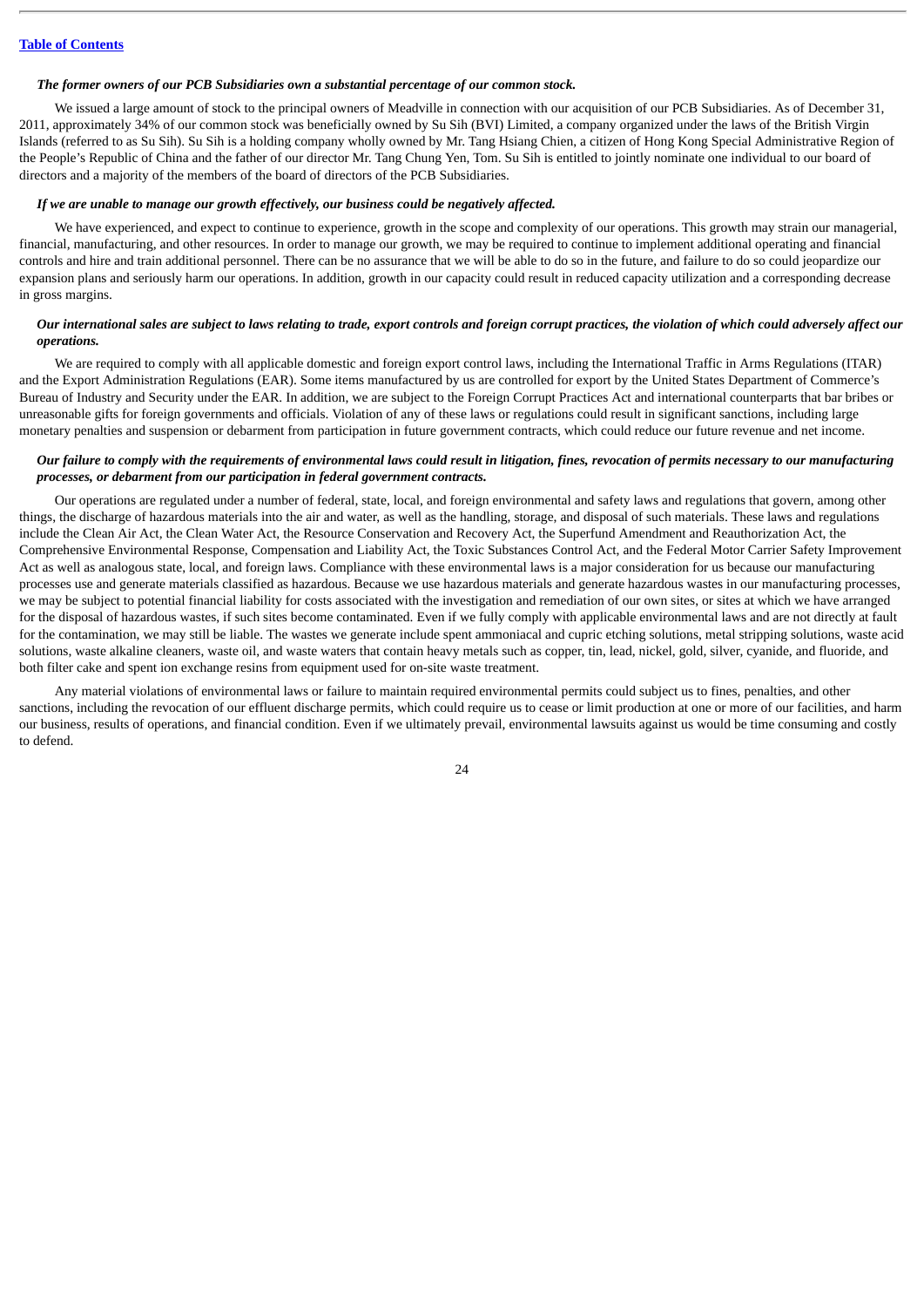Environmental laws also could become more stringent over time, imposing greater compliance costs and increasing risks and penalties associated with violation. We operate in environmentally sensitive locations, and we are subject to potentially conflicting and changing regulatory agendas of political, business, and environmental groups. Changes or restrictions on discharge limits, emissions levels, material storage, handling, or disposal might require a high level of unplanned capital investment or global relocation. It is possible that environmental compliance costs and penalties from new or existing regulations may harm our business, results of operations, and financial condition.

We are increasingly required to certify compliance with various material content restrictions in our products based on laws of various jurisdictions or territories such as the Restriction of Hazardous Substances (RoHS) and Registration, Evaluation, Authorization and Restriction of Chemicals (REACH) directives in the European Union and China's RoHS legislation. New York City has adopted identical RoHS restrictions and many U.S. states are considering similar rules and legislation. In addition, we must also certify as to the non-applicability to the EU's Waste Electrical and Electronic Equipment directive for certain products that we manufacture. The REACH directive requires adoption of Substances of Very High Concern (SVHCs) periodically. We must survey our supply chain and certify to the non-presence or presence of SVHCs to our customers. Currently, seven lists totaling 75 SVHCs have been adopted by the EU. As with other types of product certifications that we routinely provide, we may incur liability and pay damages if our products do not conform to our certifications.

We are also subject to a variety of environmental laws and regulations in the People's Republic of China, or PRC, which impose limitations on the discharge of pollutants into the air and water and establish standards for the treatment, storage, and disposal of solid and hazardous wastes. The manufacturing of our products generates gaseous chemical wastes, liquid wastes, waste water and other industrial wastes from various stages of the manufacturing process. Production sites in China are subject to regulation and periodic monitoring by the relevant environmental protection authorities. Environmental claims or the failure to comply with current or future regulations could result in the assessment of damages or imposition of fines against us, suspension of production, or cessation of operations.

#### *Employee theft or fraud could result in loss.*

Certain of our employees have access to, or signature authority with respect to, bank accounts or other company assets, which could expose us to fraud or theft. In addition, certain employees have access to key IT infrastructure and to customer and other information that is commercially valuable. Should any employee, for any reason, compromise our IT systems, or misappropriate customer or other information, we could incur losses, including losses relating to claims by our customers against us, the willingness of customers to do business with us may be damaged and, in the case of our defense business, we could be debarred from future participation in government programs. Any such losses may not be fully covered by insurance.

# *Because we sell on a purchase order basis, we are subject to uncertainties and variability in demand by our customers that could decrease revenues and harm our operating results.*

We generally sell to customers on a purchase order basis rather than pursuant to long-term contracts. Our quick-turn orders are subject to particularly short lead times. Consequently, our sales are subject to short-term variability in demand by our customers. Customers submitting purchase orders may cancel, reduce, or delay their orders for a variety of reasons. The level and timing of orders placed by our customers may vary, due to:

- customer attempts to manage inventory;
- changes in customers' manufacturing strategies, such as a decision by a customer to either diversify or consolidate the number of PCB manufacturers or backplane assembly service providers used or to manufacture or assemble its own products internally;
- variation in demand for our customers' products; and
- changes in new product introductions.

We have periodically experienced terminations, reductions, and delays in our customers' orders. Further terminations, reductions, or delays in our customers' orders could harm our business, results of operations, and financial condition.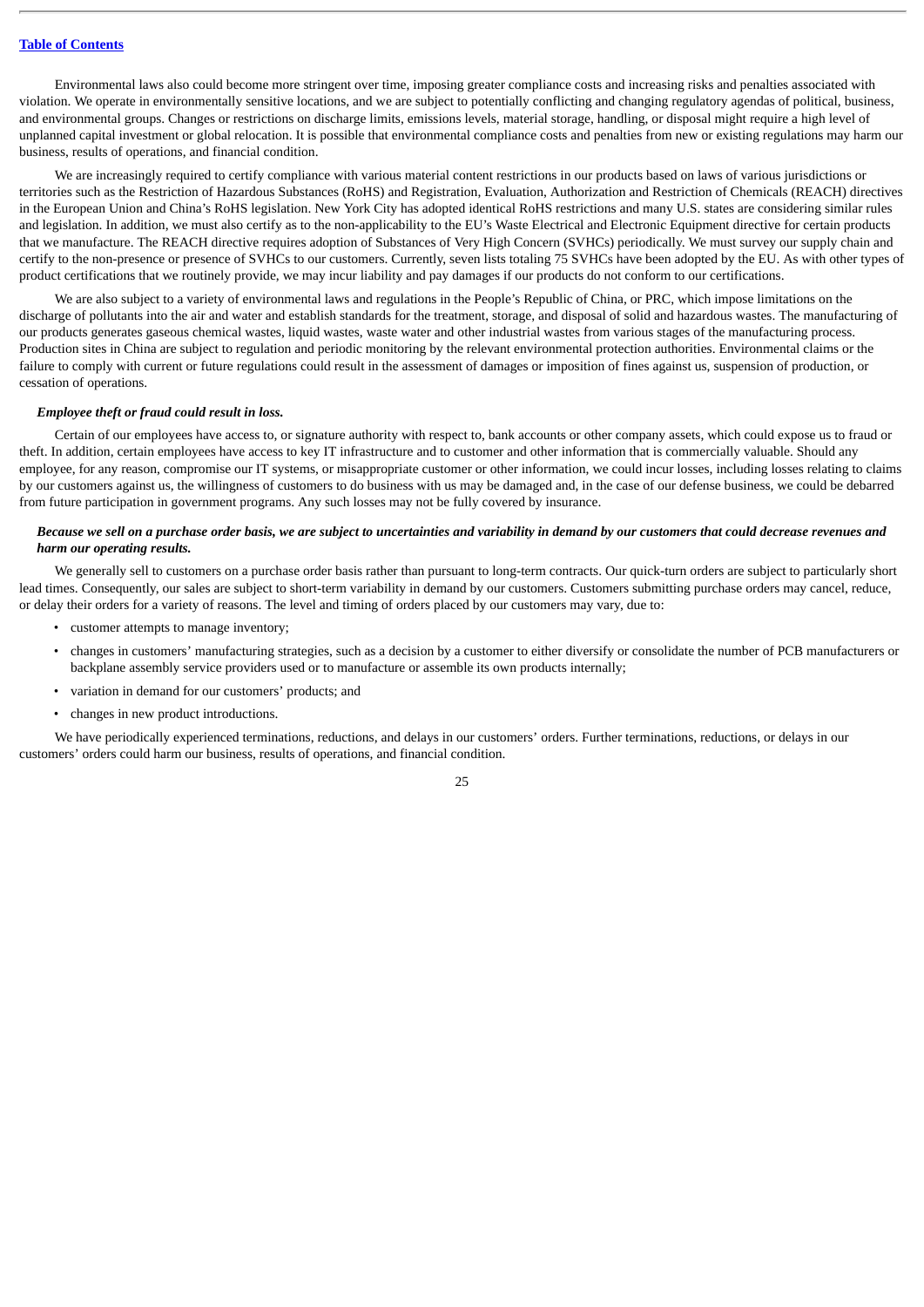*Our results of operations are often subject to demand fluctuations and seasonality. With a high level of fixed operating costs, even small revenue shortfalls would decrease our gross margins and potentially cause the trading price of our common stock to decline.*

Our results of operations fluctuate for a variety of reasons, including:

- timing of orders from and shipments to major customers;
- the levels at which we utilize our manufacturing capacity;
- price competition;
- changes in our mix of revenues generated from quick-turn versus standard delivery time services;
- expenditures, charges or write-offs, including those related to acquisitions, facility restructurings, or asset impairments; and
- expenses relating to expanding existing manufacturing facilities.

A significant portion of our operating expenses is relatively fixed in nature, and planned expenditures are based in part on anticipated orders. Accordingly, unexpected revenue shortfalls may decrease our gross margins. In addition, we have experienced sales fluctuations due to seasonal patterns in the capital budgeting and purchasing cycles, as well as inventory management practices of our customers and the end markets we serve. In particular, the seasonality of the computer industry and quick-turn ordering patterns affect the overall PCB industry. These seasonal trends have caused fluctuations in our operating results in the past and may continue to do so in the future. Results of operations in any period should not be considered indicative of the results to be expected for any future period. In addition, our future quarterly operating results may fluctuate and may not meet the expectations of securities analysts or investors. If this occurs, the trading price of our common stock likely would decline.

#### *Increasingly, our larger customers are requesting that we enter into supply agreements with them that have increasingly restrictive terms and conditions. These agreements typically include provisions that increase our financial exposure, which could result in significant costs to us.*

Increasingly, our larger customers are requesting that we enter into supply agreements with them. These agreements typically include provisions that generally serve to increase our exposure for product liability and limited sales returns — as compared to our standard terms and conditions — which could result in higher costs to us as a result of such claims. In addition, these agreements typically contain provisions that seek to limit our operational and pricing flexibility and extend payment terms, which can adversely impact our cash flow and results of operations.

# *Our business has benefited from OEMs deciding to outsource their PCB manufacturing and backplane assembly needs to us. If OEMs choose to provide these services in-house or select other providers, our business could suffer.*

Our future revenue growth partially depends on new outsourcing opportunities from OEMs. Current and prospective customers continuously evaluate our performance against other providers. They also evaluate the potential benefits of manufacturing their products themselves. To the extent that outsourcing opportunities are not available either due to OEM decisions to produce these products themselves or to use other providers, our financial results and future growth could be adversely affected.

#### *Consolidation among our customers could adversely affect our business.*

Recently, some of our large customers have consolidated and further consolidation of customers may occur. Depending on which organization becomes the controller of the supply chain function following the consolidation, we may not be retained as a preferred or approved supplier. In addition, product duplication could result in the termination of a product line that we currently support. While there is potential for increasing our position with the combined customer, there does exist the potential for decreased revenue if we are not retained as a continuing supplier. We also face the risk of increased pricing pressure from the combined customer because of its increased market share.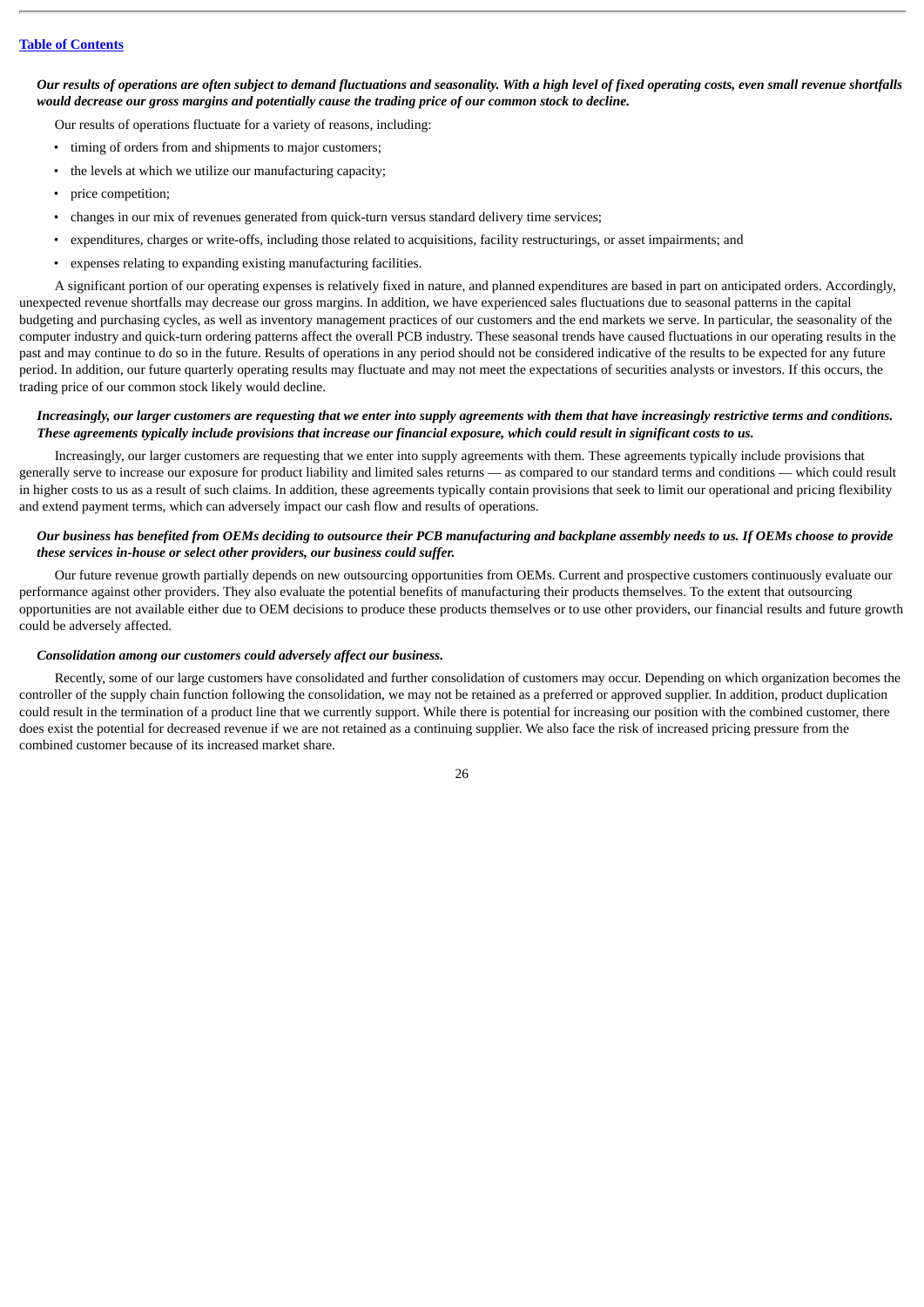#### *We are exposed to the credit risk of some of our customers and to credit exposures in weakened markets.*

Most of our sales are on an "open credit" basis, with standard industry payment terms. We monitor individual customer payment capability in granting such open credit arrangements, seek to limit such open credit to amounts we believe the customers can pay, and maintain reserves we believe are adequate to cover exposure for doubtful accounts. During periods of economic downturn in the electronics industry and the global economy, our exposure to credit risks from our customers increases. Although we have programs in place to monitor and mitigate the associated risks, such programs may not be effective in reducing our credit risks.

Our 10 largest OEM customers accounted for approximately 46%, 42% and 56% of our net sales for the years ended December 31, 2011, 2010 and 2009, respectively. Additionally, our OEM customers often direct a significant portion of their purchases through a relatively limited number of EMS companies. Our contractual relationship is often with the EMS companies, who are obligated to pay us for our products. Because we expect our OEM customers to continue to direct our sales to EMS companies, we expect to continue to be subject to this credit risk with a limited number of EMS customers. If one or more of our significant customers were to become insolvent or were otherwise unable to pay us, our results of operations would be harmed.

Some of our customers are EMS companies located abroad. Our exposure has increased as these foreign customers continue to expand. Our foreign receivables were approximately 25% and 26% of our net accounts receivable as of December 31, 2011 and 2010, respectively, and are expected to continue to grow as a percentage of our total receivables. We do not utilize credit insurance as a risk management tool.

#### *Our acquisition strategy involves numerous risks.*

As part of our business strategy, we expect that we will continue to grow by pursuing acquisitions of businesses, technologies, assets, or product lines that complement or expand our business. Risks related to an acquisition may include:

- the potential inability to successfully integrate acquired operations and businesses or to realize anticipated synergies, economies of scale, or other expected value;
- diversion of management's attention from normal daily operations of our existing business to focus on integration of the newly acquired business;
- unforeseen expenses associated with the integration of the newly acquired business;
- difficulties in managing production and coordinating operations at new sites;
- the potential loss of key employees of acquired operations:
- the potential inability to retain existing customers of acquired companies when we desire to do so;
- insufficient revenues to offset increased expenses associated with acquisitions;
- the potential decrease in overall gross margins associated with acquiring a business with a different product mix;
- the inability to identify certain unrecorded liabilities;
- the potential need to restructure, modify, or terminate customer relationships of the acquired company;
- an increased concentration of business from existing or new customers; and
- the potential inability to identify assets best suited to our business plan.

Acquisitions may cause us to:

- enter lines of business and/or markets in which we have limited or no prior experience;
- issue debt and be required to abide by stringent loan covenants;
- assume liabilities;
- record goodwill and indefinite-lived intangible assets that will be subject to impairment testing and potential periodic impairment charges;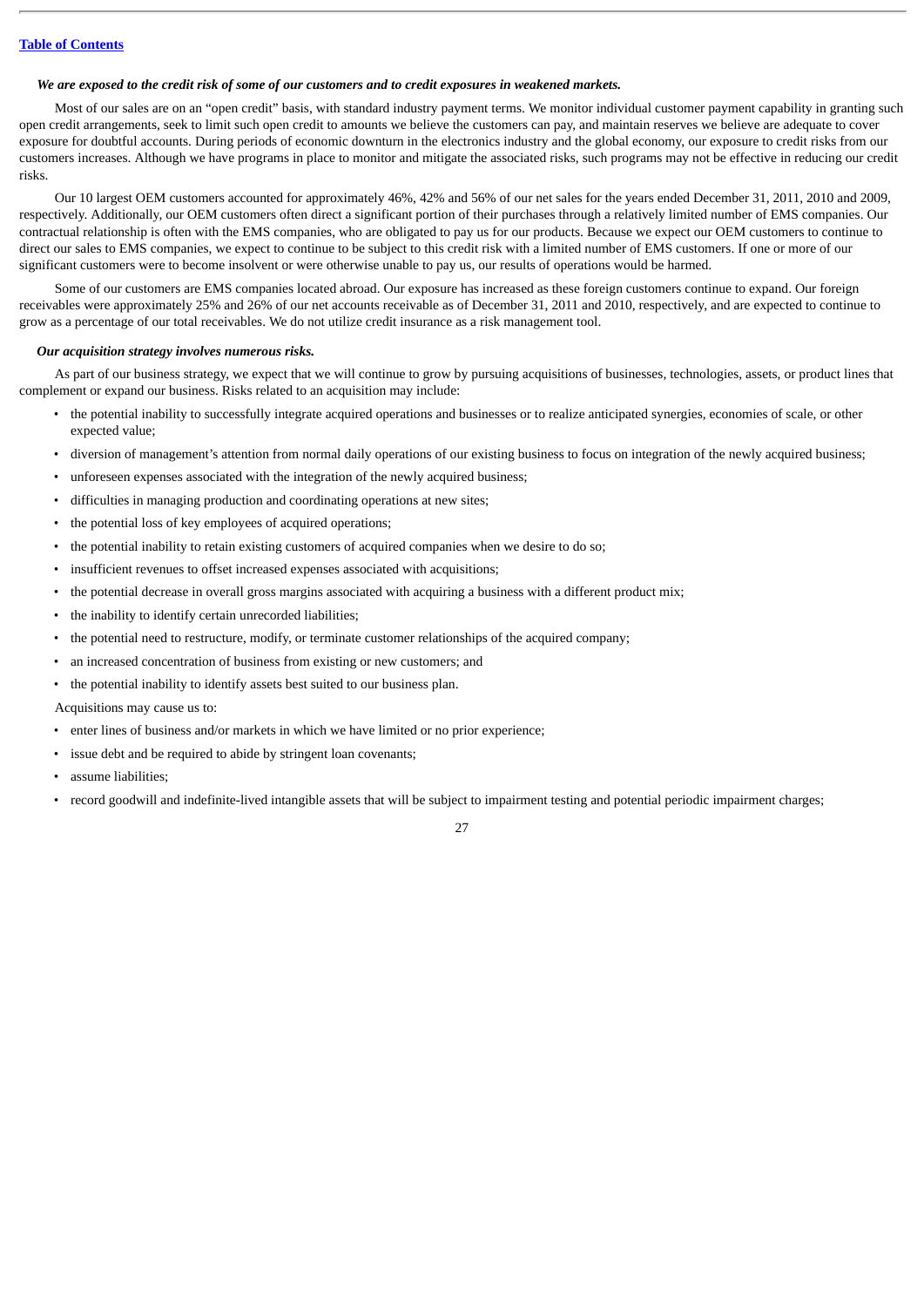- become subject to litigation and environmental issues, which include product material content certifications;
- incur unanticipated costs;
- incur large and immediate write-offs;
- issue common stock that would dilute our current stockholders' percentage ownership; and
- incur substantial transaction-related costs, whether or not a proposed acquisition is consummated.

Acquisitions of high technology companies are inherently risky, and no assurance can be given that our recent or future acquisitions will be successful and will not harm our business, operating results, or financial condition. Failure to manage and successfully integrate acquisitions we make could harm our business and operating results in a material way. Even when an acquired company has already developed and marketed products, product enhancements may not be made in a timely fashion. In addition, unforeseen issues might arise with respect to such products after the acquisition.

# *Products we manufacture may contain design or manufacturing defects, which could result in reduced demand for our services and liability claims against us.*

We manufacture products to our customers' specifications, which are highly complex and may contain design or manufacturing errors or failures, despite our quality control and quality assurance efforts. Defects in the products we manufacture, whether caused by a design, manufacturing, or materials failure or error, may result in delayed shipments, customer dissatisfaction, a reduction or cancellation of purchase orders, or liability claims against us. If these defects occur either in large quantities or too frequently, our business reputation may be impaired. Our sales mix has shifted towards standard delivery time products, which have larger production runs, thereby increasing our exposure to these types of defects. Since our products are used in products that are integral to our customers' businesses, errors, defects, or other performance problems could result in financial or other damages to our customers beyond the cost of the PCB, for which we may be liable. Although our invoices and sales arrangements generally contain provisions designed to limit our exposure to product liability and related claims, existing or future laws or unfavorable judicial decisions could negate these limitation of liability provisions. Product liability litigation against us, even if it were unsuccessful, would be time consuming and costly to defend. Although we maintain technology errors and omissions insurance, we cannot assure that we will continue to be able to purchase such insurance coverage in the future on terms that are satisfactory to us, if at all.

# *Outages, computer viruses, break-ins and similar events could disrupt our operations.*

We rely on information technology networks and systems, some of which are owned and operated by third parties, to process, transmit and store electronic information. In particular, we depend on our information technology infrastructure for a variety of functions, including worldwide financial reporting, inventory management, procurement, invoicing and email communications. Any of these systems may be susceptible to outages due to fire, floods, power loss, telecommunications failures, terrorist attacks and similar events. Despite the implementation of network security measures, our systems and those of third parties on which we rely may also be vulnerable to computer viruses, break-ins and similar disruptions. If we or our vendors are unable to prevent such outages and breaches, our operations could be disrupted.

# *Our business may suffer if any of our key senior executives discontinues employment with us or if we are unable to recruit and retain highly skilled engineering and sales staff.*

Our future success depends to a large extent on the services of our key managerial employees. We may not be able to retain our executive officers and key personnel or attract additional qualified management in the future. Our business also depends on our continuing ability to recruit, train, and retain highly qualified employees, particularly engineering and sales and marketing personnel. The competition for these employees is intense, and the loss of these employees could harm our business. Further, our ability to successfully integrate acquired companies depends in part on our ability to retain key management and existing employees at the time of the acquisition.

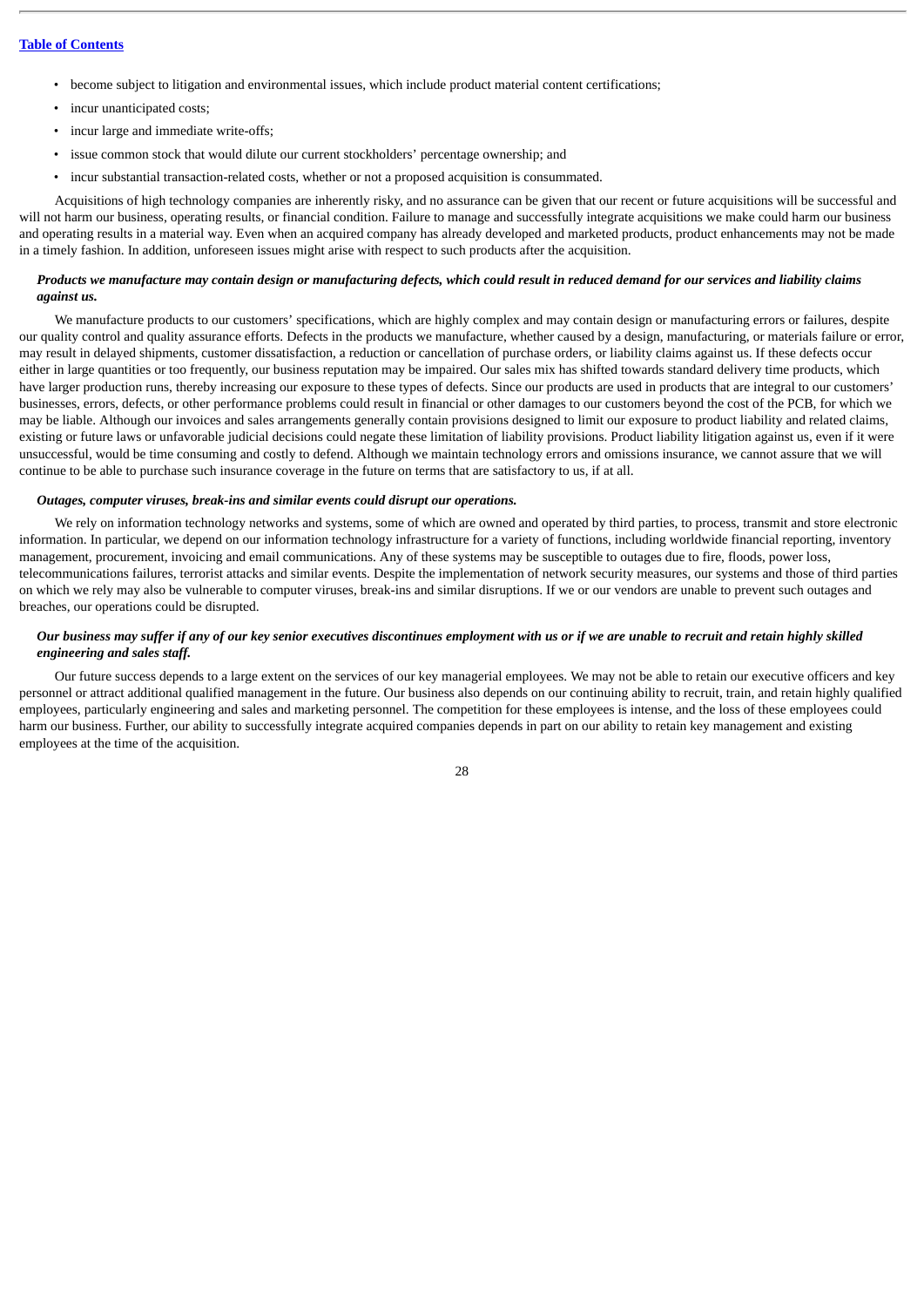#### *Our manufacturing processes depend on the collective industry experience of our employees. If a significant number of these employees were to leave us, it could limit our ability to compete effectively and could harm our financial results.*

We have limited patent or trade secret protection for our manufacturing processes. We rely on the collective experience of our employees involved in our manufacturing processes to ensure we continuously evaluate and adopt new technologies in our industry. Although we are not dependent on any one employee or a small number of employees, if a significant number of our employees involved in our manufacturing processes were to leave our employment, and we were not able to replace these people with new employees with comparable experience, our manufacturing processes might suffer as we might be unable to keep up with innovations in the industry. As a result, we may lose our ability to continue to compete effectively.

#### *We may be exposed to intellectual property infringement claims by third parties that could be costly to defend, could divert management's attention and resources, and if successful, could result in liability.*

We rely on a combination of copyright, patent, trademark and trade secret laws, confidentiality procedures, contractual provisions, and other measures to protect our proprietary information. All of these measures afford only limited protection. These measures may be invalidated, circumvented, or challenged, and others may develop technologies or processes that are similar or superior to our technology. We may not have the controls and procedures in place that are needed to adequately protect proprietary information. Despite our efforts to protect our proprietary rights, unauthorized parties may attempt to copy our products or obtain or use information that we regard as proprietary, which could adversely impact our revenues and financial condition.

Furthermore, there is a risk that we may infringe on the intellectual property rights of others. As is the case with many other companies in the PCB industry, we from time to time receive communications from third parties asserting patent rights to our products and enter into discussions with such third parties. Irrespective of the validity or the successful assertion of such claims, we could incur costs in either defending or settling any intellectual property disputes alleging infringement. If any claims are brought against the customers for such infringement, whether or not these have merit, we could be required to expend significant resources in defending such claims. In the event we are subject to any infringement claims, we may be required to spend a significant amount of money to develop non-infringing alternatives or obtain licenses. We may not be successful in developing such alternatives or in obtaining such licenses on reasonable terms or at all, which could disrupt the production processes, damage our reputation, and affect our revenues and financial condition.

#### *Our business and operations could be adversely impacted by climate change initiatives.*

Our manufacturing processes require that we purchase significant quantities of energy from third parties, which results in the generation of greenhouse gases, either directly on-site or indirectly at electric utilities. Both domestic and international legislation to address climate change by reducing greenhouse gas emissions could create increases in energy costs and price volatility. Considerable international attention is now focused on development of an international policy framework to guide international action to address climate change. Proposed and existing legislative efforts to control or limit greenhouse gas emissions could affect our energy sources and supply choices as well as increase the cost of energy and raw materials derived from sources that generate greenhouse gas emissions.

## *Unanticipated changes in our tax rates or in our assessment of the realizability of our deferred income tax assets or exposure to additional income tax liabilities could affect our operating results and financial condition.*

We are subject to income taxes in the United States and various foreign jurisdictions. Significant judgment is required in determining our provision for income taxes and, in the ordinary course of business, there are many transactions and calculations in which the ultimate tax determination is uncertain. Our effective tax rates could be adversely affected by changes in the mix of earnings in countries and states with differing statutory tax rates, changes in the valuation of deferred income tax assets and liabilities, changes in tax laws, as well as other factors. Our tax determinations are regularly subject to audit by tax authorities, and developments in those audits could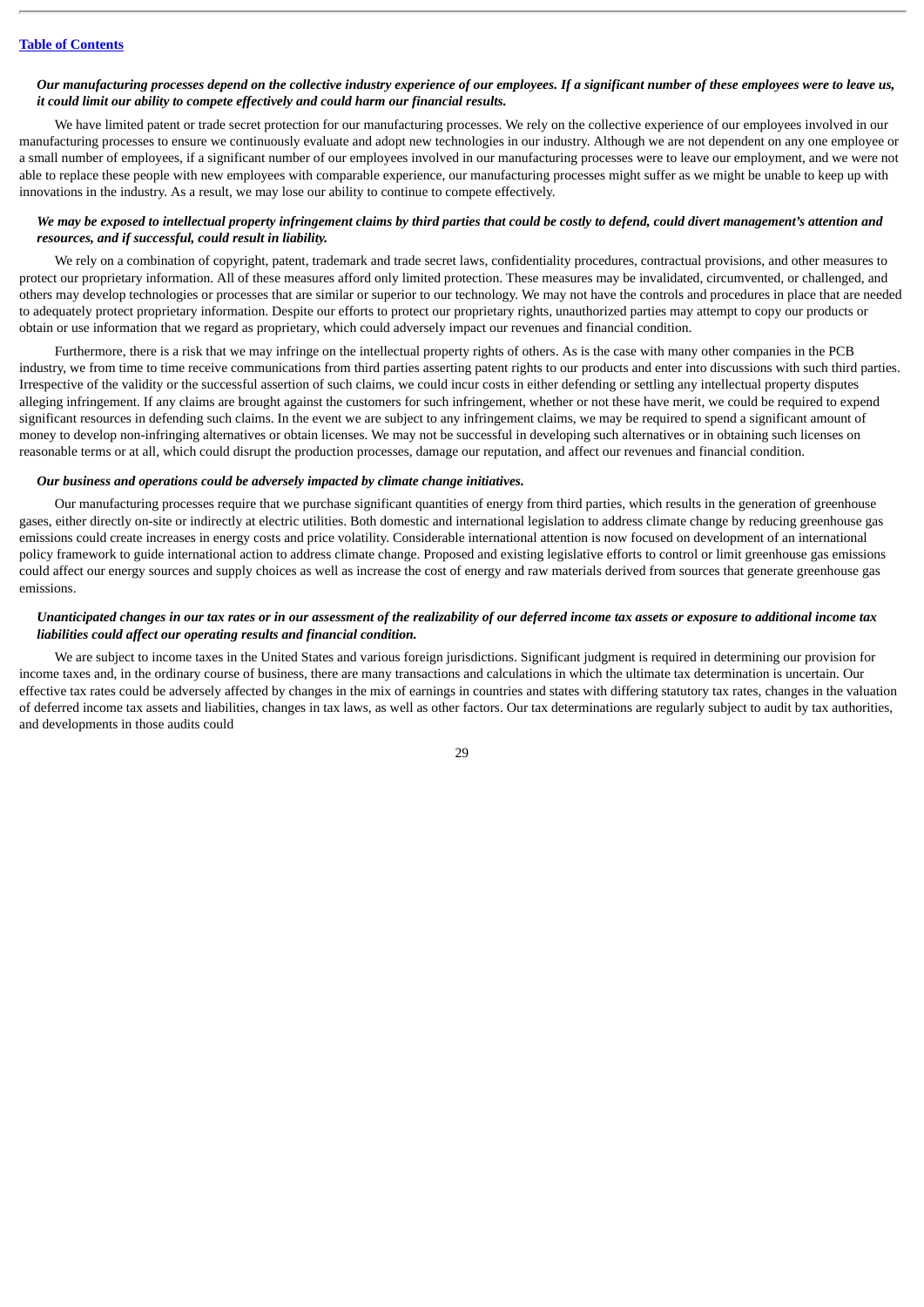adversely affect our income tax provision. Although we believe that our tax estimates are reasonable, the final determination of tax audits or tax disputes may be different from what is reflected in our historical income tax provisions, which could affect our operating results.

# *If our net earnings do not remain at or above recent levels, or we are not able to predict with a reasonable degree of probability that they will continue, we may have to record a valuation allowance against our net deferred income tax assets.*

As of December 31, 2011, we had net deferred income tax assets of approximately \$14.0 million. Based on our forecast for future taxable earnings, we believe we will utilize the deferred income tax assets in future periods. However, if our estimates of future earnings are lower than expected, we may record a higher income tax provision due to a write down of our net deferred income tax assets, which would reduce our earnings per share. Additionally, the ability to utilize deferred income tax assets is dependent upon the generation of taxable income in the specific tax jurisdictions that have deferred income tax assets.

# *If events or circumstances occur in our business that indicate that our goodwill and definite-lived intangibles may not be recoverable, we could have impairment charges that would negatively affect our earnings.*

As of December 31, 2011, our consolidated balance sheet reflected \$263.8 million of goodwill and definite-lived intangible assets. We periodically evaluate whether events and circumstances have occurred, such that the potential for reduced expectations for future cash flows coupled with further decline in the market price of our stock and market capitalization may indicate that the remaining balance of goodwill and definite-lived intangible assets may not be recoverable. If factors indicate that assets are impaired, we would be required to reduce the carrying value of our goodwill and definite-lived intangible assets, which could harm our results during the periods in which such a reduction is recognized. Our goodwill and definite-lived intangible assets may increase in future periods if we consummate other acquisitions. Amortization or impairment of these additional intangibles would, in turn, reduce our earnings.

#### *The economies of the countries in which we operate may be adversely affected by a recurrence of severe acute respiratory syndrome, or an outbreak of other epidemics such as H1N1 or avian flu.*

Past occurrences of epidemics or pandemics, depending on their scale of occurrence, have caused different degrees of damage to the national and local economies in the affected countries. A recurrence of SARS or an outbreak of any other epidemics or pandemics, such as the H1N1 influenza or avian flu, especially in the areas where we have operations, or where we may have operations in the future, may result in quarantines, temporary closures of offices and manufacturing facilities, travel restrictions, or the temporary or permanent loss of key personnel. The perception that an outbreak of contagious disease may occur again may also have an adverse effect on the economic conditions of affected countries. Any of the above may cause material disruptions to our operations, which in turn may adversely affect our financial condition and results of operations.

#### *We are subject to risks of currency fluctuations.*

A portion of our cash and other current assets is held in currencies other than the U.S. dollar. As of December 31, 2011, we had an aggregate of approximately \$240.3 million in current assets denominated in Chinese RMB and the Hong Kong Dollar (HKD). Changes in exchange rates among other currencies and the U.S. dollar will affect the value of these assets as translated to U.S. dollars in our balance sheet. To the extent that we ultimately decide to repatriate some portion of these funds to the United States, the actual value transferred could be impacted by movements in exchange rates. Any such type of movement could negatively impact the amount of cash available to fund operations or to repay debt. Significant inflation or disproportionate changes in foreign exchange rates could occur as a result of general economic conditions, acts of war or terrorism, changes in governmental monetary or tax policy, or changes in local interest rates. The impact of future exchange rate fluctuations between the U.S. Dollar and the RMB and the U.S. Dollar and the HKD cannot be predicted. To the extent that we may have outstanding indebtedness denominated in the RMB or in the HKD,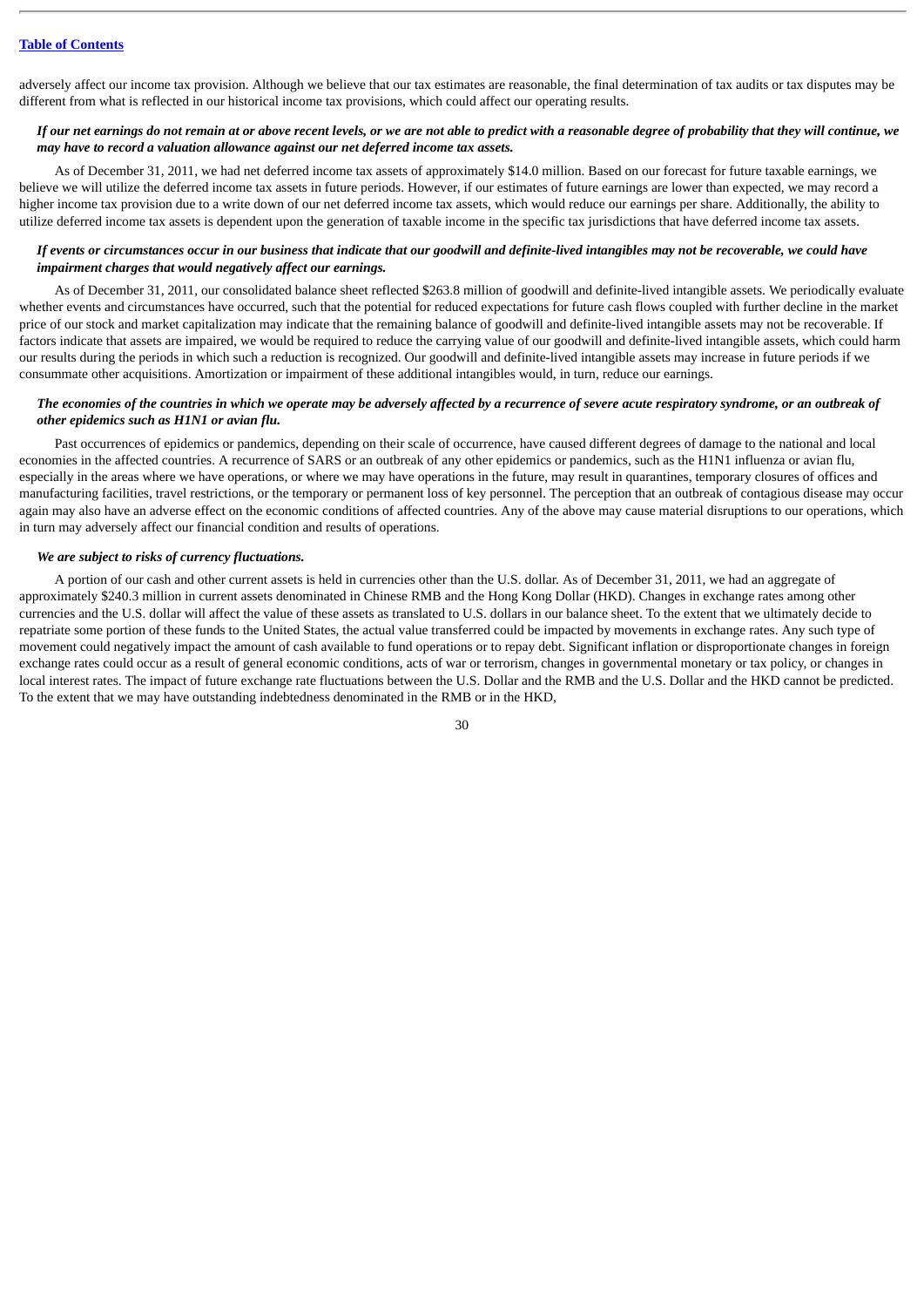the appreciation of the RMB and the HKD against the U.S. Dollar will have an adverse impact on our financial condition and results of operations (including the cost of servicing, and the value in our balance sheet of, the RMB and HKD-denominated indebtedness).

Further, China's government imposes control over the convertibility of RMB into foreign currencies. Pursuant to certain PRC regulations, conversion of RMB into foreign exchange from foreign exchange accounts in China is based on, among other things, a board resolution declaring the distribution of a dividend and payment of profits. Remittance of such amounts to foreign investors from the foreign exchange accounts of the foreign invested enterprises in China or conversion of the RMB into foreign currencies at designated foreign exchange banks for the remittance of dividends and profits do not require permission from the State Administration of Foreign Exchange, or SAFE, and other applicable governmental authorities of China do not impose restrictions on the category of recurring international payments and transfers. However, conversion of RMB into foreign currencies for capital account items, including direct investment, loans, and security investment, must be approved by SAFE and the relevant branch. These regulations and procedures subject us to further currency exchange risks.

#### <span id="page-30-0"></span>**ITEM 1B.** *UNRESOLVED STAFF COMMENTS*

None.

#### <span id="page-30-1"></span>**ITEM 2.** *PROPERTIES*

The following table describes our principal manufacturing facilities and our drilling and tooling process facility.

|                             | <b>Leased</b>      | Owned              | Total              |
|-----------------------------|--------------------|--------------------|--------------------|
| <b>US Locations(1)</b>      | <b>Square Feet</b> | <b>Square Feet</b> | <b>Square Feet</b> |
| Chippewa Falls, WI          |                    | 281,000            | 281,000            |
| Logan, UT                   |                    | 124,104            | 124,104            |
| San Diego, CA               | 37,500             |                    | 37,500             |
| Santa Ana, CA               | 8,287              | 82,600             | 90,887             |
| Santa Clara, CA             | 18,304             | 45,685             | 63,989             |
| Stafford, CT                | 21,251             | 156,000            | 177,251            |
| <b>Stafford Springs, CT</b> | 10,000             | 53,000             | 63,000             |
| Total                       | 95,342             | 742,389            | 837,731            |
| <b>Foreign Locations(2)</b> |                    |                    |                    |
| Hong Kong (OPCM)            | 86,982             |                    | 86,982             |
| Dongguan, China (SYE)(3)    |                    | 422,971            | 422,971            |
| Dongguan, China (DMC)       |                    | 1,322,803          | 1,322,803          |
| Guangzhou, China (GME)      |                    | 968,028            | 968,028            |
| Shanghai, China(1)          | 85,745             |                    | 85,745             |
| Shanghai, China (SME)       |                    | 416,761            | 416,761            |
| Shanghai, China (SMST/SP)   |                    | 521,257            | 521,257            |
| Shanghai, China (SKE)(4)    | 3,294              | 135,207            | 138,501            |
| Suzhou, China (MAS)         |                    | 1,129,690          | 1,129,690          |
|                             | 176,021            | 4,916,717          | 5,092,738          |

We maintain our properties in good operating condition. We believe that our properties are suitable and adequate for us to operate at present levels, and the productive capacity and extent of utilization of the facilities are appropriate for our existing real estate requirements.

31

(1) Locations pertain to our North America segment

(2) Foreign locations represents the following subsidiaries:

• OPC Manufacturing Limited (OPCM)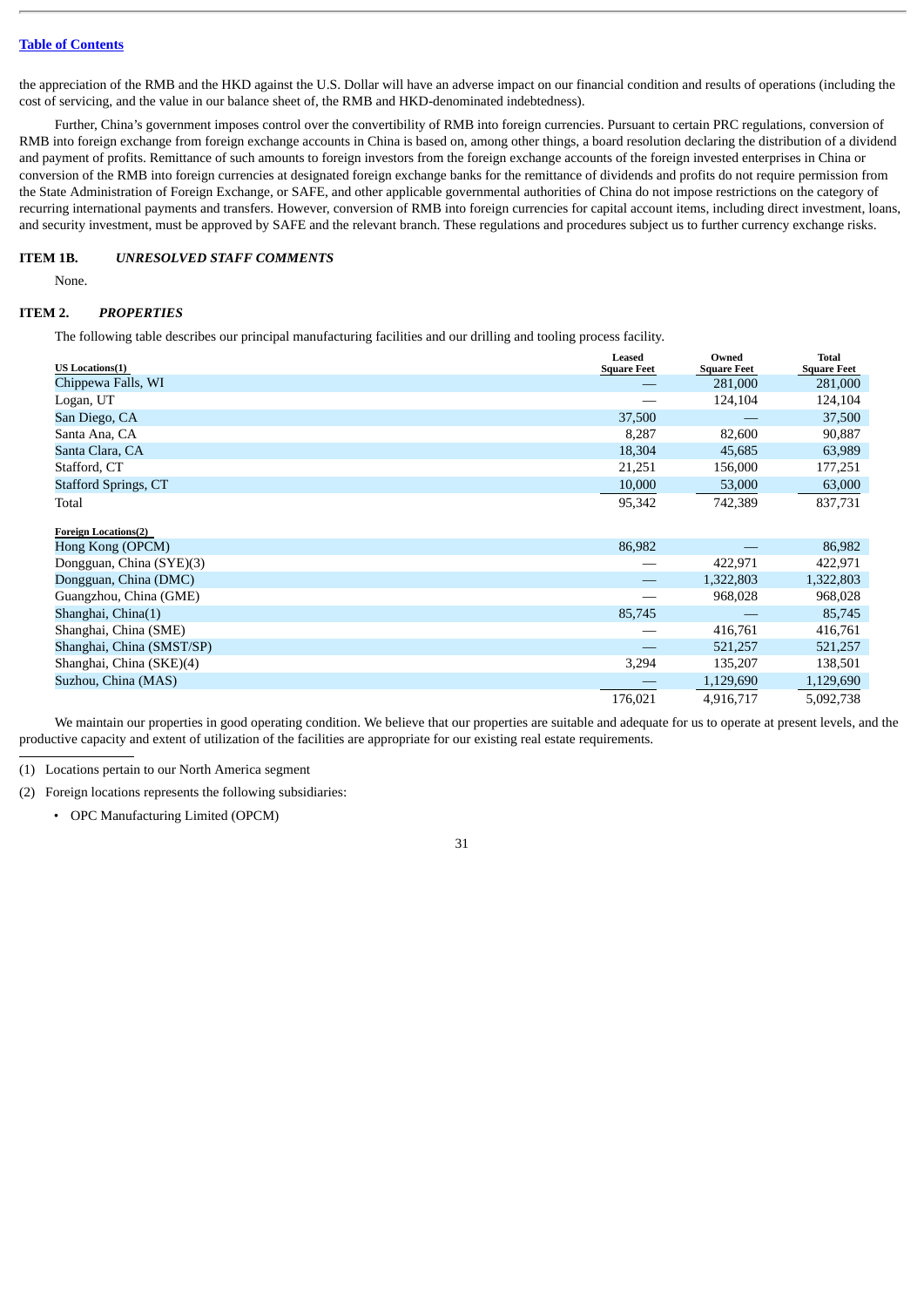- Dongguan Shengyi Electronics Ltd. (SYE)
- Dongguan Meadville Circuits Limited (DMC)
- Guangzhou Meadville Electronics Co., Ltd. (GME)
- Shanghai Meadville Electronics Co., Ltd. (SME)
- Shanghai Meadville Science & Technology Co., Ltd. (SMST/SP)
- Shanghai Kaiser Electronics Co., Ltd. (SKE)
- Meadville Aspocomp (Suzhou) Electronics Co., Ltd. (MAS)
- (3) See Management's Discussion and Analysis of Financial Condition and Results of Operations for discussion of the temporary closure of the SYE facility.
- (4) Drilling and tooling process facility

# <span id="page-31-0"></span>**ITEM 3.** *LEGAL PROCEEDINGS*

From time to time, we may become a party to various legal proceedings arising in the ordinary course of our business. There can be no assurance that we will prevail in any such litigation. We believe that the amount of any reasonably possible or probable loss for known matters would not be material to our financial condition, however, the outcome of these actions is inherently difficult to predict. In the event of an adverse outcome, the ultimate potential loss could have a material adverse effect on our financial condition or results of operations and cash flows in a particular period.

#### <span id="page-31-1"></span>**ITEM 4.** *RESERVED*

# **PART II**

# <span id="page-31-2"></span>**ITEM 5.** *MARKET FOR REGISTRANT'S COMMON EQUITY, RELATED STOCKHOLDER MATTERS AND ISSUER PURCHASES OF EQUITY SECURITIES*

# **Historical Trading Price**

Our common stock has been listed on the Nasdaq Global Select Market under the symbol "TTMI" since September 21, 2000. The following table sets forth the quarterly high and low sales prices of our common stock as reported on the Nasdaq Global Select Market for the periods indicated.

|                       | High    | Low     |
|-----------------------|---------|---------|
| 2011:                 |         |         |
| <b>First Quarter</b>  | \$19.16 | \$13.41 |
| <b>Second Quarter</b> | \$19.64 | \$12.86 |
| Third Quarter         | \$16.98 | \$9.16  |
| Fourth Quarter        | \$11.90 | \$8.61  |
| 2010:                 |         |         |
| <b>First Quarter</b>  | \$11.94 | \$8.25  |
| Second Quarter        | \$12.06 | \$8.79  |
| <b>Third Quarter</b>  | \$10.77 | \$8.04  |
| Fourth Quarter        | \$15.69 | \$9.29  |

As of February 22, 2012, there were approximately 294 holders of record of our common stock. The closing sale price of our common stock on the Nasdaq Global Select Market on February 22, 2012 was \$11.97.

#### **Dividend Policy**

We have not declared or paid any dividends since 2000, and we do not anticipate paying any cash dividends in the foreseeable future. We presently intend to retain any future earnings to finance future operations and the expansion of our business.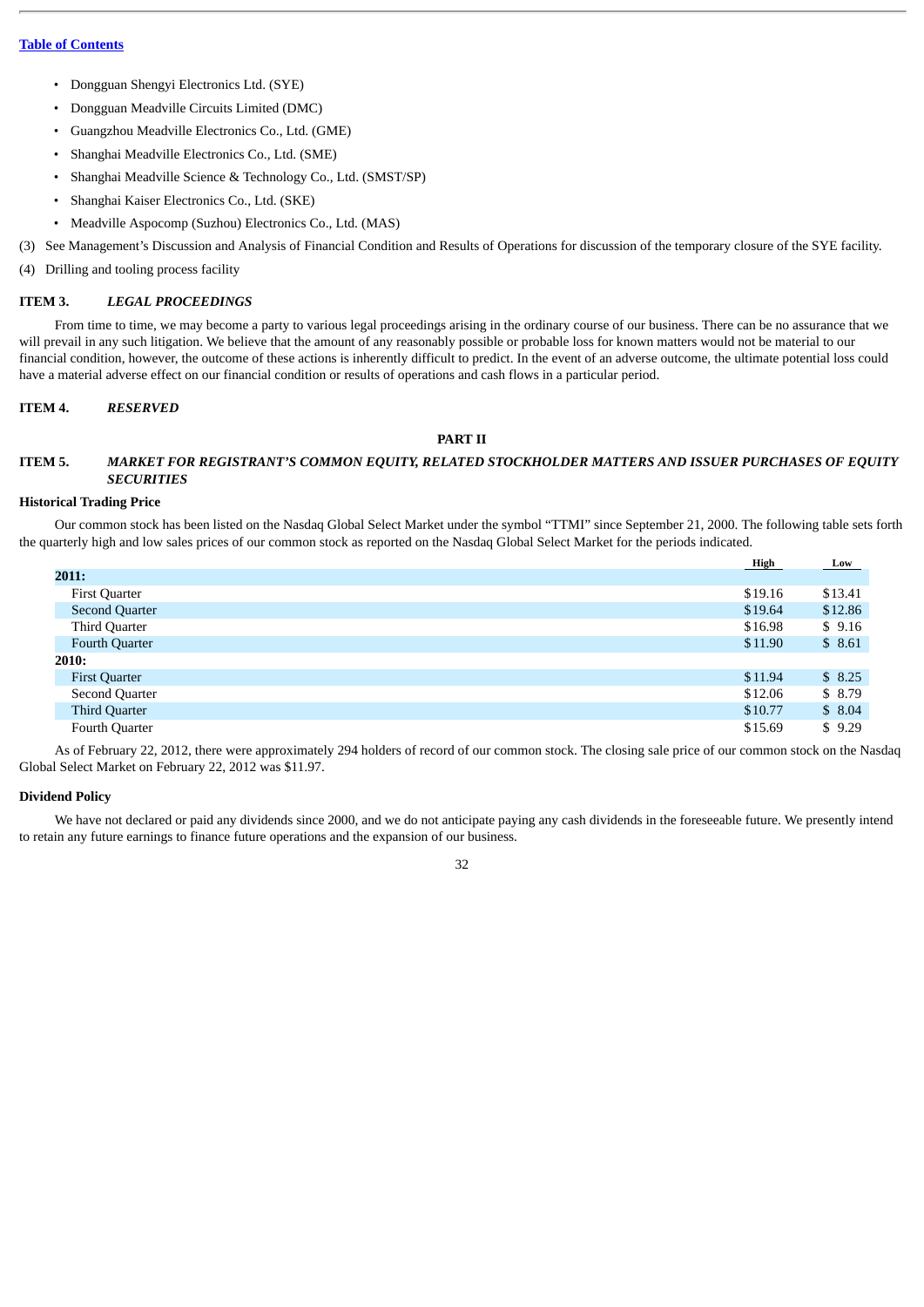# **STOCK PRICE PERFORMANCE GRAPH**

The performance graph below compares, for the period from December 31, 2006, to December 31, 2011, the cumulative total stockholder return on our common stock against the cumulative total return of:

- the NASDAQ Composite Index; and
- the Dow Jones U.S. Electrical Components & Equipment Index.

The graph assumes \$100 was invested in our common stock on December 31, 2006, and an investment in NASDAQ Composite Index and the Dow Jones US Electrical Components & Equipment Index. The stock performance shown on the graph below represents historical stock performance and is not necessarily indicative of future stock performance.



O TTM Technologies, Inc.

- A -NASDAQ Composite

- + Dow Jones US Electrical Components & Equipment

\$100 invested on December 31, 2006 in stock or index, including reinvestment of dividends.

|                                                           | 12/31/06 | 12/31/07 | 12/31/08 | 12/31/09 | 12/31/10 | 12/31/11 |
|-----------------------------------------------------------|----------|----------|----------|----------|----------|----------|
| TTM Technologies, Inc.                                    | 100.00   | 102.91   | 45.98    | 101.77   | 131.69   | 96.73    |
| <b>NASDAQ Composite</b>                                   | 100.00   | 110.26   | 65.65    | 95.19    | 112.10   | 110.81   |
| <b>Dow Jones US Electrical Components &amp; Equipment</b> | 100.00   | 119.88   | 61.15    | 99.31    | 127.76   | 114.47   |

The performance graph above shall not be deemed "filed" for purposes of Section 18 of the Exchange Act, or otherwise subject to the liability of that section. The performance graph above will not be deemed incorporated by reference into any filing of our company under the Securities Act of 1933, as amended, or the Exchange Act.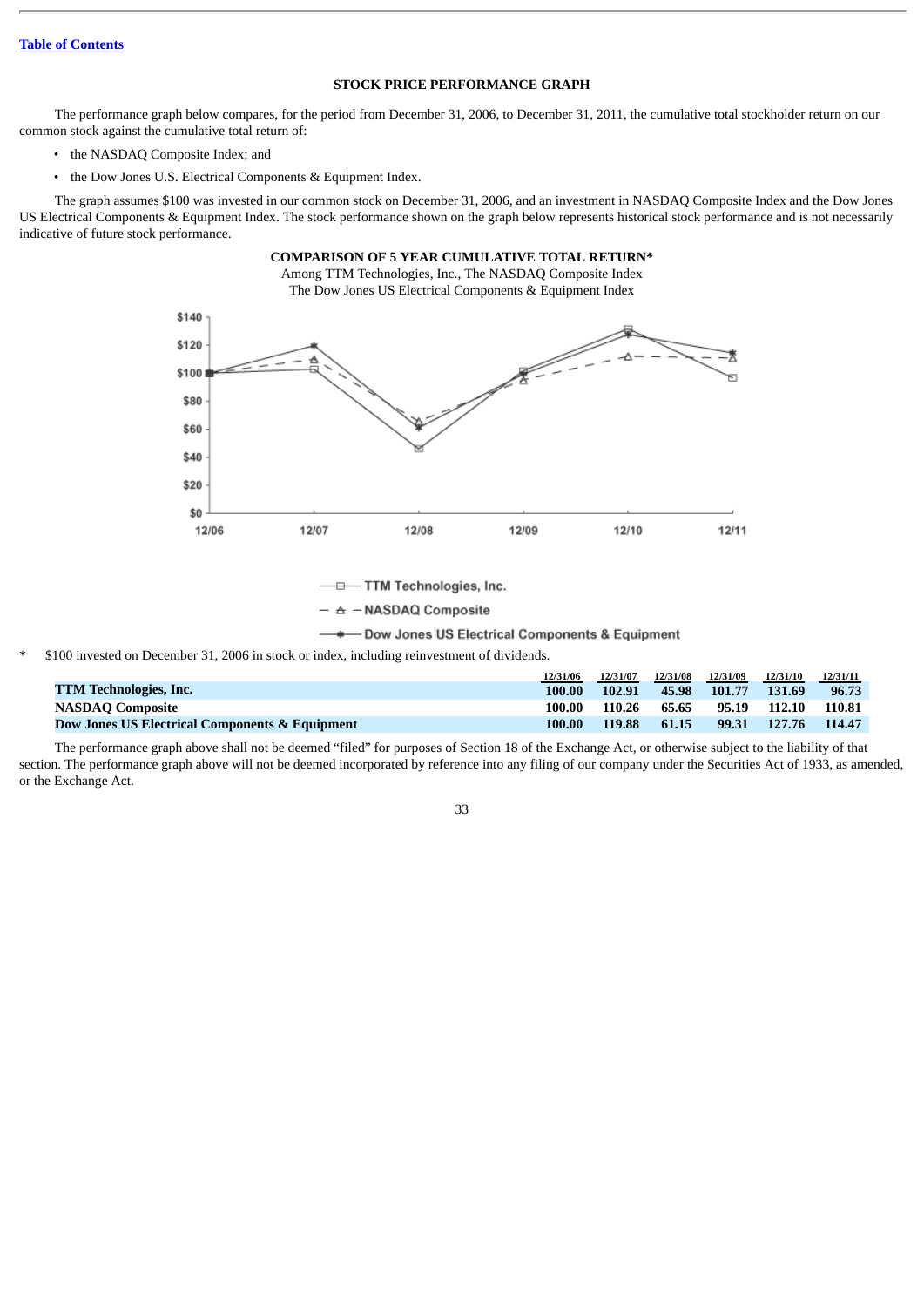# <span id="page-33-0"></span>**ITEM 6.** *SELECTED FINANCIAL DATA*

The selected historical financial data presented below are derived from our consolidated financial statements. The selected financial data should be read in conjunction with Item 7, "Management's Discussion and Analysis of Financial Condition and Results of Operations," and our consolidated financial statements and the notes thereto included elsewhere in this report.

|                                                                                          | <b>Year Ended December 31,</b> |              |                                                  |              |            |
|------------------------------------------------------------------------------------------|--------------------------------|--------------|--------------------------------------------------|--------------|------------|
|                                                                                          | 2011                           | 2010(1)      | 2009(2)<br>(In thousands, except per share data) | 2008(2)      | 2007       |
|                                                                                          |                                |              |                                                  |              |            |
| <b>Consolidated Statement of Operations Data:</b>                                        |                                |              |                                                  |              |            |
| Net sales                                                                                | \$1,428,639                    | \$1,179,671  | \$582,476                                        | \$680,981    | \$669,458  |
| Cost of goods sold                                                                       | 1,127,326                      | 925,266      | 479,267                                          | 543,741      | 539,205    |
| Gross profit                                                                             | 301,313                        | 254,405      | 103,209                                          | 137,240      | 130,253    |
| <b>Operating expenses:</b>                                                               |                                |              |                                                  |              |            |
| Selling and marketing                                                                    | 36,891                         | 34,345       | 26,517                                           | 30,436       | 29,835     |
| General and administrative                                                               | 92,682                         | 79,668       | 36,548                                           | 33,255       | 32,712     |
| Amortization of definite-lived intangibles                                               | 17,311                         | 13,678       | 3,440                                            | 3,799        | 4,126      |
| Impairment of goodwill                                                                   | 15,184                         |              |                                                  | 117,018      |            |
| Impairment of long-lived assets                                                          | 48,125                         | 766          | 12,761                                           | 6,304        |            |
| Restructuring charges                                                                    |                                | 389          | 5,490                                            |              |            |
| Metal reclamation                                                                        |                                |              |                                                  | (3,700)      |            |
| Total operating expenses                                                                 | 210,193                        | 128,846      | 84,756                                           | 187,112      | 66,673     |
| Operating income (loss)                                                                  | 91,120                         | 125,559      | 18,453                                           | (49, 872)    | 63,580     |
| Other income (expense):                                                                  |                                |              |                                                  |              |            |
| Interest expense                                                                         | (26, 504)                      | (22, 255)    | (11, 198)                                        | (11,065)     | (13, 828)  |
| Other, net                                                                               | 8.616                          | 5,333        | 868                                              | (434)        | 1,516      |
| Total other expense, net                                                                 | (17, 888)                      | (16, 922)    | (10, 330)                                        | (11, 499)    | (12, 312)  |
| Income (loss) before income taxes                                                        | 73,232                         | 108,637      | 8,123                                            | (61, 371)    | 51,268     |
| Income tax (provision) benefit                                                           | (26,005)                       | (28, 738)    | (3,266)                                          | 24,460       | (16, 585)  |
| Net income (loss)                                                                        | 47,227                         | 79,899       | 4,857                                            | (36, 911)    | 34,683     |
| Less: Net income attributable to the noncontrolling interest                             | (5,359)                        | (8,368)      |                                                  |              |            |
| Net income (loss) attributable to TTM Technologies, Inc. stockholders                    | \$<br>41,868                   | \$<br>71,531 | \$<br>4,857                                      | \$ (36,911)  | \$ 34,683  |
| Earnings (loss) per common share attributable to TTM Technologies, Inc.<br>stockholders: |                                |              |                                                  |              |            |
| <b>Basic</b>                                                                             | \$<br>0.52                     | \$<br>1.02   | \$<br>0.11                                       | \$<br>(0.86) | \$<br>0.82 |
| Diluted                                                                                  | \$<br>0.51                     | \$<br>1.01   | \$<br>0.11                                       | \$<br>(0.86) | \$<br>0.81 |
| Weighted average common shares:                                                          |                                |              |                                                  |              |            |
| <b>Basic</b>                                                                             | 81,176                         | 70,220       | 43,080                                           | 42,681       | 42,242     |
| <b>Diluted</b>                                                                           | 81,944                         | 70,819       | 43,579                                           | 42,681       | 42,568     |
| <b>Other Financial Data:</b>                                                             |                                |              |                                                  |              |            |
| Depreciation of property, plant and equipment                                            | \$<br>69,698                   | \$<br>48,747 | \$19,140                                         | \$21,324     | \$22,772   |

(1) Our results for the year ended December 31, 2010, include 267 days of activity of the PCB Subsidiaries, which we acquired on April 8, 2010.

(2) Effective January 1, 2009, we adopted new authoritative guidance for convertible debt instruments with retrospective application to the date of the issuance of convertible debt, which for us was May 2008. The implementation of the new authoritative guidance for convertible debt instruments increased interest expense by \$2.6 million for the year ended December 31, 2008.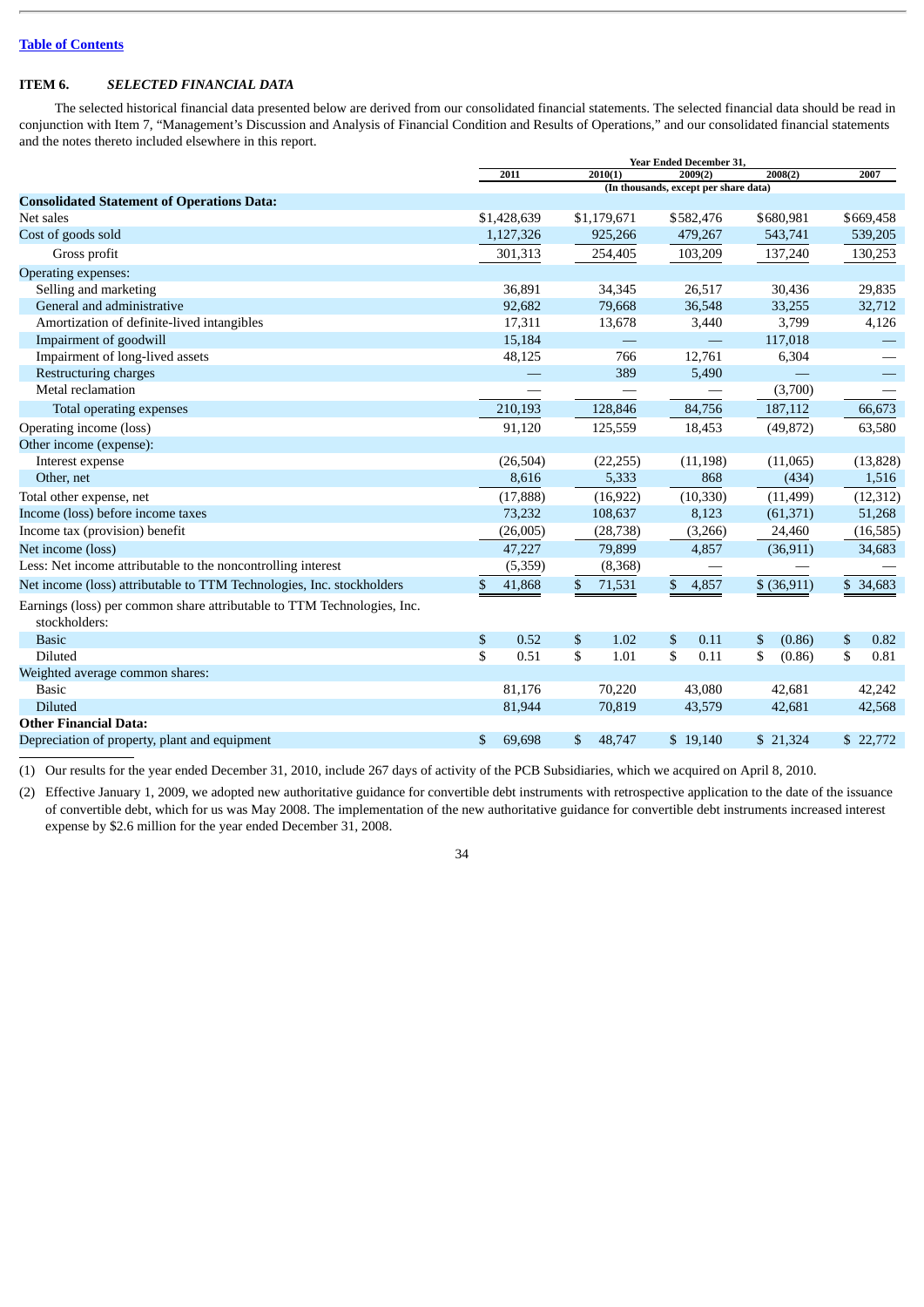|                                                     | As of December 31, |           |                         |            |              |
|-----------------------------------------------------|--------------------|-----------|-------------------------|------------|--------------|
|                                                     | 2011               | 2010      | 2009                    | 2008       | 2007         |
|                                                     |                    |           | (In thousands)          |            |              |
| <b>Consolidated Balance Sheet Data:</b>             |                    |           |                         |            |              |
| Working capital                                     | \$ 234,394         | \$258,299 | \$323,112               | \$280,362  | \$98,839     |
| <b>Total assets</b>                                 | 1,749,069          | 1,761,952 | 543,058                 | 540,240    | 498,798      |
| Convertible senior notes                            | 151,153            | 145,283   | 139,882                 | 134,914    |              |
| Long-term debt, including current maturities        | 338,247            | 380,118   |                         |            | 85,000       |
| TTM Technologies, Inc. stockholders' equity         | 808,917            | 728,255   | 340,917                 | 330,036    | 328,594      |
|                                                     |                    |           | Year Ended December 31, |            |              |
|                                                     | 2011               | 2010      | 2009                    | 2008       | 2007         |
|                                                     |                    |           | (In thousands)          |            |              |
| <b>Supplemental Data:</b>                           |                    |           |                         |            |              |
| EBITDA(1)                                           | \$186,861          | \$193,434 | \$<br>42,028            | \$(25,065) | \$<br>92,110 |
| Net cash provided by operating activities           | 179,345            | 125,819   | 73,977                  | 75,632     | 73,984       |
| Net cash (used in) provided by investing activities | (140,617)          | 32,956    | (128, 497)              | (21, 281)  | (1,705)      |
| Net cash (used in) provided by financing activities | (55,215)           | (35,368)  | 440                     | 74,793     | (113, 828)   |

(1) "EBITDA" means earnings before interest expense, income taxes, depreciation and amortization. We present EBITDA to enhance the understanding of our operating results. EBITDA is a key measure we use to evaluate our operations. We provide our EBITDA because we believe that investors and securities analysts will find EBITDA to be a useful measure for evaluating our operating performance and comparing our operating performance with that of similar companies that have different capital structures and for evaluating our ability to meet our future debt service, capital expenditures, and working capital requirements. However, EBITDA should not be considered as an alternative to cash flows from operating activities as a measure of liquidity or as an alternative to net income as a measure of operating results in accordance with accounting principles generally accepted in the United States. The following provides a reconciliation of EBITDA to the financial information in our consolidated statement of operations.

|                                               |           |           | <b>Year Ended December 31.</b> |              |          |
|-----------------------------------------------|-----------|-----------|--------------------------------|--------------|----------|
|                                               | 2011      | 2010      | 2009                           | 2008         | 2007     |
|                                               |           |           | (In thousands)                 |              |          |
| Net income (loss)                             | \$47,227  | \$79,899  | \$4,857                        | $$$ (36,911) | \$34,683 |
| Add back items:                               |           |           |                                |              |          |
| Income tax provision (benefit)                | 26,005    | 28,738    | 3.266                          | (24, 460)    | 16,585   |
| Interest expense                              | 26.504    | 22,255    | 11,198                         | 11,065       | 13,828   |
| Depreciation of property, plant and equipment | 69,698    | 48,747    | 19,140                         | 21,324       | 22,772   |
| Amortization of definite-lived intangibles    | 17,427    | 13,795    | 3,567                          | 3,917        | 4,242    |
| <b>Total</b>                                  | 139,634   | 113,535   | 37,171                         | 11,846       | 57,427   |
| <b>EBITDA</b>                                 | \$186,861 | \$193,434 | \$42,028                       | \$(25,065)   | \$92,110 |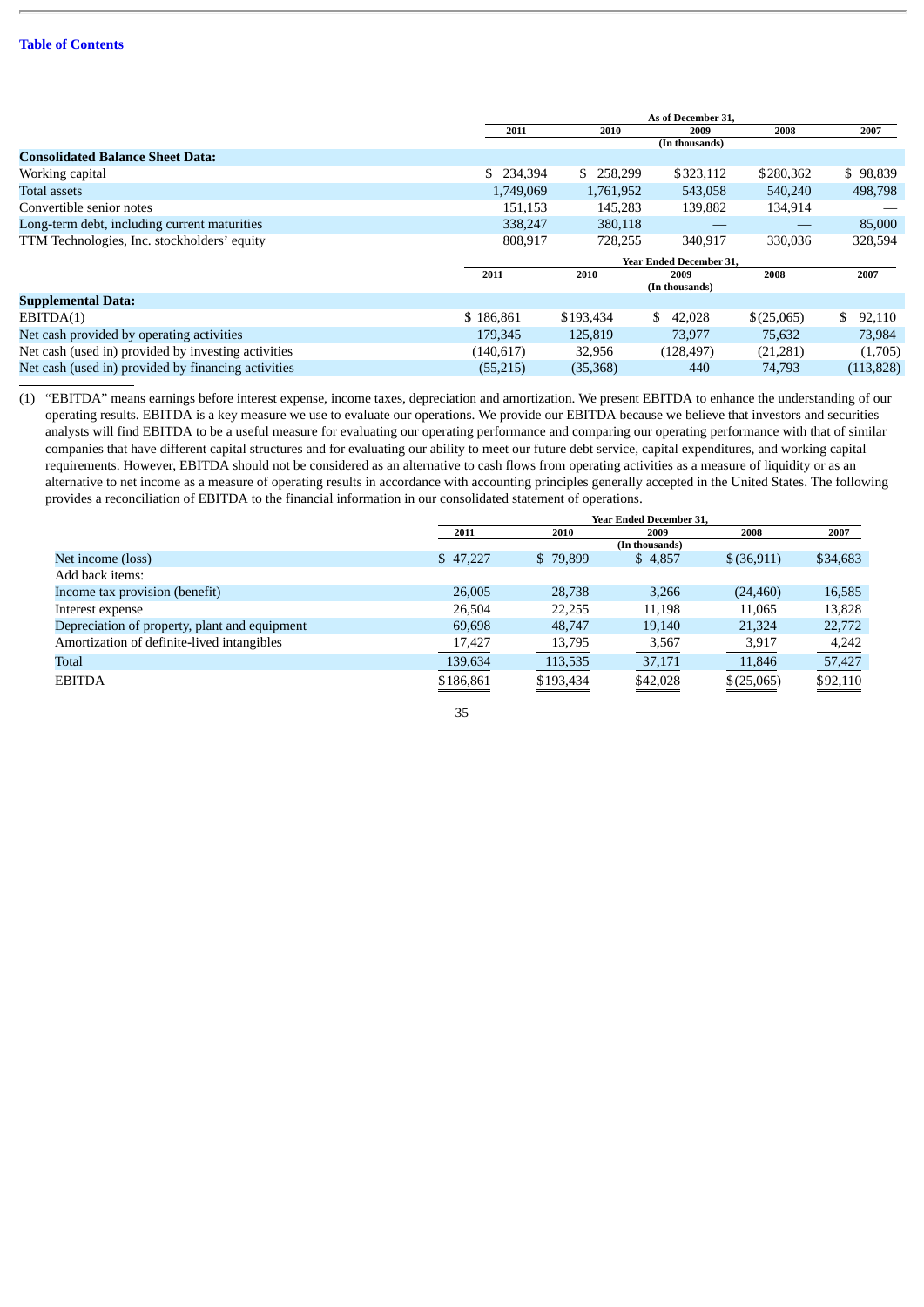# <span id="page-35-0"></span>**ITEM 7.** *MANAGEMENT'S DISCUSSION AND ANALYSIS OF FINANCIAL CONDITION AND RESULTS OF OPERATIONS*

This financial review presents our operating results for each of our three most recent fiscal years and our financial condition at December 31, 2011. Except for historical information contained herein, the following discussion contains forward-looking statements which are subject to known and unknown risks, uncertainties and other factors that may cause our actual results to differ materially from those expressed or implied by such forward-looking statements. We discuss such risks, uncertainties and other factors throughout this report and specifically under Item 1A of Part I of this report, Risk Factors. In addition, the following discussion should be read in connection with the information presented in our consolidated financial statements and the related notes to our consolidated financial statements.

# **OVERVIEW**

We are a leading global provider of time-critical and technologically complex printed circuit board (PCB) products and backplane assemblies (PCBs populated with electronic components), which serve as the foundation of sophisticated electronic products. We provide our customers time-to-market and advanced technology products and offer a one-stop manufacturing solution to customers from engineering support to prototype development through final volume production. We serve a diversified customer base in various markets throughout the world, including manufacturers of networking/communications infrastructure products, touch screen tablets and mobile media devices (cellular phones and smartphones). We also serve high-end computing, commercial aerospace/defense, and industrial/medical industries. Our customers include both original equipment manufacturers (OEMs) and electronic manufacturing services (EMS) providers.

In April 2010, we acquired from Meadville all of the issued and outstanding capital stock of four of its subsidiaries. These four companies and their respective subsidiaries collectively referred to as the PCB Subsidiaries, comprised Meadville's PCB manufacturing and distribution business. See Note 3 in our consolidated financial statements.

Based on customer inputs regarding new product introductions and overall prospects for our business, the majority of our net sales for 2012 are expected in the second half of the year. Additionally, in January 2012 we temporarily closed a significant facility, Dongguan Shengyi Electronics Ltd. (SYE), located in Dongguan, China, for repairs and upgrades. The closure is expected to last until approximately June 2012. A majority of SYE's production and a significant portion of its work force will be temporarily transferred to our other facilities located in South China during this period. We estimate net sales in our Asia Pacific operating segment will be reduced by approximately \$3.0 million to \$6.0 million in each of the first two quarters of 2012 as a result of this temporary closure.

While our customers include both OEM and EMS providers, we measure customers based on OEM companies as they are the ultimate end customers. We measure customers as those companies that have placed orders of \$2,000 or more in the preceding 12-month period. As of December 31, 2011, we had approximately 1,220 customers and as of December 31, 2010 we had approximately 1,160 customers. Sales to our 10 largest customers accounted for 46%, 42% and 56% of our net sales in 2011, 2010 and 2009, respectively. We sell to OEMs both directly and indirectly through EMS companies.

The following table shows the percentage of our net sales attributable to each of the principal end markets we served for the periods indicated.

| End Markets(1)                           | 2011 | 2010 | 2009                                       |
|------------------------------------------|------|------|--------------------------------------------|
| Aerospace/Defense                        | 16%  | 20%  | 44%                                        |
| Cellular Phone                           | 11   | 10   |                                            |
| Computing/Storage/Peripherals            | 23   | 21   |                                            |
| Medical/Industrial/Instrumentation/Other |      |      |                                            |
| Networking/Communications                | 36   | 35   | 36                                         |
| Other                                    |      |      |                                            |
| <b>Total</b>                             | 100% | 100% | 100%                                       |
|                                          |      | __   | <b>Contract Contract Contract Contract</b> |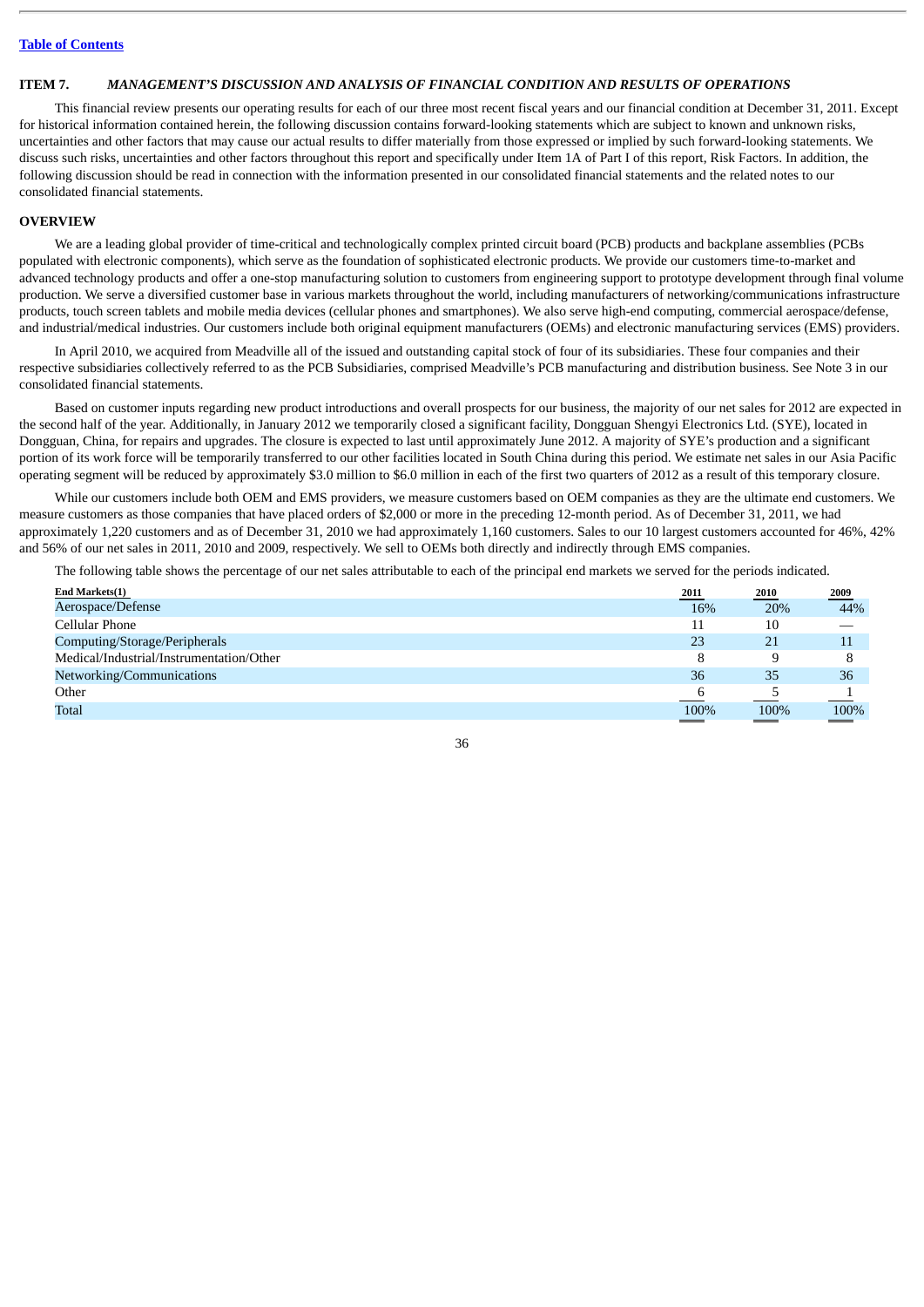(1) Sales to EMS companies are classified by the end markets of their OEM customers.

For PCBs, we measure the time sensitivity of our products by tracking the quick-turn percentage of our work. We define quick-turn orders as those with delivery times of 10 days or less, which typically captures research and development, prototype, and new product introduction work, in addition to unexpected short-term demand among our customers. Generally, we quote prices after we receive the design specifications and the time and volume requirements from our customers. Our quick-turn services command a premium price as compared to standard lead-time products.

We also deliver a significant percentage of compressed lead-time work with lead times of 11 to 20 days. We typically receive a premium price for this work as well. Purchase orders may be cancelled prior to shipment. We charge customers a fee, based on percentage completed, if an order is cancelled once it has entered production. We derive revenues primarily from the sale of PCBs and backplane assemblies using customer-supplied engineering and design plans. We recognize revenues when persuasive evidence of a sales arrangement exists, the sales terms are fixed or determinable, title and risk of loss have transferred, and collectibility is reasonably assured — generally when products are shipped to the customer. Net sales consist of gross sales less an allowance for returns, which typically has been less than 2% of gross sales. We provide our customers a limited right of return for defective PCBs and backplane assemblies. We record an estimated amount for sales returns and allowances at the time of sale based on historical information.

Cost of goods sold consists of materials, labor, outside services, and overhead expenses incurred in the manufacture and testing of our products as well as stock-based compensation expense. Many factors affect our gross margin, including capacity utilization, product mix, production volume, and yield. We generally do not participate in any significant long-term contracts with suppliers, with the exception of the supply arrangement to purchase laminate and prepregs from a related party controlled by a significant shareholder, and we believe there are a number of potential suppliers for the raw materials we use.

Selling and marketing expenses consist primarily of salaries and commissions paid to our internal sales force and independent sales representatives, salaries paid to our sales support staff, stock-based compensation expense as well as costs associated with marketing materials and trade shows. We generally pay higher commissions to our independent sales representatives for quick-turn work, which generally has a higher gross profit component than standard lead-time work.

General and administrative costs primarily include the salaries for executive, finance, accounting, information technology, facilities and human resources personnel, as well as insurance expenses, expenses for accounting and legal assistance, incentive compensation expense, stock-based compensation expense, bad debt expense, gains or losses on the sale or disposal of property, plant and equipment, and acquisition related expenses.

## **CRITICAL ACCOUNTING POLICIES AND ESTIMATES**

Our consolidated financial statements included in this report have been prepared in accordance with accounting principles generally accepted in the United States of America. The preparation of these financial statements requires management to make estimates and assumptions that affect the reported amounts of assets, liabilities, net sales and expenses, and related disclosure of contingent assets and liabilities.

A critical accounting policy is defined as one that is both material to the presentation of our consolidated financial statements and requires management to make judgments that could have a material effect on our financial condition or results of operations. These policies require us to make assumptions about matters that are highly uncertain at the time of the estimate. Different estimates we could reasonably have used, or changes in the estimates that are reasonably likely to occur, would have a material effect on our financial condition or results of operations.

Management bases its estimates on historical experience and on various other assumptions that are believed to be reasonable under the circumstances, the results of which form the basis for making judgments about the carrying values of assets and liabilities that are not readily apparent from other sources. Management has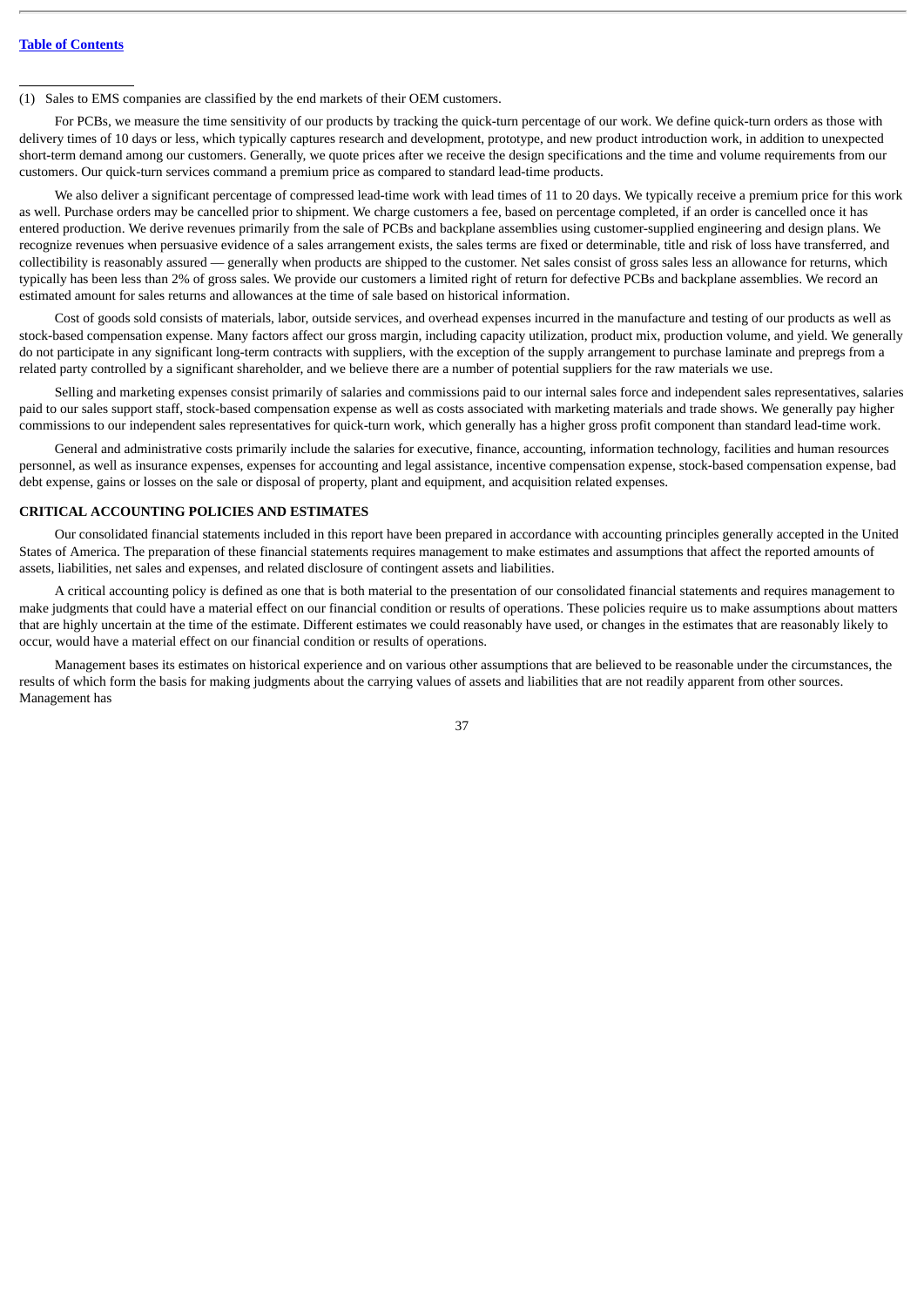discussed the development, selection and disclosure of these estimates with the audit committee of our board of directors. Actual results may differ from these estimates under different assumptions or conditions.

Our critical accounting policies include asset valuation related to bad debts and inventory; sales returns and allowances; impairment of long-lived assets, including goodwill and intangible assets; derivative instruments and hedging activities; realizability of deferred tax assets; and determining self-insurance reserves.

#### *Allowance for Doubtful Accounts*

We provide customary credit terms to our customers and generally do not require collateral. We perform ongoing credit evaluations of the financial condition of our customers and maintain an allowance for doubtful accounts based upon historical collections experience and judgments as to expected collectibility of accounts. Our actual bad debts may differ from our estimates.

### *Inventories*

In assessing the realizability of inventories, we are required to make judgments as to future demand requirements and compare these with current and committed inventory levels. When the market value of inventory is less than the carrying value, the inventory cost is written down to their estimated net realizable value thereby establishing a new cost basis. Our inventory requirements may change based on our projected customer demand, market conditions, technological and product life cycle changes, longer or shorter than expected usage periods, and other factors that could affect the valuation of our inventories. We maintain certain finished goods inventories near certain key customer locations in accordance with agreements with those customers. Although this inventory is typically supported by valid purchase orders, should these customers ultimately not purchase these inventories, our results of operations and financial condition would be adversely affected.

### *Sales Returns and Allowances*

We derive revenues primarily from the sale of printed circuit boards and backplane assemblies using customer-supplied engineering and design plans and recognize revenue upon shipment. We provide our customers a limited right of return for defective printed circuit boards and backplane assemblies. We accrue an estimated amount for sales returns and allowances at the time of sale using our judgment based on historical information and anticipated returns as a result of current period sales. To the extent actual experience varies from our historical experience, revisions to these allowances may be required.

#### *Long-lived Assets*

We have significant long-lived tangible and intangible assets consisting of property, plant and equipment, definite-lived intangibles, and goodwill. We review these assets for impairment whenever events or changes in circumstances indicate that the carrying amount of such assets may not be recoverable. In addition, we perform an impairment test related to goodwill at least annually. As necessary, we make judgments regarding future cash flow forecasts in the assessment of impairment.

During the fourth quarter of each year, and when events and circumstances warrant an evaluation, we perform our annual impairment assessment of goodwill, which requires the use of a fair-value based analysis. We determine the fair value of our reporting units based on discounted cash flows and market approach analyses as considered necessary and consider factors such as the state of the economy, reduced expectations for future cash flows coupled with a decline in the market price of our stock and market capitalization for a sustained period as indicators for potential goodwill impairment. If the reporting unit's carrying amount exceeds its estimated fair value, a second step must be performed to measure the amount of the goodwill impairment loss, if any. The second step compares the implied fair value of the reporting unit's goodwill, determined in the same manner as the amount of goodwill recognized in a business combination, with the carrying amount of such goodwill. If the carrying amount of the reporting unit's goodwill exceeds the implied fair value of that goodwill, an impairment loss is recognized in an amount equal to that excess. As of December 31, 2011, our assessment of goodwill impairment indicated that the carrying value of goodwill for our Shanghai backplane assembly reporting unit, in our North America segment, was in excess of its fair value, and therefore goodwill for the North America segment was impaired. See Note 5 to our consolidated financial statements.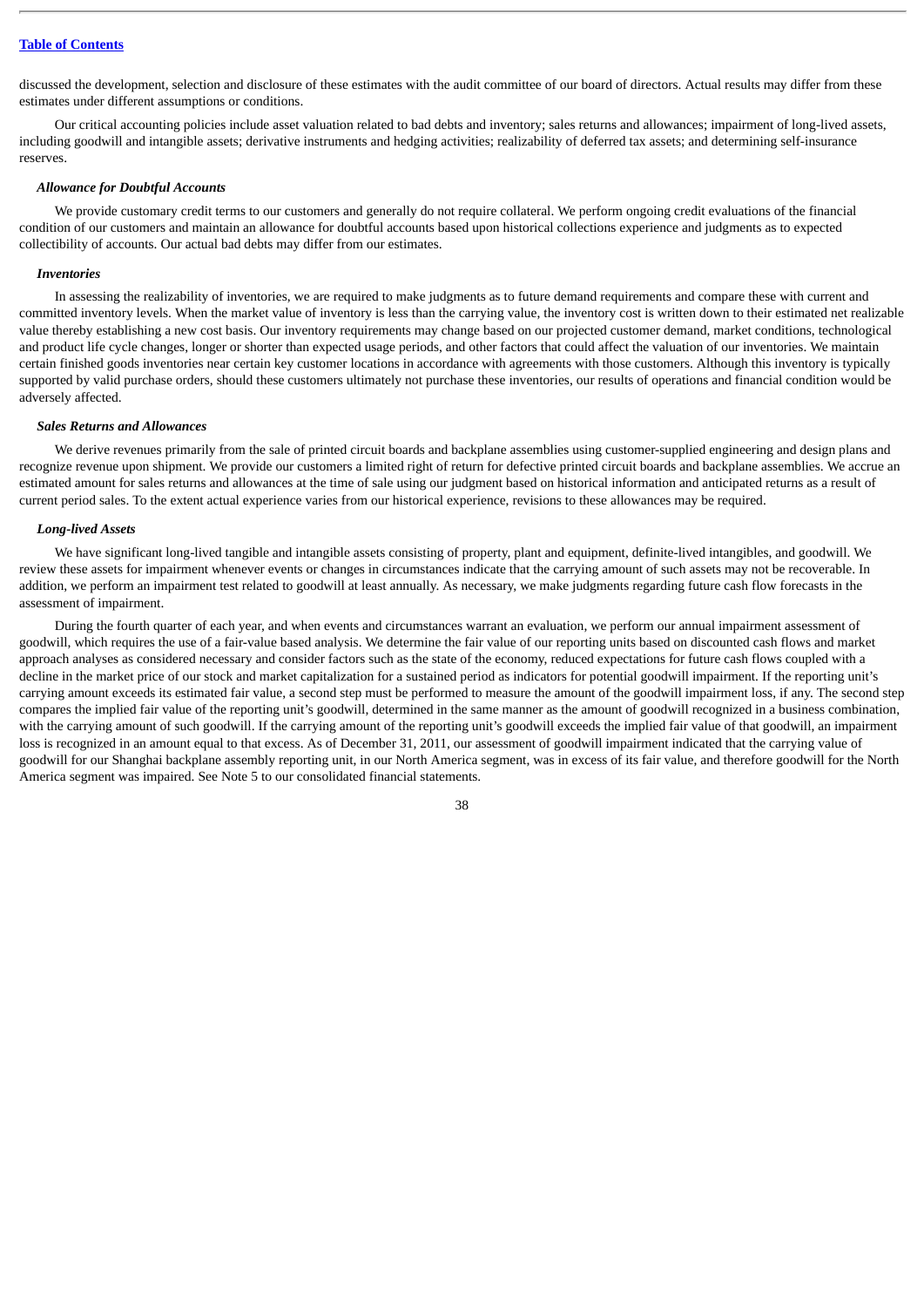We also assess other long-lived assets, specifically definite-lived intangibles and property, plant and equipment, for potential impairment given similar impairment indicators. When indicators of impairment exist related to our long-lived tangible assets and definite-lived intangible assets, we use an estimate of the undiscounted net cash flows in measuring whether the carrying amount of the assets is recoverable. Measurement of the amount of impairment, if any, is based upon the difference between the asset's carrying value and estimated fair value. Fair value is determined through various valuation techniques, including market and income approaches as considered necessary, which involve judgments related to future cash flows and the application of the appropriate valuation model. During the year ended December 31, 2011, we recorded an impairment charge in the amount of \$48.1 million to reduce the carrying value of certain long-lived assets in the Asia Pacific operating segment. See Note 8 to our consolidated financial statements.

#### *Derivative Instruments and Hedging Activities*

As a matter of policy, we use derivatives for risk management purposes, and we do not use derivatives for speculative purposes. Derivatives are typically entered into as hedges of changes in interest rates, currency exchange rates, and other risks.

When we determine to designate a derivative instrument as a cash flow hedge, we formally document the hedging relationship and its risk management objective and strategy for undertaking the hedge, the hedging instrument, the hedged item, the nature of the risk being hedged, how the hedging instrument's effectiveness in offsetting the hedged risk will be assessed, and a description of the method of measuring ineffectiveness. We also formally assess, both at the hedge's inception and on an ongoing basis, whether the derivative that is used in hedging transactions is highly effective in offsetting changes in cash flows of hedged items.

Derivative financial instruments are recognized as either assets or liabilities on the consolidated balance sheet with measurement at fair value. Fair value of the derivative instruments is determined using pricing models developed based on the underlying swap interest rate, foreign currency exchange rates, and other observable market data as appropriate. The values are also adjusted to reflect nonperformance risk of the counterparty and the Company, as necessary. For derivatives that are designated as a cash flow hedge, changes in the fair value of the derivative are recognized in accumulated other comprehensive income, to the extent the derivative is effective at offsetting the changes in cash flow being hedged until the hedged item affects earnings. To the extent there is any hedge ineffectiveness, changes in fair value relating to the ineffective portion are immediately recognized in earnings. Changes in the fair value of derivatives that are not designated as hedges are recorded in earnings each period.

## *Income Taxes*

Deferred income tax assets are reviewed for recoverability, and valuation allowances are provided, when necessary, to reduce deferred income tax assets to the amounts that are more likely than not to be realized based on our estimate of future taxable income. Should our expectations of taxable income change in future periods, it may be necessary to establish a valuation allowance, which could affect our results of operations in the period such a determination is made. We record income tax provision or benefit during interim periods at a rate that is based on expected results for the full year. If future changes in market conditions cause actual results for the year to be more or less favorable than those expected, adjustments to the effective income tax rate could be required.

In addition, we are subject to income taxes in the United States and foreign jurisdictions. Significant judgment is required in determining our worldwide provision for income taxes. In the ordinary course of our business, there are many transactions where the ultimate tax determination is uncertain. Additionally, our calculations of income taxes are based on our interpretations of applicable tax laws in the jurisdictions in which we file.

#### *Self Insurance*

We are primarily self-insured in North America for group health insurance and worker's compensation benefits provided to our U.S. employees, and we purchase insurance to protect against annual claims at the individual and aggregate level. We estimate our exposure for claims incurred but not reported at the end of each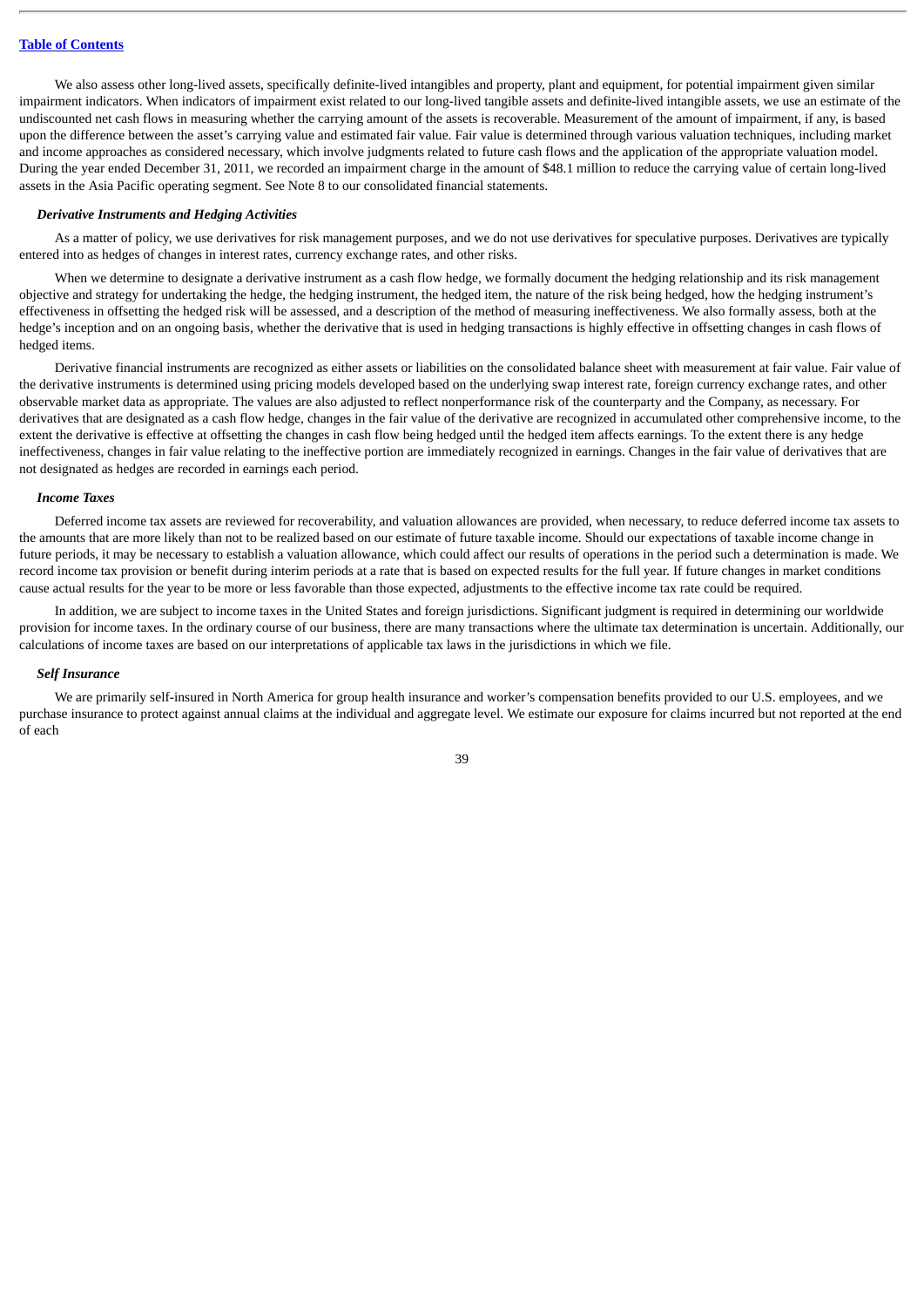reporting period. We use our judgment using our historical claim data and information and analysis provided by actuarial and claim advisors, our insurance carriers and brokers on an annual basis to estimate our liability for these claims. This liability is subject to individual insured stop-loss coverage for both programs which is \$250,000 per individual. Our actual claims experience may differ from our estimates.

## **RESULTS OF OPERATIONS**

The year ended December 31, 2009 does not include the results of operations from our acquired PCB Subsidiaries, as the acquisition occurred on April 8, 2010. Included in the consolidated statement of operations for the year ended December 31, 2010 are 267 days of results of operations for the Asia Pacific operations for the period from April 9, 2010 through December 31, 2010. The acquisition has had and will continue to have a significant effect on our operations as discussed in the various comparisons noted below.

The following table sets forth the relationship of various items to net sales in our consolidated statement of operations:

|                                                                |        | Year Ended December 31, |        |
|----------------------------------------------------------------|--------|-------------------------|--------|
|                                                                | 2011   | 2010                    | 2009   |
| Net sales                                                      | 100.0% | 100.0%                  | 100.0% |
| Cost of goods sold                                             | 78.9   | 78.4                    | 82.3   |
| Gross profit                                                   | 21.1   | 21.6                    | 17.7   |
| Operating expenses:                                            |        |                         |        |
| Selling and marketing                                          | 2.5    | 2.9                     | 4.6    |
| General and administrative                                     | 6.5    | 6.8                     | 6.3    |
| Amortization of definite-lived intangibles                     | 1.2    | 1.2                     | 0.5    |
| Impairment of goodwill                                         | 1.1    |                         |        |
| Impairment of long-lived assets                                | 3.4    | 0.1                     | 2.2    |
| Restructuring charges                                          |        |                         | 0.9    |
| Total operating expenses                                       | 14.7   | 11.0                    | 14.5   |
| Operating income                                               | 6.4    | 10.6                    | 3.2    |
| Other income (expense):                                        |        |                         |        |
| Interest expense                                               | (1.9)  | (1.9)                   | (1.9)  |
| Other, net                                                     | 0.6    | 0.5                     | 0.1    |
| Total other expense, net                                       | (1.3)  | (1.4)                   | (1.8)  |
| Income before income taxes                                     | 5.1    | 9.2                     | 1.4    |
| Income tax provision                                           | (1.8)  | (2.4)                   | (0.6)  |
| Net income                                                     | 3.3    | 6.8                     | 0.8    |
| Less: Net income attributable to noncontrolling interest       | (0.4)  | (0.7)                   |        |
| Net income attributable to TTM Technologies, Inc. stockholders | 2.9%   | 6.1%                    | 0.8%   |

Prior to our acquisition of the PCB Subsidiaries, we had two operating segments, PCB Manufacturing and Backplane Assembly, consistent with the nature of our operations. Due to the acquisition, we reassessed our operating segments and now manage our worldwide operations based on two geographic operating segments: (1) North America, which consists of seven domestic PCB fabrication plants, including a facility that provides follow-on value-added services primarily for one of the PCB fabrication plants, and one backplane assembly plant in Shanghai, China, which is managed in conjunction with our U.S. operations and its related European sales support infrastructure; and (2) Asia Pacific, which consists of the PCB Subsidiaries and their seven PCB fabrication plants, which include a substrate facility. Each segment operates predominantly in the same industry with production facilities that produce similar customized products for our customers and use similar means of product distribution in their respective geographic regions.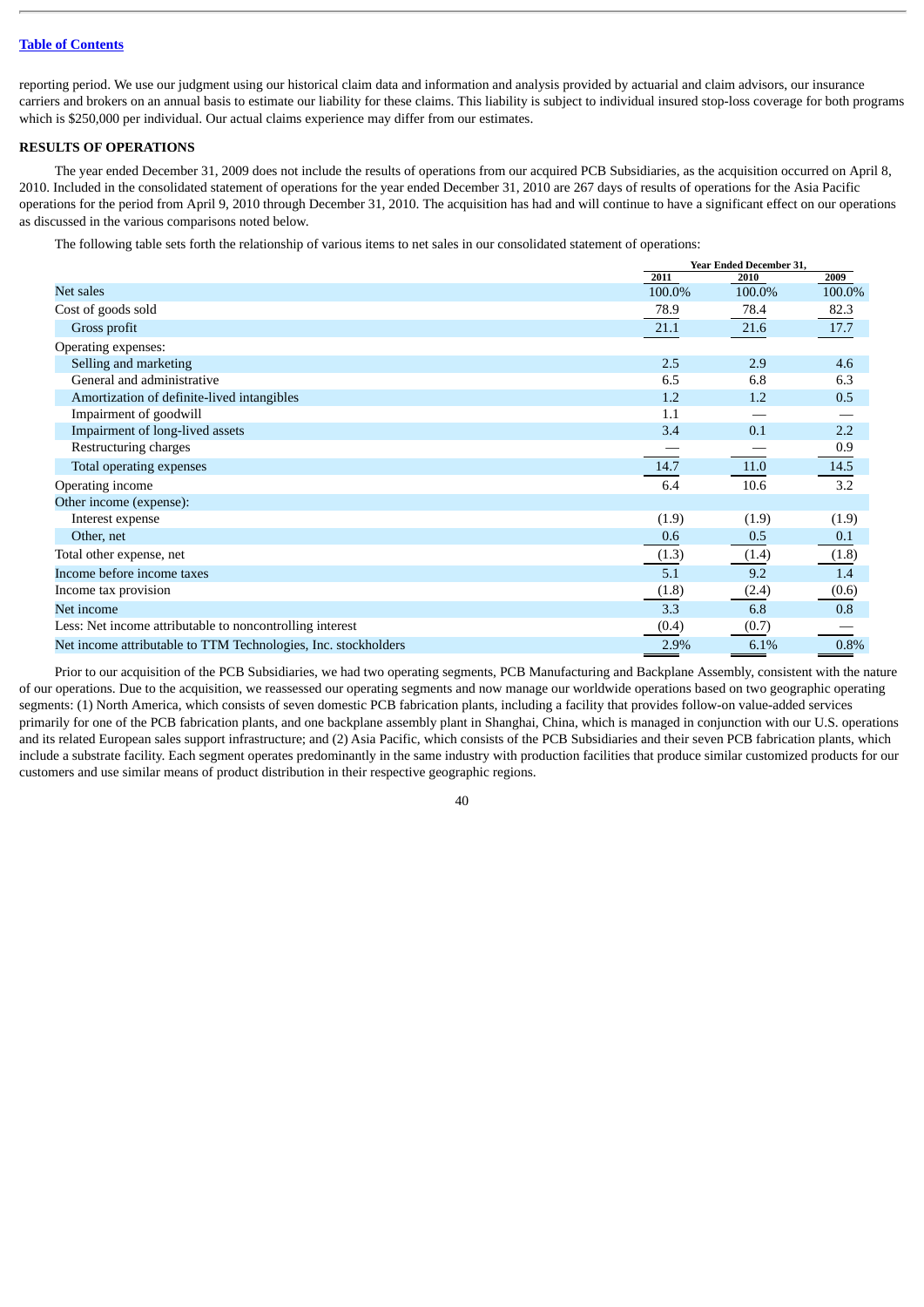The following table compares net sales by reportable segment for the years ended December 31, 2011, 2010 and 2009:

|                     |             | Year Ended December 31, |           |  |
|---------------------|-------------|-------------------------|-----------|--|
|                     | 2011        | 2010                    | 2009      |  |
|                     |             | (In thousands)          |           |  |
| <b>Net Sales:</b>   |             |                         |           |  |
| North America       | \$ 565,929  | \$ 581,828              | \$582,476 |  |
| Asia Pacific        | 869,400     | 604,748                 |           |  |
| Total sales         | 1,435,329   | 1,186,576               | 582,476   |  |
| Inter-segment sales | (6,690)     | (6,905)                 |           |  |
| Total net sales     | \$1,428,639 | \$1,179,671             | \$582,476 |  |

### *Net Sales*

Total net sales increased by \$248.9 million, or 21.1%, from \$1,179.7 million for the year ended December 31, 2010 to \$1,428.6 million for the year ended December 31, 2011. Sales related to the North America segment decreased by \$15.9 million, or 2.7%, from \$581.8 million for the year ended December 31, 2010 to \$565.9 million for the year ended December 31, 2011. This decline in net sales reflects a decrease in PCB sales volume of 13% and the closure of our Hayward, California backplane assembly facility, partially offset by a 9% increase in average PCB selling price and increased sales at our other backplane assembly facilities. Sales for the Asia Pacific segment, excluding inter-segment sales, increased by \$264.9 million from \$597.8 million for the year ended December 31, 2010 to \$862.7 million for the year ended December 31, 2011. This increase was mainly due to the inclusion of a full year of Asia Pacific net sales in 2011 compared to 9 months in 2010 due to our acquisition of the PCB Subsidiaries in April 2010. In addition, we experienced an increase in PCB prices of approximately 22% resulting from a product mix shift from standard HDI and conventional PCBs to advanced HDI PCBs, partially offset by a decrease of approximately 14% in daily PCB production**.** Net sales from advanced HDI PCB's as a percentage of Asia Pacific net sales increased from approximately 6% for the year ended December 31, 2010 to approximately 20% for the year ended December 31, 2011.

Total net sales increased \$597.2 million, from \$582.5 million for the year ended December 31, 2009 to \$1,179.7 million for the year ended December 31, 2010. Sales for the North America segment remained consistent with net sales of \$582.5 million for the year ended December 31, 2009 and net sales of \$581.8 million for the year ended December 31, 2010. Sales volume at a number of our facilities increased due to an improved economy and the transfer of work from our closed facilities partially offset by the lost revenue resulting from the closure of our Los Angeles, California facility in November 2009, and our Hayward, California facility in March 2010. The revenue reflects a decrease of 2% in our average PCB selling price from the year ended December 31, 2009 as compared to the year ended December 31, 2010 and an increase in PCB volume of 7% from the year ended December 31, 2009 as compared to December 31, 2010 due to the improved economy. Sales for the Asia Pacific segment, excluding inter-segment sales, increased by \$597.8 million due to our acquisition of the PCB Subsidiaries in April 2010.

The inter-segment sales for the years ended December 31, 2011 and 2010 are sales from the Asia Pacific operating segment to the North America operating segment.

### *Cost of Goods Sold*

Total cost of goods sold increased by \$202.0 million from \$925.3 million for the year ended December 31, 2010 to \$1,127.3 million for the year ended December 31, 2011. Cost of goods sold related to the North America segment decreased \$11.9 million from \$461.9 million for the year ended December 31, 2010 to \$450.0 million for the year ended December 31, 2011. This decrease was primarily due to lower sales volume and lower labor costs at several PCB manufacturing plants. As a percentage of net sales, cost of goods sold for the North America segment increased slightly from 79.4% for the year ended December 31, 2010 to 79.5% for the year ended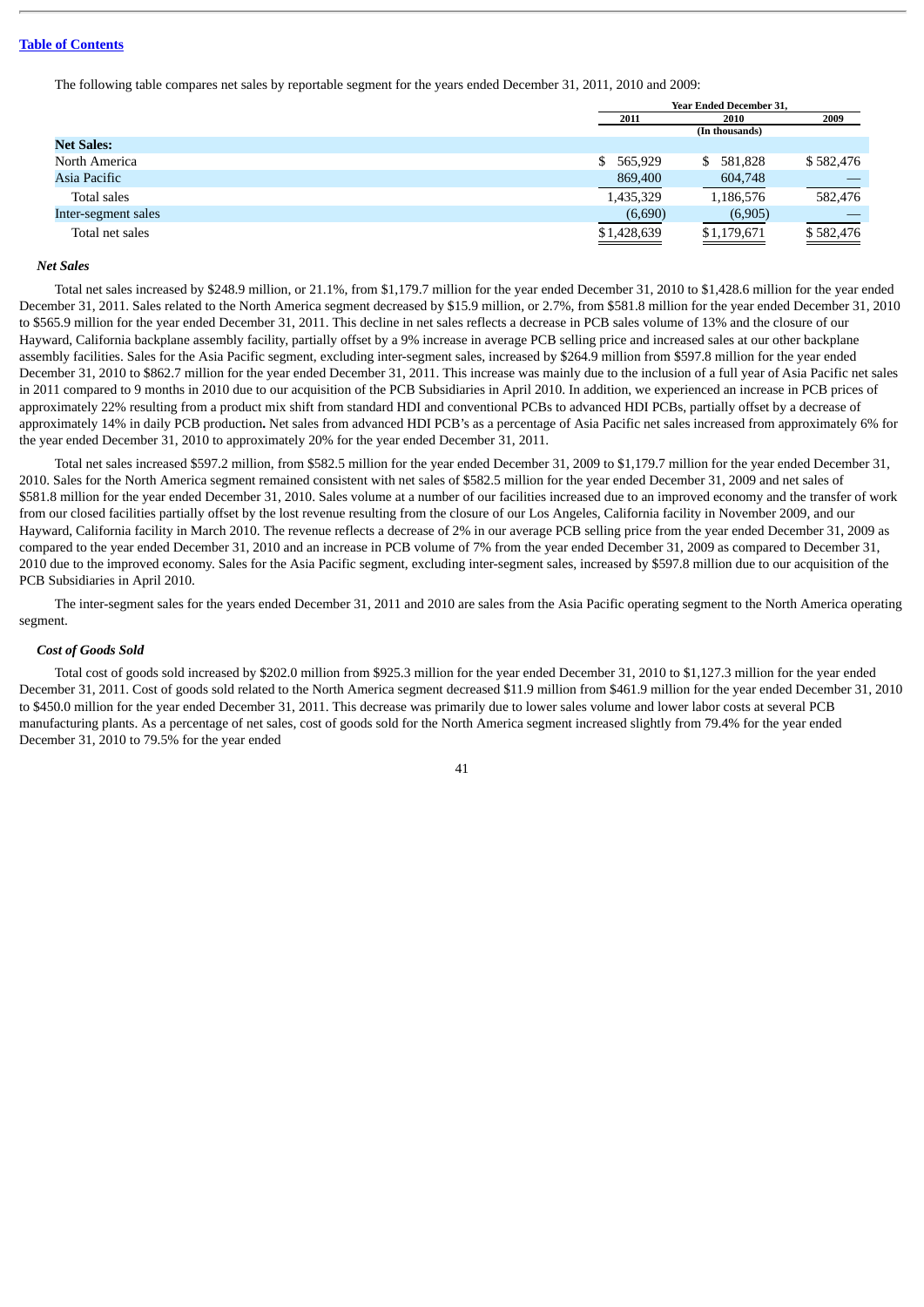December 31, 2011. Cost of goods sold related to the Asia Pacific segment increased \$213.9 million from \$463.4 million for the year ended December 31, 2010 to \$677.3 million for the year ended December 31, 2011 primarily due to the inclusion of a full year of costs following our acquisition of the PCB Subsidiaries in April 2010. The increase in costs was also due to higher labor costs in Asia and increased overhead, mainly driven by higher depreciation expense. As a percentage of net sales, cost of goods sold related to the Asia Pacific segment increased from 77.5% for the year ended December 31, 2010 to 78.5% for the year ended December 31, 2011 for the reasons mentioned above.

Cost of goods sold increased \$446.0 million from \$479.3 million for the year ended December 31, 2009 to \$925.3 million for the year ended December 31, 2010. Cost of goods sold for the North America segment decreased \$17.4 million, or 3.6%, from \$479.3 million for the year ended December 31, 2009 to \$461.9 million for the year ended December 31, 2010 due to reduced overhead from the facility closures discussed above, as well as lower direct material costs due to lower volumes of backplane assemblies, which inherently have a higher material content, partially offset by increased PCB production volume. As a percentage of net sales, cost of goods sold decreased from 82.3% for the year ended December 31, 2009 to 79.4% for the year ended December 31, 2010, primarily due to cost savings from our closed facilities and increased absorption of fixed costs across a smaller plant footprint following the closure of our Los Angeles and Hayward, California facilities. Cost of goods sold related to the Asia Pacific segment were \$463.4 million for the year ended December 31, 2010 due to our acquisition of the PCB Subsidiaries in April 2010.

### *Gross Profit*

As a result of the foregoing, gross profit increased by \$46.9 million from \$254.4 million for the year ended December 31, 2010 to \$301.3 million for the year ended December 31, 2011. The overall gross margin decreased from 21.6% for the year ended December 31, 2010 to 21.1% for the year ended December 31, 2011. The decrease in gross margin was primarily due to higher labor costs in China and increases in depreciation expense in our Asia Pacific segment.

Gross profit increased \$151.2 million from \$103.2 million for the year ended December 31, 2009 to \$254.4 million for the year ended December 31, 2010, primarily due to our acquisition of the PCB Subsidiaries. Overall gross margin increased from 17.7% for the year ended December 31, 2009 to 21.6% for the year ended December 31, 2010 due primarily to historically higher overall profit margins for the Asia Pacific segment, which were primarily attributable to that segment's sale of HDI PCBs, partially offset by \$6.7 million of increased costs in the Asia Pacific segment due to the fair value mark up of acquired inventory of the PCB Subsidiaries. Overall gross margin also increased due to cost savings from our closed U.S. facilities and higher fixed cost absorption on higher volumes in our North America segment.

### *Selling and Marketing Expenses*

Selling and marketing expenses increased by \$2.6 million, or 7.6%, from \$34.3 million for the year ended December 31, 2010 to \$36.9 million for the year ended December 31, 2011. As a percentage of net sales, selling and marketing expenses were 2.9% for the year ended December 31, 2010 as compared to 2.5% for the year ended December 31, 2011. The decline in selling and marketing expense for the year ended December 31, 2011 as a percentage of net sales is due to the inclusion of a full year of results for the Asia Pacific segment, which has lower selling expenses than our North America segment.

Selling and marketing expenses increased \$7.8 million, or 29.4%, from \$26.5 million for the year ended December 31, 2009 to \$34.3 million for the year ended December 31, 2010 due to our acquisition of the PCB Subsidiaries. As a percentage of net sales, selling and marketing expenses were 4.6% for the year ended December 31, 2009 as compared to 2.9% for the year ended December 31, 2010. The decline in selling and marketing expense as a percentage of net sales is due to our acquisition of the PCB Subsidiaries in April 2010, which have lower selling expenses than our North America segment.

#### *General and Administrative Expense*

General and administrative expenses increased \$13.0 million from \$79.7 million, or 6.8% of net sales, for the year ended December 31, 2010 to \$92.7 million, or 6.5% of net sales, for the year ended December 31, 2011.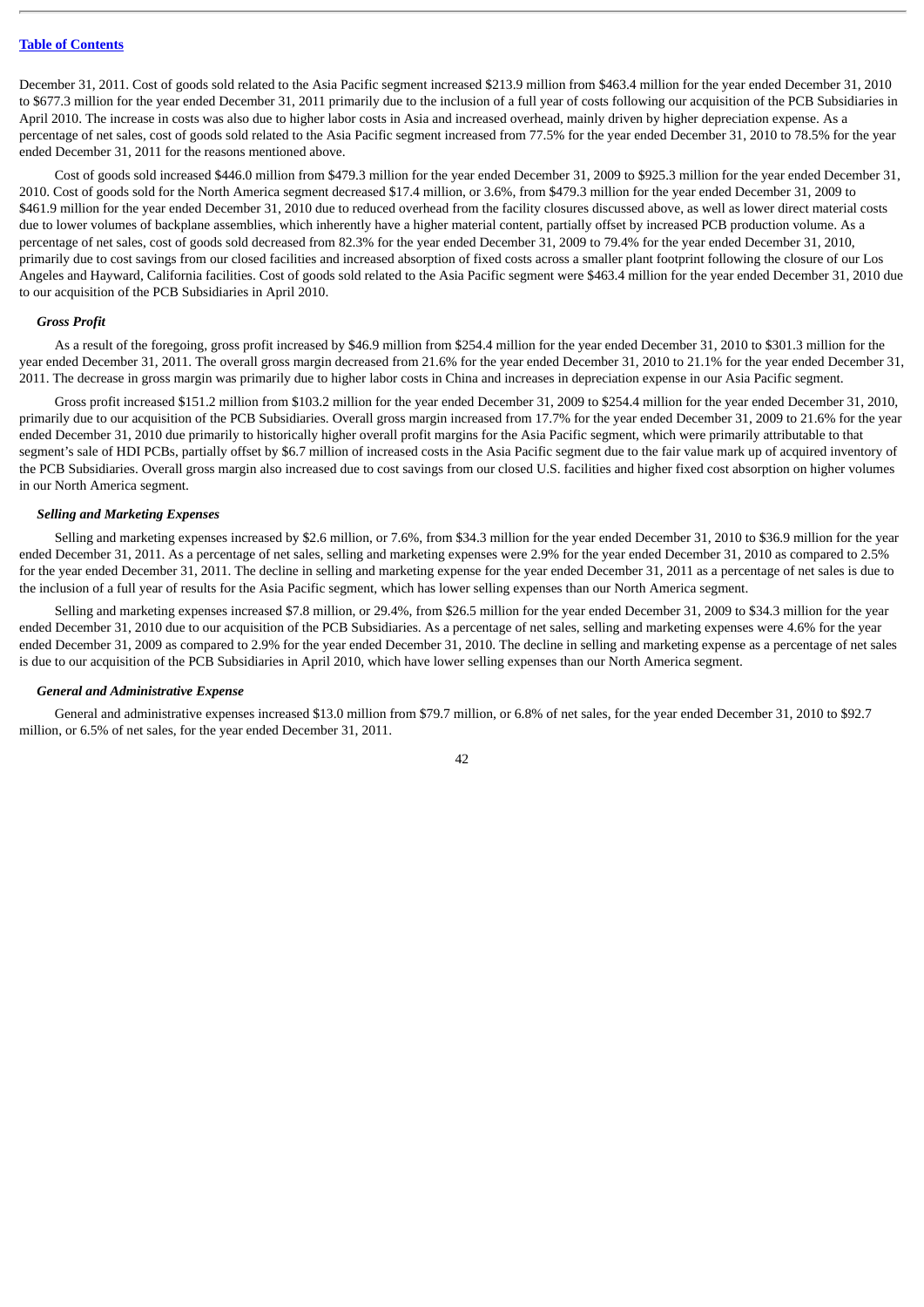The increase in expense for the year ended December 31, 2011 primarily relates to inclusion of a full year of results for the Asia Pacific segment. The decrease in general and administrative expense as a percentage of sales is related to \$9.2 million of acquisition-related costs incurred in 2010.

General and administrative expenses increased \$43.2 million from \$36.5 million, or 6.3% of net sales, for the year ended December 31, 2009 to \$79.7 million, or 6.8% of net sales, for the year ended December 31, 2010. The increase in expense primarily relates to our acquisition of the PCB Subsidiaries in April 2010.

#### *Amortization of Definite-Lived Intangibles*

Intangible amortization expense increased by \$3.6 million from \$13.7 million, or 1.2% of net sales, for the year ended December 31, 2010 to \$17.3 million, or 1.2% of net sales, for the year ended December 31, 2011 due to the inclusion of a full year of results for the Asia Pacific operating segment. Intangible amortization expense increased \$10.3 million from \$3.4 million, or 0.5% of net sales, for the year ended December 31, 2009 to \$13.7 million, or 1.2% of net sales, for the year ended December 31, 2010. The increase was due to our acquisition of the PCB Subsidiaries in April 2010. Identifiable intangible assets include customer relationships, trade name and order backlog.

### *Impairment of Goodwill*

During the fourth quarter of 2011, we recorded a goodwill impairment charge of \$15.2 million related to our Shanghai backplane assembly facility, which was part of our 2006 acquisition of Tyco's PCB business. As a result of our annual goodwill impairment testing, giving consideration to factors such as a weakening demand for this facility's products, as well as price pressure from a key telecommunications infrastructure customer and reduced expectations for future cash flows as indicators for potential goodwill impairment, we determined that the carrying value of our Shanghai backplane assembly reporting unit, which is included as a part of our North America operating segment, exceeded its implied fair value, resulting in an impairment charge.

## *Impairment of Long-Lived Assets*

During the year ended December 31, 2011, we recorded an impairment charge in the amount of \$48.1 million to reduce the carrying value of certain longlived assets in the Asia Pacific operating segment. The impairment charge includes \$39.8 million related to manufacturing equipment held for use at a plant acquired by Meadville in 2007. We had previously reduced the carrying value for some of these assets during our purchase price allocation related to the acquisition of the PCB Subsidiaries. Weaker than expected operating performance at this manufacturing plant in the first six months of 2011, resulting from a downturn in the profitability of its products as well as a reduction in expected future demand for these products, resulted in an asset impairment during the second quarter of 2011. Based on the undiscounted cash flows for this plant, an impairment of the manufacturing assets was indicated. In addition, the manufacturing equipment at this plant cannot be used at our other manufacturing sites. The fair value of these manufacturing assets was determined using a discounted cash flow model over their remaining useful life with the impairment being the difference between the carrying value and fair value of the asset group. The impairment charge also includes \$8.3 million related to manufacturing equipment that, due to the change in market conditions noted above, has become or is expected to become technologically obsolete. Accordingly, during the year ended December 31, 2011, we revised our classification of these assets to assets held for sale or disposal. The fair value of these assets was determined using third party quotes or other estimates of salvage value, and the assets' carrying value was written down to salvage value. The new carrying value of the assets held for sale or disposal is approximately \$1.0 million, which is included in machinery and equipment in property, plant and equipment, net in the accompanying consolidated condensed balance sheet.

Impairment of long-lived assets of \$0.8 million for the year ended December 31, 2010 related to the further reduction in the value of the Dallas, Oregon facility to record the estimated fair value less cost to sell given the then current market conditions. We sold this facility in July 2010.

Impairment of long-lived assets for the year ended December 31, 2009 in the amount of \$8.4 million was related to the closure of the Redmond, Washington and Los Angeles, California production facilities, and the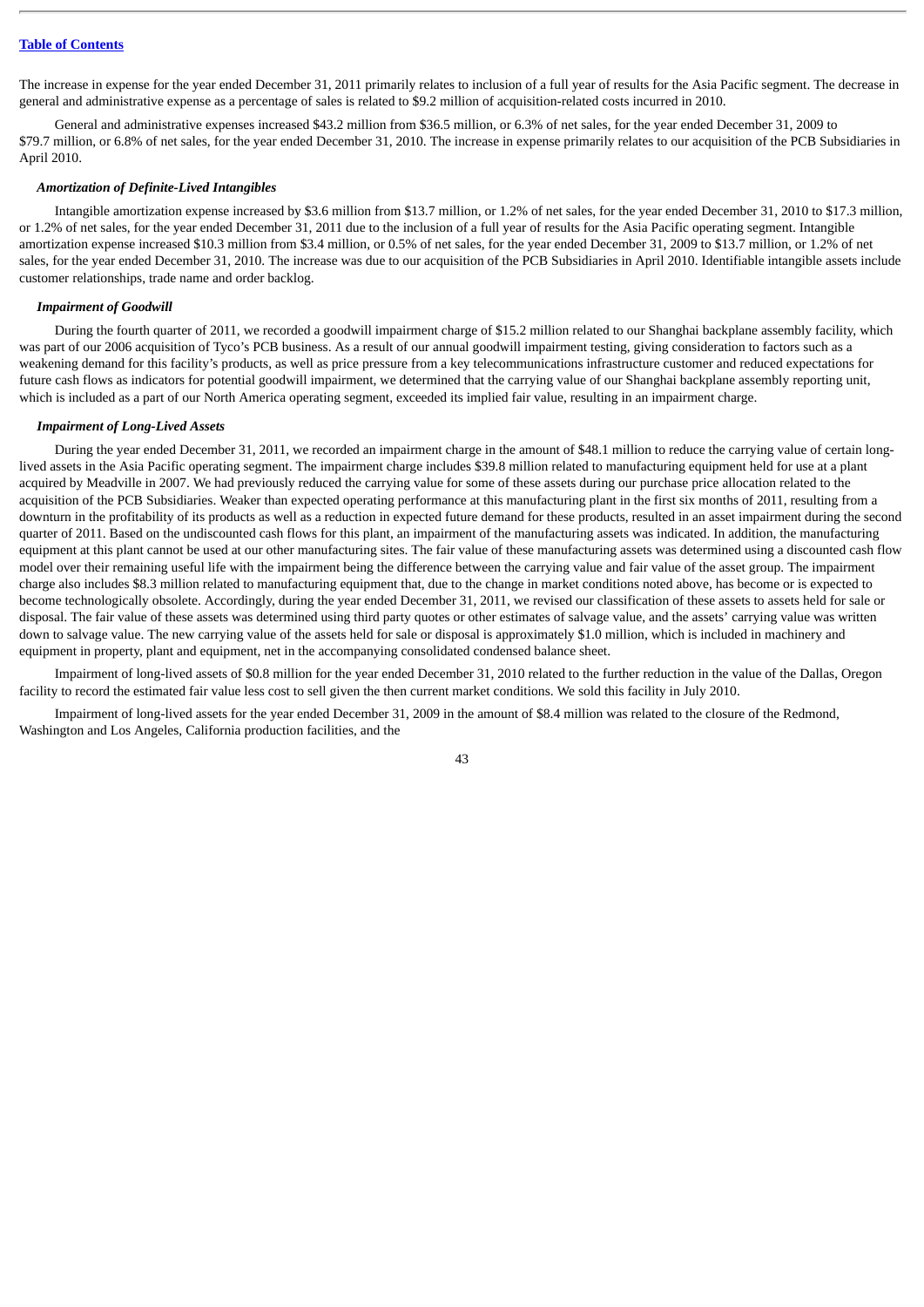then pending closure of our Hayward, California facility, and consists of machinery and equipment. Additionally, during the year ended December 31, 2009 we reduced the value of the Redmond, Washington and Dallas, Oregon buildings, which were classified as assets held for sale, by \$4.4 million to record the estimated fair value less costs to sell given current market conditions.

## *Other Income (Expense)*

Total other expense, net increased by \$1.0 million from \$16.9 million for the year ended December 31, 2010 to \$17.9 million for the year ended December 31, 2011. The increase in total other expense, net for the year ended December 31, 2011 was primarily due to interest expense related to the debt assumed at the date of acquisition of the PCB Subsidiaries, partially offset by a realized gain of \$1.7 million related to the early settlement of a related party financing obligation related to the remaining 20% interest in Meadville Aspocomp (BVI) Holdings Ltd., as well as approximately \$5.3 million of foreign currency transaction gains.

Total other expense, net increased \$6.6 million from \$10.3 million for the year ended December 31, 2009 to \$16.9 million for the year ended December 31, 2010. The increase in total other expense, net was primarily due to interest expense related to the debt assumed at the date of acquisition of the PCB Subsidiaries, as well as increased amortization of costs related to the issuance of this debt. For the year ended December 31, 2010, the increase in interest expense was partially offset by \$3.2 million of foreign currency transaction gains.

#### *Income Taxes*

The provision for income taxes remained consistent from \$28.7 million for the year ended December 31, 2010 to \$26.0 million for the year ended December 31, 2011. Our effective tax rate was 35.5% and 26.5% for the years ended December 31, 2011 and 2010, respectively. Our effective tax rate increased in 2011 primarily due to the impairment of long-lived assets, for which a tax benefit was not recorded, partially offset by an increase in total earnings generated in lower-tax jurisdictions, which have a lower effective tax rate than our North America operations. In addition, our 2011 tax rate benefited from research and development credits in our North America operations. Our effective tax rate is primarily impacted by the U.S. federal income tax rate, apportioned state income tax rates, tax rates in China and Hong Kong, generation of other credits and deductions available to us, and certain non-deductible items. Certain foreign losses generated are not more than likely to be realizable, and thus no income tax benefit has been recognized on these losses. Additionally, as of December 31, 2011 and 2010, we had net deferred income tax assets of approximately \$14.0 million and \$18.3 million, respectively. Based on our forecast for future taxable earnings, we believe it is more likely than not that we will utilize the deferred income tax assets in future periods.

The provision for income taxes increased \$25.4 million from \$3.3 million for the year ended December 31, 2009 to \$28.7 million for the year ended December 31, 2010 primarily due to higher pre-tax income. Our effective tax rate was 26.5% for the year ended December 31, 2010 and 40.2% for the year ended December 31, 2009. Our effective tax rate decreased in 2010 primarily due to the acquisition of the PCB Subsidiaries, which have a lower effective tax rate than our North America operations, partially offset by the impact of the non-deductibility of certain transaction costs. Additionally, certain foreign losses generated are not likely-to be realizable, and thus no income tax benefit has been recognized on these losses. Our effective tax rate is primarily impacted by the U.S. federal income tax rate, apportioned state income tax rates, tax rates in China and Hong Kong, generation of other credits and deductions available to us, and certain nondeductible items. Additionally, as of December 31, 2010, we had net deferred income tax assets of approximately \$18.3 million. Based on our forecast for future taxable earnings, we believe it is more likely than not that we will utilize the deferred income tax assets in future periods.

## **Liquidity and Capital Resources**

Our principal sources of liquidity have been cash provided by operations, the issuance of Convertible Notes and, more recently, the issuance of term and revolving debt. Our principal uses of cash have been to finance capital expenditures, meet debt service requirements, fund working capital requirements and finance acquisitions. We anticipate that servicing debt, financing capital expenditures, funding working capital requirements, and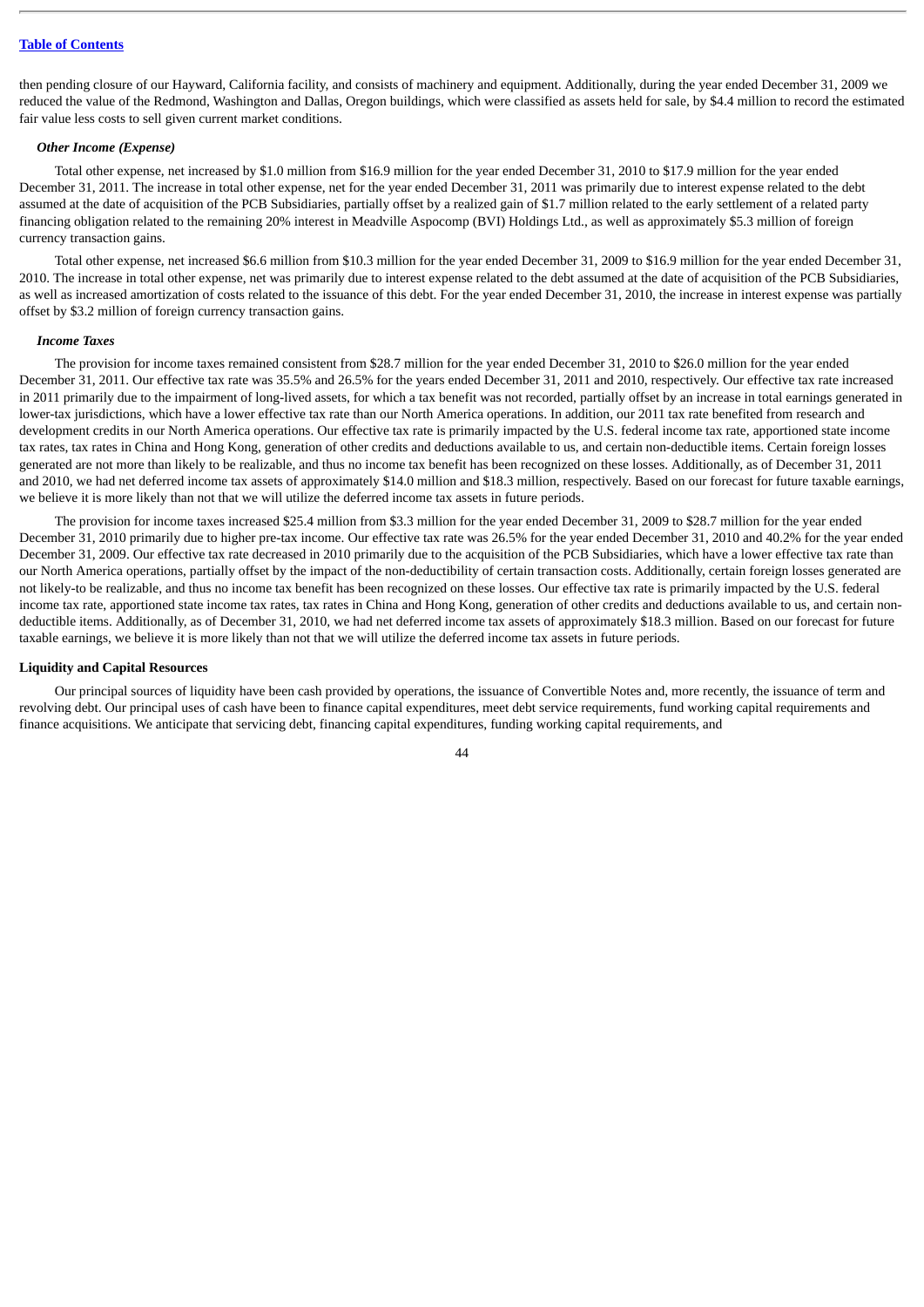acquisitions will continue to be the principal demands on our cash in the future. We have approximately \$121.0 million of debt payments due in the next 12 months. As of February 22, 2012, there was approximately \$78.0 million outstanding and approximately \$9.5 million available on our Revolving Loan.

As of December 31, 2011, we had net working capital of approximately \$234.4 million compared to \$258.3 million as of December 31, 2010. This decrease in working capital is primarily attributable to an increase in current liabilities for debt repayments due in the next 12 months as of December 31, 2011.

As of December 31, 2011, we had cash and cash equivalents of approximately \$196.0 million, \$70.4 million of which was located in Asia. Cash and cash equivalents located in our Asia Pacific operating segment are expected to remain for use in local operations. Cash and cash equivalents located in our backplane assembly facility in Shanghai, China, which is managed in conjunction with our U.S. operations, are expected to be repatriated.

Our 2012 capital expenditure plan is expected to total approximately \$120 million (of which approximately \$100 million relates to our Asia Pacific segment). It will fund capital equipment purchases to increase production capacity, especially for advanced HDI and rigid flex PCB manufacturing, expand our technological capabilities and replace aging equipment. Additionally, our Asia Pacific segment estimates that approximately \$6 million of the \$100 million in planned capital expenditures will be used for the repair and upgrade of our SYE facility in Dongguan, China, as discussed in our Results of Operations.

Based on our current level of operations, we believe that cash generated from operations, cash on hand and cash available from borrowings under our existing credit arrangements will be adequate to meet our currently anticipated capital expenditure, debt service, working capital, and acquisition needs for the next 12 months. We believe that there is minimal risk of not being in compliance with our existing financial covenants so as to accelerate the maturity of the Credit Agreement. However, the semiannual repayments on our existing term loan increase as the related debt nears maturity in 2013. Should we choose to maintain a significant level of annual capital expenditures or to pursue an acquisition during the next two years, refinancing of our existing debt would likely be necessary. Any such refinancing would seek to address all possible demands on our liquidity listed above. In the event we decide to engage in a significant refinancing transaction, the adequacy of our liquidity will depend on our ability to achieve access to capital markets.

#### *Credit Agreement*

On April 9, 2010, in conjunction with the acquisition of the PCB Subsidiaries, we became a party to a credit agreement (Credit Agreement), entered into on November 16, 2009 by certain PCB Subsidiaries, which are now our wholly owned foreign subsidiaries. The Credit Agreement was put in place in contemplation of the acquisition in order to refinance the then-existing credit facilities of the PCB Subsidiaries.

The Credit Agreement consists of a \$350.0 million senior secured Term Loan, an \$87.5 million senior secured Revolving Loan, a \$65.0 million Factoring Facility, and an \$80.0 million Letters of Credit Facility, all of which mature on November 16, 2013. The Credit Agreement is secured by substantially all of the assets of the PCB Subsidiaries. The Company has fully and unconditionally guaranteed the full and punctual payment of all obligations of the PCB Subsidiaries under the Credit Agreement.

Borrowings under the Credit Agreement bear interest at a floating rate of LIBOR (term election by Company) plus an applicable interest margin. Borrowings bear interest at a rate of LIBOR plus 2.0% under the Term Loan, LIBOR plus 2.25% under the Revolving Loan, and LIBOR plus 1.25% under the Factoring Facility. At December 31, 2011, the weighted average interest rate on the outstanding borrowings was 2.30%.

Borrowings under the Credit Agreement are subject to certain financial and operating covenants that include maintaining maximum total leverage ratios and minimum net worth, current assets, and interest coverage ratios at both the Company and PCB Subsidiaries level. During the years ended December 31, 2011 and 2010, we entered into amendments to the Credit Agreement that amended certain of the Credit Agreement financial covenants related to us and our PCB Subsidiaries. At December 31, 2011, we were in compliance with the covenants.

We are required to pay a commitment fee of 0.20% per annum on any unused portion of loan or facility under the Credit Agreement. For both of the years ended December 31, 2011 and 2010, we incurred \$0.3 million in commitment fees related to the unused portion of the loan or facility under the Credit Agreement. As of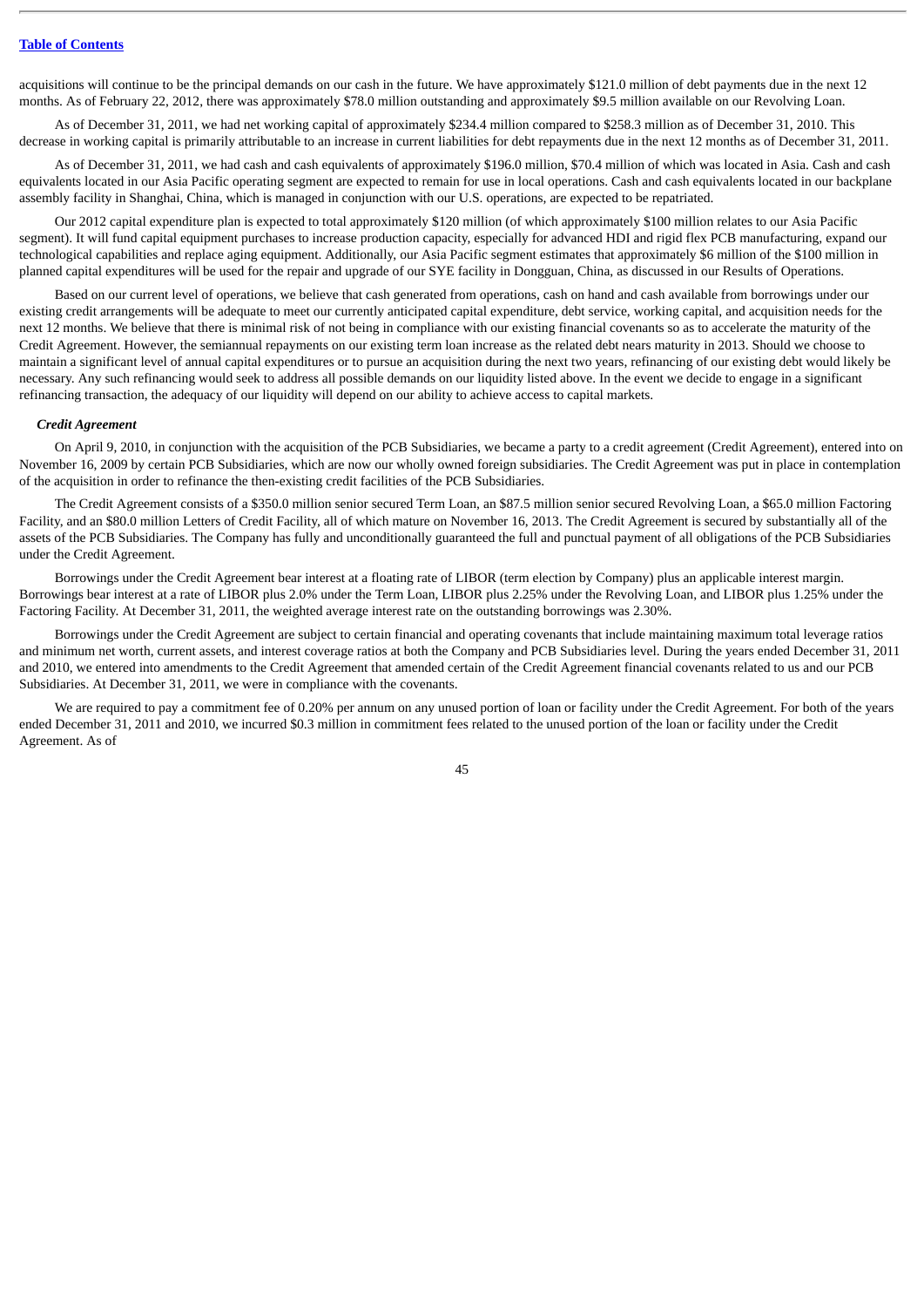December 31, 2011, the remaining Term Loan of \$297.5 million and \$41.9 million of Letters of Credit were outstanding. Available borrowing capacity under the Revolving Loan and Factoring Facility was \$87.5 million and \$65.0 million, respectively. As of February 22, 2012, there was approximately \$78.0 million outstanding and approximately \$9.5 million available on our Revolving Loan.

### *Bank Loans*

Bank loans are made up of bank lines of credit in mainland China and are used for working capital and capital investment for our mainland China facilities. These facilities are denominated in either U.S. Dollars or Chinese Renminbi (RMB), with interest rates tied to either LIBOR or People's Bank of China rates with a margin adjustment. These bank loans expire at various dates through August 2013.

### *Convertible Notes*

In May 2008, we issued \$175.0 million of Convertible Notes. The Convertible Notes bear interest at a rate of 3.25% per annum. Interest is payable semiannually in arrears on May 15 and November 15 of each year. The Convertible Notes are senior unsecured obligations and rank equally to our future unsecured senior indebtedness and senior in right of payment to any of our future subordinated indebtedness. Offering expenses are being amortized to interest expense over the term of the Convertible Notes.

At any time prior to November 15, 2014, holders may convert their Convertible Notes into cash and, if applicable, into shares of our common stock based on a conversion rate of 62.6449 shares of our common stock per \$1,000 principal amount of Convertible Notes, subject to adjustment, under the following circumstances: (1) during any calendar quarter beginning after June 30, 2008 (and only during such calendar quarter), if the last reported sale price of our common stock for at least 20 trading days during the 30 consecutive trading days ending on the last trading day of the immediately preceding calendar quarter is greater than or equal to 130% of the applicable conversion price on each applicable trading day of such preceding calendar quarter; (2) during the five business day period after any 10 consecutive trading day period in which the trading price per note for each day of that 10 consecutive trading day period is less than 98% of the product of the last reported sale price of our common stock and the conversion rate on such day; or (3) upon the occurrence of specified corporate transactions described in the prospectus supplement related to the Convertible Notes, which can be found on the SEC's website at www.sec.gov. As of December 31, 2011, none of the conversion criteria had been met.

On or after November 15, 2014 until the close of business on the third scheduled trading day preceding the May 15, 2015 maturity of the Convertible Notes, holders may convert their notes at any time, regardless of the foregoing circumstances. Upon conversion, for each \$1,000 principal amount of notes, we will pay cash for the lesser of the conversion value or \$1,000 and shares of our common stock, if any, based on a daily conversion value calculated on a proportionate basis for each day of the applicable 60 trading day observation period.

The maximum number of shares issuable upon conversion, subject to certain conversion rate adjustments, would be approximately 14 million shares.

We are not permitted to redeem the notes at any time prior to maturity. In the event of a fundamental change or certain default events, as defined in the prospectus supplement, holders may require us to repurchase for cash all or a portion of their notes at a price equal to 100% of the principal amount, plus any accrued and unpaid interest.

In connection with the issuance of the Convertible Notes, we entered into a convertible note hedge and warrant transaction (Call Spread Transaction), with respect to our common stock. The convertible note hedge, which cost an aggregate of \$38.3 million and was recorded, net of tax, as a reduction of additional paid-in capital, consists of our option to purchase up to 11.0 million shares of common stock at a price of \$15.96 per share. This option expires on May 15, 2015 and can only be executed upon the conversion of the Convertible Notes. Additionally, we sold warrants for the option to purchase 11.0 million shares of our common stock at a price of \$18.15 per share. The warrants expire ratably beginning August 2015 through February 2016. The proceeds from the sale of warrants of \$26.2 million was recorded as an addition to additional paid-in capital. The Call Spread Transaction has no effect on the terms of the Convertible Notes and reduces potential dilution by effectively increasing the conversion price of the Convertible Notes to \$18.15 per share of our common stock.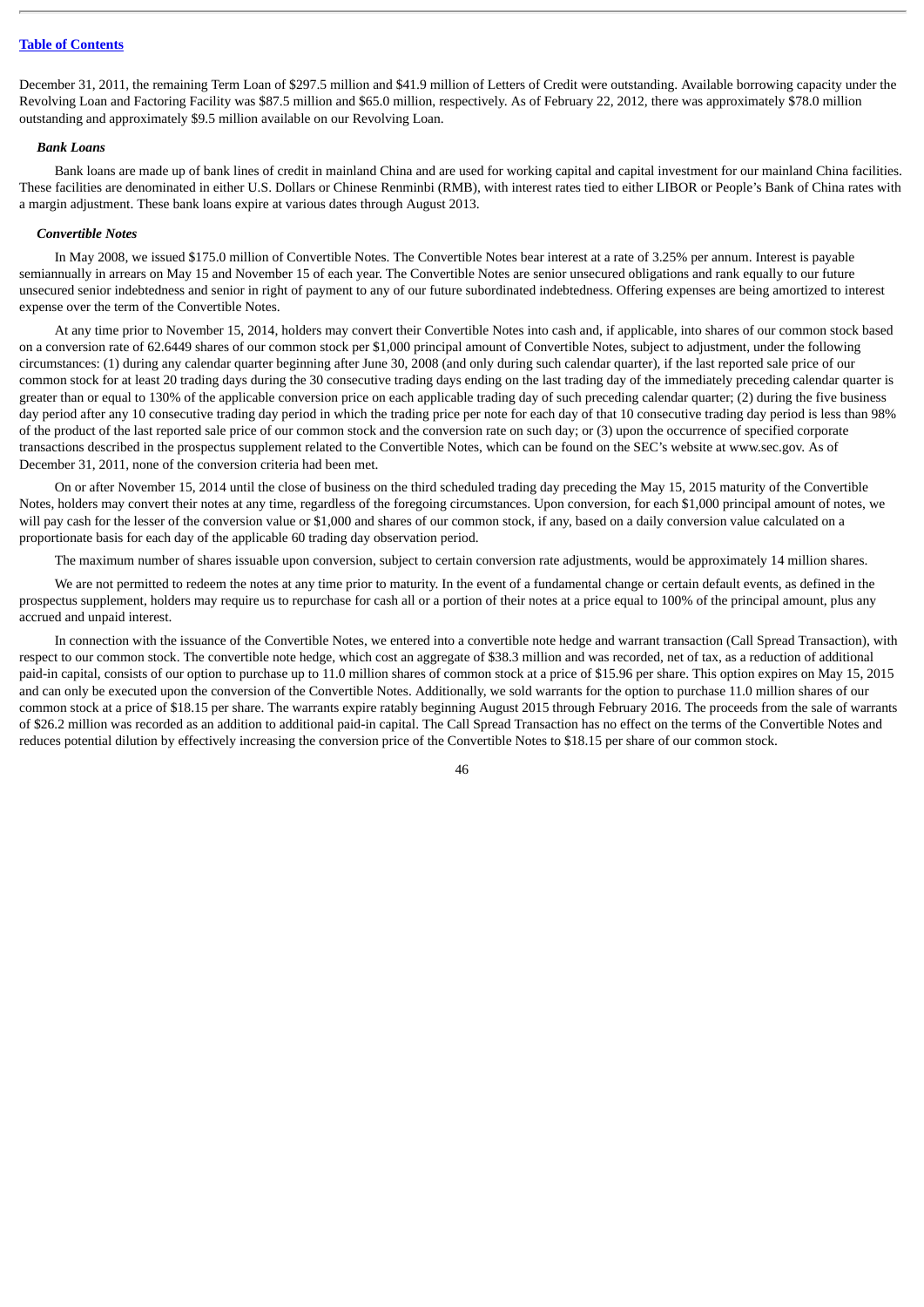### *Other Letters of Credit*

In addition to the letters of credit obtained by the PCB Subsidiaries pursuant to the Credit Agreement, we maintain several letters of credit: a \$2.3 million standby letter of credit expiring on December 31, 2012 associated with our insured workers compensation program; a \$1.0 million standby letter of credit expiring on February 28, 2013 related to the lease for one of our production facilities; and various other letters of credits aggregating to approximately \$3.1 million related to purchases of machinery and equipment with various expiration dates through June 2012.

## **Contractual Obligations and Commitments**

The following table provides information on our contractual obligations as of December 31, 2011:

| Contractual Obligations(1)(2)                 | Total     | <b>Less Than</b><br>1 Year | $1 - 3$ Years  | 4 - 5 Years | After<br>5 Years |
|-----------------------------------------------|-----------|----------------------------|----------------|-------------|------------------|
|                                               |           |                            | (In thousands) |             |                  |
| Long-term debt obligations                    | \$338,327 | \$120,962                  | \$217,360      | \$<br>Ь     |                  |
| Convertible debt obligations                  | 175,000   |                            |                | 175,000     |                  |
| Interest on debt obligations                  | 30,501    | 12,785                     | 14,872         | 2,844       |                  |
| Interest rate swap liabilities                | 3.394     | 2.798                      | 596            |             |                  |
| Foreign currency forward contract liabilities | 1,839     | 631                        | 1,208          |             |                  |
| Equipment payables                            | 55.099    | 55,099                     |                |             |                  |
| <b>Purchase obligations</b>                   | 79.701    | 55,133                     | 24,568         |             |                  |
| Operating lease commitments                   | 3,930     | 1,835                      | 871            | 454         | 770              |
| Total contractual obligations                 | \$687,791 | \$249,243                  | \$259,475      | \$178,303   | \$770            |
|                                               |           |                            |                |             |                  |

(1) Unrecognized uncertain tax benefits of \$0.9 million are not included in the table above as we are not sure when the amount will be paid.

(2) Estimated environmental liabilities of \$0.6 million, not included in the table above, are accrued and recorded as liabilities in our consolidated balance sheet as of December 31, 2011.

## **Off Balance Sheet Arrangements**

We do not currently have, nor have we ever had, any relationships with unconsolidated entities or financial partnerships, such as entities often referred to as structured finance or special purpose entities, which would have been established for the purpose of facilitating off-balance sheet arrangements or other contractually narrow or limited purposes. In addition, we do not engage in trading activities involving non-exchange traded contracts. As a result, we are not materially exposed to any financing, liquidity, market, or credit risk that could arise if we had engaged in these relationships.

### **Seasonality**

As a result of the product and customer mix of our Asia Pacific operating segment, a portion of our revenue is subject to seasonal fluctuations. These fluctuations include seasonal patterns in the computer and cellular phone industry, which together have become a significant portion of the end markets that we serve. This seasonality typically results in higher net sales in the third quarter due to end customer demand for fourth quarter sales of consumer electronics products. Seasonal fluctuations also include the Chinese New Year holiday in the first quarter, which typically results in lower net sales. In addition, our accounting calendar causes the first quarter of the fiscal year to have fewer days than the other quarters, especially the fourth quarter. In some cases, the number of days can differ by as many as ten days between the first and fourth quarters, which can cause significantly lower first quarter sales.

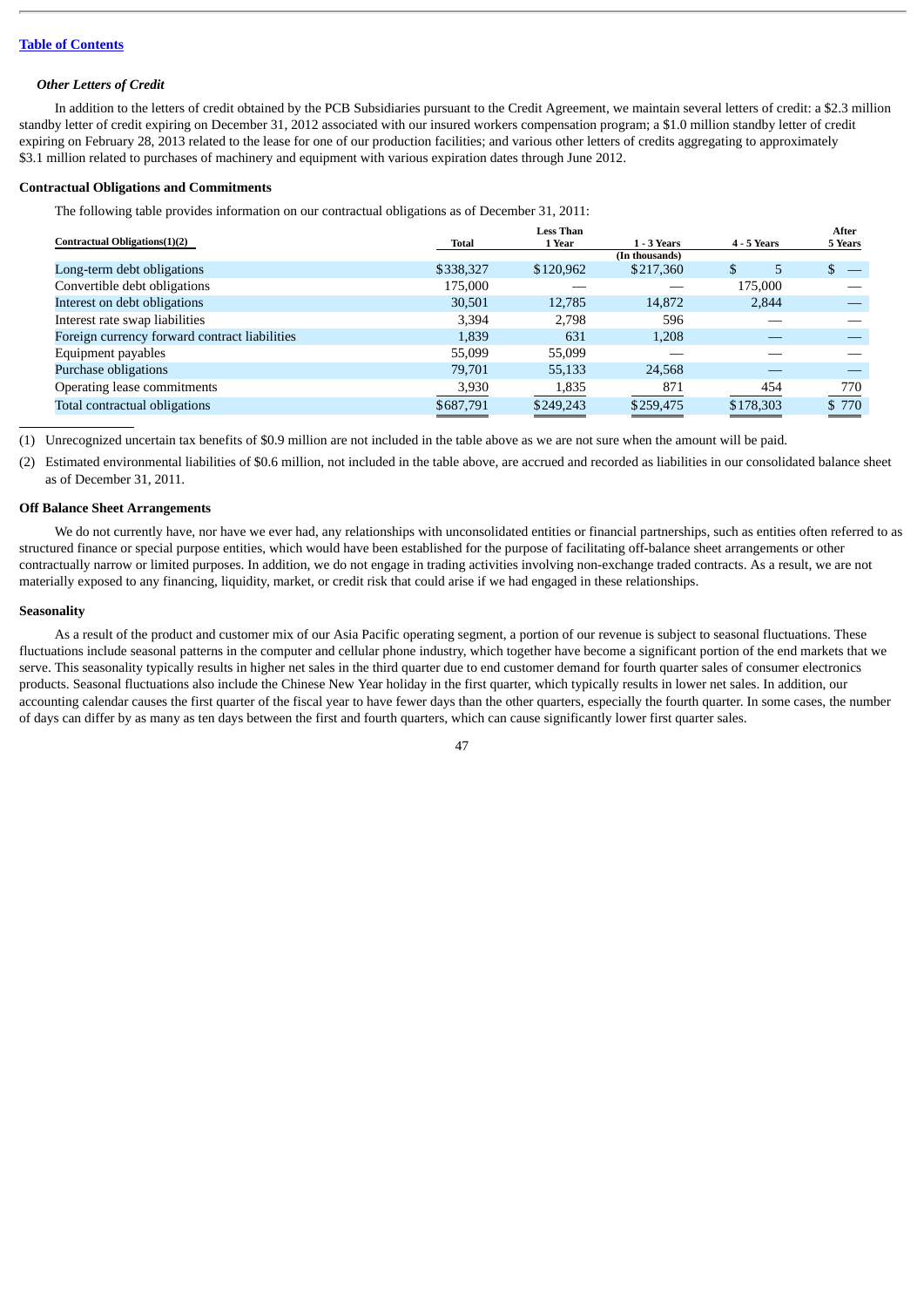### **Impact of Inflation**

We believe that our results of operations are not materially impacted by moderate changes in the inflation rate as we expect that we generally will be able to continue to pass along component price increases to our customers. Severe increases in inflation, however, could affect the global and U.S. economies and have an adverse impact on our business, financial condition and results of operations. In addition, we may not be able to pass along to our major customers significant increases in the costs of gold, copper and other commodities used in our products, which could have a material adverse impact on our gross profit margins.

### **Recently Issued Accounting Standards**

On January 1, 2011, we adopted ASU 2010-06, *Fair Value Measurements and Disclosures (Topic 820): Improving Disclosures about Fair Value Measurements*, which requires companies to make new disclosures about recurring or nonrecurring fair value measurements including significant transfers into and out of Level 1 and Level 2 fair value hierarchies and information on purchases, sales, issuance and settlements on a gross basis in the reconciliation of Level 3 fair value measurements. Our adoption of this standard did not have a material impact on our consolidated financial statements.

On January 1, 2011, we adopted a new accounting standard related to revenue recognition in multiple-deliverable revenue arrangements. This standard eliminates the residual method of revenue allocation by requiring entities to allocate revenue in an arrangement using estimated selling prices of the delivered goods and services based on a selling price hierarchy. Our adoption of this standard did not have a material impact on our consolidated financial position, results of operations or cash flows.

In June 2011, the Financial Accounting Standards Board (FASB) issued an update to an accounting standard related to comprehensive income, whereby an entity has the option to present the total of comprehensive income, the components of net income, and the components of other comprehensive income either in a single continuous statement of comprehensive income or in two separate but consecutive statements. The amendments are effective for fiscal years beginning after December 15, 2011 and early adoption is permitted. We will adopt the amendments on January 1, 2012, and our adoption is not expected to have a material impact.

In September 2011, the FASB issued an update to an accounting standard related to testing goodwill for impairment whereby an entity has the option to first assess qualitative factors to determine whether the existence of events or circumstances leads to a determination that it is more likely than not that the fair value of a reporting unit is less than its carrying amount. The amendments are effective for annual and interim goodwill impairment tests performed for fiscal years beginning after December 15, 2011 and early adoption is permitted. We will adopt the amendments on January 1, 2012 and our adoption is not expected to have a material impact.

## **ITEM 7A.** *QUANTITATIVE AND QUALITATIVE DISCLOSURES ABOUT MARKET RISK*

In the normal course of business operations we are exposed to risks associated with fluctuations in interest rates and foreign currency exchange rates. We address these risks through controlled risk management that includes the use of derivative financial instruments to economically hedge or reduce these exposures. We do not enter into derivative financial instruments for trading or speculative purposes.

We have not experienced any losses to date on any derivative financial instruments due to counterparty credit risk.

To ensure the adequacy and effectiveness of our interest rate and foreign exchange hedge positions, we continually monitor our interest rate swap positions and foreign exchange forward positions, both on a stand-alone basis and in conjunction with their underlying interest rate and foreign currency exposures, from an accounting and economic perspective. However, given the inherent limitations of forecasting and the anticipatory nature of the exposures intended to be hedged, we cannot assure that such programs will offset more than a portion of the adverse financial impact resulting from unfavorable movements in either interest or foreign exchange rates. In addition, the timing of the accounting for recognition of gains and losses related to mark-to-market instruments for any given period may not coincide with the timing of gains and losses related to the underlying economic exposures and, therefore, may adversely affect our consolidated operating results and financial position.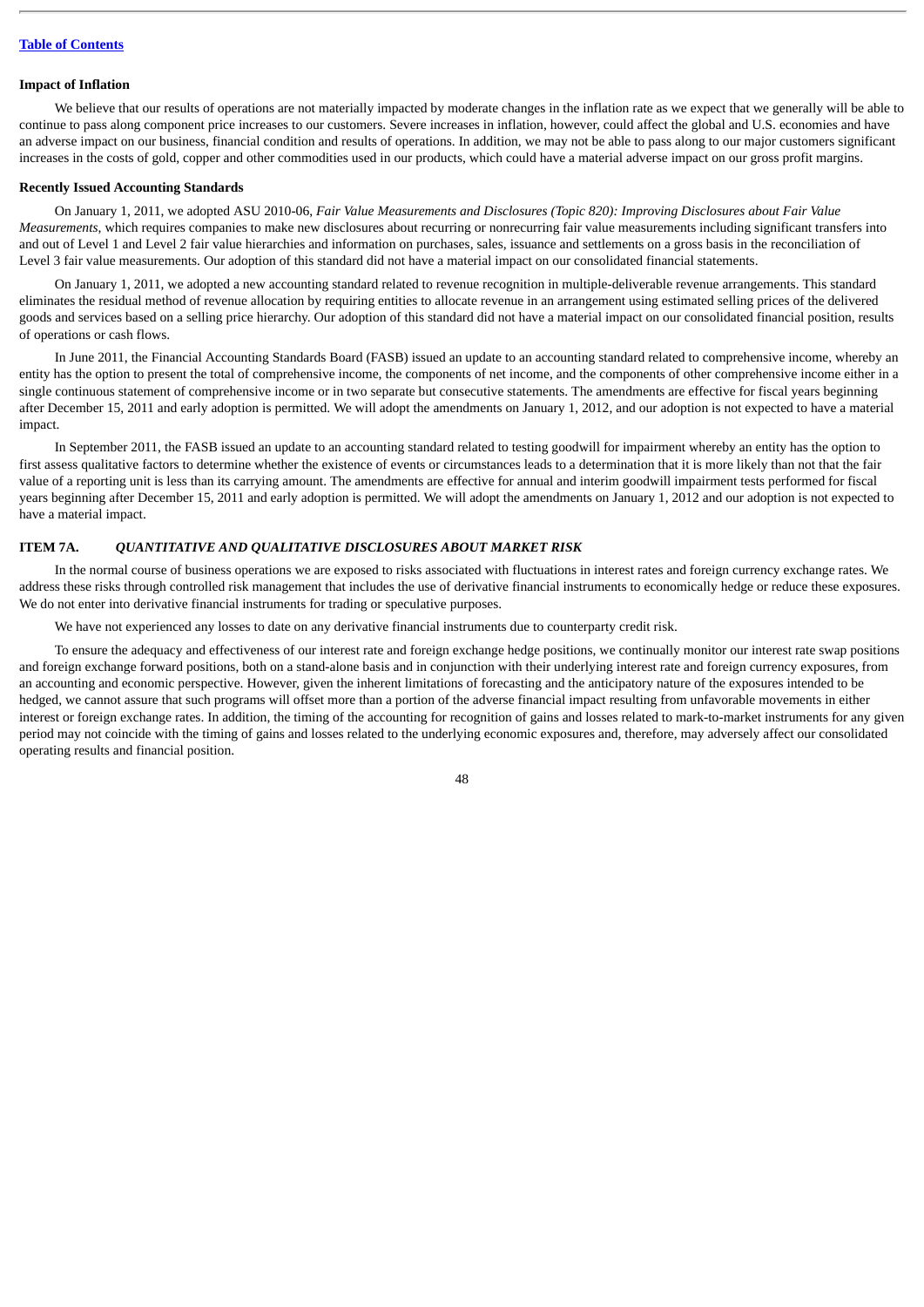### **Interest rate risk**

Our business is exposed to interest rate risk resulting from fluctuations in interest rates. Our interest expense is more sensitive to fluctuations in the general level of LIBOR and the People's Bank of China interest rates than to changes in rates in other markets. Increases in interest rates would increase interest expenses relating to the outstanding variable rate borrowings of certain foreign subsidiaries and increase the cost of debt. Fluctuations in interest rates can also lead to significant fluctuations in the fair value of the debt obligations.

On April 9, 2010, we entered into a two-year pay-fixed, receive floating (1-month LIBOR), amortizing interest rate swap arrangement with an initial notional amount of \$146.5 million, for the period beginning April 18, 2011 and ending on April 16, 2013. The interest rate swap applies a fixed interest rate against the first interest payments of a portion of the \$350.0 million Term Loan for this period. The notional amount of the interest rate swap decreases to zero over its term, consistent with our risk management objectives. The notional value underlying the hedge at December 31, 2011 was \$123.5 million. Under the terms of the interest rate swap, the Company will pay a fixed rate of 2.50% and will receive floating 1-month LIBOR during the swap period.

To the extent the instruments are considered to be effective, changes in fair value are recorded as a component of accumulated other comprehensive income. To the extent there is any hedge ineffectiveness, changes in fair value relating to the ineffective portion are immediately recognized in earnings as interest expense. No ineffectiveness was recognized for the year ended December 31, 2011. At inception, the fair value of the interest rate swap was zero. As of December 31, 2011 and 2010, the fair value of the swap was recorded as a liability of \$2.7 million and \$3.4 million, respectively, in other long-term liabilities. The change in the fair value of the interest rate swap is recorded as a component of accumulated other comprehensive income in our consolidated condensed balance sheet. During the year ended December 31, 2011, the interest rate swap increased interest expense by \$2.2 million. There was no impact to interest expense for the year ended December 31, 2010 as the interest rate swap did not hedge interest payments until the period beginning April 18, 2011. We have designated this interest rate swap as a cash flow hedge.

We also, through our acquisition of the PCB Subsidiaries, assumed a long term pay-fixed, receive floating (1-month LIBOR), amortizing interest rate swap arrangement with an initial notional amount of \$40.0 million, for the period beginning October 8, 2008 and ending on July 30, 2012. The notional amount of the interest rate swap amortizes to zero over its term, consistent with our risk management objectives. The notional value underlying the hedge at December 31, 2011 was \$26.0 million. Under the terms of the interest rate swap, we will pay a fixed rate of 3.43% and will receive floating 1-month LIBOR during the swap period. As the borrowings attributable to this interest rate swap were paid off upon acquisition, we did not designate this interest rate swap as a cash flow hedge. As of December 31, 2011 and 2010, the fair value of the swap was recorded as a liability of \$0.3 million in other accrued expenses and \$1.2 million in other long-term liabilities, respectively. The change in fair value of this interest rate swap is recorded as other, net in the consolidated statement of operations.

As of December 31, 2011, approximately 63% of our long term debt was based on fixed rates, including notional amounts related to interest rate swaps. Based on our borrowings as of December 31, 2011, an assumed 1% change in variable rates would cause our annual interest cost to change by \$1.9 million.

### **Foreign currency risks**

We are subject to risks associated with transactions that are denominated in currencies other than our functional currencies, as well as the effects of translating amounts denominated in a foreign currency to the U.S. Dollar as a normal part of the reporting process. Our Asia Pacific operations utilize the Chinese Renminbi (RMB) and the Hong Kong Dollar (HKD) as the functional currencies, which results in us recording a translation adjustment that is included as a component of accumulated other comprehensive income. Our foreign exchange exposure results primarily from employee-related and other costs of running operations in foreign countries, foreign currency denominated purchases and translation of balance sheet accounts denominated in foreign currencies. Our primary foreign exchange exposure is to the RMB. We do not generally engage in hedging to manage foreign currency risk related to revenue and expenses denominated in RMB and HKD nor do we currently use derivative instruments to reduce exposure to foreign currency risk for loans due from our foreign subsidiaries. However, we may consider the use of derivatives in the future. In general, our PRC customers pay us in RMB, which partially mitigates this foreign currency exchange risk.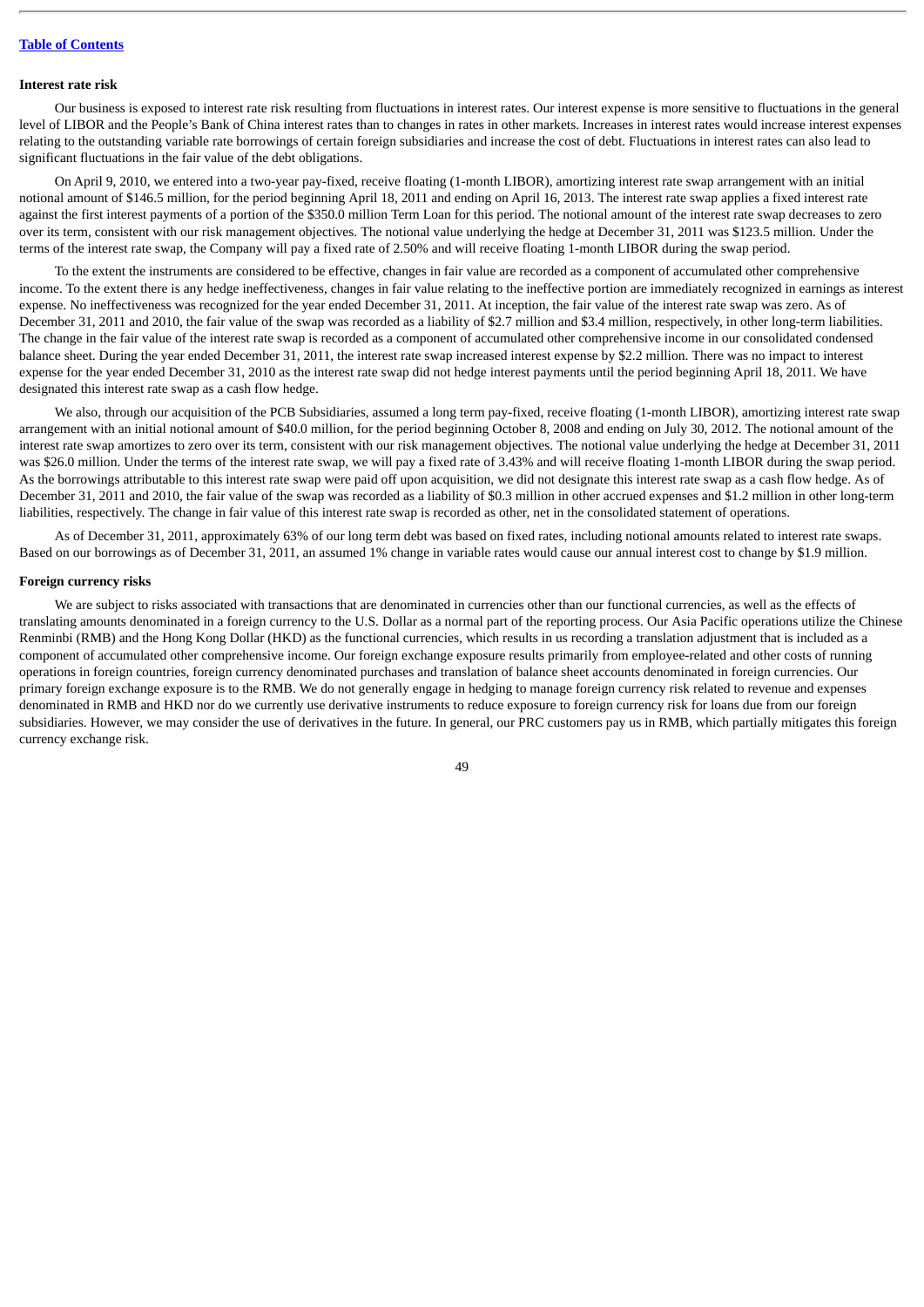We enter into foreign currency forward contracts to mitigate the impact of changes in foreign currency exchange rates and to reduce the volatility of purchases and other obligations generated in currencies other than the functional currencies. Our foreign subsidiaries may at times purchase forward exchange contracts to manage their foreign currency risk in relation to particular purchases or obligations, such as the related party financing obligation arising from the put call option to purchase the remaining 20% of a majority owned subsidiary, which was settled in June 2011 when the put call option was settled in cash, and certain purchases of machinery denominated in foreign currencies other than our foreign functional currency. The notional amount of the foreign exchange contracts at December 31, 2011 was approximately \$44.7 million. We have designated certain of these foreign exchange contracts as cash flow hedges, with the exception of the foreign exchange contracts in relation to the related party financing obligation, which was settled in June 2011. In this instance, the hedged item was a recognized liability subject to foreign currency transaction gains and losses and, therefore, changes in the hedged item due to foreign currency exchange rates were already recorded in earnings. Therefore, hedge accounting was not applied.

The table below presents information about certain of the foreign currency forward contracts at December 31, 2011 and 2010:

|                                             |                                                       | As of December 31, 2011                                    |                                                       | As of December 31, 2010                                    |
|---------------------------------------------|-------------------------------------------------------|------------------------------------------------------------|-------------------------------------------------------|------------------------------------------------------------|
|                                             | <b>Notional</b><br>Amount<br>(In thousands<br>in USD) | <b>Average Contract</b><br><b>Rate or Strike</b><br>Amount | <b>Notional</b><br>Amount<br>(In thousands<br>in USD) | <b>Average Contract</b><br><b>Rate or Strike</b><br>Amount |
| Receive foreign currency/pay USD            |                                                       |                                                            |                                                       |                                                            |
| Euro                                        | 41,196<br>S.                                          | 1.36                                                       | \$<br>31,685                                          | 1.32                                                       |
| Japanese Yen                                | 3,511                                                 | 0.01                                                       | 4,581                                                 | 0.01                                                       |
|                                             | 44,707                                                |                                                            | 36,266                                                |                                                            |
| Estimated fair value, net (liability) asset | (1,750)                                               |                                                            | 942                                                   |                                                            |

## **Debt Instruments**

The table below presents information about certain of our debt instruments (bank borrowings) as of December 31, 2011 and 2010.

|                            |           | <b>December 31, 2011</b> |                |                        |              |                             |                                             |
|----------------------------|-----------|--------------------------|----------------|------------------------|--------------|-----------------------------|---------------------------------------------|
|                            | 2012      | 2013                     | 2014           | 2015<br>(In thousands) | <b>Total</b> | <b>Fair Market</b><br>Value | Weighted<br>Average<br><b>Interest Rate</b> |
| Variable Rate:             |           |                          |                |                        |              |                             |                                             |
| US\$                       | \$117,000 | \$192,500                | $s-$           | S<br>$\qquad \qquad$   | \$309,500    | \$308,554                   | 2.26%                                       |
| <b>RMB</b>                 | 3,958     | 24,852                   |                | __                     | 28,810       | 28,810                      | 6.14%                                       |
| <b>Total Variable Rate</b> | 120,958   | 217,352                  |                |                        | 338,310      | 337,364                     |                                             |
| <b>Fixed Rate:</b>         |           |                          |                |                        |              |                             |                                             |
| US\$                       | 4         | $\overline{4}$           | $\overline{4}$ | 175,005                | 175,017      | 182,017                     | 3.25%                                       |
| <b>Total Fixed Rate</b>    | 4         | 4                        | $\overline{4}$ | 175,005                | 175,017      | 182,017                     |                                             |
| Total                      | \$120,962 | \$217,356                | \$4            | \$175,005              | \$513,327    | \$519,381                   |                                             |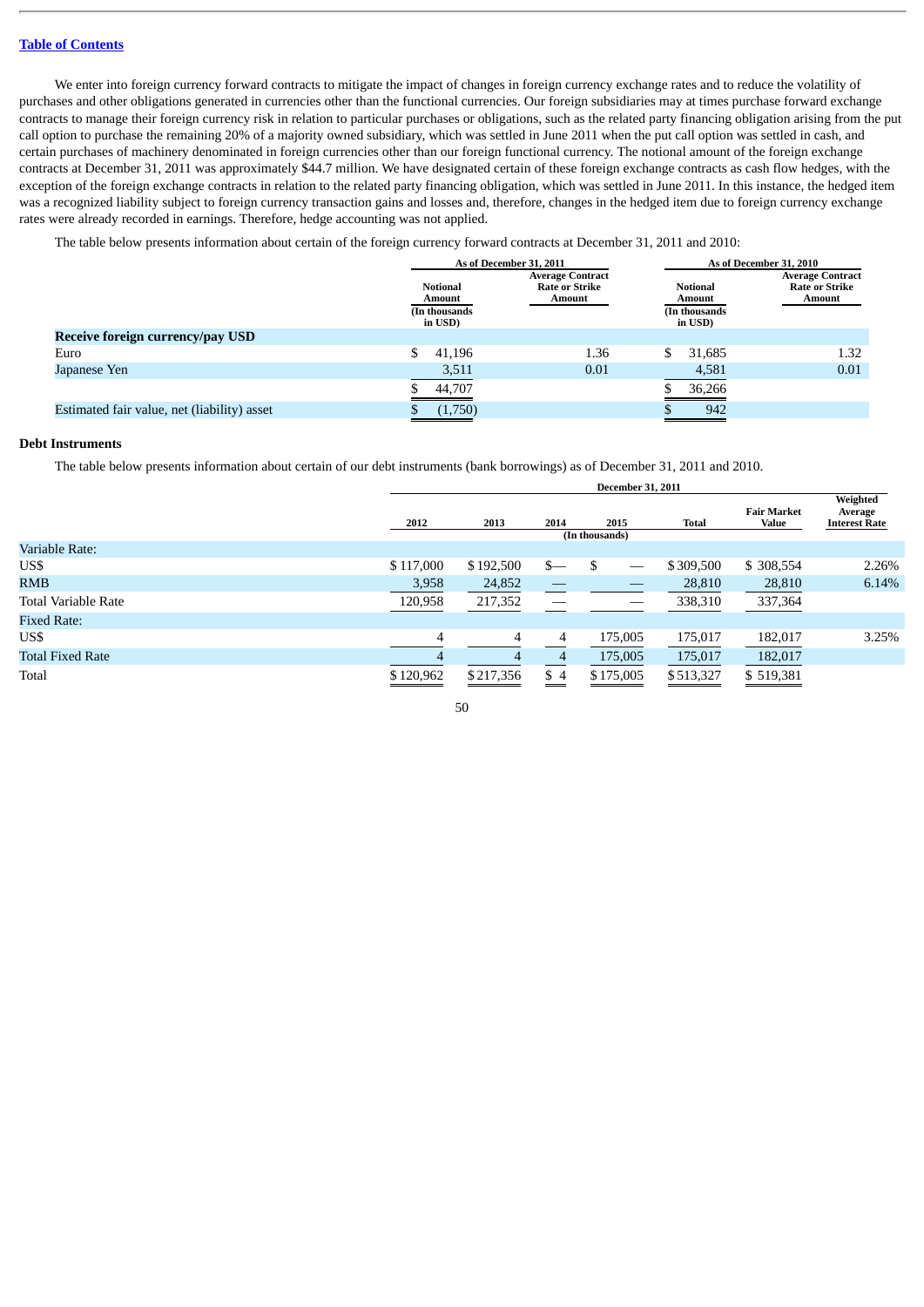|                     |                |           |                |                | <b>December 31, 2010</b> |              |                             |                                             |
|---------------------|----------------|-----------|----------------|----------------|--------------------------|--------------|-----------------------------|---------------------------------------------|
|                     | 2011           | 2012      | 2013           | 2014           | <b>Thereafter</b>        | <b>Total</b> | <b>Fair Market</b><br>Value | Weighted<br>Average<br><b>Interest Rate</b> |
| Variable Rate:      |                |           |                |                | (In thousands)           |              |                             |                                             |
| US\$                | \$56,500       | \$117,000 | \$192,500      | $s-$           |                          | \$366,000    | \$356,380                   | 2.23%                                       |
| <b>RMB</b>          | 10,619         | 3,792     |                |                |                          | 14,411       | 14,411                      | 5.48%                                       |
| Total Variable Rate | 67,119         | 120,792   | 192,500        |                |                          | 380,411      | 370,791                     |                                             |
| <b>Fixed Rate:</b>  |                |           |                |                |                          |              |                             |                                             |
| US\$                | 4              | 5         | $\overline{4}$ | $\overline{4}$ | 175,004                  | 175,021      | 207,529                     | 3.25%                                       |
| Total Fixed Rate    | $\overline{4}$ |           | 4              | 4              | 175,004                  | 175,021      | 207,529                     |                                             |
| Total               | \$67,123       | \$120,797 | \$192,504      | \$4            | \$175,004                | \$555,432    | \$578,320                   |                                             |

## **Interest Rate Swap Contracts**

The table below presents information regarding our interest rate swaps as of December 31, 2011.

|                                      | 2012     | 2013     | <b>Fair Market Value</b> |
|--------------------------------------|----------|----------|--------------------------|
| Average interest payout rate         | 2.63%    | 2.50%    |                          |
| Interest payout amount               | (3,160)  | (676)    |                          |
| Average interest received rate       | $0.30\%$ | $0.30\%$ |                          |
| Interest received amount             | 362      | 80       |                          |
| Fair value loss at December 31, 2011 |          |          | (3,035)                  |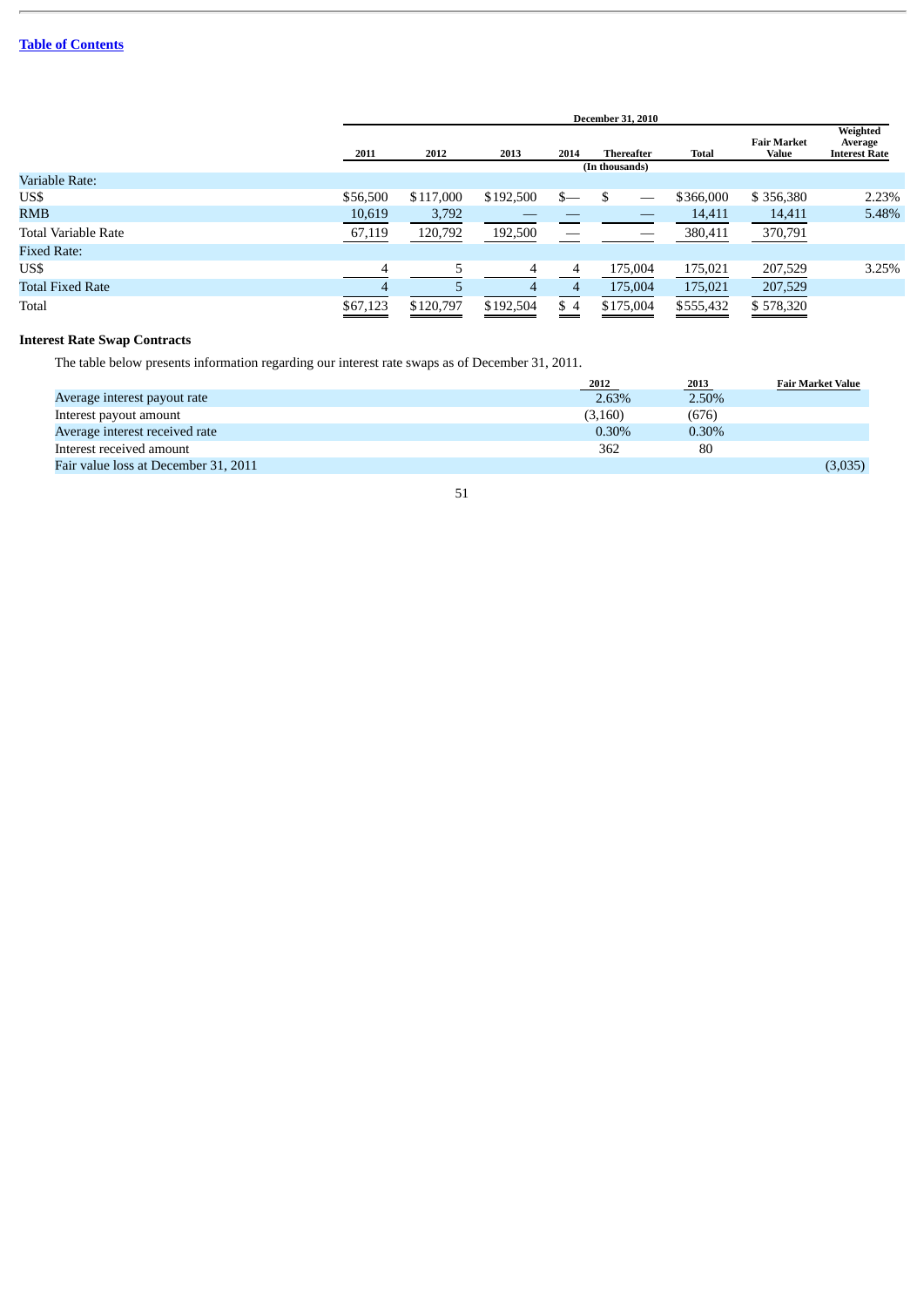## **ITEM 8.** *FINANCIAL STATEMENTS AND SUPPLEMENTARY DATA*

We use a 13-week fiscal quarter accounting period with the first quarter ending on the Monday closest to and preceeding April 1 and the fourth quarter always ending on December 31. The first and fourth quarters of 2011 contained 87 and 96 days, respectively, and for 2010, the first and fourth quarters contained 88 and 95 days, respectively.

|                                                                         | First      | Second                                | Third                | Fourth     |
|-------------------------------------------------------------------------|------------|---------------------------------------|----------------------|------------|
|                                                                         | Quarter    | Ouarter                               | Quarter              | Quarter    |
|                                                                         |            | (In thousands, except per share data) |                      |            |
| Year Ended December 31, 2011 (a):                                       |            |                                       |                      |            |
| Net sales                                                               | \$342,801  | \$366,117                             | \$358,261            | \$361,460  |
| Gross profit                                                            | 81,926     | 77,335                                | 70,674               | 71,378     |
| Income (loss) before income taxes                                       | 40,370     | (11,794)                              | 30,968               | 13,688     |
| Net income (loss)                                                       | 29,088     | (20, 268)                             | 26,047               | 12,360     |
| Net income (loss) attributable to TTM Technologies, Inc. stockholders   | 27,123     | (20, 903)                             | 24,478               | 11,170     |
| Earnings (loss) per share attributable to TTM Technologies, Inc.        |            |                                       |                      |            |
| stockholders:                                                           |            |                                       |                      |            |
| <b>Basic</b>                                                            | \$<br>0.34 | \$<br>(0.26)                          | \$<br>0.30           | \$<br>0.14 |
| <b>Diluted</b>                                                          | \$<br>0.33 | \$<br>(0.26)                          | \$<br>0.30           | \$<br>0.14 |
| Year Ended December 31, 2010: (b)                                       |            |                                       |                      |            |
| Net sales                                                               | \$138,219  | \$310,248                             | \$357,813            | \$373,391  |
| Gross profit                                                            | 26,973     | 57,094                                | 80,335               | 90,003     |
| Income before income taxes                                              | 7,079      | 11,126                                | 41,584               | 48,848     |
| Net income                                                              | 4,485      | 6,740                                 | 32,145               | 36,529     |
| Net income attributable to TTM Technologies, Inc. stockholders          | 4,485      | 4,929                                 | 29,091               | 33,026     |
| Earnings per share attributable to TTM Technologies, Inc. stockholders: |            |                                       |                      |            |
| <b>Basic</b>                                                            | \$<br>0.10 | \$<br>0.06                            | $\mathbb{S}$<br>0.36 | \$<br>0.41 |
| Diluted                                                                 | \$<br>0.10 | \$<br>0.06                            | \$<br>0.36           | \$<br>0.41 |

(a) Includes long-lived asset impairment charges of \$48.1 million in second quarter and a goodwill impairment charge of \$15.2 million in the fourth quarter.

(b) Our results for the quarters include the activity of PCB Subsidiaries, which we acquired on April 8, 2010.

# **ITEM 9.** *CHANGES IN AND DISAGREEMENTS WITH ACCOUNTANTS ON ACCOUNTING AND FINANCIAL DISCLOSURE*

Not applicable.

## **ITEM 9A.** *CONTROLS AND PROCEDURES*

## **Evaluation of Disclosure Controls and Procedures**

Our management, under the supervision and with the participation of our Chief Executive Officer ("CEO") and Chief Financial Officer ("CFO"), has evaluated the effectiveness of the design and operation of our disclosure controls and procedures (as defined in Exchange Act Rules 13a-15(e) and 15d-15(e)) as of December 31, 2011. Based on this evaluation, our CEO and CFO have concluded that, as of December 31, 2011, such disclosure controls and procedures were effective such that information required to be disclosed by us in reports that we file and submit under the Exchange Act is (i) recorded, processed, summarized and reported within the time periods specified in the SEC's rules and forms and (ii) accumulated and communicated to our management, including our CEO and CFO, as appropriate to allow timely decisions regarding required disclosure.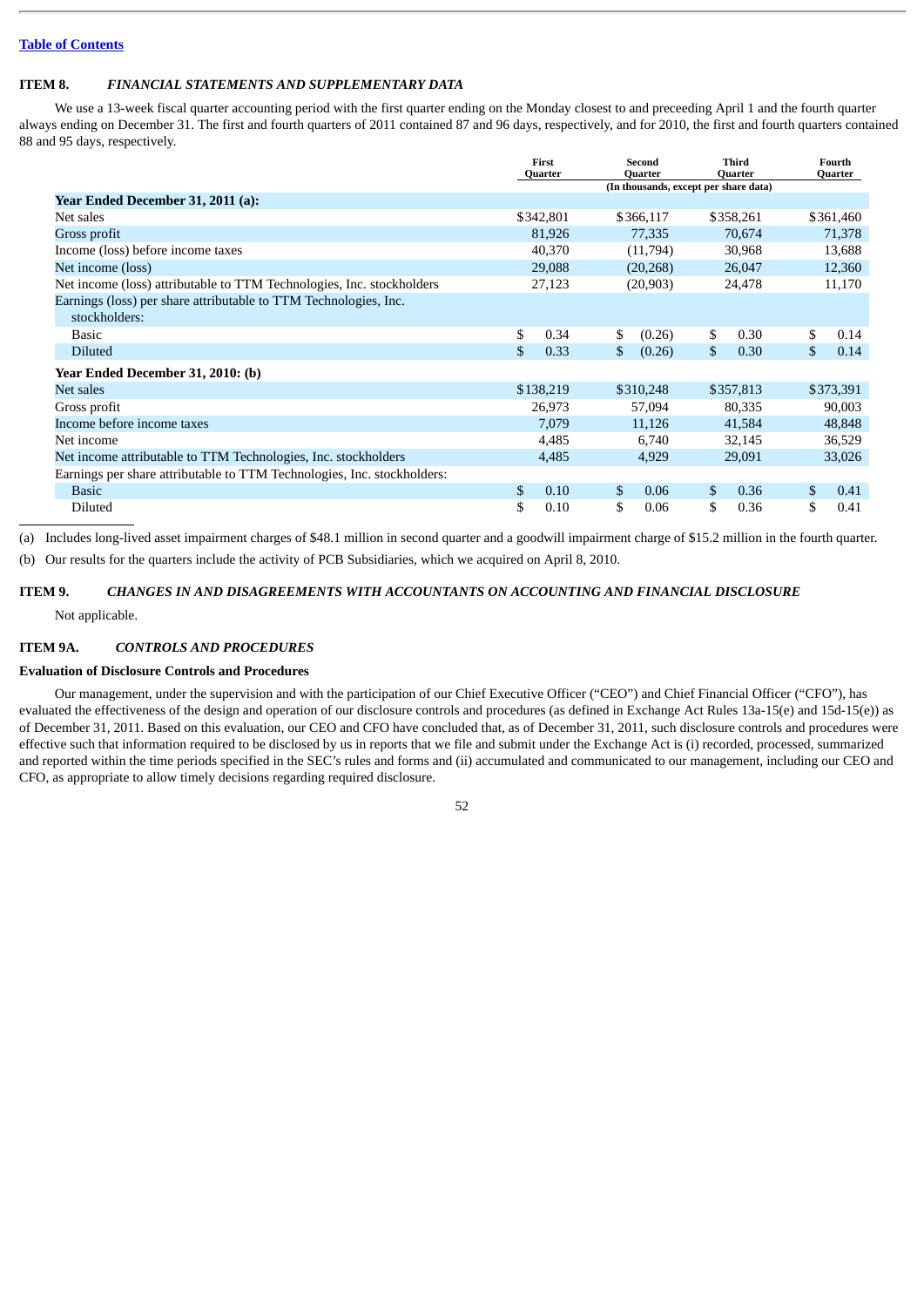### **Management's Report on Internal Control Over Financial Reporting**

Our management is responsible for establishing and maintaining adequate internal control over financial reporting, (as defined in Exchange Act Rules 13a- $15(f)$  and  $15d-15(f)$ ) to provide reasonable assurance regarding the reliability of our financial reporting and the preparation of financial statements for external purposes in accordance with generally accepted accounting principles (GAAP). Internal control over financial reporting includes those policies and procedures that (i) pertain to the maintenance of records that in reasonable detail accurately and fairly reflect the transactions and dispositions of our assets; (ii) provide reasonable assurance that transactions are recorded as necessary to permit preparation of financial statements in accordance with GAAP, and that our receipts and expenditures are being made only in accordance with authorizations of management and the board of directors; and (iii) provide reasonable assurance regarding prevention or timely detection of unauthorized acquisition, use or disposition of our assets that could have a material effect on our financial statements.

Under the supervision of and with the participation of our CEO and CFO, management conducted an assessment of the effectiveness of our internal control over financial reporting based on the framework in *Internal Control — Integrated Framework* issued by the Committee of Sponsoring Organizations of the Treadway Commission. Based on this assessment, management concluded that our internal control over financial reporting was effective as of December 31, 2011.

The effectiveness of the Company's internal control over financial reporting as of December 31, 2011 has been audited by PricewaterhouseCoopers LLP, an independent registered public accounting firm, as stated in their report which appears under the heading "Report of Independent Registered Public Accounting Firm" on page 60 of this report.

## **Inherent Limitations on Effectiveness of Controls**

A control system, no matter how well designed and operated, can provide only reasonable, not absolute, assurance that the control system's objectives will be met. The design of a control system must reflect the fact that there are resource constraints, and the benefits of controls must be considered relative to their costs. Further, because of the inherent limitations, internal control over financial reporting may not prevent or detect misstatements due to error or fraud. These inherent limitations include the realities that judgments in decision-making can be faulty and that breakdowns can occur because of simple error or mistake. Controls also can be circumvented by the individual acts of some persons, by collusion of two or more people, or by management override of the controls. The design of any system of controls is based in part on certain assumptions about the likelihood of future events, and there can be no assurance that any design will succeed in achieving its stated goals under all potential future conditions. Projections of any evaluation of controls effectiveness to future periods are subject to risks that controls may become inadequate because of changes in conditions, or that the degree of compliance with policies or procedures may deteriorate.

### **Changes in Internal Control Over Financial Reporting**

There were no changes in our internal control over financial reporting during the quarter ended December 31, 2011 that have materially affected, or are reasonably likely to materially affect, our internal control over financial reporting.

## **ITEM 9B.** *OTHER INFORMATION*

Not Applicable.

### **PART III**

## **ITEM 10.** *DIRECTORS, EXECUTIVE OFFICERS, AND CORPORATE GOVERNANCE*

The information required by this Item relating to our directors is incorporated herein by reference to the definitive Proxy Statement to be filed pursuant to Regulation 14A of the Exchange Act for our 2012 Annual Meeting of Stockholders.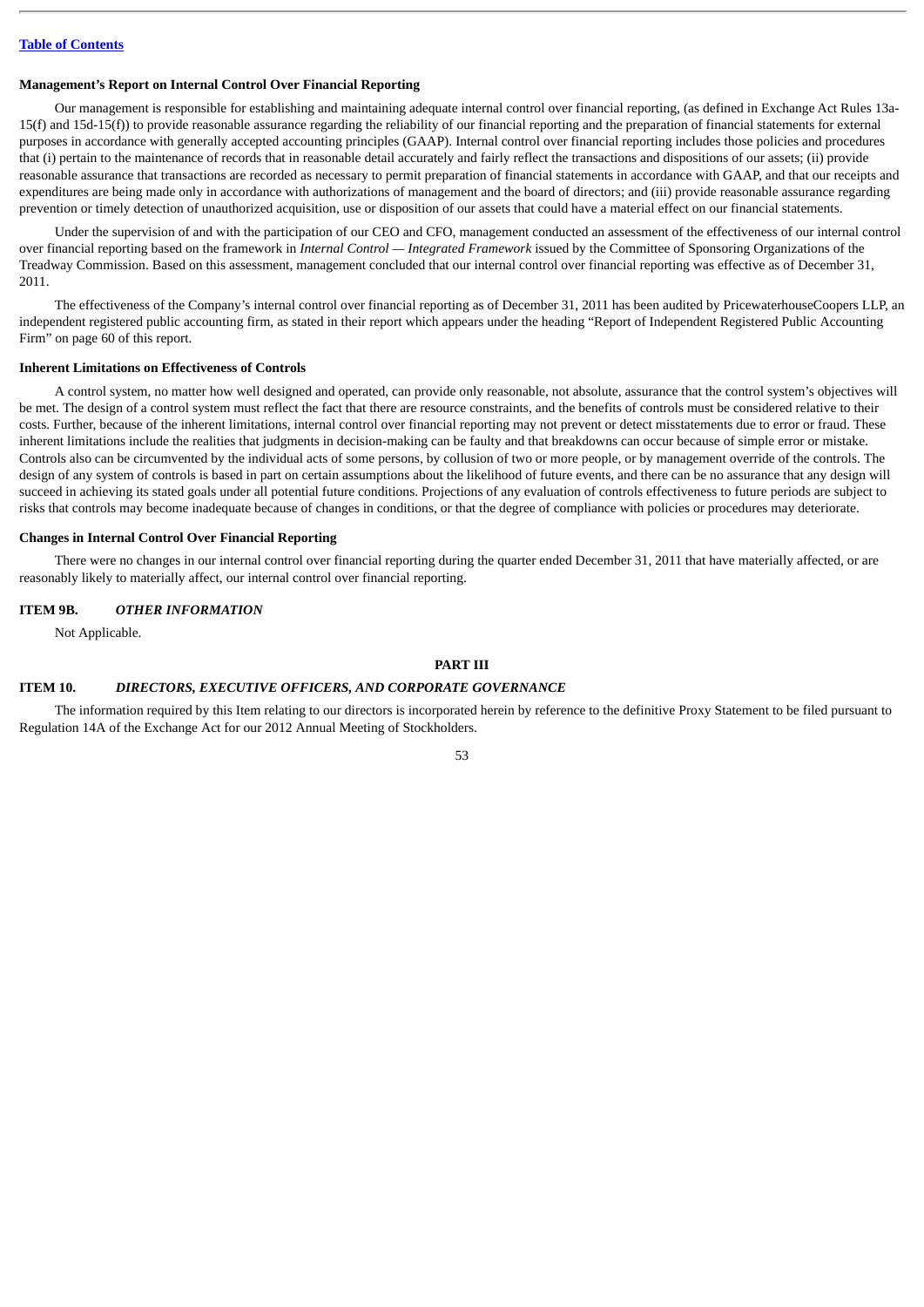## **ITEM 11.** *EXECUTIVE COMPENSATION*

The information required by this Item is incorporated herein by reference to the definitive Proxy Statement to be filed pursuant to Regulation 14A of the Exchange Act for our 2012 Annual Meeting of Stockholders.

## **ITEM 12.** *SECURITY OWNERSHIP OF CERTAIN BENEFICIAL OWNERS AND MANAGEMENT AND RELATED STOCKHOLDER MATTERS*

The information required by this Item is incorporated herein by reference to the definitive Proxy Statement to be filed pursuant to Regulation 14A of the Exchange Act for our 2012 Annual Meeting of Stockholders.

## **ITEM 13.** *CERTAIN RELATIONSHIPS AND RELATED TRANSACTIONS, AND DIRECTOR INDEPENDENCE*

The information required by this Item is incorporated herein by reference to the definitive Proxy Statement to be filed pursuant to Regulation 14A of the Exchange Act for our 2012 Annual Meeting of Stockholders.

## **ITEM 14.** *PRINCIPAL ACCOUNTANT FEES AND SERVICES*

The information required by this Item is incorporated herein by reference to the definitive Proxy Statement to be filed pursuant to Regulation 14A of the Exchange Act for our 2012 Annual Meeting of Stockholders.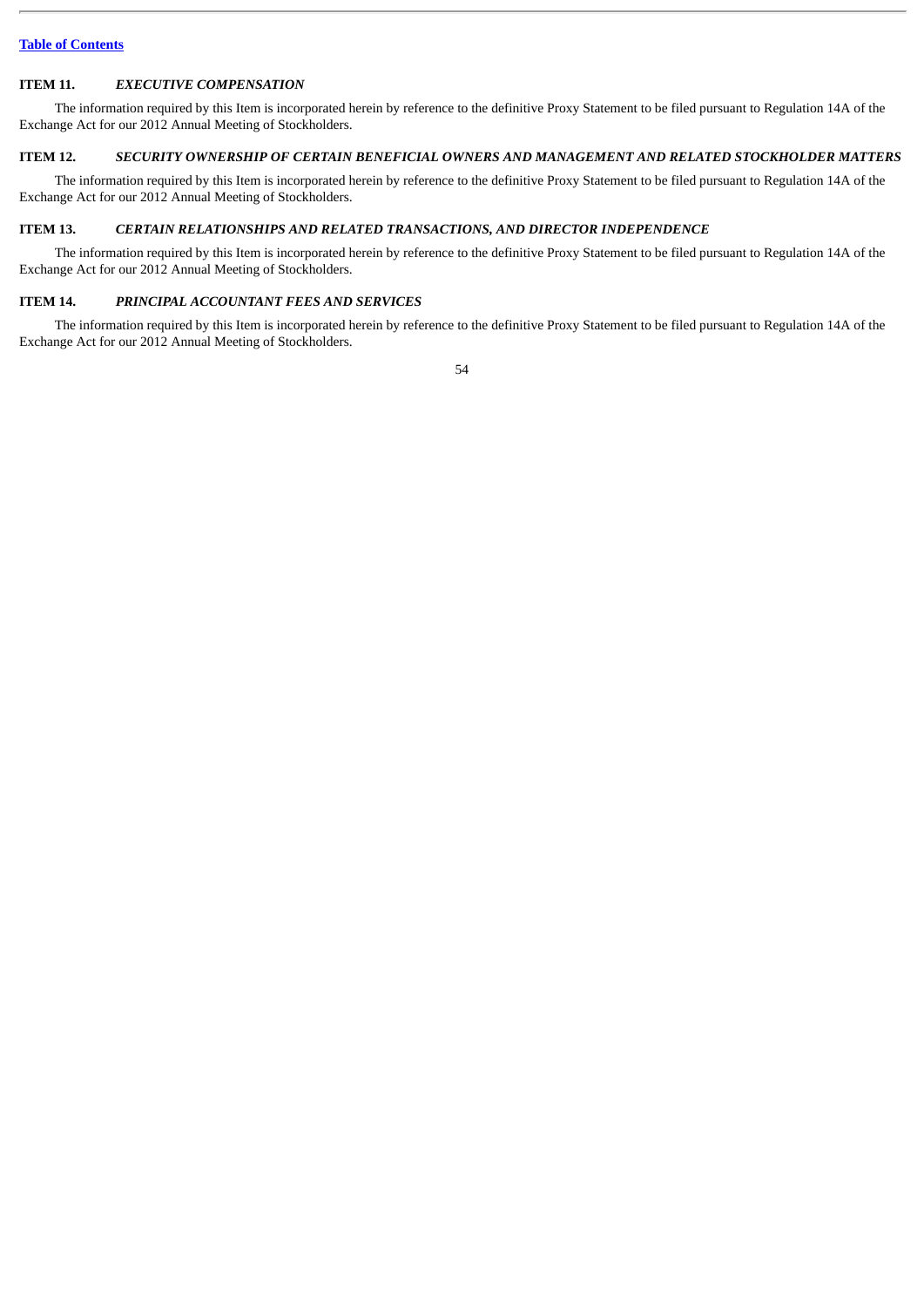## **PART IV**

## **ITEM 15.** *EXHIBITS AND FINANCIAL STATEMENT SCHEDULES*

## (a) *Financial Statements*

- (1) Financial Statements are listed in the Index to Consolidated Financial Statements and Schedule on page 59 of this Report.
- (2) Other schedules are omitted because they are not applicable, not required, or because required information is included in the consolidated financial statements or notes thereto.

## (b) *Exhibits*

| Exhibit<br>Number | <b>Exhibits</b>                                                                                                                                                                                         |
|-------------------|---------------------------------------------------------------------------------------------------------------------------------------------------------------------------------------------------------|
| 1.1               | Underwriting Agreement, dated May 8, 2008, among the Registrant, J.P. Morgan Securities Inc. and UBS Securities LLC(1)                                                                                  |
| 3.1               | Registrant's Certificate of Incorporation, as amended(2)                                                                                                                                                |
| 3.2               | Registrant's Fourth Amended and Restated Bylaws(3)                                                                                                                                                      |
| 4.1               | Indenture, dated as of May 14, 2008, between the Registrant and American Stock Transfer and Trust Company(1)                                                                                            |
| 4.2               | Supplemental Indenture, dated as of May 14, 2008, between the Registrant and American Stock Transfer and Trust Company(1)                                                                               |
| 4.3               | Form of Registrant's common stock certificate(2)                                                                                                                                                        |
| 4.4               | Sell-Down Registration Rights Agreement, dated December 23, 2009, by and among Meadville Holdings Limited, MTG Investment (BVI)<br>Limited, and TTM Technologies, Inc.(4)                               |
| 4.5               | Registration Rights Agreement, dated as of April 9, 2010, by and among Tang Hsiang Chien, Su Sih (BVI) Limited, and the Registrant(5)                                                                   |
| 4.6               | Shareholders Agreement, dated as of April 9, 2010, by and among Meadville Holdings Limited; Su Sih (BVI) Limited; Tang Hsiang Chien;<br>Tang Chung Yen, Tom; Tang Ying Ming, Mai; and the Registrant(5) |
| 10.1              | Call Option Transaction Confirmation, dated as of May 8, 2008, between the Registrant and JPMorgan Chase Bank, National Association(1)                                                                  |
| 10.2              | Warrant Transaction Confirmation, dated as of May 8, 2008, between the Registrant and JPMorgan Chase Bank, National Association(1)                                                                      |
| 10.3              | Call Option Transaction Confirmation, dated as of May 8, 2008, between the Registrant and UBS AG(1)                                                                                                     |
| 10.4              | Warrant Transaction Confirmation, dated as of May 8, 2008, between the Registrant and UBS AG(1)                                                                                                         |
| 10.5              | Call Option Transaction Confirmation, dated as of May 16, 2008, between the Registrant and JPMorgan Chase Bank, National Association(6)                                                                 |
| 10.6              | Warrant Transaction Confirmation, dated as of May 16, 2008, between the Registrant and JPMorgan Chase Bank, National Association(6)                                                                     |
| 10.7              | Call Option Transaction Confirmation, dated as of May 16, 2008, between the Registrant and UBS AG(6)                                                                                                    |

- 10.8 Warrant Transaction Confirmation, dated as of May 16, 2008, between the Registrant and UBS AG(6)
- 10.9\* Restated Employment Agreement, dated as of March 19, 2010, between the Registrant and Kenton K. Alder(7)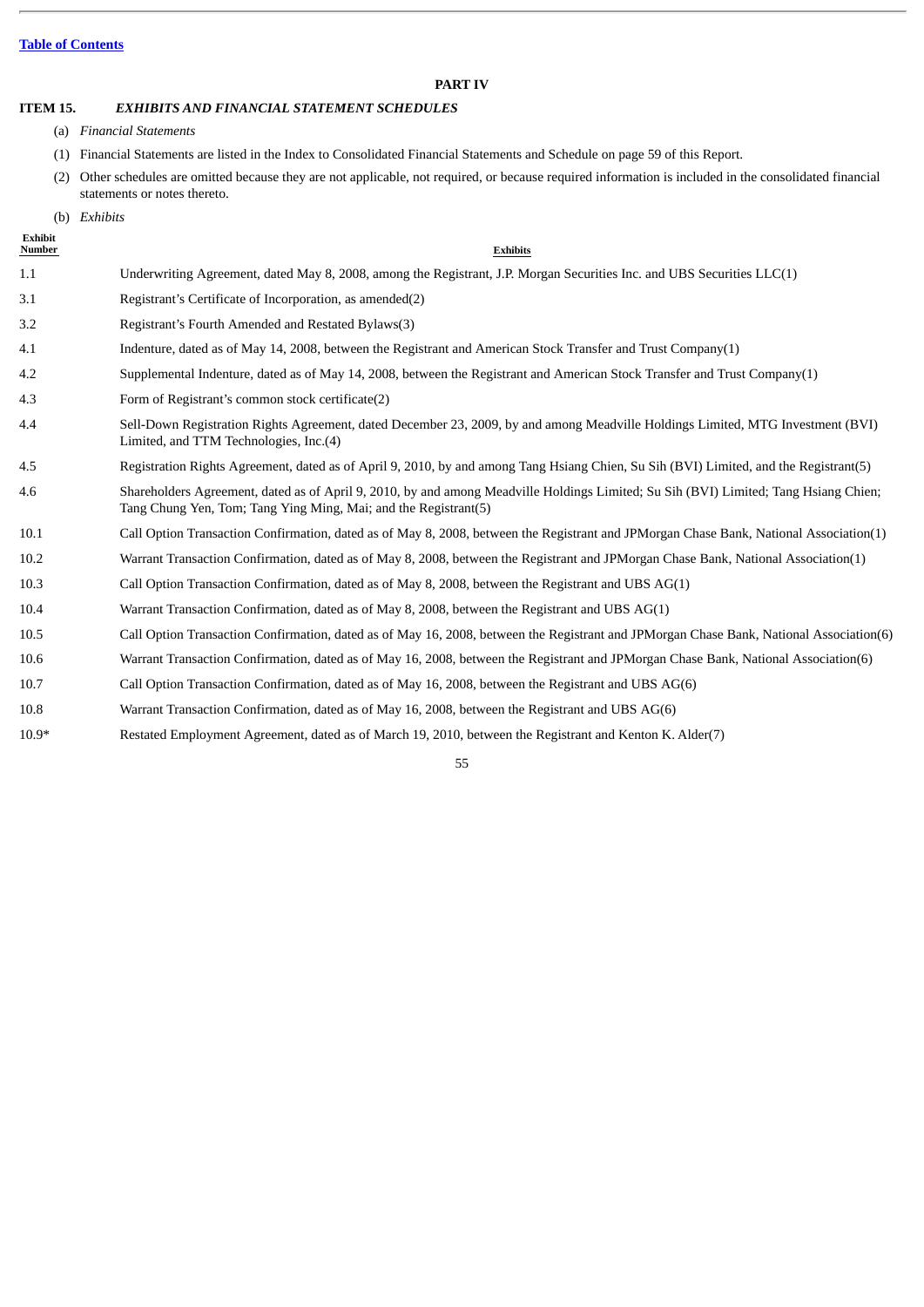| <b>Exhibit</b><br>Number | <b>Exhibits</b>                                                                                                                                                                                                                                                              |
|--------------------------|------------------------------------------------------------------------------------------------------------------------------------------------------------------------------------------------------------------------------------------------------------------------------|
| 10.10                    | Amendment No. 1 to Restated Employment Agreement, dated as of January 16, 2012, by and between Kenton K. Alder and the Registrant.<br>(8)                                                                                                                                    |
| 10.11                    | Reserved                                                                                                                                                                                                                                                                     |
| $10.12*$                 | 2006 Incentive Compensation Plan(9)                                                                                                                                                                                                                                          |
| $10.13*$                 | Form of Stock Option Agreement(9)                                                                                                                                                                                                                                            |
| $10.14*$                 | Form of Restricted Stock Unit Award Agreement(9)                                                                                                                                                                                                                             |
| 10.15                    | Form of Indemnification Agreement with directors(10)                                                                                                                                                                                                                         |
| 10.16                    | Stock Purchase Agreement, dated November 16, 2009, by and among Meadville Holdings Limited, MTG Investment (BVI) Limited, the<br>Registrant, TTM Technologies International, Inc., and TTM Hong Kong Limited (now known as TTM Technologies (Asia Pacific) Limited).<br>(11) |
| $10.17*$                 | Form of Executive Change in Control Severance Agreement(8)                                                                                                                                                                                                                   |
| $10.18*$                 | Form of Performance-Based Restricted Unit Award Agreement(12)                                                                                                                                                                                                                |
| 10.19                    | Reserved                                                                                                                                                                                                                                                                     |
| 10.20                    | Reserved                                                                                                                                                                                                                                                                     |
| 10.21                    | Credit Agreement, dated November 16, 2009, as amended on March 30, 2010 and further amended on August 3, 2010 and July 22, 2011,<br>respectively, by and among certain PCB Subsidiaries, the Registrant, the Lenders, and the other parties named therein(13)                |
| 10.22                    | Waiver and Amendment Letter with The Hongkong and Shanghai Banking Corporation Limited, dated August 3, 2010(13)                                                                                                                                                             |
| 10.23                    | Special Security Agreement(14)                                                                                                                                                                                                                                               |
| 10.24                    | Amendment Letter with the HongKong and Shanghai Banking Corporation Limited, dated July 22, 2011(15)                                                                                                                                                                         |
| $10.25*$                 | Executive Director Deferred Compensation Plan(16)                                                                                                                                                                                                                            |
| 21.1                     | Subsidiaries of the Registrant(17)                                                                                                                                                                                                                                           |
| 23.1                     | Consent of KPMG LLP, independent registered public accounting firm(17)                                                                                                                                                                                                       |
| 23.2                     | Consent of PricewaterhouseCoopers LLP, independent registered public accounting firm(17)                                                                                                                                                                                     |
| 31.1                     | Certification of Chief Executive Officer(17)                                                                                                                                                                                                                                 |
| 31.2                     | Certification of Chief Financial Officer(17)                                                                                                                                                                                                                                 |
| 32.1                     | Certification of Chief Executive Officer(17)                                                                                                                                                                                                                                 |
| 32.2                     | Certification of Chief Financial Officer(17)                                                                                                                                                                                                                                 |
| 101.INS**                | XBRL Instance Document(17)                                                                                                                                                                                                                                                   |
| 101.SCH**                | XBRL Taxonomy Extension Schema Document(17)                                                                                                                                                                                                                                  |
| 101.CAL**                | XBRL Taxonomy Extension Calculation Linkbase Document(17)                                                                                                                                                                                                                    |
| $101.LAB**$              | XBRL Taxonomy Extension Label Linkbase Document(17)                                                                                                                                                                                                                          |
| 101.PRE**                | XBRL Taxonomy Extension Presentation Linkbase Document(17)                                                                                                                                                                                                                   |

(1) Incorporated by reference to the Registrant's Form 8-K as filed with the Securities and Exchange Commission (the Commission) on May 14, 2008.

(2) Incorporated by reference to the Registrant's Form 8-K as filed with the Commission on June 6, 2011.

(3) Incorporated by reference to the Registrant's Form 8-K as filed with the Commission on March 2, 2011.

(4) Incorporated by reference to the Registrant's Form 8-K as filed with the Commission on December 23, 2009.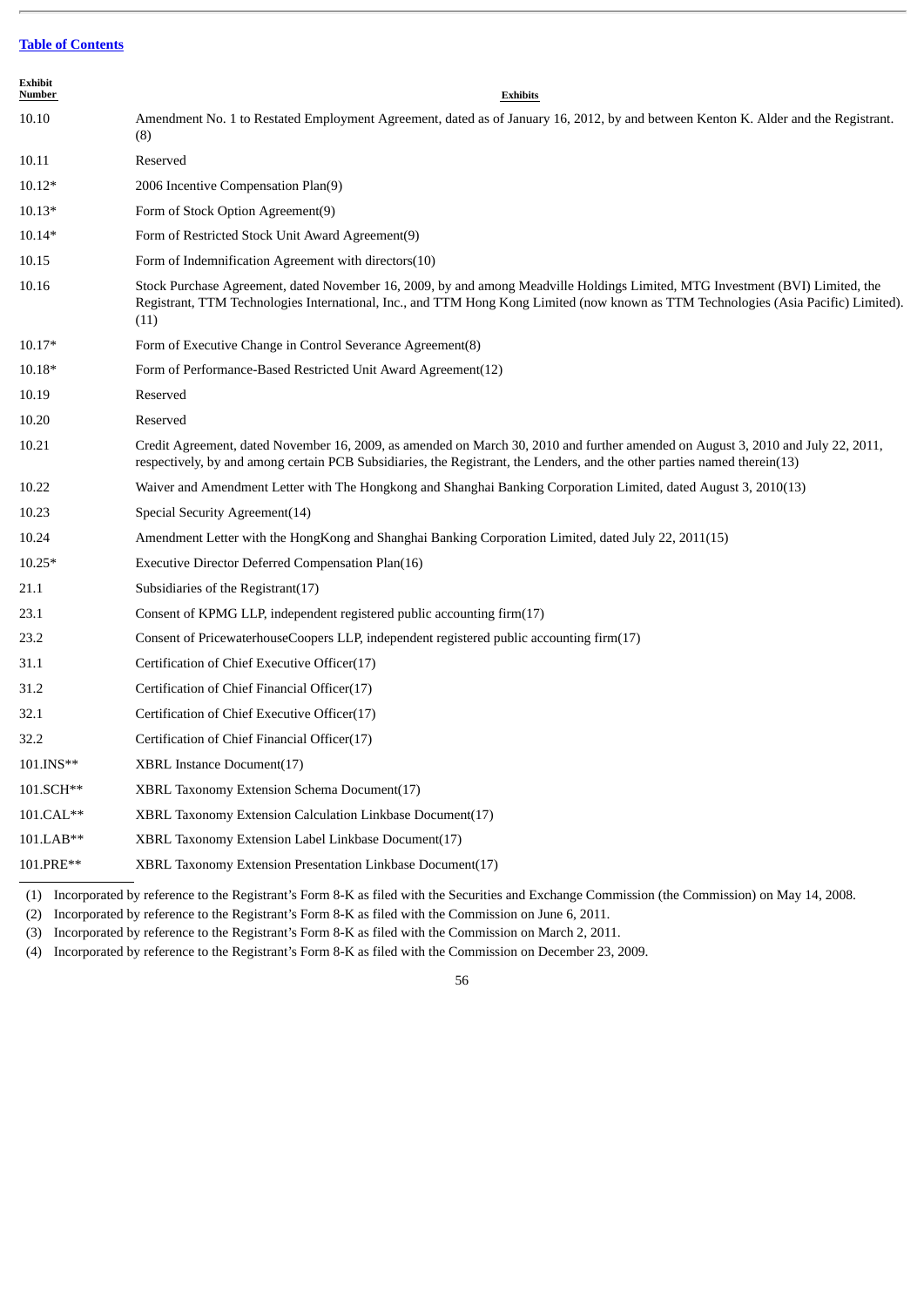- (5) Incorporated by reference to the Registrant's Form 8-K as filed with the Commission on April 13, 2010.
- (6) Incorporated by reference to the Registrant's Form 8-K as filed with the Commission on May 22, 2008.
- (7) Incorporated by reference to the Registrant's Form 8-K as filed with the Commission on March 24, 2010.
- (8) Incorporated by reference to the Registrant's Form 8-K as filed with the Commission on January 19, 2012.
- (9) Incorporated by reference to the Registrant's Form 10-K as filed with the Commission on March 16, 2007.
- (10) Incorporated by reference to the Registrant's Form 8-K as filed with the Commission on June 2, 2010.
- (11) Incorporated by reference to the Registrant's Form 8-K as filed with the Commission on November 16, 2009.
- (12) Incorporated by reference to the Registrant's Form 8-K as filed with the Commission on March 30, 2010.
- (13) Incorporated by reference to the Registrant's Form 8-K as filed with the Commission on August 5, 2010.
- (14) Incorporated by reference to the Registrant's Form 8-K as filed with the Commission on October 22, 2010.
- (15) Incorporated by reference to the Registrant's Form 8-K as filed with the Commission on July 27, 2011.
- (16) Incorporated by reference to the Registrant's Form 8-K as filed with the Commission on September 19, 2011.
- (17) Filed herewith.
- Management contract or Compensation Plan
- \*\* Pursuant to Rule 406 of Regulation S-T, these interactive data files are deemed not filed or part of a registration statement or prospectus for purposes of Sections 11 or 12 of the Securities Act of 1933, as amended, are deemed not filed for purposes of Section 18 of the Exchange Act and otherwise not subject to liability under those sections.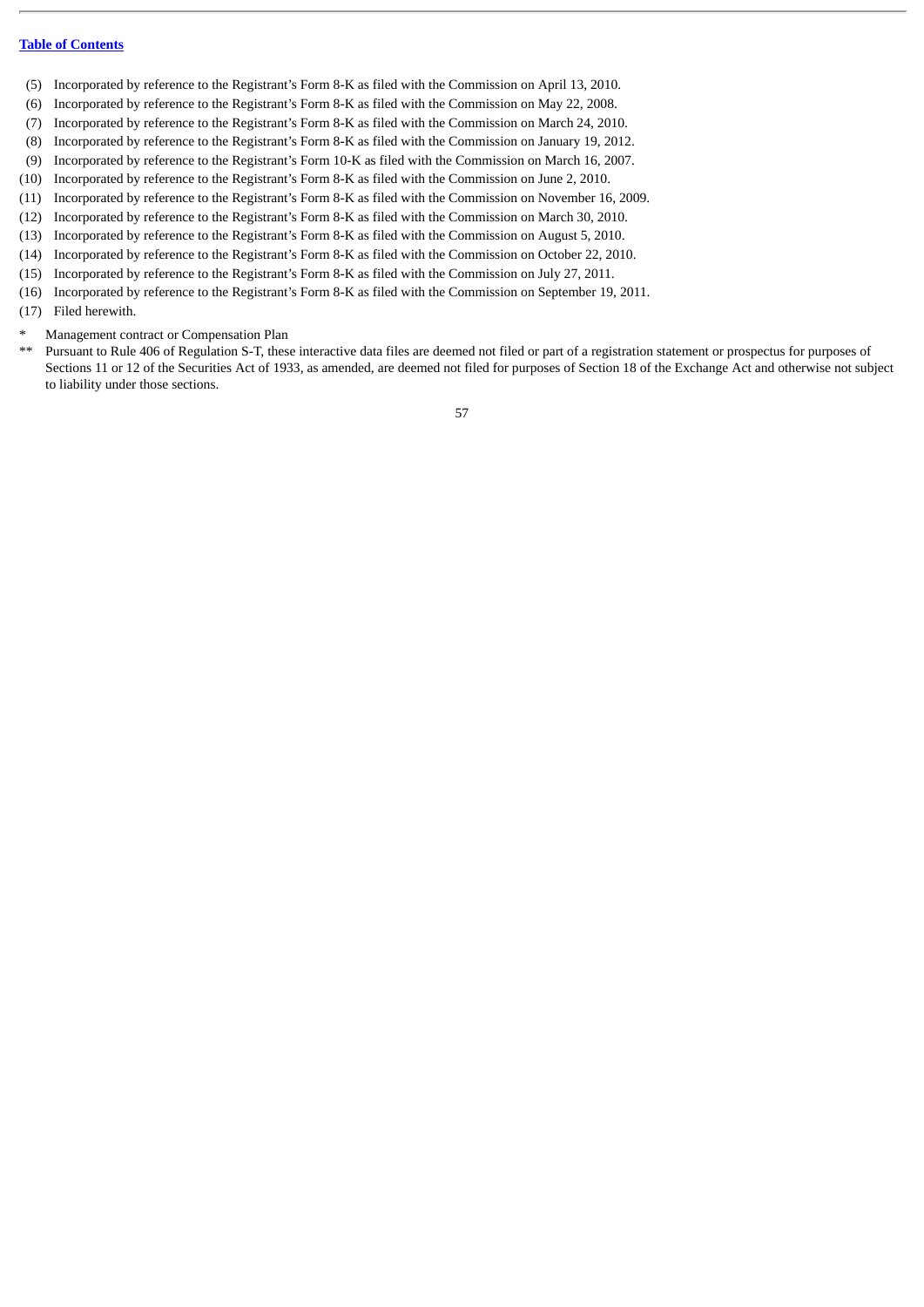## **SIGNATURES**

Pursuant to the requirements of Section 13 or 15(d) of the Securities Exchange Act of 1934, the Registrant has duly caused this report to be signed on its behalf by the undersigned, thereunto duly authorized.

TTM TECHNOLOGIES, INC.

By: /s/ Kenton K. Alder

Kenton K. Alder *President and Chief Executive Officer*

Date: February 29, 2012

Pursuant to the requirements of the Securities Exchange Act of 1934, this Report has been signed below by the following persons on behalf of the Registrant and in the capacities and on the dates indicated.

| Name                                         | Title                                                                                                                                | Date              |
|----------------------------------------------|--------------------------------------------------------------------------------------------------------------------------------------|-------------------|
| /s/ Kenton K. Alder<br>Kenton K. Alder       | President, Chief Executive Officer<br>(Principal Executive Officer), and Director                                                    | February 29, 2012 |
| /s/ Steven W. Richards<br>Steven W. Richards | Executive Vice President, Chief Financial<br>Officer and Secretary (Principal Financial<br>Officer and Principal Accounting Officer) | February 29, 2012 |
| /s/ Robert E. Klatell<br>Robert E. Klatell   | Chairman of the Board                                                                                                                | February 29, 2012 |
| /s/ James K. Bass<br>James K. Bass           | Director                                                                                                                             | February 29, 2012 |
| /s/ Thomas T. Edman<br>Thomas T. Edman       | Director                                                                                                                             | February 29, 2012 |
| /s/ Philip G. Franklin<br>Philip G. Franklin | Director                                                                                                                             | February 29, 2012 |
| /s/ Jacques S. Gansler<br>Jacques S. Gansler | Director                                                                                                                             | February 29, 2012 |
| /s/ Ronald W. Iverson<br>Ronald W. Iverson   | Director                                                                                                                             | February 29, 2012 |
| /s/ John G. Mayer<br>John G. Mayer           | Director                                                                                                                             | February 29, 2012 |
| /s/ Tom Chung Yen Tang<br>Tom Chung Yen Tang | Director                                                                                                                             | February 29, 2012 |
| /s/ Dov S. Zakheim<br>Dov S. Zakheim         | Director                                                                                                                             | February 29, 2012 |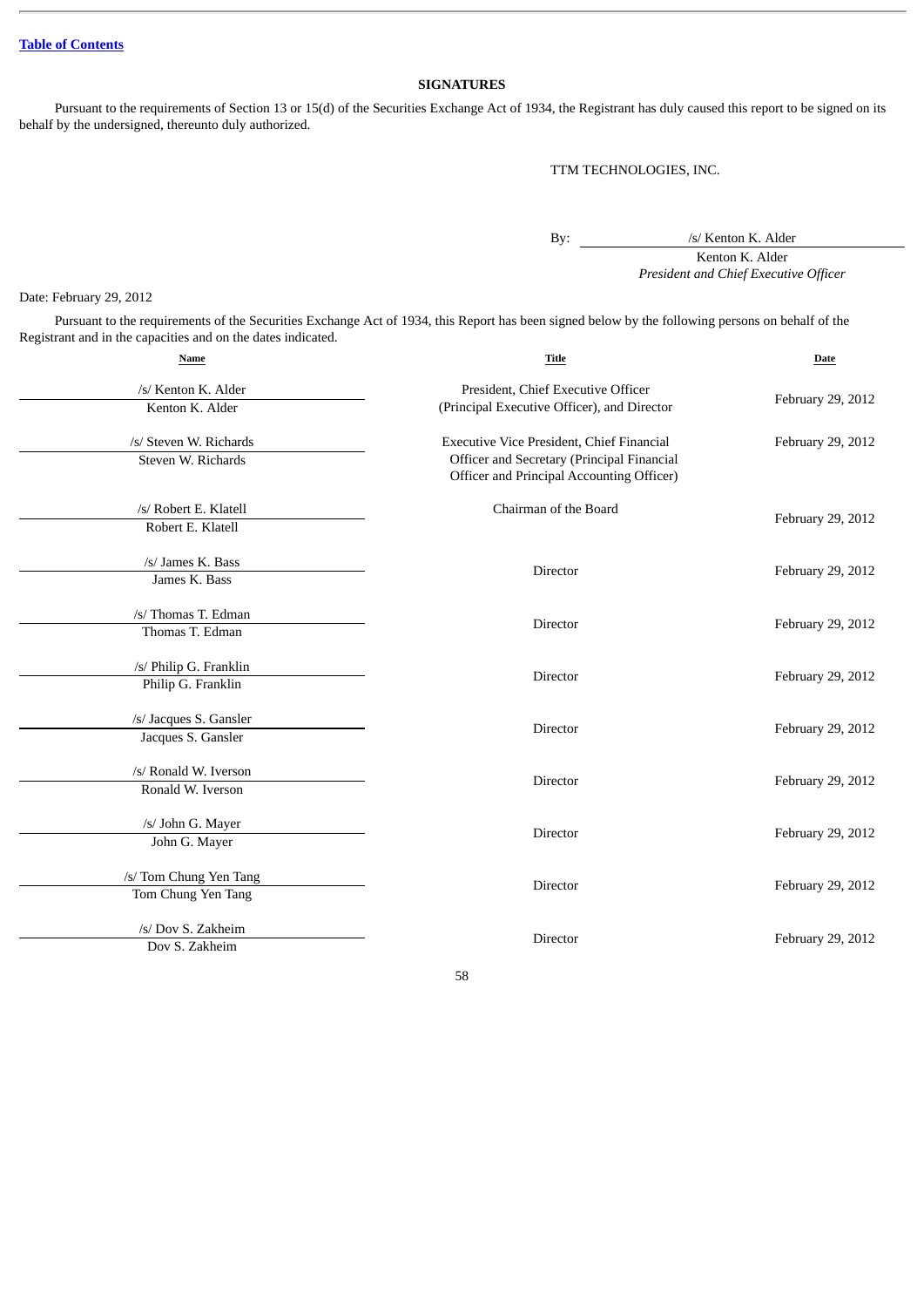## **Index to Consolidated Financial Statements and Schedule**

| <b>Report of Independent Registered Public Accounting Firm</b>                                                               | 60 |
|------------------------------------------------------------------------------------------------------------------------------|----|
| <b>Report of Independent Registered Public Accounting Firm</b>                                                               | 61 |
| Consolidated Balance Sheets as of December 31, 2011 and 2010                                                                 | 62 |
| Consolidated Statements of Operations for each of the Three Years Ended December 31, 2011                                    | 63 |
| Consolidated Statements of Stockholders' Equity and Comprehensive Income for each of the Three Years Ended December 31, 2011 | 64 |
| <b>Consolidated Statements of Cash Flows for each of the Three Years Ended December 31, 2011</b>                             | 65 |
| <b>Notes to Consolidated Financial Statements</b>                                                                            | 66 |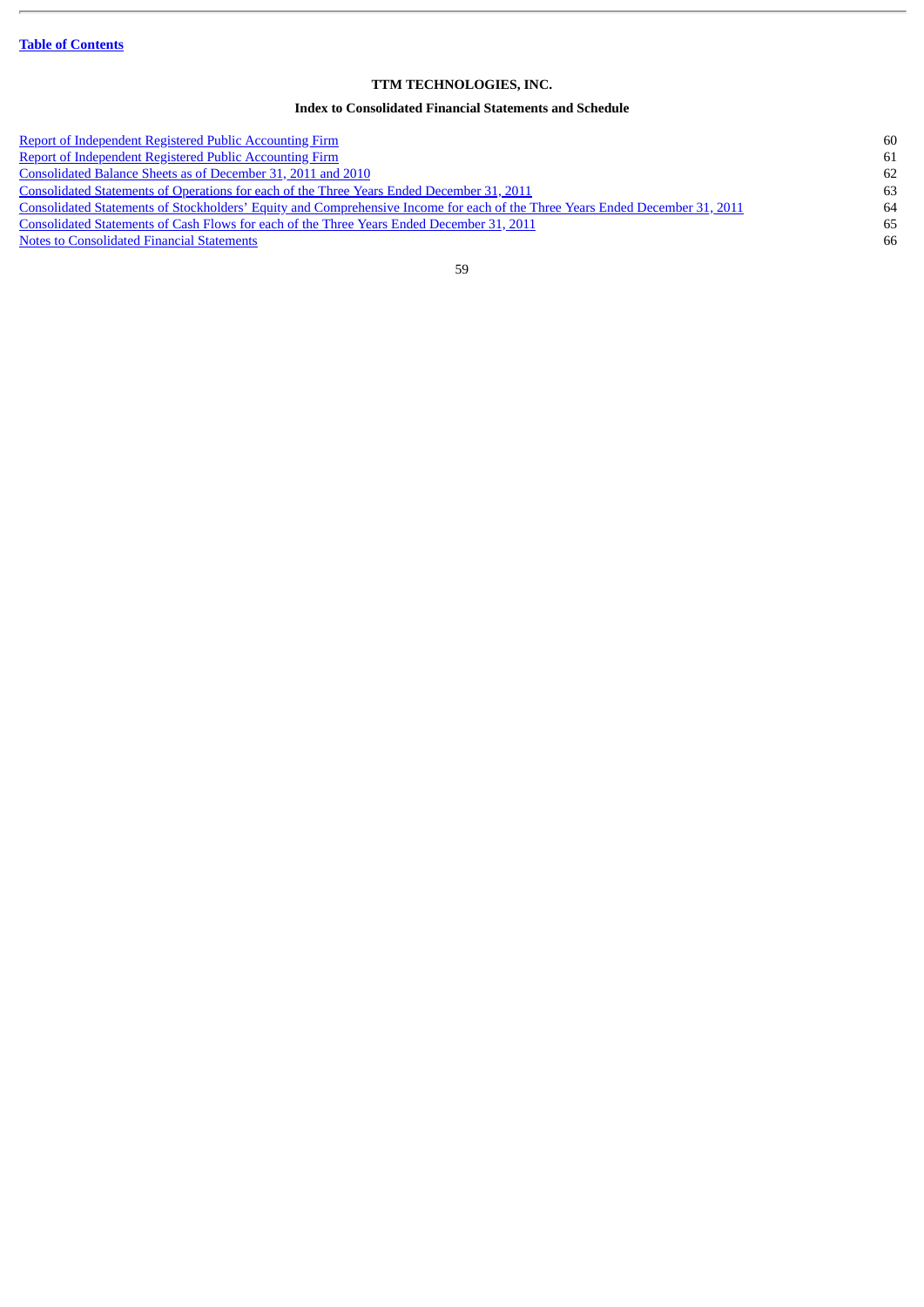#### **Report of Independent Registered Public Accounting Firm**

<span id="page-59-0"></span>To the Board of Directors and Stockholders of TTM Technologies, Inc.

In our opinion, the consolidated balance sheet as of December 31, 2011 and the related consolidated statements of operations, of stockholders' equity and comprehensive income (loss) and of cash flows for the year then ended present fairly, in all material respects, the financial position of TTM Technologies, Inc. and its subsidiaries at December 31, 2011, and the results of their operations and their cash flows for the year then ended in conformity with accounting principles generally accepted in the United States of America. Also in our opinion, the Company maintained, in all material respects, effective internal control over financial reporting as of December 31, 2011, based on criteria established in *Internal Control—Integrated Framework* issued by the Committee of Sponsoring Organizations of the Treadway Commission (COSO). The Company's management is responsible for these financial statements, for maintaining effective internal control over financial reporting and for its assessment of the effectiveness of internal control over financial reporting, included in Management's Report on Internal Control Over Financial Reporting appearing under Item 9A. Our responsibility is to express opinions on these financial statements and on the Company's internal control over financial reporting based on our integrated audit. We conducted our audit in accordance with the standards of the Public Company Accounting Oversight Board (United States). Those standards require that we plan and perform the audit to obtain reasonable assurance about whether the financial statements are free of material misstatement and whether effective internal control over financial reporting was maintained in all material respects. Our audit of the financial statements included examining, on a test basis, evidence supporting the amounts and disclosures in the financial statements, assessing the accounting principles used and significant estimates made by management, and evaluating the overall financial statement presentation. Our audit of internal control over financial reporting included obtaining an understanding of internal control over financial reporting, assessing the risk that a material weakness exists, and testing and evaluating the design and operating effectiveness of internal control based on the assessed risk. Our audit also included performing such other procedures as we considered necessary in the circumstances. We believe that our audit provides a reasonable basis for our opinions.

A company's internal control over financial reporting is a process designed to provide reasonable assurance regarding the reliability of financial reporting and the preparation of financial statements for external purposes in accordance with generally accepted accounting principles. A company's internal control over financial reporting includes those policies and procedures that (i) pertain to the maintenance of records that, in reasonable detail, accurately and fairly reflect the transactions and dispositions of the assets of the company; (ii) provide reasonable assurance that transactions are recorded as necessary to permit preparation of financial statements in accordance with generally accepted accounting principles, and that receipts and expenditures of the company are being made only in accordance with authorizations of management and directors of the company; and (iii) provide reasonable assurance regarding prevention or timely detection of unauthorized acquisition, use, or disposition of the company's assets that could have a material effect on the financial statements.

Because of its inherent limitations, internal control over financial reporting may not prevent or detect misstatements. Also, projections of any evaluation of effectiveness to future periods are subject to the risk that controls may become inadequate because of changes in conditions, or that the degree of compliance with the policies or procedures may deteriorate.

/s/ PricewaterhouseCoopers LLP

Irvine, California February 29, 2012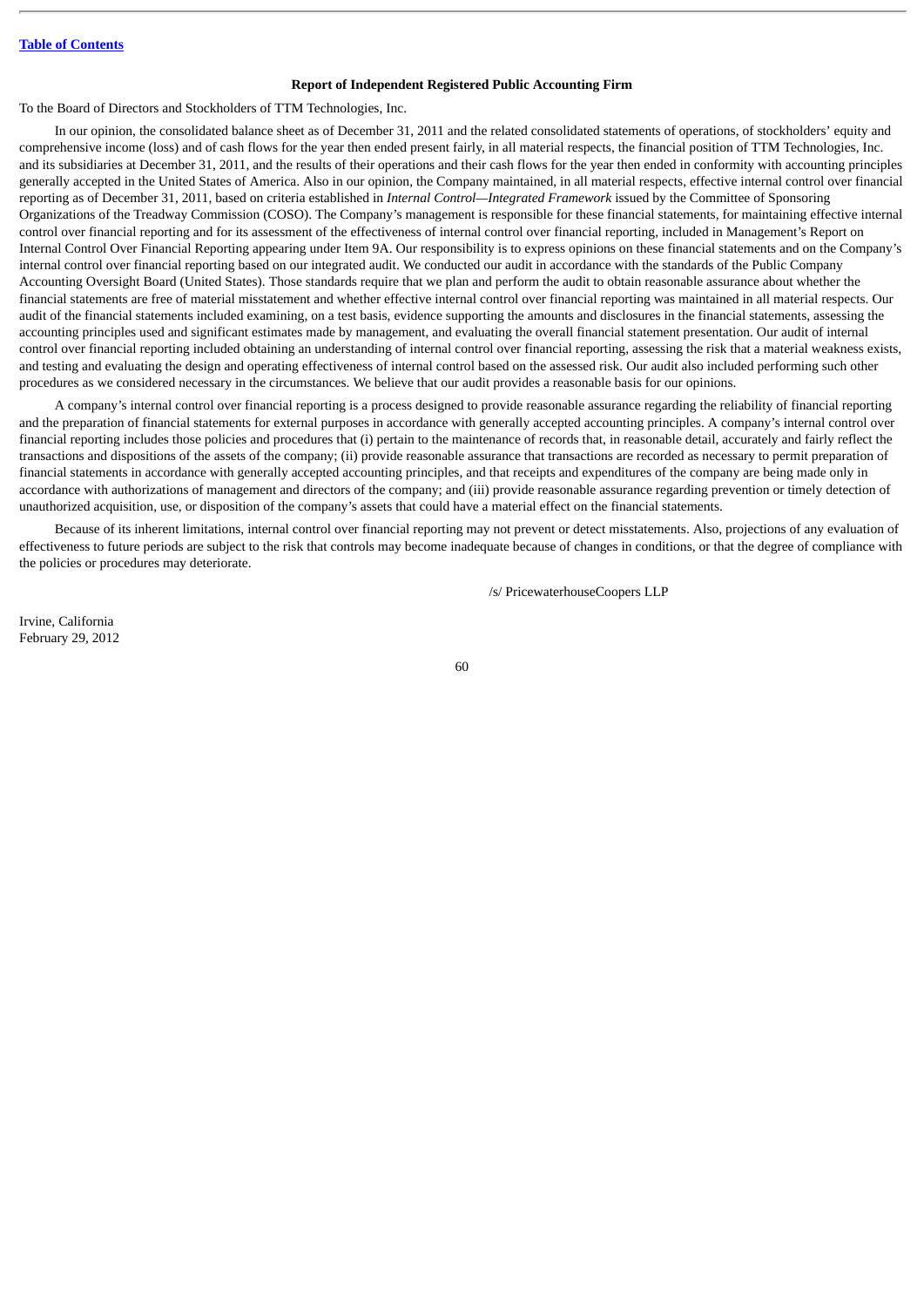### **Report of Independent Registered Public Accounting Firm**

<span id="page-60-0"></span>The Board of Directors and Stockholders TTM Technologies, Inc.:

We have audited the accompanying consolidated balance sheet of TTM Technologies, Inc. and subsidiaries (the Company) as of December 31, 2010, and the related consolidated statements of operations, stockholders' equity and comprehensive income, and cash flows for each of the years in the two-year period ended December 31, 2010. These consolidated financial statements are the responsibility of the Company's management. Our responsibility is to express an opinion on these consolidated financial statements based on our audits.

We conducted our audits in accordance with the standards of the Public Company Accounting Oversight Board (United States). Those standards require that we plan and perform the audit to obtain reasonable assurance about whether the financial statements are free of material misstatement. An audit includes examining, on a test basis, evidence supporting the amounts and disclosures in the financial statements. An audit also includes assessing the accounting principles used and significant estimates made by management, as well as evaluating the overall financial statement presentation. We believe that our audits provide a reasonable basis for our opinion.

In our opinion, the consolidated financial statements referred to above present fairly, in all material respects, the financial position of the Company and subsidiaries as of December 31, 2010, and the results of their operations and their cash flows for each of the years in the two-year period ended December 31, 2010, in conformity with U.S. generally accepted accounting principles.

/s/ KPMG LLP

Salt Lake City, Utah March 15, 2011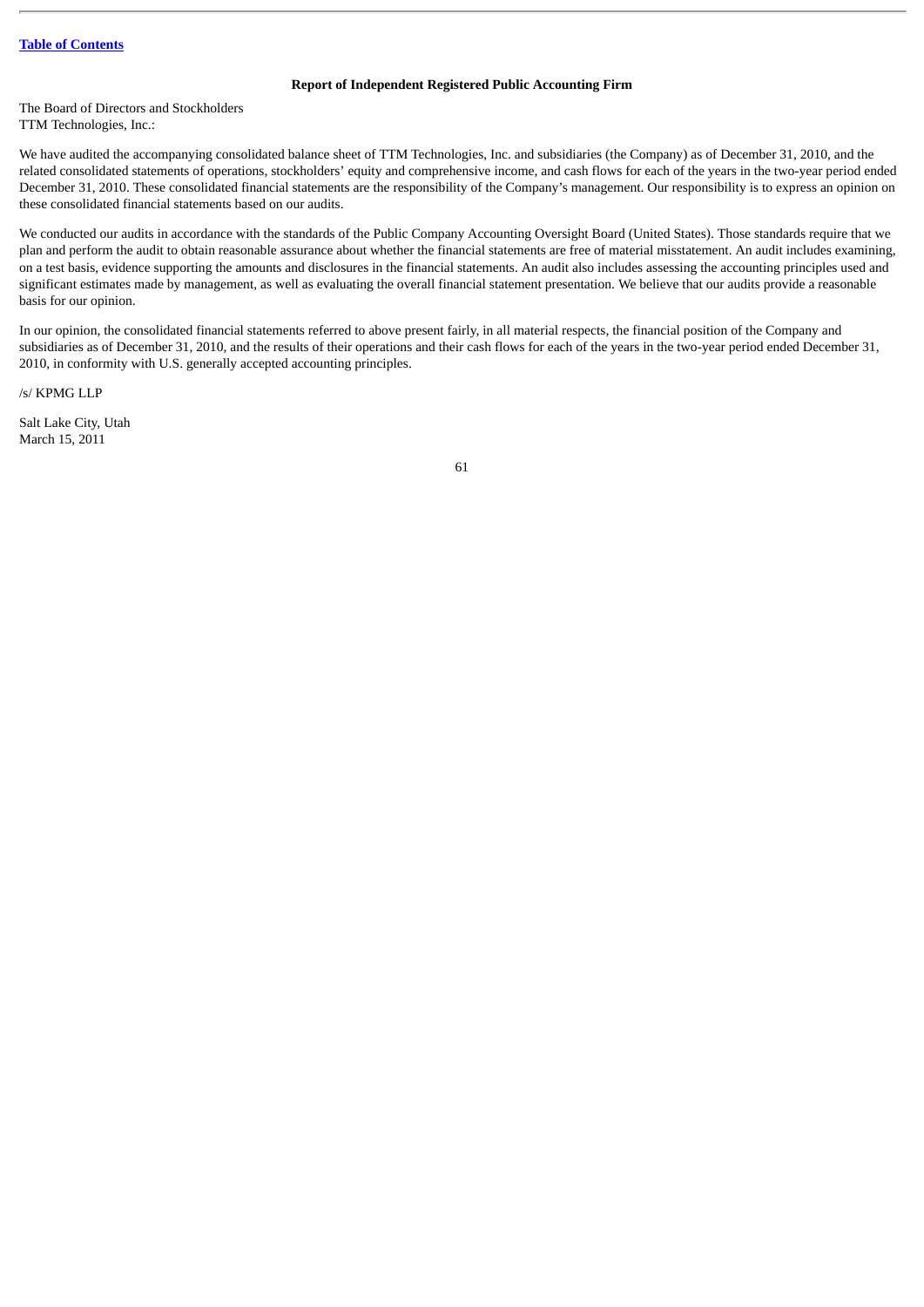## **Consolidated Balance Sheets**

<span id="page-61-0"></span>

|                                                                                                                         |             | As of December 31, |
|-------------------------------------------------------------------------------------------------------------------------|-------------|--------------------|
|                                                                                                                         | 2011        | 2010               |
| <b>ASSETS</b>                                                                                                           |             | (In thousands)     |
| Current assets:                                                                                                         |             |                    |
| Cash and cash equivalents                                                                                               | \$196,052   | \$216,078          |
| Available for sale securities                                                                                           | 3,566       |                    |
| Accounts and notes receivable, net                                                                                      | 316,568     | 287,703            |
| Inventories                                                                                                             | 129,430     | 135,385            |
| Prepaid expenses and other current assets                                                                               | 19,001      | 30,125             |
| Deferred income taxes                                                                                                   | 6,917       | 7,208              |
| Total current assets                                                                                                    | 671,534     | 676,499            |
| Property, plant and equipment, net                                                                                      | 766,800     | 740,630            |
| Deferred income taxes                                                                                                   | 21,798      | 23,733             |
| Goodwill                                                                                                                | 183,320     | 197,808            |
| Definite-lived intangibles, net                                                                                         | 80,508      | 97,873             |
| Deposits and other non-current assets                                                                                   | 25,109      | 25,409             |
|                                                                                                                         | \$1,749,069 | \$1,761,952        |
| <b>LIABILITIES AND EQUITY</b>                                                                                           |             |                    |
| Current liabilities:                                                                                                    |             |                    |
| Short-term debt, including current portion of long-term debt, net of discount                                           | \$120,882   | \$<br>67,123       |
| Accounts payable                                                                                                        | 149.055     | 154,600            |
| Accounts payable due to related parties                                                                                 | 36,851      | 50,374             |
| Accrued salaries, wages and benefits                                                                                    | 48,345      | 51,107             |
| Equipment payable                                                                                                       | 55,099      | 59,802             |
| Other accrued expenses                                                                                                  | 26,908      | 35,194             |
| Total current liabilities                                                                                               | 437,140     | 418,200            |
| Convertible senior notes, net of discount                                                                               | 151,153     | 145,283            |
| Long-term debt                                                                                                          | 217,365     | 312,995            |
| Deferred income taxes                                                                                                   | 14,718      | 12,608             |
| Related party financing obligation                                                                                      |             | 20,399             |
| Other long-term liabilities                                                                                             | 6,023       | 19,609             |
| Total long-term liabilities                                                                                             | 389,259     | 510,894            |
|                                                                                                                         |             |                    |
| Commitments and contingencies (Note 14)                                                                                 |             |                    |
| Equity:                                                                                                                 |             |                    |
| Common stock, \$0.001 par value; 200,000 shares authorized, 81,339 and 80,262 shares issued and outstanding in 2011 and | 81          |                    |
| 2010, respectively                                                                                                      | 535,558     | 80<br>519,051      |
| Additional paid-in capital<br>Retained earnings                                                                         | 228,661     | 193,814            |
| Statutory surplus reserve                                                                                               | 7,021       |                    |
| Accumulated other comprehensive income                                                                                  | 37,596      | 15,310             |
|                                                                                                                         |             |                    |
| Total TTM Technologies, Inc. stockholders' equity                                                                       | 808,917     | 728,255            |
| Noncontrolling interest                                                                                                 | 113,753     | 104,603            |
| Total equity                                                                                                            | 922,670     | 832,858            |
|                                                                                                                         | \$1,749,069 | \$1,761,952        |

See accompanying notes to consolidated financial statements.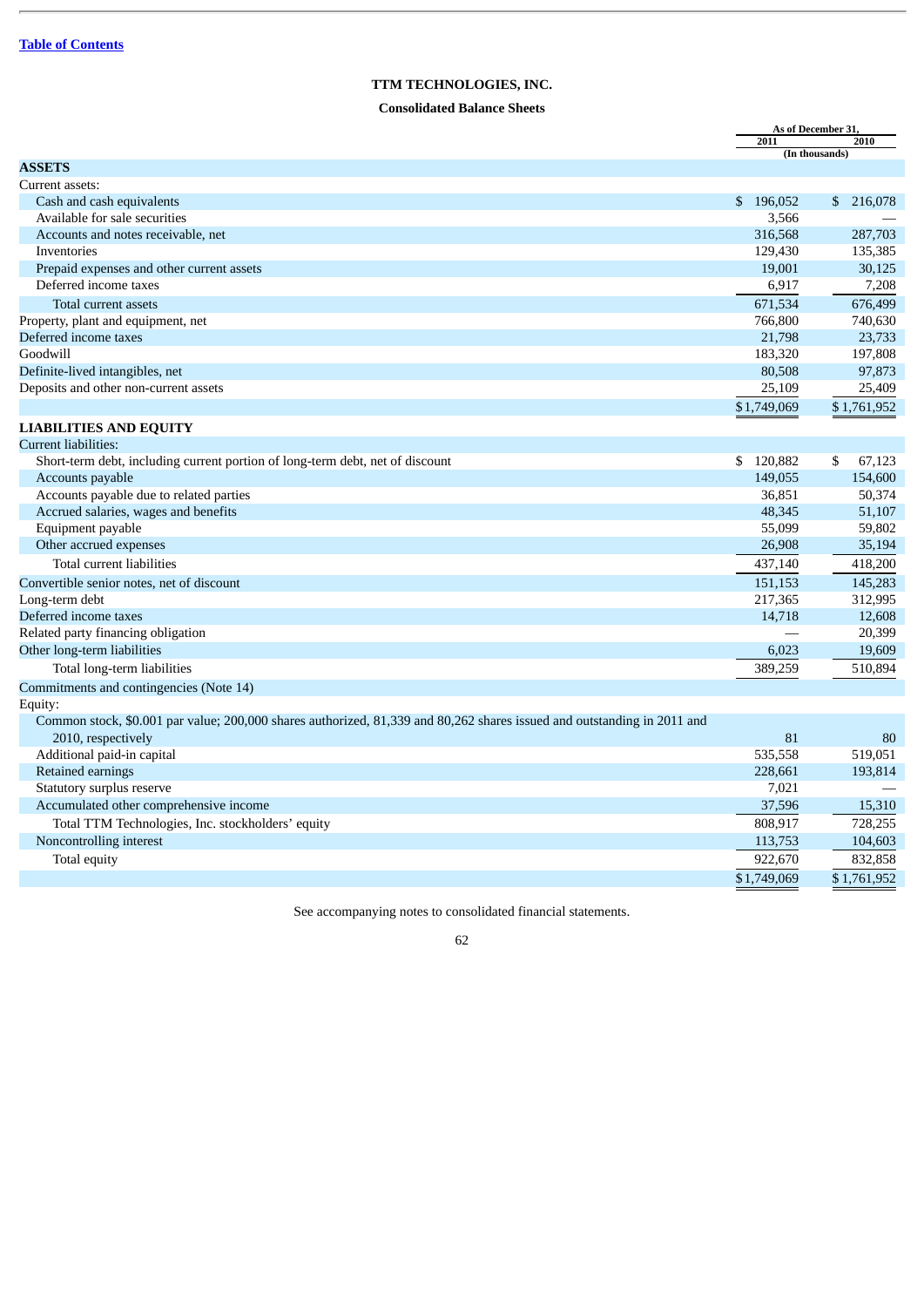## **Consolidated Statements of Operations**

<span id="page-62-0"></span>

|                                                                         |              | <b>Year Ended December 31,</b>        |             |  |  |
|-------------------------------------------------------------------------|--------------|---------------------------------------|-------------|--|--|
|                                                                         | 2011         | 2010                                  | 2009        |  |  |
|                                                                         |              | (In thousands, except per share data) |             |  |  |
| Net sales                                                               | \$1,428,639  | \$1,179,671                           | \$582,476   |  |  |
| Cost of goods sold                                                      | 1,127,326    | 925,266                               | 479,267     |  |  |
| Gross profit                                                            | 301,313      | 254,405                               | 103,209     |  |  |
| Operating expenses:                                                     |              |                                       |             |  |  |
| Selling and marketing                                                   | 36,891       | 34,345                                | 26,517      |  |  |
| General and administrative                                              | 92,682       | 79,668                                | 36,548      |  |  |
| Amortization of definite-lived intangibles                              | 17,311       | 13,678                                | 3,440       |  |  |
| Impairment of goodwill                                                  | 15,184       |                                       |             |  |  |
| Impairment of long-lived assets                                         | 48,125       | 766                                   | 12,761      |  |  |
| Restructuring charges                                                   |              | 389                                   | 5,490       |  |  |
| Total operating expenses                                                | 210,193      | 128,846                               | 84,756      |  |  |
| Operating income                                                        | 91,120       | 125,559                               | 18,453      |  |  |
| Other income (expense):                                                 |              |                                       |             |  |  |
| Interest expense                                                        | (26, 504)    | (22, 255)                             | (11, 198)   |  |  |
| Other, net                                                              | 8,616        | 5,333                                 | 868         |  |  |
| Total other expense, net                                                | (17, 888)    | (16, 922)                             | (10, 330)   |  |  |
| Income before income taxes                                              | 73,232       | 108,637                               | 8,123       |  |  |
| Income tax provision                                                    | (26,005)     | (28, 738)                             | (3,266)     |  |  |
| Net income                                                              | 47,227       | 79,899                                | 4,857       |  |  |
| Less: Net income attributable to the noncontrolling interest            | (5,359)      | (8,368)                               |             |  |  |
| Net income attributable to TTM Technologies, Inc. stockholders          | \$<br>41,868 | \$<br>71,531                          | 4,857<br>\$ |  |  |
| Earnings per share attributable to TTM Technologies, Inc. stockholders: |              |                                       |             |  |  |
| Basic earnings per share                                                | 0.52<br>\$   | 1.02<br>\$                            | 0.11<br>\$  |  |  |
| Diluted earnings per share                                              | 0.51<br>\$   | 1.01<br>\$                            | \$<br>0.11  |  |  |

See accompanying notes to consolidated financial statements.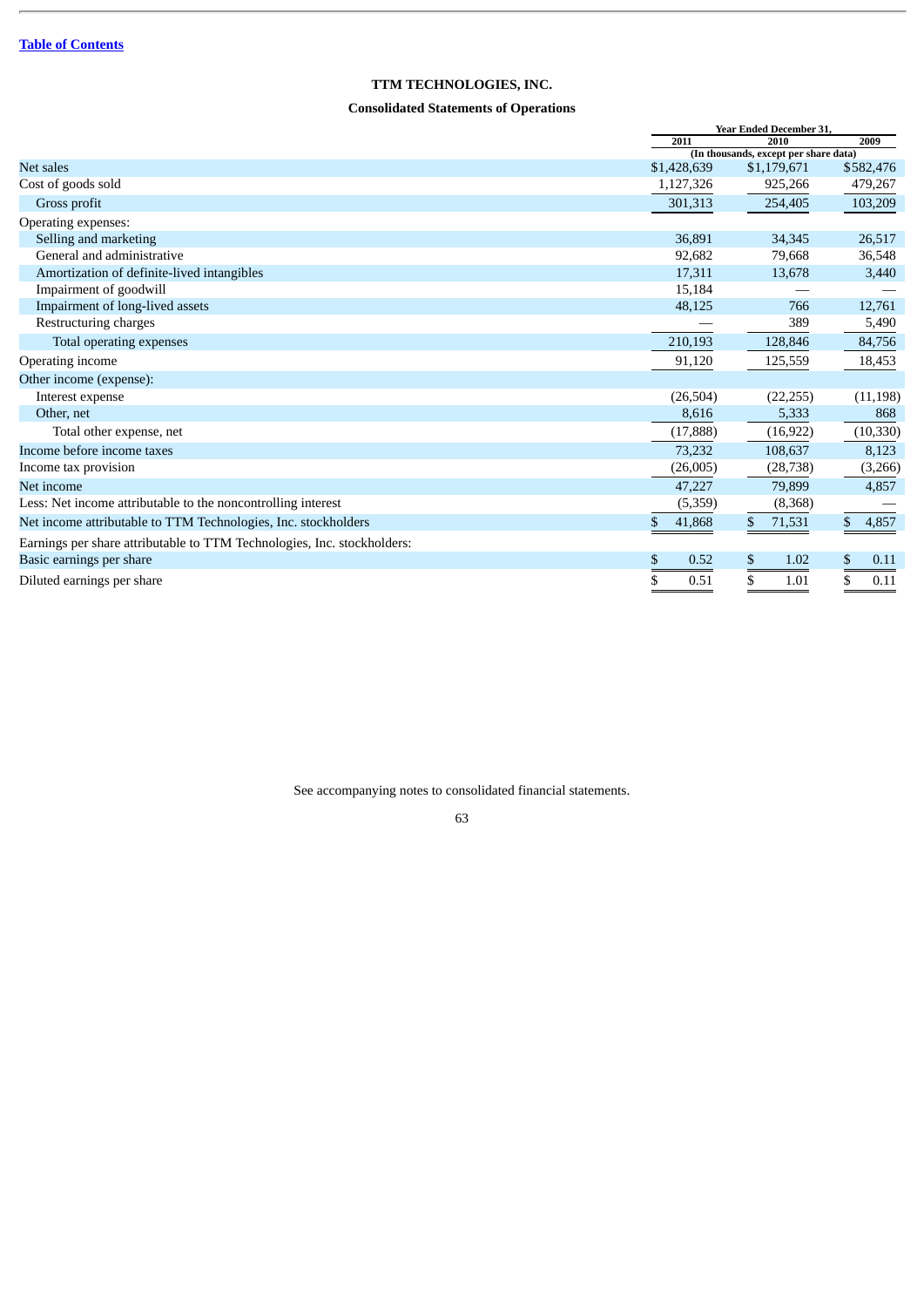## **Consolidated Statements of Stockholders' Equity and Comprehensive Income For the Years Ended December 31, 2011, 2010 and 2009**

<span id="page-63-0"></span>

| Capital<br>Income<br>Equity<br><b>Amount</b><br>Earnings<br><b>Reserve</b><br><b>Interest</b><br>Equity<br>Shares<br>(In thousands)<br>42.811<br>$\mathbf{s}$<br>$\mathbb{S}$<br>$\mathbf{s}$<br>330,036<br>\$330,036<br>Balance, December 31, 2008<br>\$<br>43<br>\$ 209,401<br>\$117,426<br>3.166<br>$\mathbf{s}$<br>$\overline{\phantom{0}}$<br>$\qquad \qquad -$<br>Comprehensive Income:<br>4,857<br>4,857<br>4,857<br>Net income<br>Foreign currency translation adjustment, net of tax benefit<br>(36)<br>of \$22<br>(36)<br>(36)<br>4,821<br>Comprehensive income<br>Exercise of stock options<br>59<br>416<br>416<br>416<br>$\overline{\phantom{0}}$<br>$\frac{1}{2}$<br>Tax shortfall from stock awards exercised or released<br>(621)<br>(621)<br>$\equiv$<br>(621)<br>$\frac{1}{2}$<br>$\equiv$<br>$\equiv$<br>$\equiv$<br>Issuance of common stock for restricted stock units<br>311<br>$\overline{\phantom{0}}$<br>$\frac{1}{2}$<br>6,265<br>Stock-based compensation<br>6,265<br>6,265<br>$\qquad \qquad -$<br>$\qquad \qquad -$<br>$\overline{\phantom{0}}$<br>$\overline{\phantom{m}}$<br>$\qquad \qquad$<br>$\qquad \qquad$<br>340,917<br>Balance, December 31, 2009<br>43.181<br>215,461<br>122,283<br>3,130<br>340,917<br>43<br>$\equiv$<br>$\frac{1}{2}$<br>36<br><b>Acquisition of PCB Subsidiaries</b><br>36,334<br>294,346<br>$\equiv$<br>294,382<br>93,478<br>387,860<br>÷,<br>Comprehensive Income:<br>71,531<br>Net income<br>71,531<br>79,899<br>8,368<br>$\qquad \qquad -$<br><u>in</u><br>$\equiv$<br>$\equiv$<br>Foreign currency translation adjustment, net of tax expense<br>of \$2,386<br>15,301<br>15,301<br>2,757<br>18.058<br>Unrealized loss on effective cash flow hedges, net of tax<br>benefit of \$564<br>(3, 121)<br>(3, 121)<br>(3, 121)<br>83,711<br>Comprehensive income<br>2,113<br>Exercise of stock options<br>227<br>2.113<br>2,113<br>$\overline{\phantom{0}}$<br><b>Contract Contract Contract Contract Contract Contract Contract Contract Contract Contract Contract Contract Co</b><br>Excess tax benefits from stock awards exercised or released<br>218<br>218<br>218<br>$\overline{\phantom{0}}$<br>$\overline{\phantom{0}}$<br>$\overline{\phantom{0}}$<br>$\overline{\phantom{0}}$<br>Issuance of common stock for restricted stock units<br>520<br>$\mathbf{1}$<br>$\overline{1}$<br>$\overline{\phantom{m}}$<br>$\overline{1}$<br>$\equiv$<br>6,913<br>6,913<br>Stock-based compensation<br>6,913<br>$\frac{1}{2}$<br>80,262<br>80<br>519,051<br>193.814<br>15,310<br>728,255<br>104,603<br>832,858<br>Balance, December 31, 2010<br>Comprehensive Income:<br>41,868<br>5,359<br>47,227<br>Net income<br>41,868<br>Foreign currency translation adjustment, net of tax expense<br>of \$486<br>3,791<br>25,131<br>21,340<br>21,340<br>--<br>Unrealized net loss on effective cash flow hedges, net of<br>tax expense of \$116<br>(263)<br>(263)<br>(263)<br>Less: losses realized on effective cash flow hedge in net<br>earnings<br>122<br>122<br>122<br>—<br>Unrealized gain on available for sale securities<br>1,208<br>1,208<br>1,208<br>$\overline{\phantom{0}}$<br>Less: gains realized on available for sale securities in net<br>earnings<br>(121)<br>(121)<br>(121)<br>$\overline{\phantom{0}}$<br>and the<br>$\overline{\phantom{0}}$<br>Comprehensive income<br>64,154<br>ш.<br>二<br>$\equiv$<br>Transfer to statutory surplus reserve<br>(7,021)<br>7,021<br>$\equiv$<br>$\overline{\phantom{0}}$<br>$\overline{\phantom{0}}$<br>$\overline{\phantom{0}}$<br>6,263<br><b>Exercise of stock options</b><br>524<br>$\equiv$<br>6,263<br>6.263<br>Excess tax benefits from stock awards exercised or released<br>2,169<br>2,169<br>2,169<br>$\frac{1}{2}$<br>$\overline{\phantom{0}}$<br>$\overline{\phantom{m}}$<br>$\overline{\phantom{m}}$<br>Issuance of common stock for restricted stock units<br>553<br>$\mathbf{1}$<br>$\overline{1}$<br>$\mathbf{1}$<br>$\overline{\phantom{0}}$<br>÷. |                          | <b>Common Stock</b> |  | <b>Additional</b><br>Paid-In | <b>Retained</b> | <b>Statutory</b><br><b>Surplus</b> | <b>Accumulated</b><br>Other<br>Comprehensive | <b>Total TTM</b><br><b>Technologies,</b><br>Inc<br>Stockholders' | Noncontrolling | Total |
|-------------------------------------------------------------------------------------------------------------------------------------------------------------------------------------------------------------------------------------------------------------------------------------------------------------------------------------------------------------------------------------------------------------------------------------------------------------------------------------------------------------------------------------------------------------------------------------------------------------------------------------------------------------------------------------------------------------------------------------------------------------------------------------------------------------------------------------------------------------------------------------------------------------------------------------------------------------------------------------------------------------------------------------------------------------------------------------------------------------------------------------------------------------------------------------------------------------------------------------------------------------------------------------------------------------------------------------------------------------------------------------------------------------------------------------------------------------------------------------------------------------------------------------------------------------------------------------------------------------------------------------------------------------------------------------------------------------------------------------------------------------------------------------------------------------------------------------------------------------------------------------------------------------------------------------------------------------------------------------------------------------------------------------------------------------------------------------------------------------------------------------------------------------------------------------------------------------------------------------------------------------------------------------------------------------------------------------------------------------------------------------------------------------------------------------------------------------------------------------------------------------------------------------------------------------------------------------------------------------------------------------------------------------------------------------------------------------------------------------------------------------------------------------------------------------------------------------------------------------------------------------------------------------------------------------------------------------------------------------------------------------------------------------------------------------------------------------------------------------------------------------------------------------------------------------------------------------------------------------------------------------------------------------------------------------------------------------------------------------------------------------------------------------------------------------------------------------------------------------------------------------------------------------------------------------------------------------------------------------------------------------------------------------------------------------------------------------------------------------------------------------------------------------------------------------------------------------------------------------------------------------------------------------------------------------------------------------------------|--------------------------|---------------------|--|------------------------------|-----------------|------------------------------------|----------------------------------------------|------------------------------------------------------------------|----------------|-------|
|                                                                                                                                                                                                                                                                                                                                                                                                                                                                                                                                                                                                                                                                                                                                                                                                                                                                                                                                                                                                                                                                                                                                                                                                                                                                                                                                                                                                                                                                                                                                                                                                                                                                                                                                                                                                                                                                                                                                                                                                                                                                                                                                                                                                                                                                                                                                                                                                                                                                                                                                                                                                                                                                                                                                                                                                                                                                                                                                                                                                                                                                                                                                                                                                                                                                                                                                                                                                                                                                                                                                                                                                                                                                                                                                                                                                                                                                                                                                                                         |                          |                     |  |                              |                 |                                    |                                              |                                                                  |                |       |
|                                                                                                                                                                                                                                                                                                                                                                                                                                                                                                                                                                                                                                                                                                                                                                                                                                                                                                                                                                                                                                                                                                                                                                                                                                                                                                                                                                                                                                                                                                                                                                                                                                                                                                                                                                                                                                                                                                                                                                                                                                                                                                                                                                                                                                                                                                                                                                                                                                                                                                                                                                                                                                                                                                                                                                                                                                                                                                                                                                                                                                                                                                                                                                                                                                                                                                                                                                                                                                                                                                                                                                                                                                                                                                                                                                                                                                                                                                                                                                         |                          |                     |  |                              |                 |                                    |                                              |                                                                  |                |       |
|                                                                                                                                                                                                                                                                                                                                                                                                                                                                                                                                                                                                                                                                                                                                                                                                                                                                                                                                                                                                                                                                                                                                                                                                                                                                                                                                                                                                                                                                                                                                                                                                                                                                                                                                                                                                                                                                                                                                                                                                                                                                                                                                                                                                                                                                                                                                                                                                                                                                                                                                                                                                                                                                                                                                                                                                                                                                                                                                                                                                                                                                                                                                                                                                                                                                                                                                                                                                                                                                                                                                                                                                                                                                                                                                                                                                                                                                                                                                                                         |                          |                     |  |                              |                 |                                    |                                              |                                                                  |                |       |
|                                                                                                                                                                                                                                                                                                                                                                                                                                                                                                                                                                                                                                                                                                                                                                                                                                                                                                                                                                                                                                                                                                                                                                                                                                                                                                                                                                                                                                                                                                                                                                                                                                                                                                                                                                                                                                                                                                                                                                                                                                                                                                                                                                                                                                                                                                                                                                                                                                                                                                                                                                                                                                                                                                                                                                                                                                                                                                                                                                                                                                                                                                                                                                                                                                                                                                                                                                                                                                                                                                                                                                                                                                                                                                                                                                                                                                                                                                                                                                         |                          |                     |  |                              |                 |                                    |                                              |                                                                  |                |       |
|                                                                                                                                                                                                                                                                                                                                                                                                                                                                                                                                                                                                                                                                                                                                                                                                                                                                                                                                                                                                                                                                                                                                                                                                                                                                                                                                                                                                                                                                                                                                                                                                                                                                                                                                                                                                                                                                                                                                                                                                                                                                                                                                                                                                                                                                                                                                                                                                                                                                                                                                                                                                                                                                                                                                                                                                                                                                                                                                                                                                                                                                                                                                                                                                                                                                                                                                                                                                                                                                                                                                                                                                                                                                                                                                                                                                                                                                                                                                                                         |                          |                     |  |                              |                 |                                    |                                              |                                                                  |                |       |
|                                                                                                                                                                                                                                                                                                                                                                                                                                                                                                                                                                                                                                                                                                                                                                                                                                                                                                                                                                                                                                                                                                                                                                                                                                                                                                                                                                                                                                                                                                                                                                                                                                                                                                                                                                                                                                                                                                                                                                                                                                                                                                                                                                                                                                                                                                                                                                                                                                                                                                                                                                                                                                                                                                                                                                                                                                                                                                                                                                                                                                                                                                                                                                                                                                                                                                                                                                                                                                                                                                                                                                                                                                                                                                                                                                                                                                                                                                                                                                         |                          |                     |  |                              |                 |                                    |                                              |                                                                  |                |       |
|                                                                                                                                                                                                                                                                                                                                                                                                                                                                                                                                                                                                                                                                                                                                                                                                                                                                                                                                                                                                                                                                                                                                                                                                                                                                                                                                                                                                                                                                                                                                                                                                                                                                                                                                                                                                                                                                                                                                                                                                                                                                                                                                                                                                                                                                                                                                                                                                                                                                                                                                                                                                                                                                                                                                                                                                                                                                                                                                                                                                                                                                                                                                                                                                                                                                                                                                                                                                                                                                                                                                                                                                                                                                                                                                                                                                                                                                                                                                                                         |                          |                     |  |                              |                 |                                    |                                              |                                                                  |                |       |
|                                                                                                                                                                                                                                                                                                                                                                                                                                                                                                                                                                                                                                                                                                                                                                                                                                                                                                                                                                                                                                                                                                                                                                                                                                                                                                                                                                                                                                                                                                                                                                                                                                                                                                                                                                                                                                                                                                                                                                                                                                                                                                                                                                                                                                                                                                                                                                                                                                                                                                                                                                                                                                                                                                                                                                                                                                                                                                                                                                                                                                                                                                                                                                                                                                                                                                                                                                                                                                                                                                                                                                                                                                                                                                                                                                                                                                                                                                                                                                         |                          |                     |  |                              |                 |                                    |                                              |                                                                  |                |       |
|                                                                                                                                                                                                                                                                                                                                                                                                                                                                                                                                                                                                                                                                                                                                                                                                                                                                                                                                                                                                                                                                                                                                                                                                                                                                                                                                                                                                                                                                                                                                                                                                                                                                                                                                                                                                                                                                                                                                                                                                                                                                                                                                                                                                                                                                                                                                                                                                                                                                                                                                                                                                                                                                                                                                                                                                                                                                                                                                                                                                                                                                                                                                                                                                                                                                                                                                                                                                                                                                                                                                                                                                                                                                                                                                                                                                                                                                                                                                                                         |                          |                     |  |                              |                 |                                    |                                              |                                                                  |                |       |
|                                                                                                                                                                                                                                                                                                                                                                                                                                                                                                                                                                                                                                                                                                                                                                                                                                                                                                                                                                                                                                                                                                                                                                                                                                                                                                                                                                                                                                                                                                                                                                                                                                                                                                                                                                                                                                                                                                                                                                                                                                                                                                                                                                                                                                                                                                                                                                                                                                                                                                                                                                                                                                                                                                                                                                                                                                                                                                                                                                                                                                                                                                                                                                                                                                                                                                                                                                                                                                                                                                                                                                                                                                                                                                                                                                                                                                                                                                                                                                         |                          |                     |  |                              |                 |                                    |                                              |                                                                  |                |       |
|                                                                                                                                                                                                                                                                                                                                                                                                                                                                                                                                                                                                                                                                                                                                                                                                                                                                                                                                                                                                                                                                                                                                                                                                                                                                                                                                                                                                                                                                                                                                                                                                                                                                                                                                                                                                                                                                                                                                                                                                                                                                                                                                                                                                                                                                                                                                                                                                                                                                                                                                                                                                                                                                                                                                                                                                                                                                                                                                                                                                                                                                                                                                                                                                                                                                                                                                                                                                                                                                                                                                                                                                                                                                                                                                                                                                                                                                                                                                                                         |                          |                     |  |                              |                 |                                    |                                              |                                                                  |                |       |
|                                                                                                                                                                                                                                                                                                                                                                                                                                                                                                                                                                                                                                                                                                                                                                                                                                                                                                                                                                                                                                                                                                                                                                                                                                                                                                                                                                                                                                                                                                                                                                                                                                                                                                                                                                                                                                                                                                                                                                                                                                                                                                                                                                                                                                                                                                                                                                                                                                                                                                                                                                                                                                                                                                                                                                                                                                                                                                                                                                                                                                                                                                                                                                                                                                                                                                                                                                                                                                                                                                                                                                                                                                                                                                                                                                                                                                                                                                                                                                         |                          |                     |  |                              |                 |                                    |                                              |                                                                  |                |       |
|                                                                                                                                                                                                                                                                                                                                                                                                                                                                                                                                                                                                                                                                                                                                                                                                                                                                                                                                                                                                                                                                                                                                                                                                                                                                                                                                                                                                                                                                                                                                                                                                                                                                                                                                                                                                                                                                                                                                                                                                                                                                                                                                                                                                                                                                                                                                                                                                                                                                                                                                                                                                                                                                                                                                                                                                                                                                                                                                                                                                                                                                                                                                                                                                                                                                                                                                                                                                                                                                                                                                                                                                                                                                                                                                                                                                                                                                                                                                                                         |                          |                     |  |                              |                 |                                    |                                              |                                                                  |                |       |
|                                                                                                                                                                                                                                                                                                                                                                                                                                                                                                                                                                                                                                                                                                                                                                                                                                                                                                                                                                                                                                                                                                                                                                                                                                                                                                                                                                                                                                                                                                                                                                                                                                                                                                                                                                                                                                                                                                                                                                                                                                                                                                                                                                                                                                                                                                                                                                                                                                                                                                                                                                                                                                                                                                                                                                                                                                                                                                                                                                                                                                                                                                                                                                                                                                                                                                                                                                                                                                                                                                                                                                                                                                                                                                                                                                                                                                                                                                                                                                         |                          |                     |  |                              |                 |                                    |                                              |                                                                  |                |       |
|                                                                                                                                                                                                                                                                                                                                                                                                                                                                                                                                                                                                                                                                                                                                                                                                                                                                                                                                                                                                                                                                                                                                                                                                                                                                                                                                                                                                                                                                                                                                                                                                                                                                                                                                                                                                                                                                                                                                                                                                                                                                                                                                                                                                                                                                                                                                                                                                                                                                                                                                                                                                                                                                                                                                                                                                                                                                                                                                                                                                                                                                                                                                                                                                                                                                                                                                                                                                                                                                                                                                                                                                                                                                                                                                                                                                                                                                                                                                                                         |                          |                     |  |                              |                 |                                    |                                              |                                                                  |                |       |
|                                                                                                                                                                                                                                                                                                                                                                                                                                                                                                                                                                                                                                                                                                                                                                                                                                                                                                                                                                                                                                                                                                                                                                                                                                                                                                                                                                                                                                                                                                                                                                                                                                                                                                                                                                                                                                                                                                                                                                                                                                                                                                                                                                                                                                                                                                                                                                                                                                                                                                                                                                                                                                                                                                                                                                                                                                                                                                                                                                                                                                                                                                                                                                                                                                                                                                                                                                                                                                                                                                                                                                                                                                                                                                                                                                                                                                                                                                                                                                         |                          |                     |  |                              |                 |                                    |                                              |                                                                  |                |       |
|                                                                                                                                                                                                                                                                                                                                                                                                                                                                                                                                                                                                                                                                                                                                                                                                                                                                                                                                                                                                                                                                                                                                                                                                                                                                                                                                                                                                                                                                                                                                                                                                                                                                                                                                                                                                                                                                                                                                                                                                                                                                                                                                                                                                                                                                                                                                                                                                                                                                                                                                                                                                                                                                                                                                                                                                                                                                                                                                                                                                                                                                                                                                                                                                                                                                                                                                                                                                                                                                                                                                                                                                                                                                                                                                                                                                                                                                                                                                                                         |                          |                     |  |                              |                 |                                    |                                              |                                                                  |                |       |
|                                                                                                                                                                                                                                                                                                                                                                                                                                                                                                                                                                                                                                                                                                                                                                                                                                                                                                                                                                                                                                                                                                                                                                                                                                                                                                                                                                                                                                                                                                                                                                                                                                                                                                                                                                                                                                                                                                                                                                                                                                                                                                                                                                                                                                                                                                                                                                                                                                                                                                                                                                                                                                                                                                                                                                                                                                                                                                                                                                                                                                                                                                                                                                                                                                                                                                                                                                                                                                                                                                                                                                                                                                                                                                                                                                                                                                                                                                                                                                         |                          |                     |  |                              |                 |                                    |                                              |                                                                  |                |       |
|                                                                                                                                                                                                                                                                                                                                                                                                                                                                                                                                                                                                                                                                                                                                                                                                                                                                                                                                                                                                                                                                                                                                                                                                                                                                                                                                                                                                                                                                                                                                                                                                                                                                                                                                                                                                                                                                                                                                                                                                                                                                                                                                                                                                                                                                                                                                                                                                                                                                                                                                                                                                                                                                                                                                                                                                                                                                                                                                                                                                                                                                                                                                                                                                                                                                                                                                                                                                                                                                                                                                                                                                                                                                                                                                                                                                                                                                                                                                                                         |                          |                     |  |                              |                 |                                    |                                              |                                                                  |                |       |
|                                                                                                                                                                                                                                                                                                                                                                                                                                                                                                                                                                                                                                                                                                                                                                                                                                                                                                                                                                                                                                                                                                                                                                                                                                                                                                                                                                                                                                                                                                                                                                                                                                                                                                                                                                                                                                                                                                                                                                                                                                                                                                                                                                                                                                                                                                                                                                                                                                                                                                                                                                                                                                                                                                                                                                                                                                                                                                                                                                                                                                                                                                                                                                                                                                                                                                                                                                                                                                                                                                                                                                                                                                                                                                                                                                                                                                                                                                                                                                         |                          |                     |  |                              |                 |                                    |                                              |                                                                  |                |       |
|                                                                                                                                                                                                                                                                                                                                                                                                                                                                                                                                                                                                                                                                                                                                                                                                                                                                                                                                                                                                                                                                                                                                                                                                                                                                                                                                                                                                                                                                                                                                                                                                                                                                                                                                                                                                                                                                                                                                                                                                                                                                                                                                                                                                                                                                                                                                                                                                                                                                                                                                                                                                                                                                                                                                                                                                                                                                                                                                                                                                                                                                                                                                                                                                                                                                                                                                                                                                                                                                                                                                                                                                                                                                                                                                                                                                                                                                                                                                                                         |                          |                     |  |                              |                 |                                    |                                              |                                                                  |                |       |
|                                                                                                                                                                                                                                                                                                                                                                                                                                                                                                                                                                                                                                                                                                                                                                                                                                                                                                                                                                                                                                                                                                                                                                                                                                                                                                                                                                                                                                                                                                                                                                                                                                                                                                                                                                                                                                                                                                                                                                                                                                                                                                                                                                                                                                                                                                                                                                                                                                                                                                                                                                                                                                                                                                                                                                                                                                                                                                                                                                                                                                                                                                                                                                                                                                                                                                                                                                                                                                                                                                                                                                                                                                                                                                                                                                                                                                                                                                                                                                         |                          |                     |  |                              |                 |                                    |                                              |                                                                  |                |       |
|                                                                                                                                                                                                                                                                                                                                                                                                                                                                                                                                                                                                                                                                                                                                                                                                                                                                                                                                                                                                                                                                                                                                                                                                                                                                                                                                                                                                                                                                                                                                                                                                                                                                                                                                                                                                                                                                                                                                                                                                                                                                                                                                                                                                                                                                                                                                                                                                                                                                                                                                                                                                                                                                                                                                                                                                                                                                                                                                                                                                                                                                                                                                                                                                                                                                                                                                                                                                                                                                                                                                                                                                                                                                                                                                                                                                                                                                                                                                                                         |                          |                     |  |                              |                 |                                    |                                              |                                                                  |                |       |
|                                                                                                                                                                                                                                                                                                                                                                                                                                                                                                                                                                                                                                                                                                                                                                                                                                                                                                                                                                                                                                                                                                                                                                                                                                                                                                                                                                                                                                                                                                                                                                                                                                                                                                                                                                                                                                                                                                                                                                                                                                                                                                                                                                                                                                                                                                                                                                                                                                                                                                                                                                                                                                                                                                                                                                                                                                                                                                                                                                                                                                                                                                                                                                                                                                                                                                                                                                                                                                                                                                                                                                                                                                                                                                                                                                                                                                                                                                                                                                         |                          |                     |  |                              |                 |                                    |                                              |                                                                  |                |       |
|                                                                                                                                                                                                                                                                                                                                                                                                                                                                                                                                                                                                                                                                                                                                                                                                                                                                                                                                                                                                                                                                                                                                                                                                                                                                                                                                                                                                                                                                                                                                                                                                                                                                                                                                                                                                                                                                                                                                                                                                                                                                                                                                                                                                                                                                                                                                                                                                                                                                                                                                                                                                                                                                                                                                                                                                                                                                                                                                                                                                                                                                                                                                                                                                                                                                                                                                                                                                                                                                                                                                                                                                                                                                                                                                                                                                                                                                                                                                                                         |                          |                     |  |                              |                 |                                    |                                              |                                                                  |                |       |
|                                                                                                                                                                                                                                                                                                                                                                                                                                                                                                                                                                                                                                                                                                                                                                                                                                                                                                                                                                                                                                                                                                                                                                                                                                                                                                                                                                                                                                                                                                                                                                                                                                                                                                                                                                                                                                                                                                                                                                                                                                                                                                                                                                                                                                                                                                                                                                                                                                                                                                                                                                                                                                                                                                                                                                                                                                                                                                                                                                                                                                                                                                                                                                                                                                                                                                                                                                                                                                                                                                                                                                                                                                                                                                                                                                                                                                                                                                                                                                         |                          |                     |  |                              |                 |                                    |                                              |                                                                  |                |       |
|                                                                                                                                                                                                                                                                                                                                                                                                                                                                                                                                                                                                                                                                                                                                                                                                                                                                                                                                                                                                                                                                                                                                                                                                                                                                                                                                                                                                                                                                                                                                                                                                                                                                                                                                                                                                                                                                                                                                                                                                                                                                                                                                                                                                                                                                                                                                                                                                                                                                                                                                                                                                                                                                                                                                                                                                                                                                                                                                                                                                                                                                                                                                                                                                                                                                                                                                                                                                                                                                                                                                                                                                                                                                                                                                                                                                                                                                                                                                                                         |                          |                     |  |                              |                 |                                    |                                              |                                                                  |                |       |
|                                                                                                                                                                                                                                                                                                                                                                                                                                                                                                                                                                                                                                                                                                                                                                                                                                                                                                                                                                                                                                                                                                                                                                                                                                                                                                                                                                                                                                                                                                                                                                                                                                                                                                                                                                                                                                                                                                                                                                                                                                                                                                                                                                                                                                                                                                                                                                                                                                                                                                                                                                                                                                                                                                                                                                                                                                                                                                                                                                                                                                                                                                                                                                                                                                                                                                                                                                                                                                                                                                                                                                                                                                                                                                                                                                                                                                                                                                                                                                         |                          |                     |  |                              |                 |                                    |                                              |                                                                  |                |       |
|                                                                                                                                                                                                                                                                                                                                                                                                                                                                                                                                                                                                                                                                                                                                                                                                                                                                                                                                                                                                                                                                                                                                                                                                                                                                                                                                                                                                                                                                                                                                                                                                                                                                                                                                                                                                                                                                                                                                                                                                                                                                                                                                                                                                                                                                                                                                                                                                                                                                                                                                                                                                                                                                                                                                                                                                                                                                                                                                                                                                                                                                                                                                                                                                                                                                                                                                                                                                                                                                                                                                                                                                                                                                                                                                                                                                                                                                                                                                                                         |                          |                     |  |                              |                 |                                    |                                              |                                                                  |                |       |
|                                                                                                                                                                                                                                                                                                                                                                                                                                                                                                                                                                                                                                                                                                                                                                                                                                                                                                                                                                                                                                                                                                                                                                                                                                                                                                                                                                                                                                                                                                                                                                                                                                                                                                                                                                                                                                                                                                                                                                                                                                                                                                                                                                                                                                                                                                                                                                                                                                                                                                                                                                                                                                                                                                                                                                                                                                                                                                                                                                                                                                                                                                                                                                                                                                                                                                                                                                                                                                                                                                                                                                                                                                                                                                                                                                                                                                                                                                                                                                         |                          |                     |  |                              |                 |                                    |                                              |                                                                  |                |       |
|                                                                                                                                                                                                                                                                                                                                                                                                                                                                                                                                                                                                                                                                                                                                                                                                                                                                                                                                                                                                                                                                                                                                                                                                                                                                                                                                                                                                                                                                                                                                                                                                                                                                                                                                                                                                                                                                                                                                                                                                                                                                                                                                                                                                                                                                                                                                                                                                                                                                                                                                                                                                                                                                                                                                                                                                                                                                                                                                                                                                                                                                                                                                                                                                                                                                                                                                                                                                                                                                                                                                                                                                                                                                                                                                                                                                                                                                                                                                                                         |                          |                     |  |                              |                 |                                    |                                              |                                                                  |                |       |
|                                                                                                                                                                                                                                                                                                                                                                                                                                                                                                                                                                                                                                                                                                                                                                                                                                                                                                                                                                                                                                                                                                                                                                                                                                                                                                                                                                                                                                                                                                                                                                                                                                                                                                                                                                                                                                                                                                                                                                                                                                                                                                                                                                                                                                                                                                                                                                                                                                                                                                                                                                                                                                                                                                                                                                                                                                                                                                                                                                                                                                                                                                                                                                                                                                                                                                                                                                                                                                                                                                                                                                                                                                                                                                                                                                                                                                                                                                                                                                         |                          |                     |  |                              |                 |                                    |                                              |                                                                  |                |       |
|                                                                                                                                                                                                                                                                                                                                                                                                                                                                                                                                                                                                                                                                                                                                                                                                                                                                                                                                                                                                                                                                                                                                                                                                                                                                                                                                                                                                                                                                                                                                                                                                                                                                                                                                                                                                                                                                                                                                                                                                                                                                                                                                                                                                                                                                                                                                                                                                                                                                                                                                                                                                                                                                                                                                                                                                                                                                                                                                                                                                                                                                                                                                                                                                                                                                                                                                                                                                                                                                                                                                                                                                                                                                                                                                                                                                                                                                                                                                                                         |                          |                     |  |                              |                 |                                    |                                              |                                                                  |                |       |
|                                                                                                                                                                                                                                                                                                                                                                                                                                                                                                                                                                                                                                                                                                                                                                                                                                                                                                                                                                                                                                                                                                                                                                                                                                                                                                                                                                                                                                                                                                                                                                                                                                                                                                                                                                                                                                                                                                                                                                                                                                                                                                                                                                                                                                                                                                                                                                                                                                                                                                                                                                                                                                                                                                                                                                                                                                                                                                                                                                                                                                                                                                                                                                                                                                                                                                                                                                                                                                                                                                                                                                                                                                                                                                                                                                                                                                                                                                                                                                         |                          |                     |  |                              |                 |                                    |                                              |                                                                  |                |       |
|                                                                                                                                                                                                                                                                                                                                                                                                                                                                                                                                                                                                                                                                                                                                                                                                                                                                                                                                                                                                                                                                                                                                                                                                                                                                                                                                                                                                                                                                                                                                                                                                                                                                                                                                                                                                                                                                                                                                                                                                                                                                                                                                                                                                                                                                                                                                                                                                                                                                                                                                                                                                                                                                                                                                                                                                                                                                                                                                                                                                                                                                                                                                                                                                                                                                                                                                                                                                                                                                                                                                                                                                                                                                                                                                                                                                                                                                                                                                                                         |                          |                     |  |                              |                 |                                    |                                              |                                                                  |                |       |
|                                                                                                                                                                                                                                                                                                                                                                                                                                                                                                                                                                                                                                                                                                                                                                                                                                                                                                                                                                                                                                                                                                                                                                                                                                                                                                                                                                                                                                                                                                                                                                                                                                                                                                                                                                                                                                                                                                                                                                                                                                                                                                                                                                                                                                                                                                                                                                                                                                                                                                                                                                                                                                                                                                                                                                                                                                                                                                                                                                                                                                                                                                                                                                                                                                                                                                                                                                                                                                                                                                                                                                                                                                                                                                                                                                                                                                                                                                                                                                         |                          |                     |  |                              |                 |                                    |                                              |                                                                  |                |       |
|                                                                                                                                                                                                                                                                                                                                                                                                                                                                                                                                                                                                                                                                                                                                                                                                                                                                                                                                                                                                                                                                                                                                                                                                                                                                                                                                                                                                                                                                                                                                                                                                                                                                                                                                                                                                                                                                                                                                                                                                                                                                                                                                                                                                                                                                                                                                                                                                                                                                                                                                                                                                                                                                                                                                                                                                                                                                                                                                                                                                                                                                                                                                                                                                                                                                                                                                                                                                                                                                                                                                                                                                                                                                                                                                                                                                                                                                                                                                                                         |                          |                     |  |                              |                 |                                    |                                              |                                                                  |                |       |
|                                                                                                                                                                                                                                                                                                                                                                                                                                                                                                                                                                                                                                                                                                                                                                                                                                                                                                                                                                                                                                                                                                                                                                                                                                                                                                                                                                                                                                                                                                                                                                                                                                                                                                                                                                                                                                                                                                                                                                                                                                                                                                                                                                                                                                                                                                                                                                                                                                                                                                                                                                                                                                                                                                                                                                                                                                                                                                                                                                                                                                                                                                                                                                                                                                                                                                                                                                                                                                                                                                                                                                                                                                                                                                                                                                                                                                                                                                                                                                         | Stock-based compensation |                     |  | 8,075                        |                 |                                    |                                              | 8,075                                                            |                | 8,075 |
| 81,339<br>81<br>535,558<br>\$228,661<br>37,596<br>113,753<br>\$922,670<br>Balance, December 31, 2011<br>7.021<br>\$<br>808,917<br>$\mathbb{S}$<br>\$<br>$\mathbb{S}$<br>\$<br>\$                                                                                                                                                                                                                                                                                                                                                                                                                                                                                                                                                                                                                                                                                                                                                                                                                                                                                                                                                                                                                                                                                                                                                                                                                                                                                                                                                                                                                                                                                                                                                                                                                                                                                                                                                                                                                                                                                                                                                                                                                                                                                                                                                                                                                                                                                                                                                                                                                                                                                                                                                                                                                                                                                                                                                                                                                                                                                                                                                                                                                                                                                                                                                                                                                                                                                                                                                                                                                                                                                                                                                                                                                                                                                                                                                                                        |                          |                     |  |                              |                 |                                    |                                              |                                                                  |                |       |

See accompanying notes to consolidated financial statements.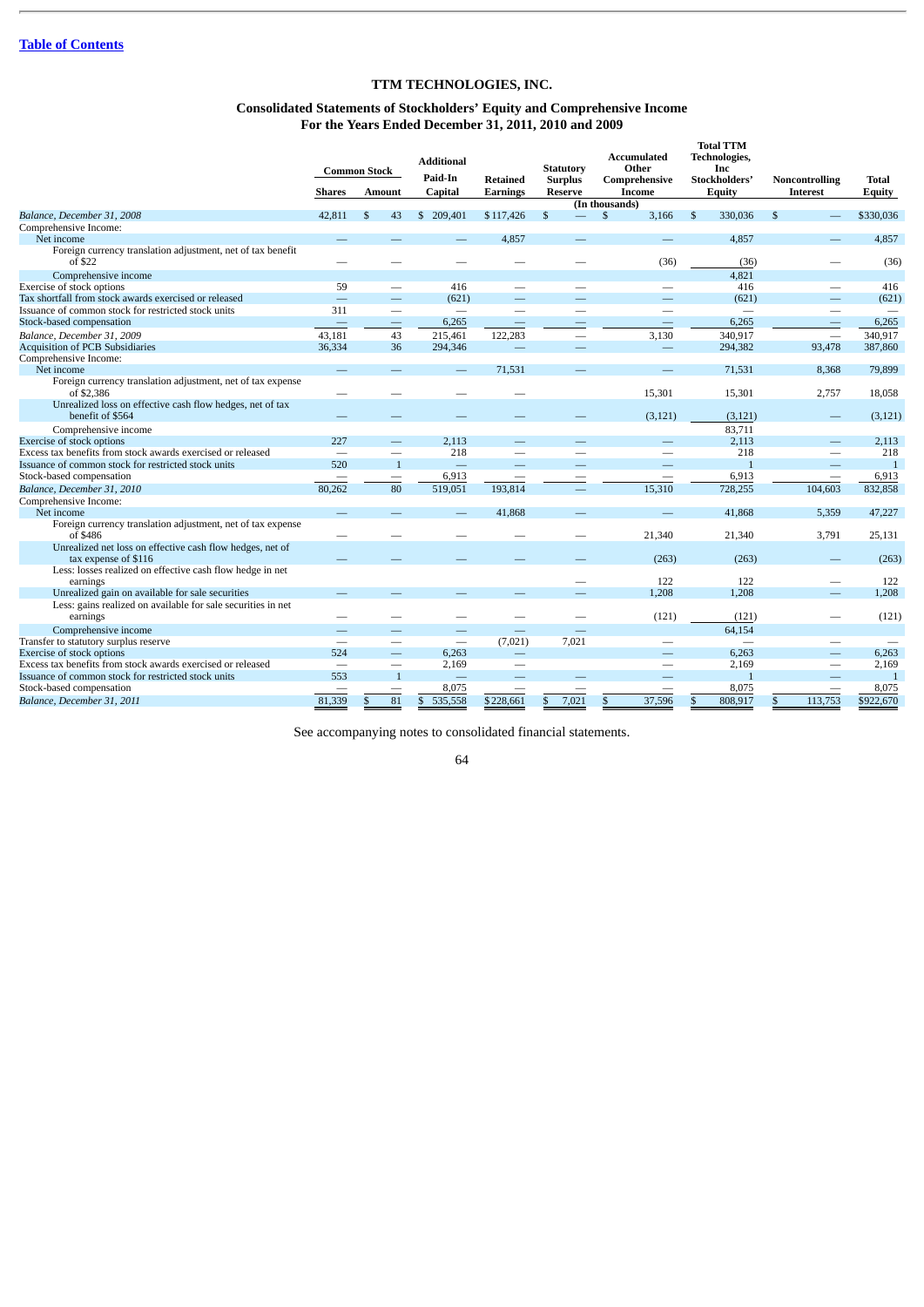## **Consolidated Statements of Cash Flows**

<span id="page-64-0"></span>

|                                                                                                 |                          | For the Year Ended December 31, |                          |
|-------------------------------------------------------------------------------------------------|--------------------------|---------------------------------|--------------------------|
|                                                                                                 | 2011                     | 2010                            | 2009                     |
|                                                                                                 |                          | (In thousands)                  |                          |
| Cash flows from operating activities:                                                           |                          |                                 |                          |
| Net income                                                                                      | \$47,227                 | \$79,899                        | \$<br>4,857              |
| Adjustments to reconcile net income to net cash provided by operating activities:               |                          |                                 |                          |
| Depreciation of property, plant and equipment                                                   | 69.698                   | 48.747                          | 19,140                   |
| Amortization of definite-lived intangible assets                                                | 17,427                   | 13.795                          | 3,567                    |
| Amortization of convertible notes discount, debt discount and debt issuance costs               | 7,584                    | 6,780                           | 5,470                    |
| Non-cash interest imputed on other long-term liabilities and related party financing obligation | 671                      | 1,084                           | 137                      |
| Income tax benefit from restricted stock units released and common stock options exercised      | (1,734)                  | (506)                           | (24)                     |
| Deferred income taxes                                                                           | 5,903                    | 16,400                          | (4,841)                  |
| Stock-based compensation                                                                        | 8,075                    | 6,913                           | 6,265                    |
| Impairment of goodwill                                                                          | 15,184                   |                                 |                          |
| Impairment of long-lived assets                                                                 | 48,125                   | 766                             | 12,761                   |
| Realized gain on early payment of related party financing obligation                            | (1,659)                  | $\overline{\phantom{a}}$        |                          |
| Realized gain on sale of securities                                                             | (147)                    | $\overline{\phantom{a}}$        |                          |
| Unrealized gain on short-term investments                                                       |                          |                                 | (325)                    |
| Net loss (gain) on sale of property, plant and equipment and other                              | 703                      | 437                             | (61)                     |
| Net unrealized loss (gain) on derivative assets and liabilities                                 | 1,074                    | (801)                           |                          |
| Net realized foreign currency exchange loss                                                     | 1,787                    | 500                             |                          |
| Changes in operating assets and liabilities, net of acquisition:                                |                          |                                 |                          |
| Accounts and notes receivable, net                                                              | (27,993)                 | (79, 920)                       | 25,686                   |
| Inventories                                                                                     | 6,273                    | (8,830)                         | 10,850                   |
| Prepaid expenses and other current assets                                                       | 4,538                    | (10, 394)                       | (101)                    |
| Accounts payable                                                                                | (17, 843)                | 23,400                          | (9,996)                  |
| Accrued salaries, wages and benefits and other accrued expenses                                 | (5,548)                  | 27,549                          | 592                      |
| Net cash provided by operating activities                                                       | 179,345                  | 125,819                         | 73,977                   |
| Cash flows from investing activities:                                                           |                          |                                 |                          |
| Purchase of property, plant and equipment and equipment deposits                                | (142,750)                | (68, 489)                       | (11,507)                 |
| Proceeds from sale of property, plant and equipment and assets held for sale                    | 1,745                    | 8,623                           | 729                      |
| Acquisition of PCB Subsidiaries, net of cash acquired                                           |                          | (28, 529)                       |                          |
| Restricted cash for future acquisition                                                          |                          |                                 | (120,000)                |
| Restricted cash used for acquisition                                                            | $\equiv$                 | 120,000                         |                          |
| Proceeds from the sale of securities / redemption of short-term investments                     | 388                      | 1,351                           | 2,631                    |
| Purchase of licensing agreement                                                                 |                          |                                 | (350)                    |
| Net cash (used in) provided by investing activities                                             | (140, 617)               | 32,956                          | (128, 497)               |
| Cash flows from financing activities:                                                           |                          |                                 |                          |
| Repayment of long-term debt borrowings                                                          | (67, 122)                |                                 |                          |
| Proceeds from new long-term borrowings                                                          | 24,438                   | 387,980                         |                          |
| Repayment of assumed long-term debt in acquisition                                              | $\overline{\phantom{m}}$ | (387,980)                       | $\overline{\phantom{m}}$ |
| Net repayment of revolving loan                                                                 |                          | (37, 987)                       |                          |
| Settlement of related party financing obligation                                                | (20, 528)                |                                 |                          |
| Proceeds from exercise of stock options                                                         | 6,263                    | 2.113                           | 416                      |
| Excess tax benefits from stock awards exercised or released                                     | 1,734                    | 506                             | 24                       |
| Net cash (used in) provided by financing activities                                             | (55, 215)                | (35,368)                        | 440                      |
|                                                                                                 |                          |                                 |                          |
| Effect of foreign currency exchange rates on cash and cash equivalents                          | (3,539)                  | (1,676)                         | (38)                     |
| Net (decrease) increase in cash and cash equivalents                                            | (20, 026)                | 121,731                         | (54, 118)                |
| Cash and cash equivalents at beginning of year                                                  | 216,078                  | 94,347                          | 148,465                  |
| Cash and cash equivalents at end of year                                                        | \$196,052                | \$216,078                       | 94,347                   |
| Supplemental cash flow information:                                                             |                          |                                 |                          |
| Cash paid for interest                                                                          | \$19,352                 | \$14,995                        | \$<br>5,699              |
| Cash paid, net for income taxes                                                                 | 19,209                   | 15,569                          | 3,855                    |

Supplemental disclosures of noncash investing and financing activities:

The Company issued common stock and replacement awards with a fair value of \$294,382 in connection with the PCB Subsidiaries acquisition, (as defined in the accompanying notes.) See Note 3.

At December 31, 2011 and 2010 and 2009 accrued purchases of equipment totaled \$56,063, \$75,397 and \$586, respectively.

During 2009, the Company commenced the process of selling the buildings at its Redmond, Washington production facility and as a result classified such assets to assets held for sale. See Note 8.

See accompanying notes to consolidated financial statements.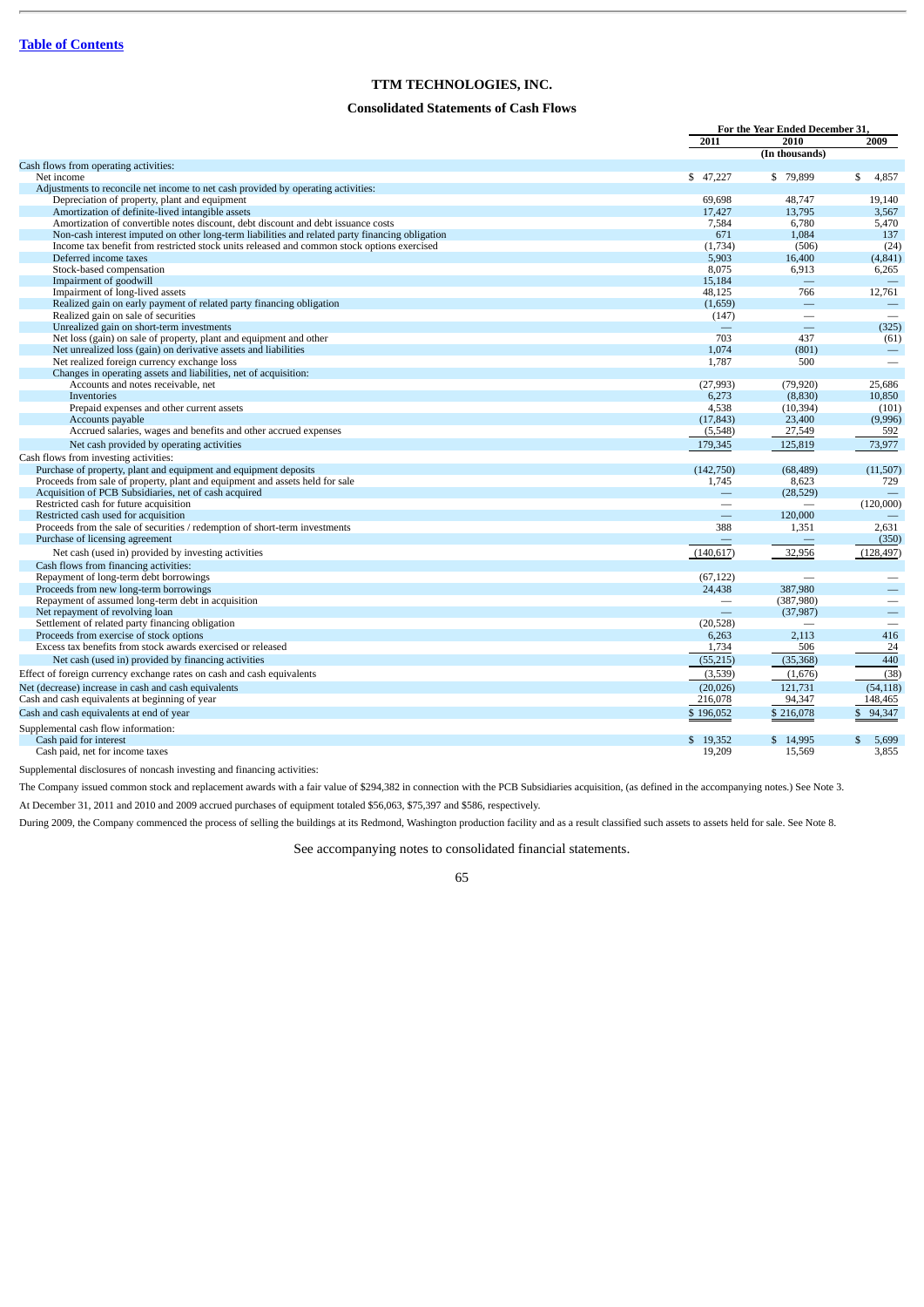## **Notes to Consolidated Financial Statements (Dollars and shares in thousands, except per share data)**

## <span id="page-65-0"></span>**(1) Nature of Operations and Basis of Presentation**

TTM Technologies, Inc. (the Company or TTM) is a leading global provider of time-critical and technologically complex printed circuit board (PCB) products and backplane assemblies (PCBs populated with electronic components), which serve as the foundation of sophisticated electronic products. The Company provides advanced technology products and offers a one-stop manufacturing solution to customers from engineering support to prototype development through final volume production. The Company serves a diversified customer base in various markets throughout the world, including manufacturers of networking/communications infrastructure products, touch screen tablets and mobile media devices (cellular phones and smartphones). The Company also serves high-end computing, commercial aerospace/defense, and industrial/medical industries. The Company's customers include both original equipment manufacturers (OEMs) and electronic manufacturing services (EMS) providers.

In April 2010, the Company acquired from Meadville Holdings Limited (Meadville) all of the issued and outstanding capital stock of four of its subsidiaries. These four companies and their respective subsidiaries, collectively referred to as the PCB Subsidiaries, comprised Meadville's PCB manufacturing and distributing business. See Note 3.

Prior to the Company's acquisition of the PCB Subsidiaries, the Company had two operating segments, PCB Manufacturing and Backplane Assembly, consistent with the nature of our operations. Due to the acquisition, the Company reassessed its operating segments and now manages its worldwide operations based on two geographic operating segments: (1) *North America*, which consists of seven domestic PCB fabrication plants, including a facility that provides follow-on value-added services primarily for one of the PCB fabrication plants, and one backplane assembly plant in Shanghai, China, which is managed in conjunction with our U.S. operations and its related European sales support infrastructure; and (2) *Asia Pacific*, which consists of the PCB Subsidiaries and their seven PCB fabrication plants, which include a substrate facility. Each segment operates predominantly in the same industry with production facilities that produce similar customized products for our customers and use similar means of product distribution in their respective geographic regions.

## **(2) Summary of Significant Accounting Policies**

### *Use of Estimates*

The preparation of financial statements in conformity with accounting principles generally accepted in the United States of America requires management to make estimates and assumptions that affect the reported amounts of assets and liabilities and disclosure of contingent assets and liabilities at the date of the financial statements and the reported amount of revenues and expenses during the reporting period. Such estimates include the sales return reserve; accounts receivable; inventories; goodwill; intangible assets and other long-lived assets; self insurance reserves; derivative instruments and hedging activities; asset retirement obligations; environmental liabilities; legal contingencies; assumptions used in the calculation of stock-based compensation and income taxes; establishing the fair value of individual assets acquired, liabilities assumed, and noncontrolling interest when the Company acquires other businesses; and others. These estimates and assumptions are based on management's best estimates and judgment. Management evaluates its estimates and assumptions on an ongoing basis using historical experience and other factors, including the economic environment, which management believes to be reasonable under the circumstances. Management adjusts such estimates and assumptions when facts and circumstances dictate. Unpredictable spending by OEM and EMS companies has also increased the uncertainty inherent in such estimates and assumptions. As future events and their effects cannot be determined with precision, actual results could differ from those estimates.

## *Principles of Consolidation*

The consolidated financial statements include the accounts of TTM Technologies, Inc. and its subsidiaries. All intercompany accounts and transactions have been eliminated in consolidation.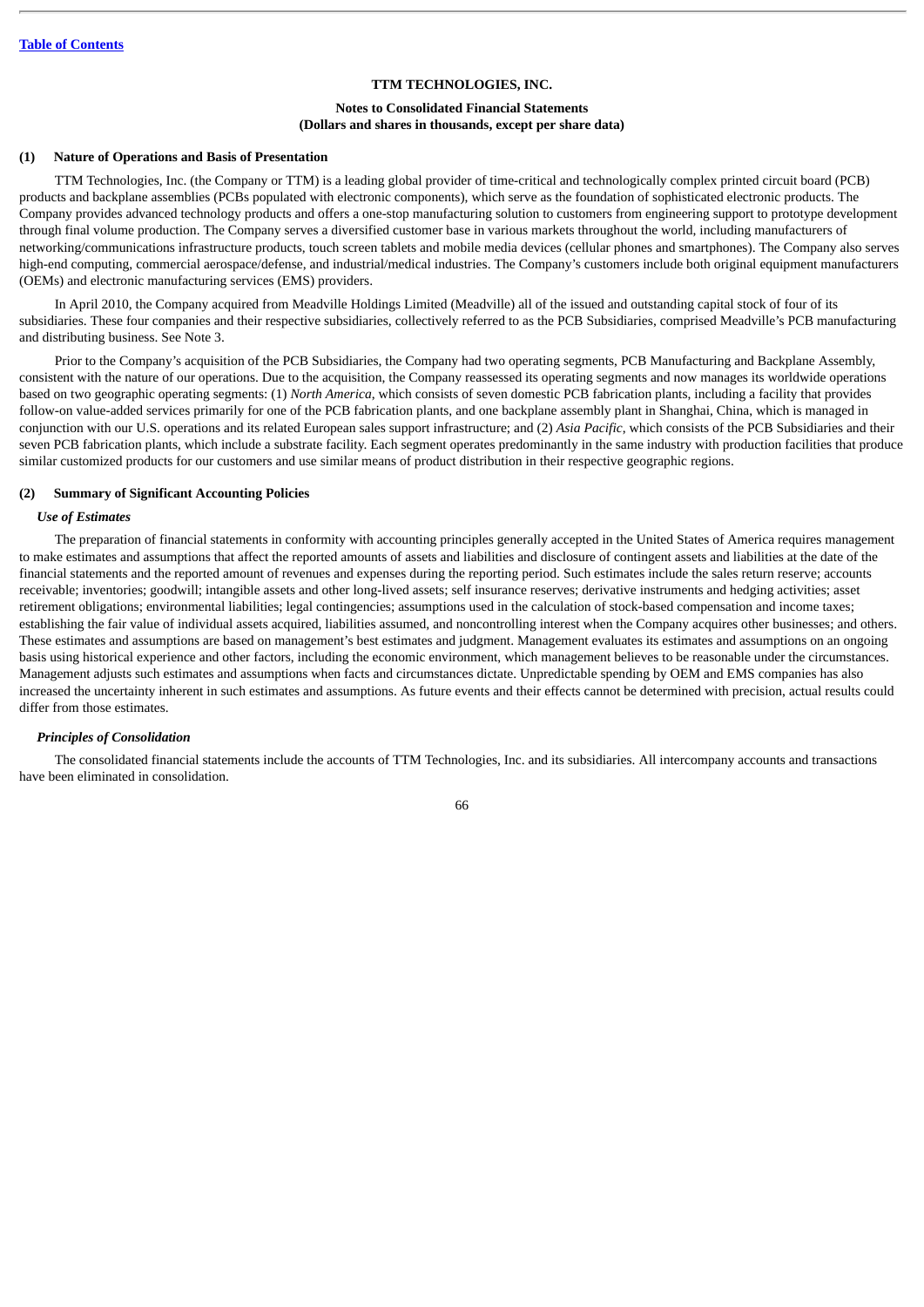## **Notes to Consolidated Financial Statements — (Continued)**

### *Foreign Currency Translation and Transactions*

The functional currency of certain of the Company's subsidiaries is either the Chinese RMB or the Hong Kong Dollar. Accordingly, assets and liabilities are translated into U.S. dollars using period-end exchange rates. Sales and expenses are translated at the average exchange rates in effect during the period. The resulting translation gains or losses are recorded as a component of accumulated other comprehensive income in the consolidated statement of stockholders' equity and comprehensive income (loss). Gains resulting from foreign currency transactions are included in income as a component of other, net in the consolidated statements of operations and totaled \$5,286, \$3,174 and \$26 for the years ended December 31, 2011, 2010 and 2009, respectively.

#### *Cash Equivalents*

The Company considers highly liquid investments with insignificant interest rate risk and original maturities to the Company of three months or less to be cash equivalents. Cash equivalents consist primarily of interest-bearing bank accounts and money market funds.

The Company considers highly liquid investments with an effective maturity to the Company of more than three months and less than one year to be shortterm investments.

### *Available for Sale Securities*

Available for sale securities are comprised of 1,118 shares of a Helsinki Stock Exchange traded Finnish company. The Company recorded these securities as available for sale securities, and at December 31, 2011 such securities had a fair value of \$3,566. The Company has classified this investment as available for sale as it has a readily determinable fair value and is not being held for trading purposes. Unrealized holding gains and losses on available for sale securities are recorded as a component of accumulated other comprehensive income in the consolidated balance sheet.

### *Accounts and Notes Receivable, Allowance for Doubtful Accounts and Factoring Arrangements*

### *Accounts Receivable*

Accounts receivable are reflected at estimated net realizable value, do not bear interest and do not generally require collateral. The Company performs credit evaluations of its customers and adjusts credit limits based upon payment history and the customer's current creditworthiness. The Company maintains an allowance for doubtful accounts based upon a variety of factors. The Company reviews all open accounts and provides specific reserves for customer collection issues when it believes the loss is probable, considering such factors as the length of time receivables are past due, the financial condition of the customer, and historical experience. The Company also records a reserve for all customers, excluding those that have been specifically reserved for, based upon evaluation of historical losses, which exceeded the specific reserves the Company had established.

Additionally, in the normal course of business, the Company's foreign subsidiaries utilize accounts receivable factoring arrangements. Under these arrangements, the Company may sell certain of its accounts receivable to financial institutions, which are accounted for as a sale, at a discount ranging from 1% to 2% of the accounts receivable. In all arrangements there is no recourse against the Company for its customers' failure to pay. The Company sold \$68,802 and \$49,372 of accounts receivable for the years ended December 31, 2011 and 2010. The Company did not sell any accounts receivable for the year ended December 31, 2009.

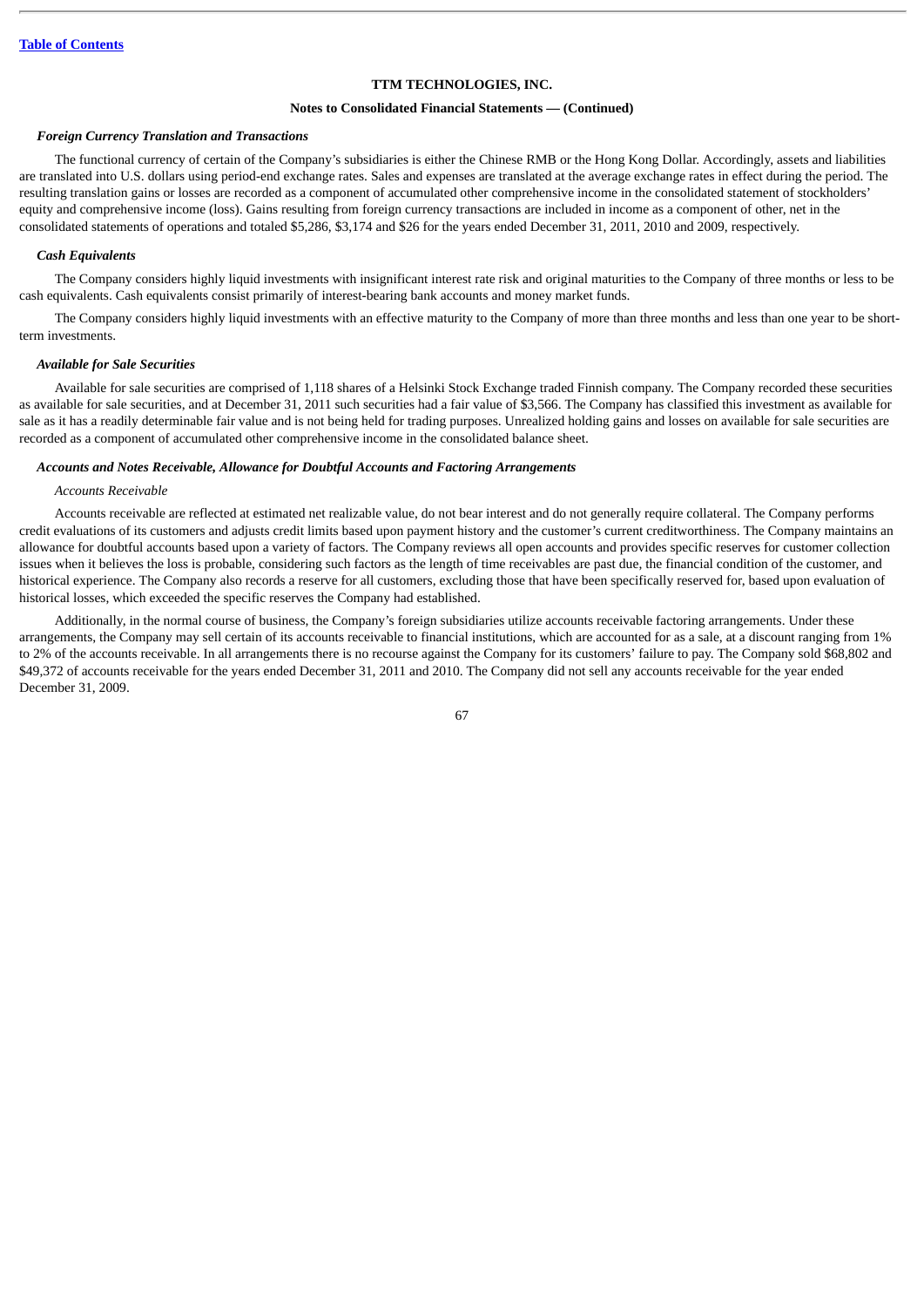## **Notes to Consolidated Financial Statements — (Continued)**

## *Allowance for Doubtful Accounts*

The following summarizes the activity in the Company's allowance for doubtful accounts for the years ended December 31, 2011, 2010 and 2009:

|                                           |         | <b>For the Year Ended</b> |                       |  |
|-------------------------------------------|---------|---------------------------|-----------------------|--|
|                                           |         | December 31,              |                       |  |
|                                           | 2011    | 2010                      | 2009                  |  |
|                                           |         | (In thousands)            |                       |  |
| Balance at beginning of year              | \$1,827 | \$1,015                   | \$1,620               |  |
| Additions charged to expense              | 118     | 852                       | 18                    |  |
| <b>Deductions</b>                         | (724)   | (109)                     | (623)                 |  |
| Effect of foreign currency exchange rates | 73      | -69                       |                       |  |
| Balance at end of year                    | \$1,294 | \$1,827                   | $\underline{\$1,015}$ |  |
|                                           |         |                           |                       |  |

## *Notes Receivable*

Notes receivable represent short-term trade notes received from financial institutions on behalf of certain of the Company's customers for the sale of PCBs and are reflected at estimated net realizable value, do not bear interest and do not generally require collateral. The Company does not maintain an allowance for doubtful accounts on these trade notes as the financial institution bears the risk of loss for uncollectibility. At December 31, 2011 and 2010, the Company had \$24,474 and \$7,511 of notes receivable, respectively.

Additionally, in the normal course of business, the Company's foreign subsidiaries may sell certain of their notes receivable at an effective discount ranging from 1% to 3% of the notes receivable. The Company sold \$57,124, \$78,416 and \$20,035 for the years ended December 31, 2011, 2010 and 2009, respectively.

#### *Inventories*

Inventories are stated at the lower of cost (determined on a first-in, first-out and weighted average basis) or market. Assessments to value the inventory at the lower of the actual cost to purchase and / or manufacture the inventory, or the current estimated market value of the inventory, are based upon assumptions about future demand and market conditions. As a result of the Company's assessments, when the market value of inventory is less than the carrying value, the inventory cost is written down to the market value and the write down is recorded as a charge to cost of goods sold.

### *Property, Plant and Equipment, Net*

Property, plant and equipment are recorded at cost. Depreciation expense is computed using the straight-line method over the estimated useful lives of the assets. Assets recorded under leasehold improvements are amortized using the straight-line method over the lesser of their useful lives or the related lease term. The Company uses the following estimated useful lives:

| Land use rights            | 50-99 years |
|----------------------------|-------------|
| Buildings and improvements | 7-40 years  |
| Machinery and equipment    | 3-12 years  |
| Furniture and fixtures     | 3-7 years   |
| <b>Automobiles</b>         | 5 years     |

Upon retirement or other disposition of property, plant and equipment, the cost and related accumulated depreciation are removed from the accounts. The resulting gain or loss is included in the determination of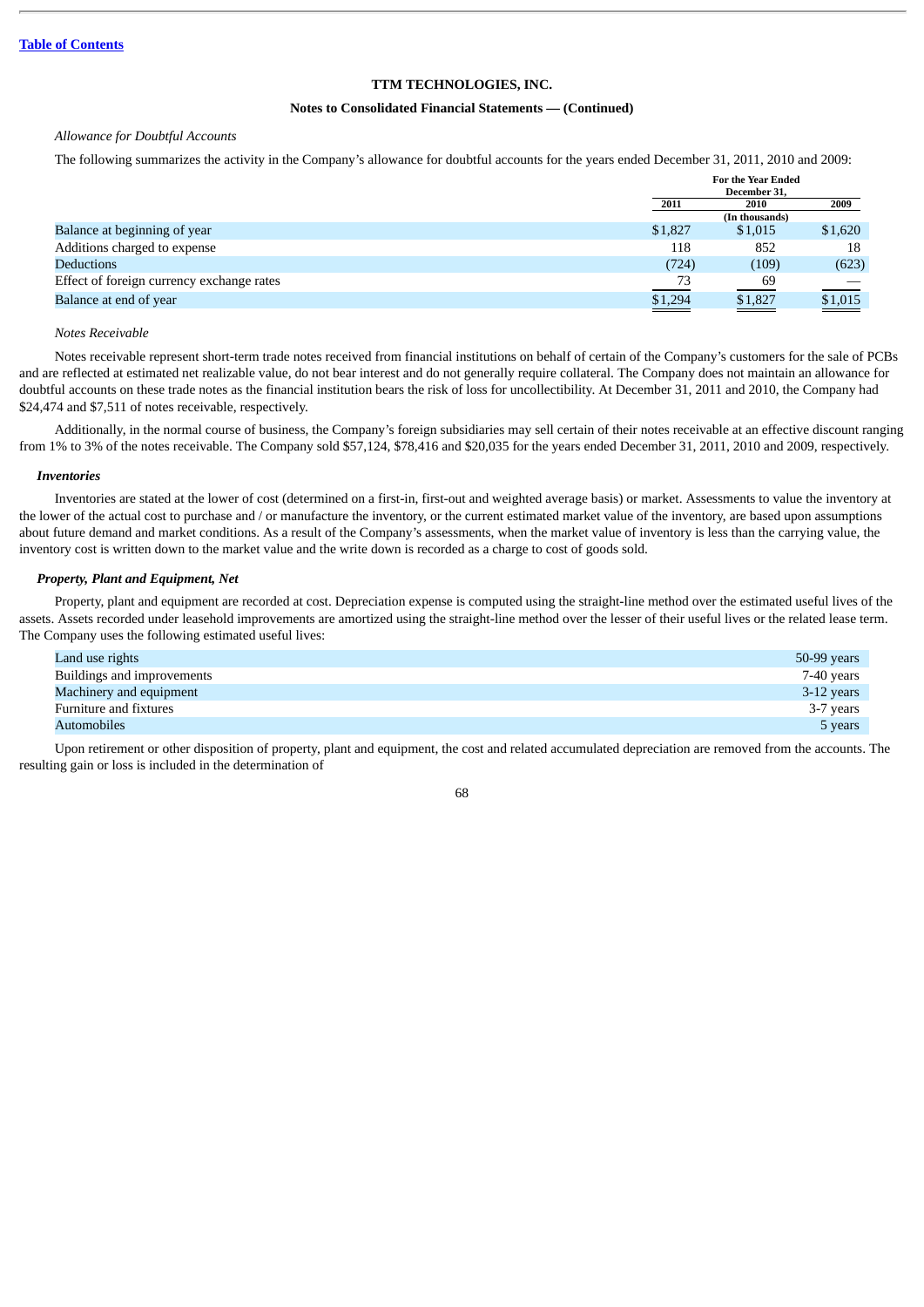## **Notes to Consolidated Financial Statements — (Continued)**

operating income (loss) in the period incurred. Depreciation and amortization expense on property, plant and equipment was \$69,698, \$48,747 and \$19,140, for the years ended December 31, 2011, 2010 and 2009, respectively.

The Company capitalizes interest on borrowings during the active construction period of major capital projects. Capitalized interest is amortized over the average useful lives of such assets, which primarily consist of buildings and machinery and equipment. The Company capitalized interest costs of \$1,828, \$1,522 and \$287 during the years ended December 31, 2011, 2010 and 2009, respectively, in connection with various capital projects.

Major renewals and betterments are capitalized and depreciated over their estimated useful lives while minor expenditures for maintenance and repairs are included in operating income as incurred.

## *Goodwill*

Goodwill represents the excess of purchase price of an acquisition over the fair value of net assets acquired. Goodwill is not amortized but instead is tested for impairment, at a reporting unit level, annually and when events and circumstances warrant an evaluation. The Company evaluates goodwill on an annual basis, as of the end of the fourth quarter, and whenever events and changes in circumstances indicate that there may be a potential impairment. In making this assessment, management relies on a number of factors, including operating results, business plans, economic projections, anticipated future cash flows, business trends and market conditions.

The Company has two operating segments consisting of three reporting units. As of December 31, 2011, the Company performed its annual impairment test of goodwill at the reporting unit level, and concluded that goodwill was impaired for its Shanghai backplane assembly reporting unit, which is included in the North America operating segment. See Note 5 for information regarding the goodwill impairment recorded in 2011 as a result of the annual impairment test.

#### *Intangible Assets*

Intangible assets include customer relationships, trade name and licensing agreements, which are being amortized over their estimated useful lives using straight-line and accelerated methods. The estimated useful lives of such intangibles range from 3 years to 15 years. Amortization expense related to acquired licensing agreements is classified as a component of cost of goods sold.

### *Impairment of Long-lived Assets*

Long-lived tangible assets, including property, plant and equipment, assets held for sale, and definite-lived intangible assets, are reviewed for impairment whenever events or changes in circumstances indicate that the carrying value of the asset or asset groups may not be recoverable. The Company regularly evaluates whether events or circumstances have occurred that indicate possible impairment and relies on a number of factors, including operating results, business plans, economic projections, and anticipated future cash flows. The Company uses an estimate of the future undiscounted net cash flows of the related asset or asset group over the remaining life in measuring whether the assets are recoverable. Measurement of the amount of impairment, if any, is based upon the difference between the asset's carrying value and estimated fair value. Fair value is determined through various valuation techniques, including market and income approaches as considered necessary. See Note 8 for information regarding the long-lived impairments recorded.

The Company classifies assets to be sold as assets held for sale when (i) Company management has approved and commits to a plan to sell the asset, (ii) the asset is available for immediate sale in its present condition and is ready for sale, (iii) an active program to locate a buyer and other actions required to sell the asset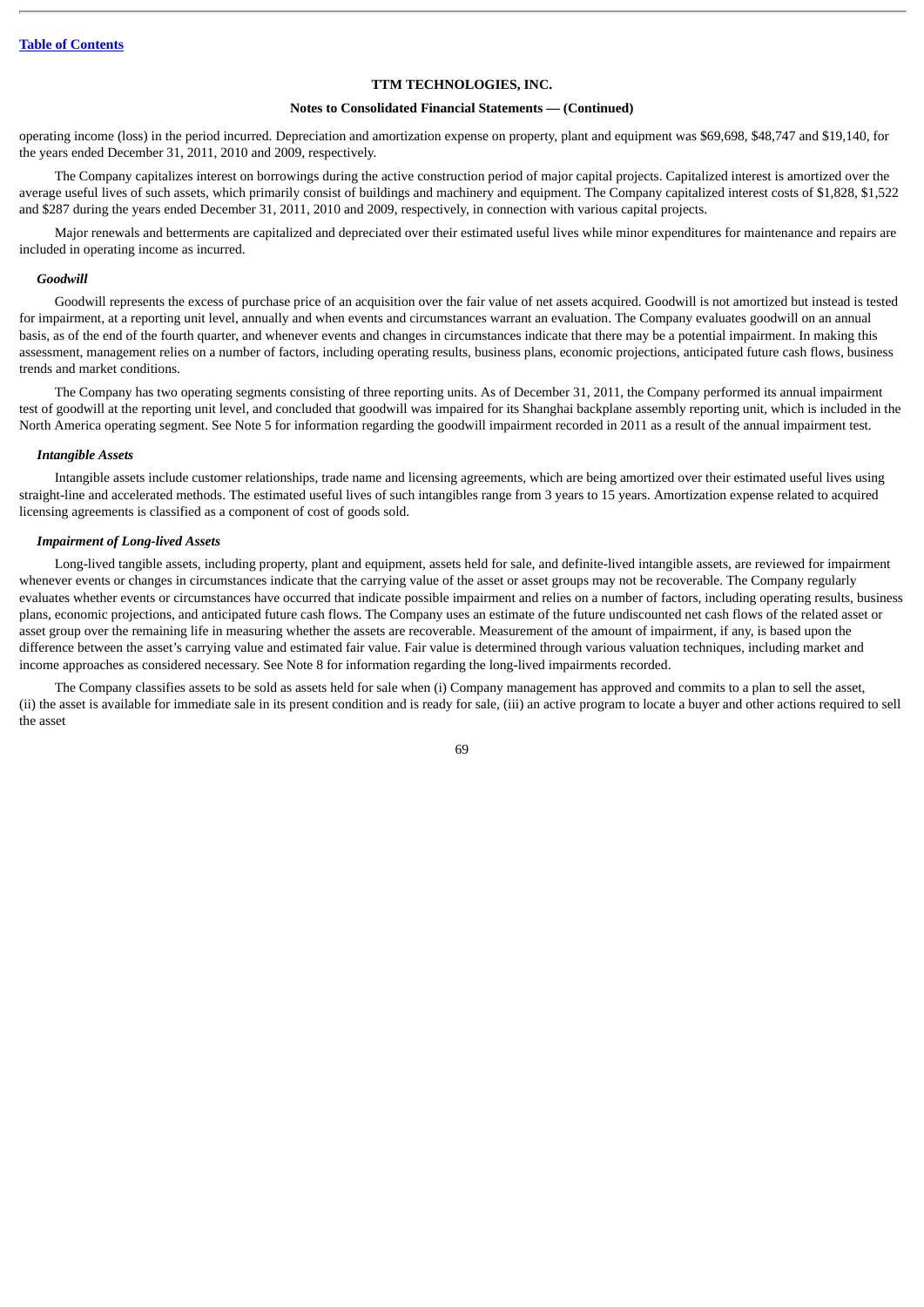## **Notes to Consolidated Financial Statements — (Continued)**

have been initiated, (iv) the sale of the asset is probable, (v) the asset is being actively marketed for sale at a price that is reasonable in relation to its current fair value, and (vi) it is unlikely that significant changes to the plan will be made or that the plan will be withdrawn. Assets classified as held for sale are recorded at the lower of the carrying amount or fair value less the cost to sell and are a component of prepaid expenses and other current assets in the consolidated balance sheets.

#### *Revenue Recognition*

The Company derives its revenue primarily from the sale of PCBs using customer supplied engineering and design plans and recognizes revenue when: (i) persuasive evidence of a sales arrangement exists, (ii) the sales terms are fixed or determinable, (iii) title and risk of loss have transferred, and (iv) collectibility is reasonably assured — generally when products are shipped to the customer, except in situations in which title passes upon receipt of the products by the customer. In this case, revenues are recognized upon notification that customer receipt has occurred. The Company does not have customer acceptance provisions, but it does provide its customers a limited right of return for defective PCBs. The Company accrues an estimated amount for sales returns and allowances related to defective PCBs at the time of sale based on its ability to estimate sales returns and allowances using historical information. The reserve for sales returns and allowances is included as a reduction to accounts receivable, net. Shipping and handling fees and related freight costs and supplies associated with shipping products to customers are included as a component of cost of goods sold.

The following summarizes the activity in the Company's allowance for sales returns and allowances for the years ended December 31, 2011, 2010 and 2009:

|                                           |           | For the Year Ended December 31. |         |  |  |
|-------------------------------------------|-----------|---------------------------------|---------|--|--|
|                                           | 2011      | 2010                            |         |  |  |
|                                           |           | (In thousands)                  |         |  |  |
| Balance at beginning of year              | \$4,380   | \$2.636                         | \$3,291 |  |  |
| Additions charged to expense              | 19.910    | 11,663                          | 3,933   |  |  |
| <b>Deductions</b>                         | (18, 045) | (9,933)                         | (4,588) |  |  |
| Effect of foreign currency exchange rates | 34        | 14                              |         |  |  |
| Balance at end of year                    | 6,279     | \$4,380                         | \$2,636 |  |  |
|                                           |           |                                 |         |  |  |

### *Stock-Based Compensation*

The Company recognizes stock-based compensation expense in its consolidated financial statements for its incentive compensation plan awards and acquired foreign employee stock awards.

The incentive compensation plan awards include performance-based restricted stock units, restricted stock units, and stock options and the associated compensation expense is based on the grant date fair value of the awards, net of estimated forfeitures, as well as an assessment of probability of the performance based awards vesting. Compensation expense for the incentive compensation plan awards is recognized on a straight line basis over the vesting period of the awards. The fair value of performance-based restricted stock units is estimated on the grant date using a Monte Carlo simulation model based on the underlying common stock closing price as of the date of grant, the expected term, stock price volatility, and risk-free interest rates. The fair value of restricted stock units is measured on the grant date based on the quoted closing market price of the Company's common stock. The fair value of the stock options is estimated on the grant date using the Black-Scholes option pricing model based on the underlying common stock closing price as of the date of grant, the expected term, stock price volatility, and risk-free interest rates.

In conjunction with the acquisition of foreign subsidiaries in April 2010, existing foreign employee share awards were replaced with fractional shares of TTM common stock plus cash. See Notes 3 and 15. The fair value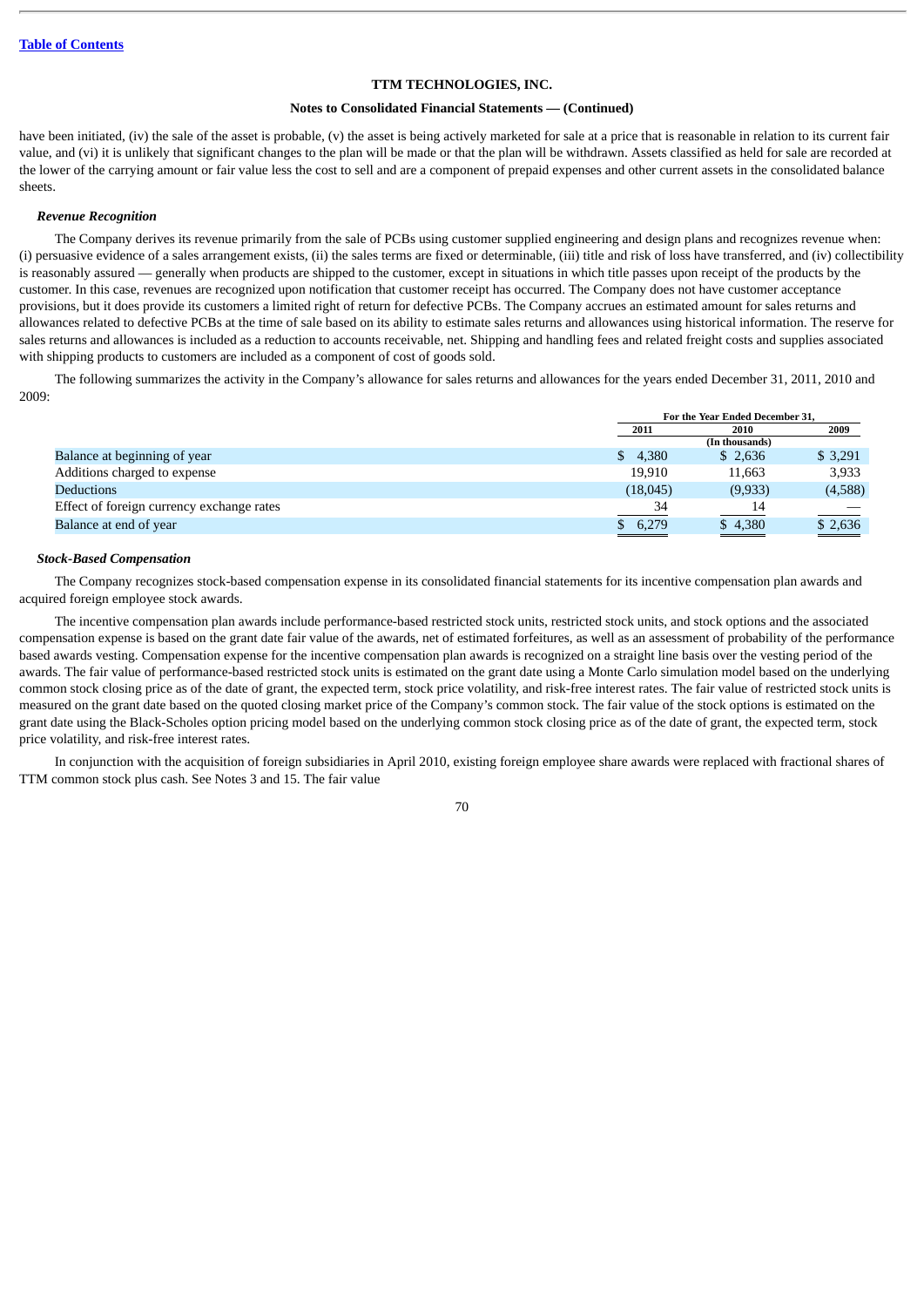## **Notes to Consolidated Financial Statements — (Continued)**

of the foreign employee share awards was estimated based on the closing price of TTM's common stock on the effective date of the acquisition plus cash equivalent in an amount to have been received by the foreign subsidiaries' shareholders as a dividend after the close of the acquisition, net of forfeitures. Compensation expense for the foreign employee share awards is recognized on a straight line basis over the vesting period of the awards.

#### *Income Taxes*

Income taxes are accounted for under the asset and liability method. Deferred income tax assets or liabilities are recognized for the future tax consequences attributable to differences between the financial statement carrying amounts of existing assets and liabilities and their respective tax bases and operating loss and tax credit carryforwards. Deferred income tax assets and liabilities are measured using enacted tax rates expected to apply to taxable income in the years in which those temporary differences are expected to be settled or realized. The effect on deferred income tax assets and liabilities of a change in tax rates is recognized in income in the period that includes the enactment date. Deferred income tax assets are reviewed for recoverability, and the Company records a valuation allowance to reduce its deferred income tax assets when it is more likely than not that all or some portion of the deferred income tax assets will not be realized.

The Company has various foreign subsidiaries formed or acquired to conduct or support its business outside the United States. The Company does not provide for U.S. income taxes on undistributed earnings for its Asia Pacific operating segment as the foreign earnings will be permanently reinvested in such foreign jurisdictions. For the Company's backplane assembly plant in Shanghai, China, which is managed in conjunction with the Company's U.S. operations, earnings are expected to be repatriated and therefore the Company has provided U.S. income taxes on undistributed earnings.

The Company recognizes the effect of income tax positions only if those positions are more likely than not of being sustained. Recognized income tax positions are measured at the largest amount that is greater than 50 percent likely to be realized. Changes in recognition or measurement are reflected in the period in which the change in judgment occurs. Estimated interest and penalties related to underpayment of income taxes are recorded as a component of income tax provision in the consolidated statement of operations.

### *Self Insurance*

The Company is primarily self insured in North America for group health insurance and workers compensation benefits provided to U.S. employees. The Company also purchases stop loss insurance to protect against annual claims per individual and at an aggregate level. The individual insured stop loss on the Company's self insurance for each program is \$250 per individual. Self insurance liabilities are estimated for claims incurred but not paid based on judgment, using our historical claim data and information and analysis provided by actuarial and claim advisors, our insurance carrier and brokers. The Company has accrued \$4,562 and \$5,617 for self insurance liabilities at December 31, 2011 and 2010, respectively, and these amounts are reflected within accrued salaries, wages and benefits in the consolidated balance sheets.

Group health insurance and workers compensation benefits for the Company's Asia Pacific region are fully insured.

## *Derivative Instruments and Hedging Activities*

Derivative financial instruments are recognized as either assets or liabilities in the consolidated balance sheets at their respective fair values. As a matter of policy, the Company uses derivatives for risk management purposes, and the Company does not use derivatives for speculative purposes.

Derivatives are typically entered into as hedges for changes in interest rates, currency exchange rates, and other risks. When the Company determines to designate a derivative instrument as a cash flow hedge, the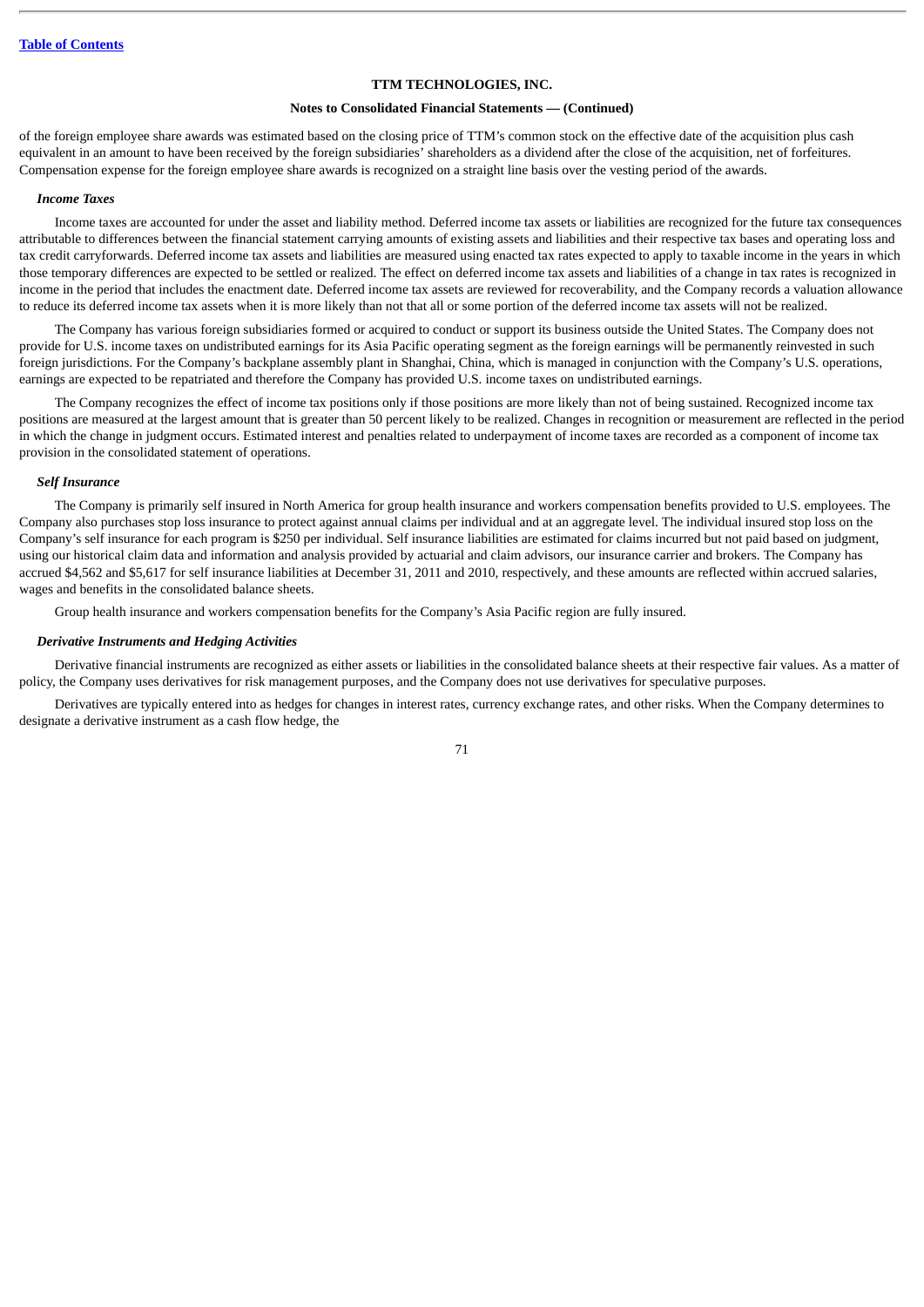## **Notes to Consolidated Financial Statements — (Continued)**

Company formally documents the hedging relationship and its risk management objective and strategy for undertaking the hedge, the hedging instrument, the hedged item, the nature of the risk being hedged, how the hedging instrument's effectiveness in offsetting the hedged risk will be assessed, and a description of the method of measuring ineffectiveness. The Company also formally assesses, both at the hedge's inception and on an ongoing basis, whether the derivative that is used in hedging transactions is highly effective in offsetting changes in cash flows of hedged items.

Fair value of the derivative instruments is determined using pricing models developed based on the underlying swap interest rate, foreign currency exchange rates, and other observable market data as appropriate. The values are also adjusted to reflect nonperformance risk of the counterparty and the Company, as necessary. For derivatives that are designated as a cash flow hedge, changes in the fair value of the derivative are recognized in accumulated other comprehensive income, to the extent the derivative is effective at offsetting the changes in cash flow being hedged until the hedged item affects earnings. To the extent there is any hedge ineffectiveness, changes in fair value relating to the ineffective portion are immediately recognized in earnings. Changes in the fair value of derivatives that are not designated as hedges are recorded in earnings each period.

### *Value Added and Sales Tax Collected from Customers*

As a part of the Company's normal course of business, value added and sales taxes are collected from customers. Such taxes collected are remitted, in a timely manner, to the appropriate governmental tax authority on behalf of the customer. The Company's policy is to present revenue and costs, net of value added and sales taxes.

## *Fair Value Measures*

The Company measures at fair value its financial and non-financial assets by using a fair value hierarchy that prioritizes the inputs to valuation techniques used to measure fair value. Fair value is the price that would be received to sell an asset or paid to transfer a liability in an orderly transaction between market participants at the measurement date, essentially an exit price, based on the highest and best use of the asset or liability. The levels of the fair value hierarchy are:

Level 1 — Quoted market prices in active markets for identical assets or liabilities;

Level 2 — Significant other observable inputs (e.g. quoted prices for similar items in active markets, quoted prices for identical or similar items in markets that are not active, inputs other than quoted prices that are observable, such as interest rate and yield curves, and market-corroborated inputs); and

Level 3 — Unobservable inputs in which there is little or no market data, which require the reporting unit to develop its own assumptions.

#### *Asset Retirement Obligations*

The Company accounts for asset retirement obligations by recognizing a liability for the fair value of legally required asset retirement obligations associated with long-lived assets in the period in which the retirement obligations are incurred and the liability can be reasonably estimated. The Company capitalizes the associated asset retirement costs as part of the carrying amount of the long-lived asset. The liability is initially measured at fair value and subsequently is adjusted for accretion expense and changes in the amount or timing of the estimated cash flows. Accretion expense is recorded as a component of general and administrative expense in the consolidated statement of operations.

## *Environmental Accrual*

Accruals for estimated costs for environmental obligations generally are recognized no later than the date when the Company identifies what cleanup measures, if any, are likely to be required to address the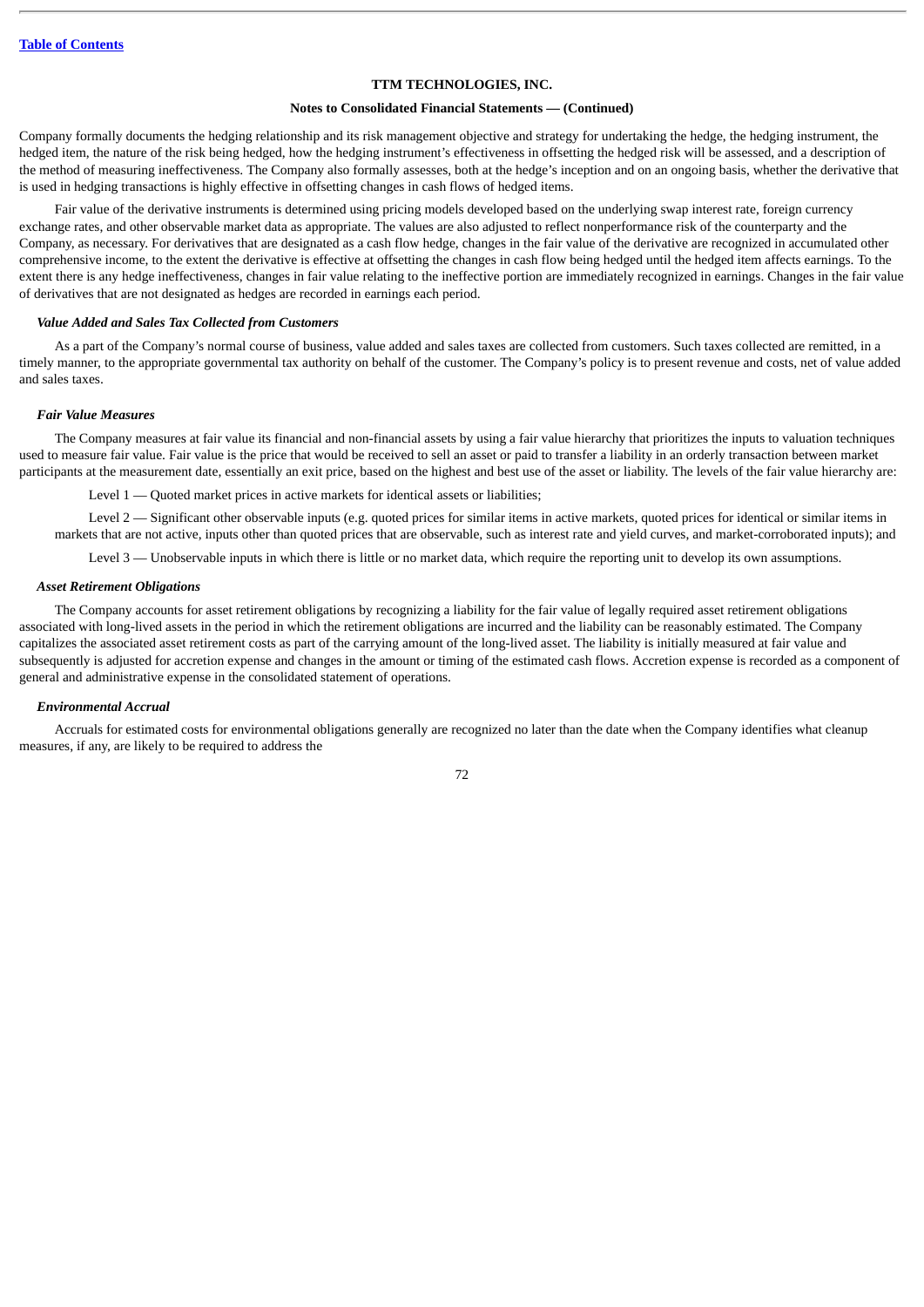### **Notes to Consolidated Financial Statements — (Continued)**

environmental conditions. Included in such obligations are the estimated direct costs to investigate and address the conditions, and the associated engineering, legal and consulting costs. In making these estimates, the Company considers information that is currently available, existing technology, enacted laws and regulations, and its estimates of the timing of the required remedial actions. Such accruals are initially measured on a discounted basis — and are adjusted as further information becomes available or circumstances change — and are accreted to the payable amount over time.

#### *Earnings Per Share*

Basic earnings per common share excludes dilution and is computed by dividing net income attributable to TTM Technologies, Inc. stockholders by the weighted average number of common shares outstanding during the period. Diluted earnings per common share reflect the potential dilution that could occur if stock options or other common stock equivalents were exercised or converted into common stock. The dilutive effect of stock options or other common stock equivalents is calculated using the treasury stock method.

#### *Comprehensive Income (Loss)*

Comprehensive income (loss) includes changes to equity accounts that were not the result of transactions with stockholders. Comprehensive income (loss) is comprised of net income (loss), changes in the cumulative foreign currency translation adjustments and realized and unrealized gains or losses on hedged derivative instruments and available for sale securities.

#### *Loss Contingencies*

The Company establishes an accrual for an estimated loss contingency when it is both probable that an asset has been impaired or that a liability has been incurred and the amount of the loss can be reasonably estimated. Any legal fees expected to be incurred in connection with a contingency are expensed as incurred.

#### *Recently Adopted and Issued Accounting Standards*

On January 1, 2011, the Company adopted ASU 2010-06, *Fair Value Measurements and Disclosures (Topic 820): Improving Disclosures about Fair Value Measurements*, which requires companies to make new disclosures about recurring or nonrecurring fair value measurements including significant transfers into and out of Level 1 and Level 2 fair value hierarchies and information on purchases, sales, issuances and settlements on a gross basis in the reconciliation of Level 3 fair value measurements. The Company's adoption of this standard did not have a material impact on our consolidated financial statements.

On January 1, 2011, the Company adopted a new accounting standard related to revenue recognition in multiple-deliverable revenue arrangements. This standard eliminates the residual method of revenue allocation by requiring entities to allocate revenue in an arrangement using estimated selling prices of the delivered goods and services based on a selling price hierarchy. The Company's adoption of this standard did not have a material impact on our consolidated financial position, results of operations or cash flows.

In June 2011, the Financial Accounting Standards Board (FASB) issued an update to an accounting standard related to comprehensive income, whereby an entity has the option to present the total of comprehensive income, the components of net income, and the components of other comprehensive income either in a single continuous statement of comprehensive income or in two separate but consecutive statements. The amendments are effective for fiscal years beginning after December 15, 2011 and early adoption is permitted. The Company will adopt the amendments on January 1, 2012 and its adoption is not expected to have a material impact.

In September 2011, the FASB issued an update to an accounting standard related to testing goodwill for impairment whereby an entity has the option to first assess qualitative factors to determine whether the existence

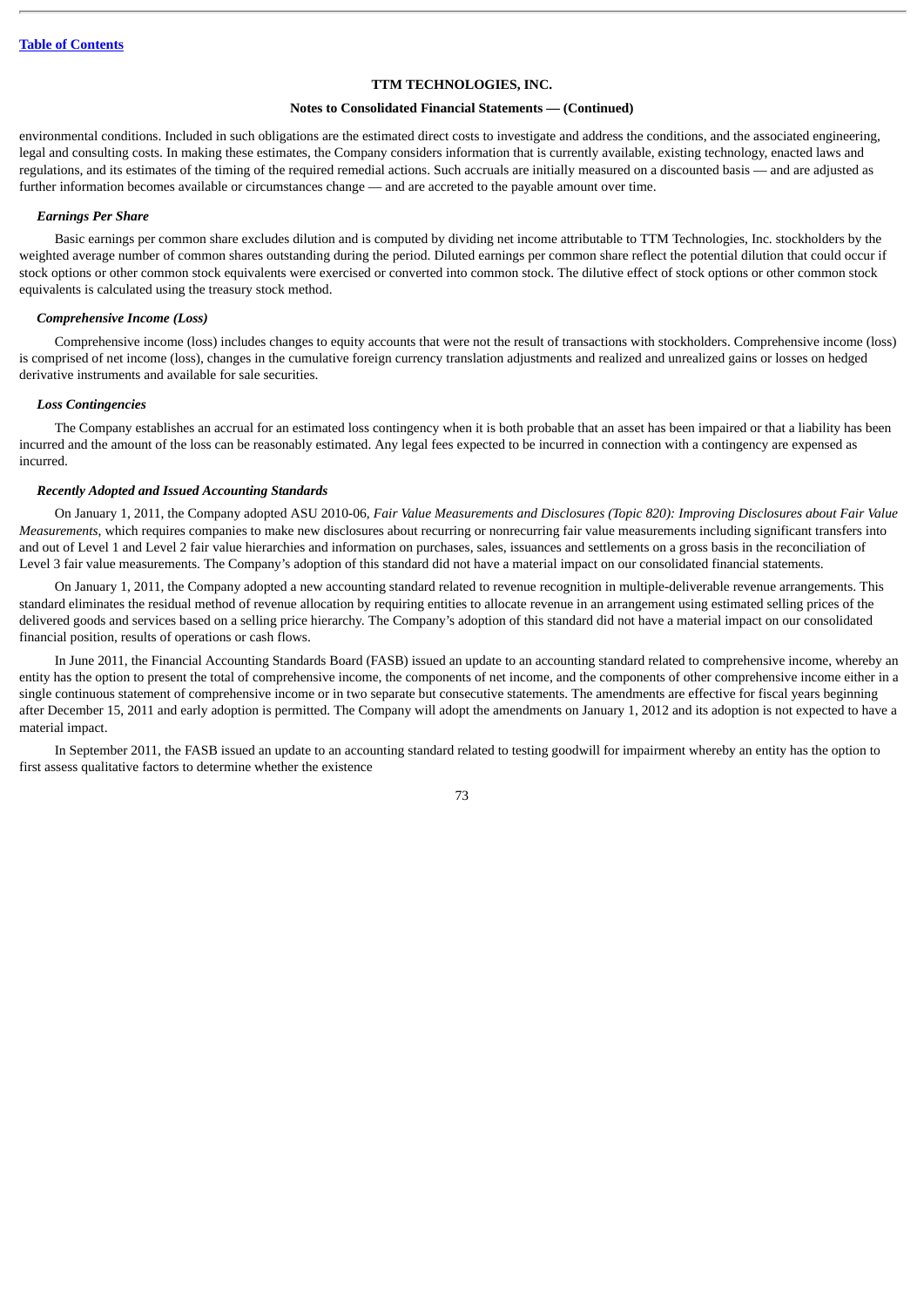### **Notes to Consolidated Financial Statements — (Continued)**

of events or circumstances leads to a determination that it is more likely than not that the fair value of a reporting unit is less than its carrying amount. The amendments are effective for annual and interim goodwill impairment tests performed for fiscal years beginning after December 15, 2011 and early adoption is permitted. The Company will adopt the amendments on January 1, 2012 and its adoption is not expected to have a material impact.

#### **(3) Acquisition of PCB Subsidiaries**

On the evening of April 8, 2010 (in the morning of April 9, 2010, Hong Kong time), the Company acquired from Meadville Holdings Limited (Meadville), an exempted company incorporated under the laws of the Cayman Islands, and from MTG Investment (BVI) Limited (MTG), a company incorporated under the laws of the British Virgin Islands and a wholly owned subsidiary of Meadville, all of the issued and outstanding capital stock of four wholly owned subsidiaries of MTG. These four companies, through their respective subsidiaries, engage in the business of manufacturing and distributing printed circuit boards, including circuit design, quick turnaround services, and drilling and routing services. Subsequent to the acquisition, these four companies and their subsidiaries (together, the PCB Subsidiaries) are subsidiaries of the Company and represent the Asia Pacific operating segment of the Company.

The Company purchased the PCB Subsidiaries for a total consideration of \$114,034 in cash and 36,334 shares of TTM common stock. After taking into account the 36,334 shares of TTM common stock issued in the acquisition and based on the number of shares outstanding on April 8, 2010, the date the Company acquired the PCB Subsidiaries, approximately 45% of TTM common stock outstanding was held by Meadville, its shareholders, or their transferees.

Bank fees and legal and accounting costs associated with the acquisition of the PCB Subsidiaries of \$9,170 and \$5,383 for the years ended December 31, 2010 and 2009, respectively, have been expensed and recorded as general and administrative expense in the consolidated statement of operations in accordance with ASC Topic 805, *Business Combinations.* There were no bank fees or legal and accounting costs associated with the acquisition of the PCB Subsidiaries for the year ended December 31, 2011.

The following summarizes the components of the PCB Subsidiaries purchase price:

|                                           |    | (In thousands) |
|-------------------------------------------|----|----------------|
| Value of TTM shares issued:               |    |                |
| TTM shares issued with restrictions       | S. | 201,959        |
| TTM shares issued without restrictions    |    | 89,965         |
| Foreign employee replacement share awards |    | 2,458          |
|                                           |    | 294,382        |
| Cash consideration                        |    | 114,034        |
| Total                                     |    | 408,416        |

The value of the shares of the Company's common stock used in determining the purchase price was \$9.06 per share, the closing price of the Company's common stock on April 8, 2010, the effective date of the acquisition. Additionally, approximately 26,225 of the Company's shares issued and subsequently distributed to the principal shareholders in the acquisition of the PCB Subsidiaries maintain certain restrictions, including a "lock-up" transfer restriction during the 18-month period following the closing of the acquisition of the PCB Subsidiaries and therefore, the fair value of these shares has been determined considering the restrictions, resulting in a discount of 15% from the closing share price. As of December 31, 2011, there were no longer any restrictions on the shares issued and subsequently distributed to the principal shareholders on April 8, 2010.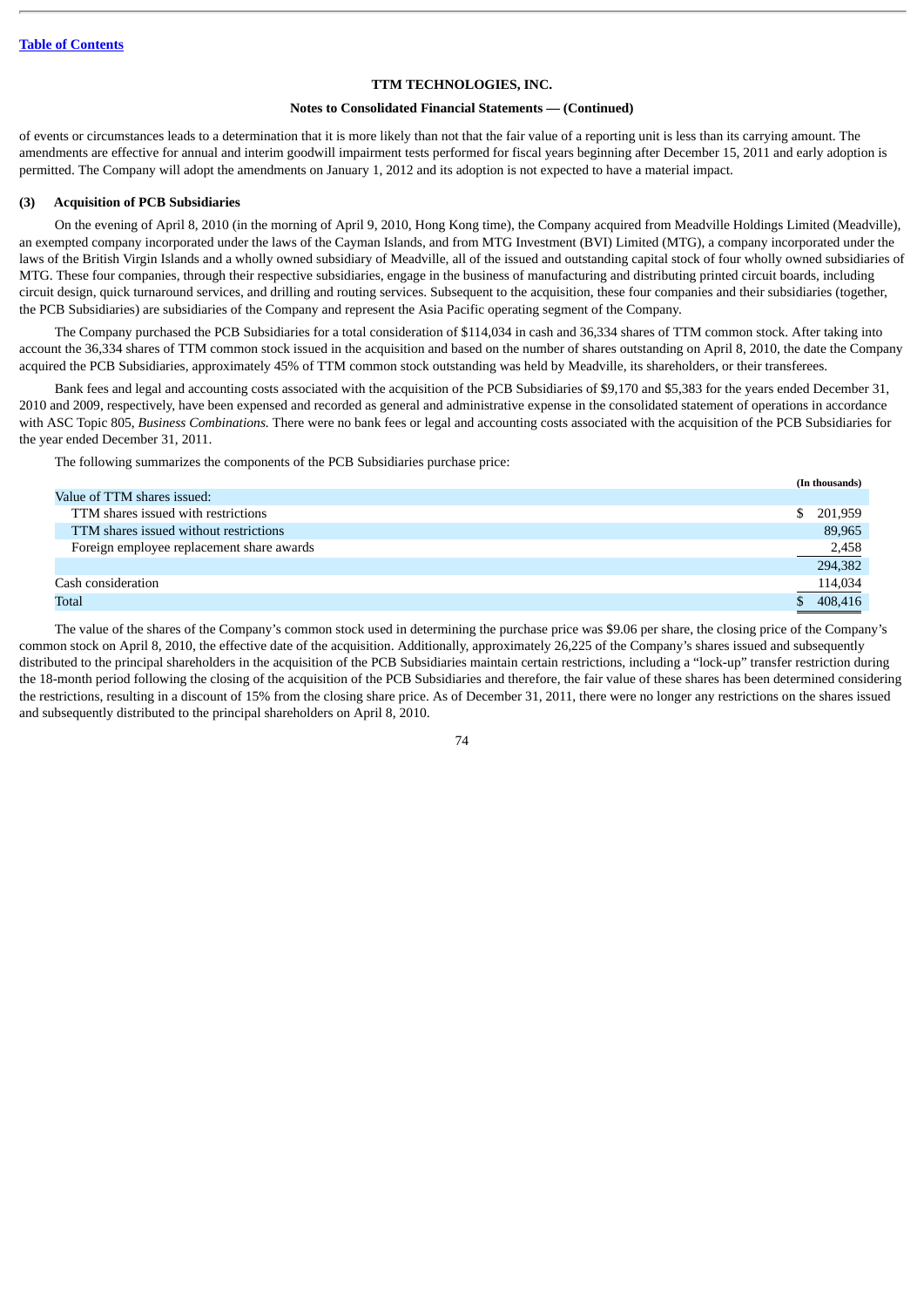### **Notes to Consolidated Financial Statements — (Continued)**

The foreign employee share awards were granted to certain employees involved in the PCB Subsidiaries business by a related party which was previously owned by the controlling shareholder of the PCB Subsidiaries before the Company's acquisition of the PCB Subsidiaries. The fair value of the share awards included as purchase consideration was determined by using a \$9.06 per share price plus cash prorated for the pre-combination service period. See Note 15.

The purchase price of the PCB Subsidiaries was allocated to tangible and intangible assets acquired, liabilities assumed and noncontrolling interests based on their estimated fair value at the date of the acquisition (April 8, 2010). The excess of the purchase price over the fair value of net assets acquired and noncontrolling interests was allocated to goodwill.

The fair values assigned are based on reasonable methods applicable to the nature of the assets acquired, liabilities assumed and noncontrolling interests. The following summarizes the final estimated fair values of net assets acquired and noncontrolling interests:

|                                                                          | (In thousands) |
|--------------------------------------------------------------------------|----------------|
| Cash                                                                     | \$<br>85,505   |
| Accounts and notes receivables (\$139,398 contractual gross receivables) | 131,844        |
| <b>Inventories</b>                                                       | 66,150         |
| Other current assets                                                     | 12,762         |
| Property, plant, and equipment                                           | 567,985        |
| Identifiable intangible assets                                           | 96,588         |
| Goodwill                                                                 | 183,267        |
| Other assets                                                             | 15,133         |
| Current liabilities                                                      | (196, 866)     |
| Long-term debt, net of discount                                          | (417, 414)     |
| Related party financing obligation                                       | (19, 381)      |
| Other liabilities                                                        | (23, 679)      |
| Noncontrolling interest                                                  | (93, 478)      |
| Total                                                                    | 408,416        |

As of December 31, 2010, the purchase price allocation had been finalized.

#### *Equipment payables*

Equipment payables represent equipment purchases, some with extended payment terms. Equipment purchases with payment terms less than one year are reported as Equipment payables in the consolidated balance sheet and those with payment terms greater than one year are included in Other long-term liabilities in the consolidated balance sheet.

#### *Property, plant and equipment*

The fair value of property, plant and equipment was determined by utilizing three approaches: the cost, sales comparison, and income capitalization approaches combined with management assumptions. Each approach assumes valuation of the property at the property's highest and best use.

#### *Long-term debt, net of discount*

On the acquisition date, the Company became a party to the PCB Subsidiaries' November 16, 2009 Credit Agreement with various lenders. The credit agreement was put in place in contemplation of the acquisition in order to refinance existing credit facilities consisting of a term and revolving loan and factoring and letter of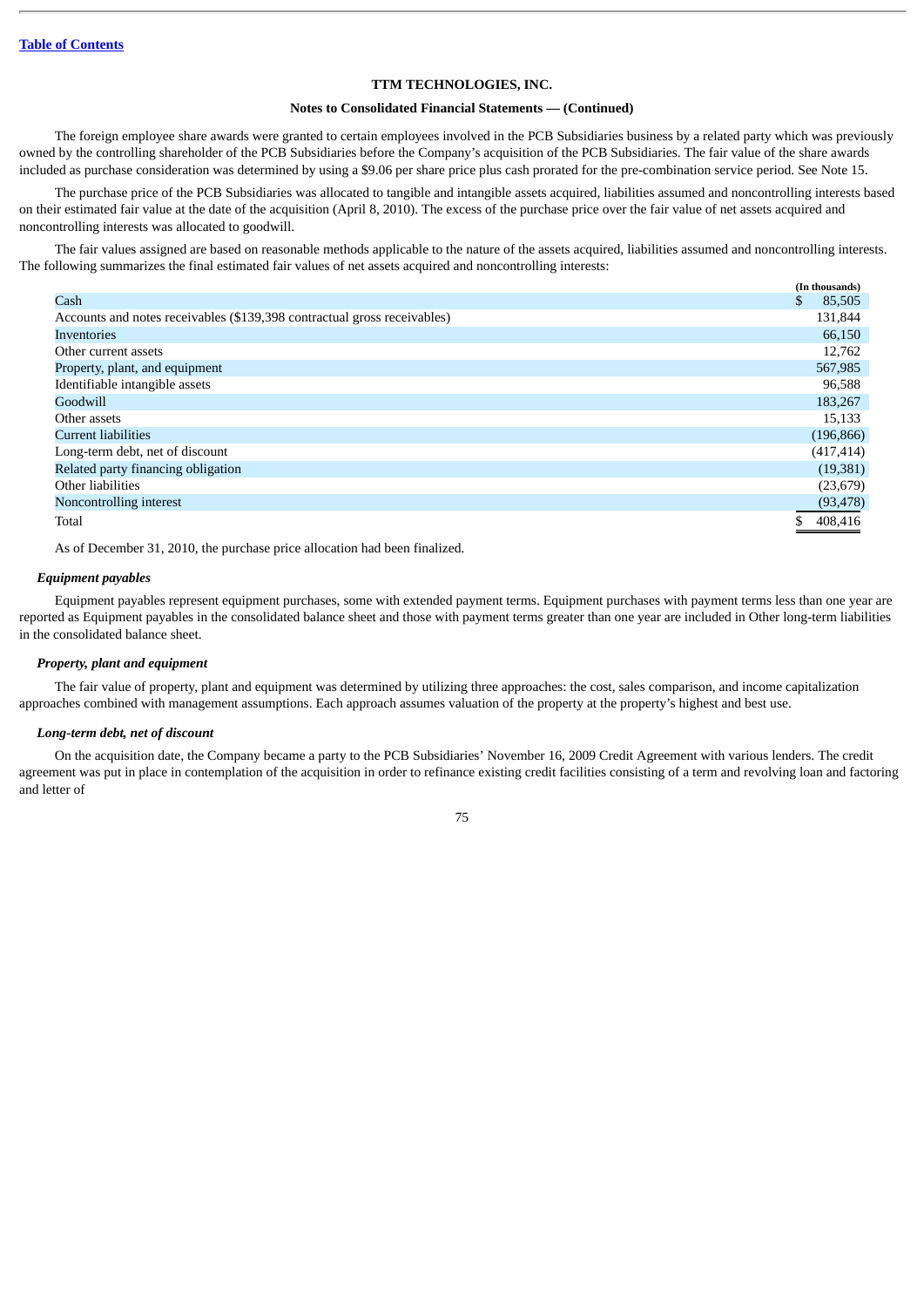### **Notes to Consolidated Financial Statements — (Continued)**

credit facilities. The amount drawn under this credit agreement to refinance and extinguish the existing credit facilities was approximately \$388,000 after the completion of the acquisition of the PCB Subsidiaries. The fair value of existing debt assumed was based on its contractual provisions that required it to be repaid upon a change in control.

Additionally, certain bank loans maintained by the PCB Subsidiaries within the People's Republic of China (PRC) were kept in place after the Company's completion of the acquisition of the PCB Subsidiaries. The amount drawn under these lines as of the acquisition date amounted to approximately \$30,000. The Company determined the fair value of the assumed debt using a present value analysis based on market rates of LIBOR plus spread for the debt.

### *Related party financing obligation*

The related party financing obligation consists of a put and call option agreement which grants the noncontrolling interest a put option to sell, and to one of the PCB Subsidiaries a call option to purchase, the remaining 20% equity interest in one of its majority owned subsidiaries. The exercise price of the put option is the greater of (i) an enterprise value calculation, which uses earnings before interest and taxes, depreciation and amortization projections on the extrapolation of the latest unaudited combined financial results of the majority owned subsidiary to a four-year period and an enterprise value multiplier of 5.5 times, or (ii) the net asset value based on the extrapolation of the latest unaudited combined financial results of the majority owned subsidiary as at end of the fiscal year 2012; or (iii) the minimum price of approximately 15,384 EUR plus interest which will accrue at a rate of 2.5% compounded annually until the option is exercised. Fair value as of the acquisition date of the financial liability was based upon the minimum price as the other two scenarios were determined to be nonsubstantive due to the challenging current and expected future operations of the subsidiary. As the minimum price represents a fixed obligation, the noncontrolling interest was accounted for as a financing obligation rather than a noncontrolling interest and 100% of the subsidiary is consolidated. The fair value of the related party financial liability was estimated based on the minimum price of the obligation plus 2.5% interest discounted at the liability's discount rate based on the Company's adjusted cost of borrowing as of the acquisition date.

### *Noncontrolling Interest*

Noncontrolling interests consist of a 29.8% equity interest in one PCB manufacturing subsidiary and a 20.0% equity interest in one other PCB manufacturing subsidiary held by third parties. The fair value was determined by utilizing a combination of income and market comparable approaches. The income approach was used to estimate the total enterprise value of each noncontrolling interest by estimating discounted future cash flows. The market comparable approach indicates the fair value of the noncontrolling interest based on a comparison to comparable enterprises in similar lines of business that are publicly traded or are part of a public or private transaction.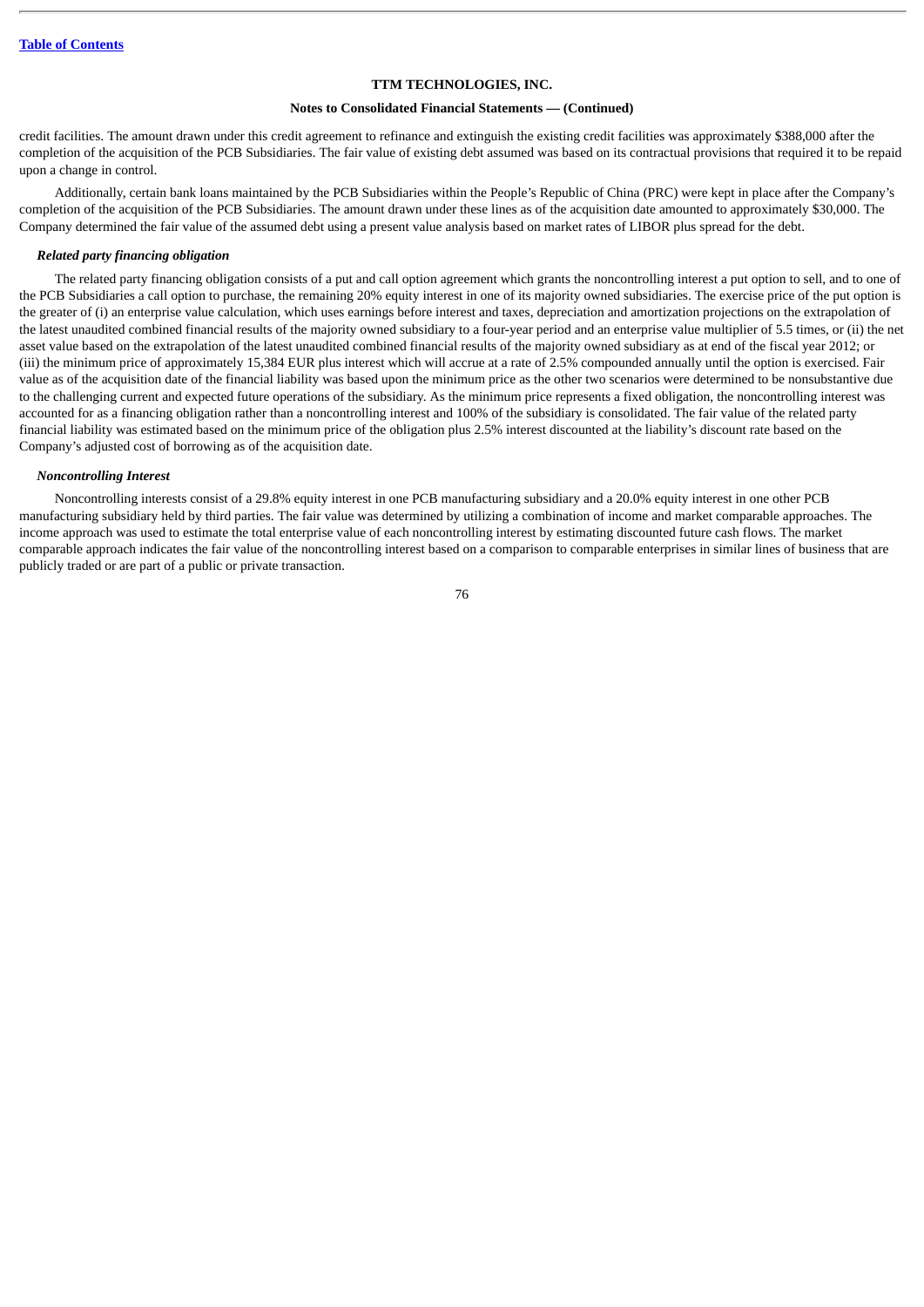### **Notes to Consolidated Financial Statements — (Continued)**

#### *Identifiable Intangible Assets*

Acquired identifiable intangible assets include customer relationships, trade name and order backlog. The fair value of the identifiable intangible assets was determined using various income approach methods, including excess earnings and relief from royalties, as appropriate to determine the present value of expected future cash flows for each identifiable intangible asset based on discount rates which incorporate a risk premium to take into account the risks inherent in those expected cash flows. The expected cash flows were estimated using available historical data adjusted based on the Company's historical experience and the expectations of market participants. The amounts assigned to each class of intangible assets and the related weighted average amortization periods are as follows:

**Weighted-**

|                               | Intangible<br>Asset<br><b>Acquired</b><br>(In<br>thousands) | $\overline{\phantom{a}}$<br>Average<br><b>Amortization</b><br>Period |
|-------------------------------|-------------------------------------------------------------|----------------------------------------------------------------------|
| <b>Customer relationships</b> | \$84,998                                                    | 8.0 years                                                            |
| Trade name                    | 10,302                                                      | 6.0 years                                                            |
| Order backlog                 | 1,288                                                       | 0.2 years                                                            |
|                               | \$96,588                                                    |                                                                      |

### *Goodwill*

Goodwill represents the excess of the PCB Subsidiaries purchase price over the fair value of assets acquired, liabilities assumed and noncontrolling interests. Prior to the Company's acquisition of the PCB Subsidiaries, the Company had two operating segments, PCB Manufacturing and Backplane Assembly, consistent with the nature of its operations. Due to the acquisition, the Company has reassessed its operating segments and determined that it has two operating segments based primarily on geographical location of operations, North America and Asia Pacific. The PCB Subsidiaries' excess purchase price over the fair value of assets acquired, liabilities assumed and noncontrolling interests has been appropriately allocated to the Asia Pacific operating segment.

The Company believes that the acquisition of the PCB Subsidiaries produced the following significant benefits:

- *Create a Leading Global PCB Company.* The combination of the Company and the PCB Subsidiaries has created a leading global PCB company with high-technology capabilities and highly diversified revenue mix by geographic region and end market. Additionally, the combination resulted in a onestop global solution from quick-turn through volume production and a focused facility specialization strategy.
- *Increased Market Presence and Opportunities.* The combination of the Company and the PCB Subsidiaries has created an opportunity to capture additional business globally from both existing and new customers, particularly in North America and Europe.
- *Operating Efficiencies.* The combination of the Company and the PCB Subsidiaries has also provided the opportunity for potential economies of scale, cost savings and access to a highly trained PCB Subsidiaries workforce, resulting from a global sales force and manufacturing platform; complementary footprints, customers and end markets; and talented management teams with leading expertise in the Asian market.

The Company believes that these primary factors support the amount of goodwill recognized as a result of the purchase price paid for the PCB Subsidiaries, in relation to other acquired tangible and intangible assets. The goodwill acquired in the acquisition is not deductible for income tax purposes.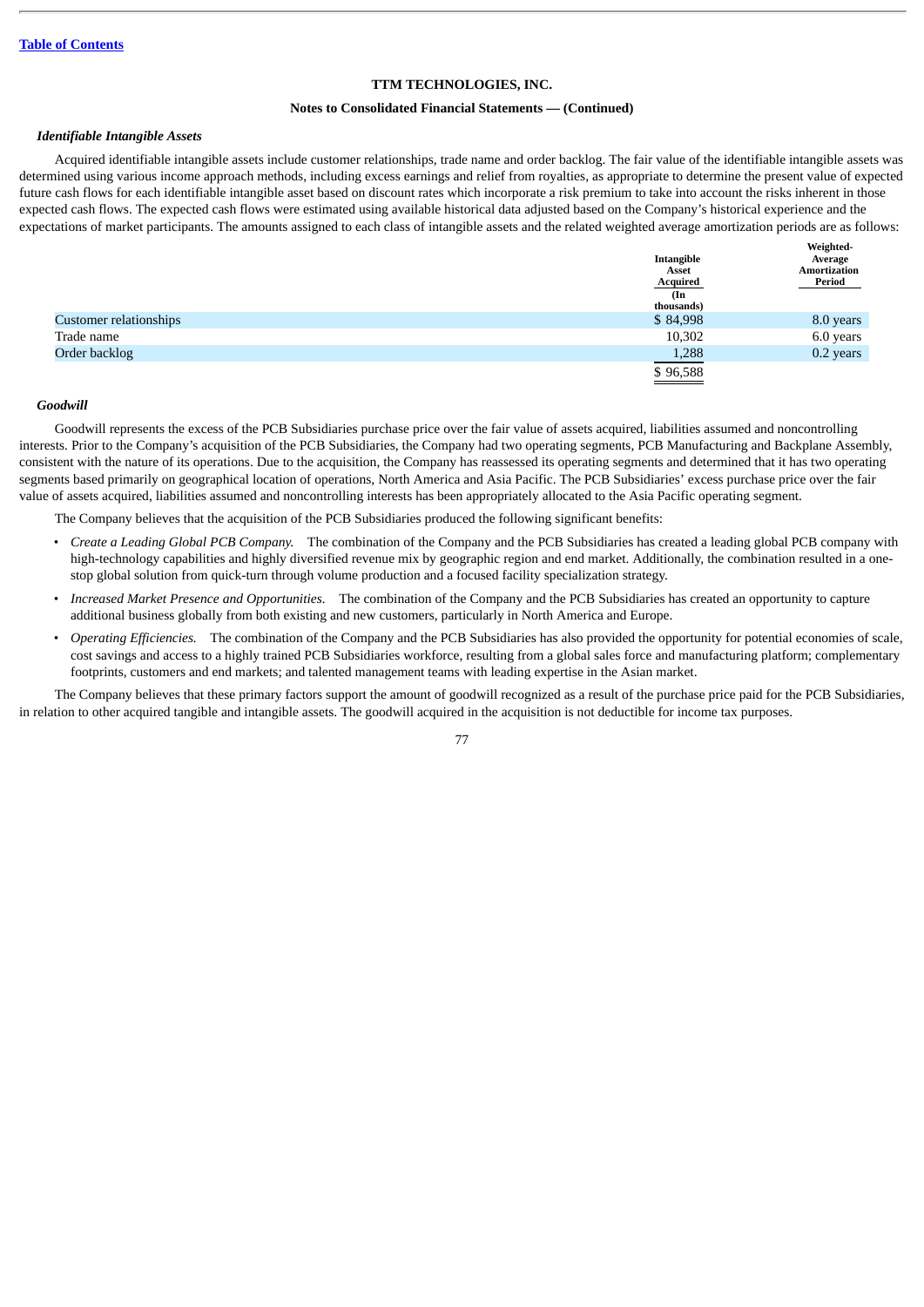# **Notes to Consolidated Financial Statements — (Continued)**

# *Results of Operations*

For the year ended December 31, 2010, net sales of \$597,842 and net income of \$58,586 from the PCB Subsidiaries' operations were included in the consolidated statement of operations.

# *Pro forma Results of Operations*

Unaudited pro forma operating results for the Company, assuming the acquisition of the PCB Subsidiaries occurred on January 1, 2010 and 2009 are as follows:

|                             | For the Year Ended December 31.       |      |           |
|-----------------------------|---------------------------------------|------|-----------|
|                             | 2010                                  | 2009 |           |
|                             | (In thousands, except per share data) |      |           |
| Net sales                   | 1,362,515                             |      | 1,206,411 |
| Net income                  | 78,072                                |      | 24,205    |
| Basic earnings per share    | 0.98                                  |      | 0.30      |
| Dilutive earnings per share | 0.97                                  |      | 0.30      |

The pro forma information is not necessarily indicative of the actual results that would have been achieved had the PCB Subsidiaries acquisition occurred as of January 1, 2010 and 2009, or the results that may be achieved in future periods.

## **(4) Composition of Certain Consolidated Financial Statement Captions**

|                                     |              | December 31,   |
|-------------------------------------|--------------|----------------|
|                                     | 2011         | 2010           |
|                                     |              | (In thousands) |
| Inventories:                        |              |                |
| Raw materials                       | \$<br>44,340 | \$<br>50,465   |
| Work-in-process                     | 46,945       | 47,178         |
| Finished goods                      | 38,145       | 37,742         |
|                                     | \$129,430    | \$135,385      |
| Property, plant and equipment, net: |              |                |
| Land and land use rights            | 37,549<br>\$ | 36,444<br>\$   |
| Buildings and improvements          | 217,628      | 204,850        |
| Machinery and equipment             | 627,361      | 477,886        |
| Construction-in-progress            | 78,068       | 149,123        |
| Furniture and fixtures and other    | 10,493       | 7,892          |
|                                     | 971,099      | 876,195        |
| Less: Accumulated depreciation      | (204, 299)   | (135, 565)     |
|                                     | \$766,800    | \$740,630      |
| Other accrued expenses:             |              |                |
| Interest                            | \$<br>1,019  | \$<br>1,015    |
| Income taxes payable                | 4,037        | 9,252          |
| Other                               | 21,852       | 24,927         |
|                                     | \$<br>26,908 | \$<br>35,194   |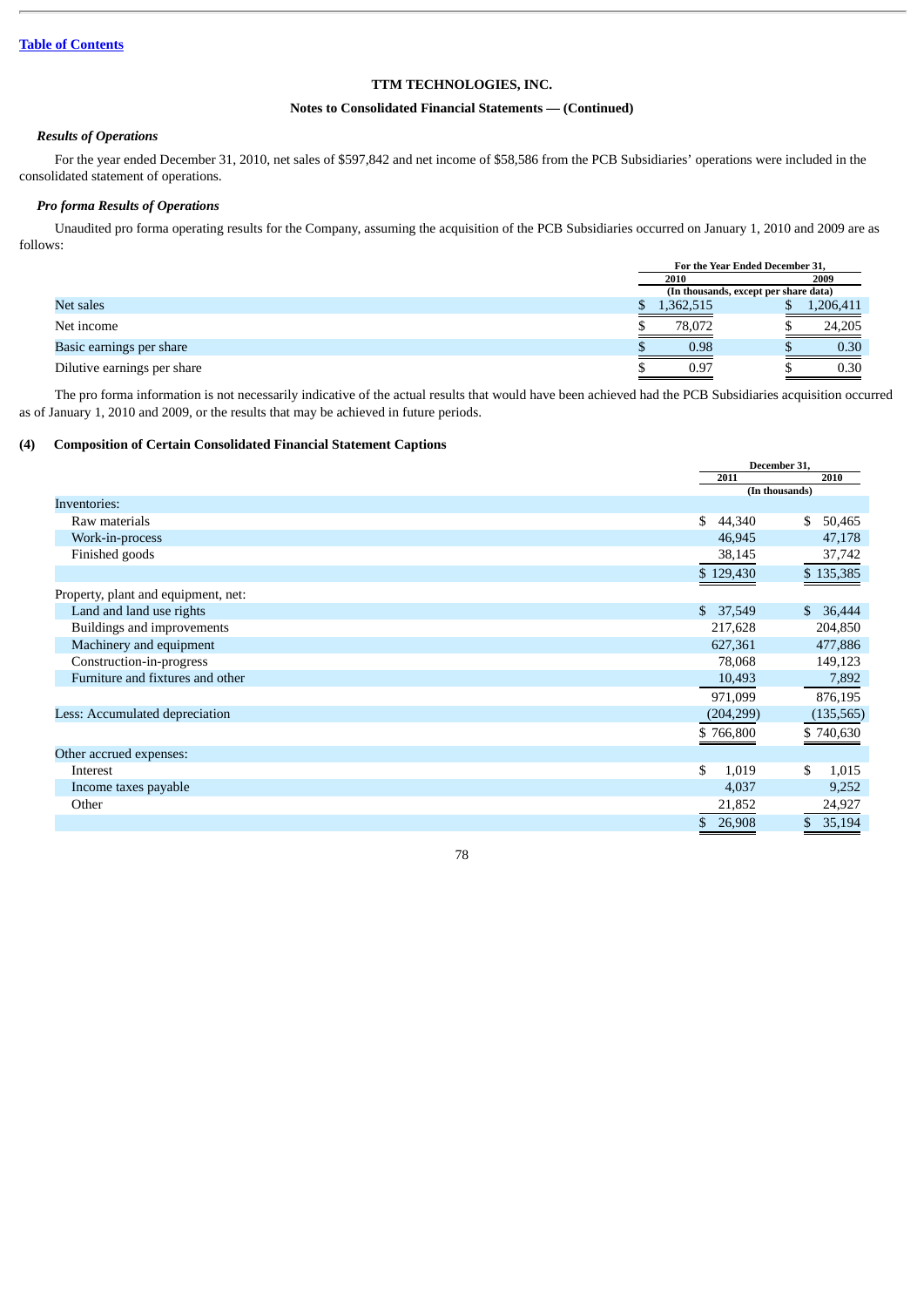### **Notes to Consolidated Financial Statements — (Continued)**

During the years ended December 31, 2011 and 2010, the Company recorded impairment charges in the amount of \$48,125 and \$766 to reduce the carrying values of certain long-lived assets in the Asia Pacific operating segment and an asset held for sale in the North America segment, respectively. See Note 8.

### **(5) Goodwill and Definite-lived Intangibles**

As of December 31, 2011 and 2010 goodwill by operating segment and the components of definite-lived intangibles were as follows:

# *Goodwill*

|                                                         | <b>North</b><br>America | Asia<br>Pacific | <b>Total</b> |
|---------------------------------------------------------|-------------------------|-----------------|--------------|
|                                                         |                         | (In thousands)  |              |
| Balance as of December 31, 2010                         |                         |                 |              |
| Goodwill                                                | \$131,650               | \$183,176       | \$314,826    |
| Accumulated impairment losses                           | (117, 018)              |                 | (117,018)    |
|                                                         | 14,632                  | 183,176         | 197,808      |
| Impairment losses during the year                       | (15,268)                |                 | (15,268)     |
| Foreign currency translation adjustment during the year | 636                     | 144             | 780          |
| Balance as of December 31, 2011                         |                         |                 |              |
| Goodwill                                                | \$132,286               | 183,320         | \$315,606    |
| Accumulated impairment losses                           | (132, 286)              |                 | (132, 286)   |
|                                                         |                         | \$183,320       | \$183,320    |
|                                                         |                         |                 |              |
|                                                         |                         |                 |              |
|                                                         | North                   | Asia            |              |
|                                                         | America                 | Pacific         | <b>Total</b> |
| Balance as of December 31, 2009                         |                         | (In thousands)  |              |
| Goodwill                                                | \$131,148               | \$              | \$131,148    |
| Accumulated impairment losses                           | (117, 018)              |                 | (117,018)    |
|                                                         | 14,130                  |                 | 14,130       |
| Goodwill acquired during the year                       |                         | 183,267         | 183,267      |
| Foreign currency translation adjustment during the year | 502                     | (91)            | 411          |
| Balance as of December 31, 2010                         |                         |                 |              |
| Goodwill                                                | 131,650                 | 183,176         | 314,826      |
| Accumulated impairment losses                           | (117, 018)              |                 | (117,018)    |

The December 31, 2011 and 2010 goodwill balances include foreign currency translation adjustments related to foreign subsidiaries which operate in currencies other than the U.S. Dollar.

As of December 31, 2011, the Company completed its annual goodwill impairment analysis of its reporting units and determined that an impairment of its Shanghai backplane assembly reporting unit, which was part of the 2006 acquisition of Tyco's PCB business, in the North America operating segment, had occurred. Based on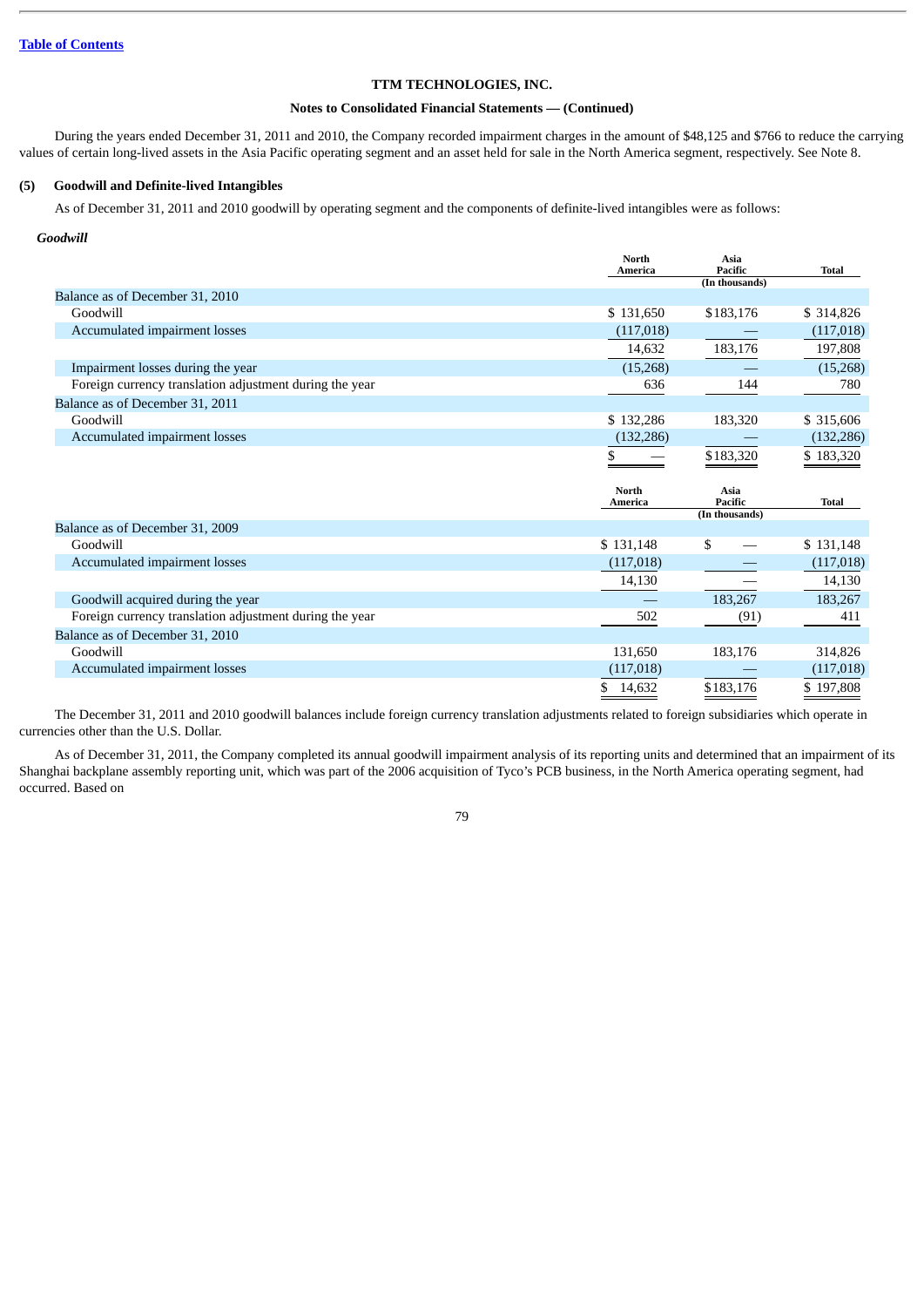### **Notes to Consolidated Financial Statements — (Continued)**

the Company's analysis, it recorded an impairment charge in the amount of \$15,184 for the full amount of goodwill in the Shanghai backplane assembly reporting unit. In conjunction with the assessment, the Company considers factors such as a weakening demand for this facility's products, as well as price pressure from a key telecommunications infrastructure customer and reduced expectations for future cash flows as indicators for potential goodwill impairment. There was no impairment of goodwill in any of the other reporting units.

In performing the impairment test for the year ended December 31, 2011, the fair value of the Company's reporting units are determined using a combination of the income approach and the market approach as considered necessary. Under the income approach, the fair value of each reporting unit is calculated based on the present value of estimated future net cash flows. Under the market approach, fair value is estimated based on market multiples of earnings or similar measures for comparable companies and market transactions, when available.

**Weighted**

There was no impairment of goodwill for the years ended December 31, 2010 and 2009.

# *Definite-lived Intangibles*

|                                                                       | Gross<br>Amount        | Accumulated<br><b>Amortization</b><br>(In thousands) | Foreign<br>Currency<br><b>Rate Change</b> | <b>Net</b><br>Carrying<br>Amount        | weighted<br>Average<br><b>Amortization</b><br>Period<br>(years) |
|-----------------------------------------------------------------------|------------------------|------------------------------------------------------|-------------------------------------------|-----------------------------------------|-----------------------------------------------------------------|
| <b>December 31, 2011:</b>                                             |                        |                                                      |                                           |                                         |                                                                 |
| Strategic customer relationships                                      | \$120,427              | (47, 450)<br>\$                                      | \$<br>291                                 | \$73,268                                | 9.2                                                             |
| Trade name                                                            | 10,302                 | (3, 106)                                             | (4)                                       | 7,192                                   | 6.0                                                             |
| Licensing agreements                                                  | 350                    | (302)                                                |                                           | 48                                      | 3.0                                                             |
|                                                                       | \$131,079              | \$<br>(50, 858)                                      | \$<br>287                                 | \$80,508                                |                                                                 |
|                                                                       | Gross<br><b>Amount</b> | Accumulated<br><b>Amortization</b><br>(In thousands) | Foreign<br>Currency<br><b>Rate Change</b> | <b>Net</b><br>Carrying<br><b>Amount</b> | Weighted<br>Average<br><b>Amortization</b><br>Period<br>(years) |
| <b>December 31, 2010:</b>                                             |                        |                                                      |                                           |                                         |                                                                 |
| Strategic customer relationships                                      | \$ 35,429              | \$<br>(24, 017)                                      | \$<br>285                                 | \$11,697                                | 12.0                                                            |
| Licensing agreements                                                  | 350                    | (186)                                                |                                           | 164                                     | 3.0                                                             |
| Acquired intangibles from the acquisition of the PCB<br>Subsidiaries: |                        |                                                      |                                           |                                         |                                                                 |
| Strategic customer relationships                                      | 84,998                 | (7, 912)                                             | \$<br>(57)                                | \$77,029                                | 8.0                                                             |
| Trade name                                                            | 10,302                 | (1,313)                                              | (6)                                       | 8,983                                   | 6.0                                                             |
| Order backlog                                                         | 1,288                  | (1,286)                                              | (2)                                       |                                         | 0.2                                                             |
|                                                                       | \$132,367              | \$<br>(34,714)                                       | \$<br>220                                 | \$97,873                                |                                                                 |

Definite-lived intangibles are generally amortized using the straight line method of amortization over the useful life, with the exception of the strategic customer relationship intangibles, which are amortized using an accelerated method of amortization based on estimated cash flows. Amortization expense was \$17,427, \$13,795 and \$3,567 for the years ended December 31, 2011, 2010 and 2009, respectively. Amortization expense related to acquired licensing agreements is classified as cost of goods sold.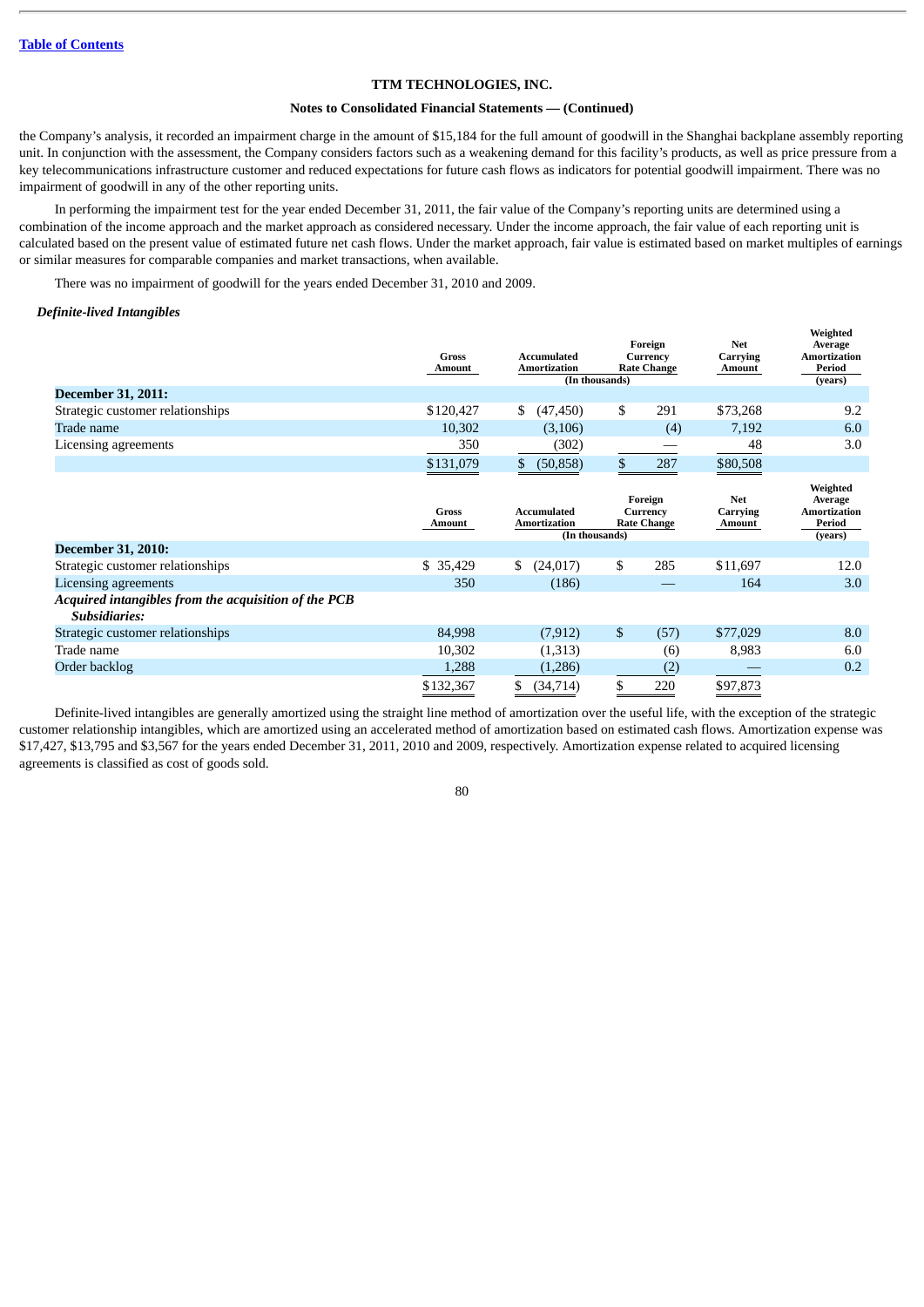### **Notes to Consolidated Financial Statements — (Continued)**

Estimated aggregate amortization for definite-lived intangible assets for the next five years is as follows:

|              |    | (In thousands) |
|--------------|----|----------------|
| 2012         | \$ | 16,523         |
| 2013         |    | 15,528         |
| 2014         |    | 13,951         |
| 2015<br>2016 |    | 12,476         |
|              |    | 7,730          |
|              | ъ  | 66,208         |

### **(6) Long-term Debt and Letters of Credit**

The following table summarizes the long-term debt of the Company as of December 31, 2011 and 2010.

|                                                               | <b>Average Effective</b><br><b>Interest Rate</b> |                        | <b>Average Effective</b><br><b>Interest Rate</b> |                      |
|---------------------------------------------------------------|--------------------------------------------------|------------------------|--------------------------------------------------|----------------------|
|                                                               | as of December 31,<br>2011                       | December 31,<br>2011   | as of December 31,<br>2010                       | December 31.<br>2010 |
|                                                               |                                                  | (In thousands)         |                                                  |                      |
| Bank loans, due various dates through                         |                                                  |                        |                                                  |                      |
| August 2013                                                   | 4.72%                                            | $\mathbf{s}$<br>40,810 | 3.39%                                            | \$<br>30,412         |
| Term loan due November 2013                                   | 2.30%                                            | 297,500                | 2.26%                                            | 350,000              |
| Other                                                         | 6.00%                                            | 17                     | 6.00%                                            | 20                   |
|                                                               |                                                  | 338,327                |                                                  | 380,432              |
| Less Unamortized discount                                     |                                                  | (80)                   |                                                  | (314)                |
|                                                               |                                                  | 338,247                |                                                  | 380,118              |
| Less current maturities                                       |                                                  | (120, 882)             |                                                  | (67, 123)            |
| Long-term debt, less current maturities                       |                                                  | \$ 217,365             |                                                  | 312,995              |
| The maturities of long-term debt through 2013 are as follows: |                                                  |                        |                                                  |                      |
|                                                               |                                                  |                        |                                                  | (In thousands)       |
| 2012                                                          |                                                  |                        |                                                  | 120,962              |

| 2012       |        | 120,902 |
|------------|--------|---------|
| 2013       |        | 217,356 |
| Thereafter |        |         |
|            | c<br>ч | 338,327 |

Bank loans are made up of bank lines of credit in mainland China and are used for working capital and capital investment for the Company's mainland China facilities. These facilities are denominated in either U.S. Dollars or Chinese Renminbi (RMB), with interest rates tied to either LIBOR or People's Bank of China rates. These bank loans expire at various dates through August 2013.

On April 9, 2010, in conjunction with the acquisition of the PCB Subsidiaries, the Company became a party to a credit agreement (Credit Agreement) entered into on November 16, 2009 by certain PCB Subsidiaries. The Credit Agreement consists of a \$350,000 senior secured term loan (Term Loan), an \$87,500 senior secured revolving loan (Revolving Loan), a \$65,000 factoring facility (Factoring Facility), and an \$80,000 letters of credit facility (Letters of Credit Facility), all of which mature on November 16, 2013. The Credit Agreement is secured by substantially all of the assets of the PCB Subsidiaries. The Company has fully and unconditionally guaranteed the full and punctual payment of all obligations of the PCB Subsidiaries under the Credit Agreement.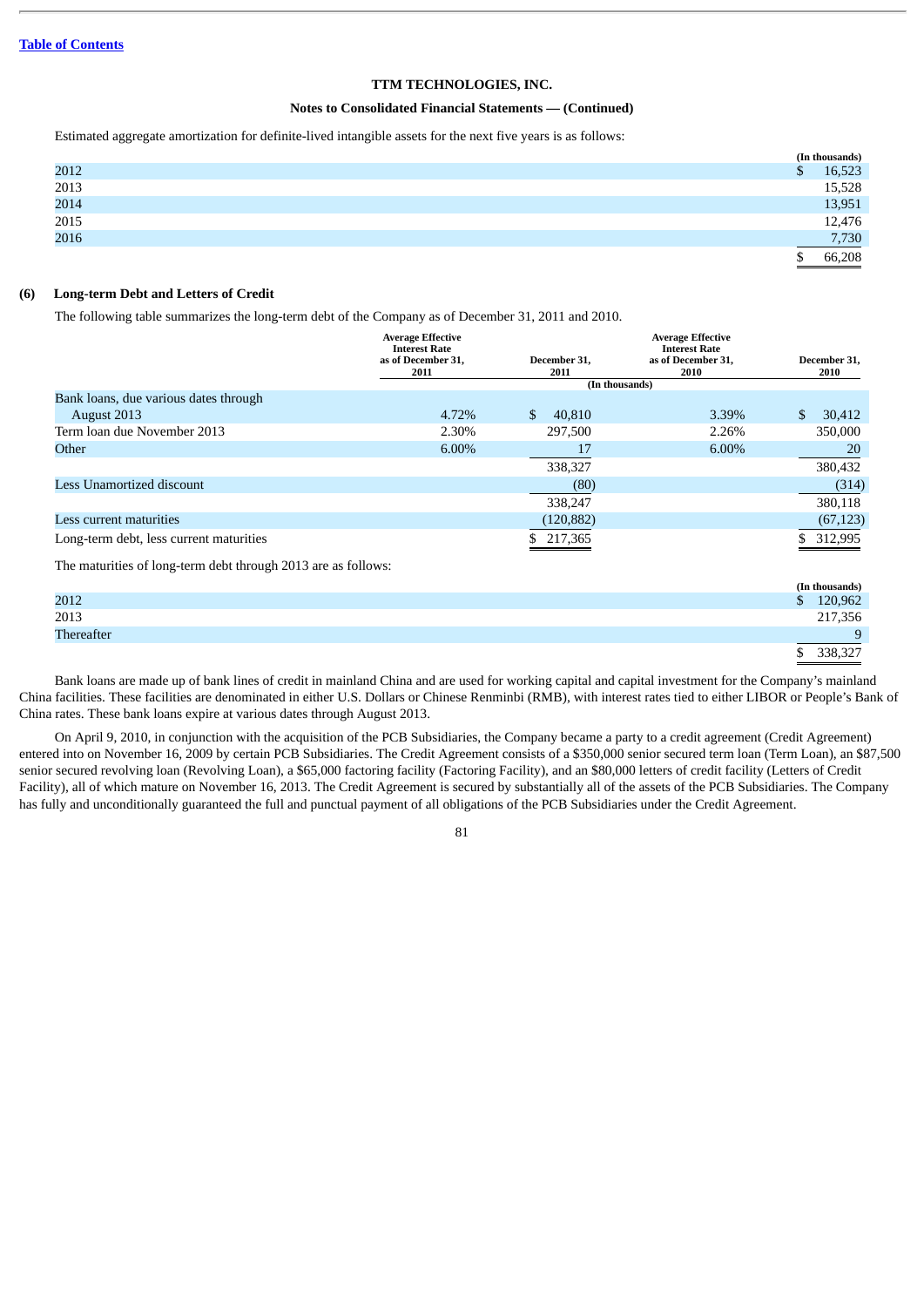### **Notes to Consolidated Financial Statements — (Continued)**

Borrowings under the Credit Agreement bear interest at a floating rate of LIBOR (term election by Company) plus an applicable interest margin. Borrowings under the Term Loan will bear interest at a rate of LIBOR plus 2.0%, LIBOR plus 2.25% under the Revolving Loan, and LIBOR plus 1.25% under the Factoring Facility. There is no provision, other than an event of default, for these interest margins to increase. At December 31, 2011 and 2010, the weighted average interest rate on the outstanding borrowings under the Credit Agreement was 2.30% and 2.26%, respectively.

The Company made scheduled payments of the outstanding Term Loan balance during 2011. All and any other outstanding balances under the Credit Agreement are due at the maturity date of November 16, 2013. Borrowings under the Credit Agreement are subject to certain financial and operating covenants that include, among other provisions, limitations on dividends or other distributions, maintaining maximum total leverage ratios and minimum net worth, current assets, and interest coverage ratios at both the Company and PCB Subsidiaries level. During the years ended December 31, 2011 and 2010, the Company entered into amendments to the Credit Agreement that amended certain of the Credit Agreement financial covenants related to the Company and PCB Subsidiaries. At December 31, 2011, the Company was in compliance with the covenants.

The Company is also required to pay a commitment fee of 0.20% per annum on the unused portion of any loan or facility under the Credit Agreement. For the years ended December 31, 2011 and 2010, the Company incurred \$314 and \$260, respectively, in commitment fees related to unused borrowing availability under the Credit Agreement. As of December 31, 2011, all of the remaining Term Loan was outstanding, none of the Revolving Loan or Factoring Facility was outstanding, and \$41,932 of the Letters of Credit Facility was outstanding. Available borrowing capacity under the Revolving Loan and Factoring Facility was \$87,500 and \$65,000, respectively, at December 31, 2011.

On April 9, 2010, the Company entered into an interest rate swap arrangement with an initial notional amount of \$146,500, for the period beginning April 18, 2011 and ending on April 16, 2013. See Note 11.

#### *Other Letters of Credit*

In addition to the letters of credit obtained by the PCB Subsidiaries pursuant to the Credit Agreement, the Company maintains several unused letters of credit: a \$2,294 standby letter of credit expiring December 31, 2012 associated with its insured workers compensation program; a \$1,000 standby letter of credit expiring February 28, 2013 related to the lease of one of its production facilities; and various other letters of credit aggregating to approximately \$3,102 related to purchases of machinery and equipment with various expiration dates through June 2012.

#### **(7) Convertible Senior Notes**

In May 2008, the Company issued 3.25% Convertible Senior Notes (Convertible Notes) due May 15, 2015, in a public offering for an aggregate principal amount of \$175,000. The Convertible Notes bear interest at a rate of 3.25% per annum. Interest is payable semiannually in arrears on May 15 and November 15 of each year. The Convertible Notes are senior unsecured obligations and rank equally to the Company's future unsecured senior indebtedness and senior in right of payment to any of the Company's future subordinated indebtedness. The liability and equity components of the Convertible Notes are separately accounted for in a manner that reflects the Company's non-convertible debt borrowing rate when interest costs are recognized.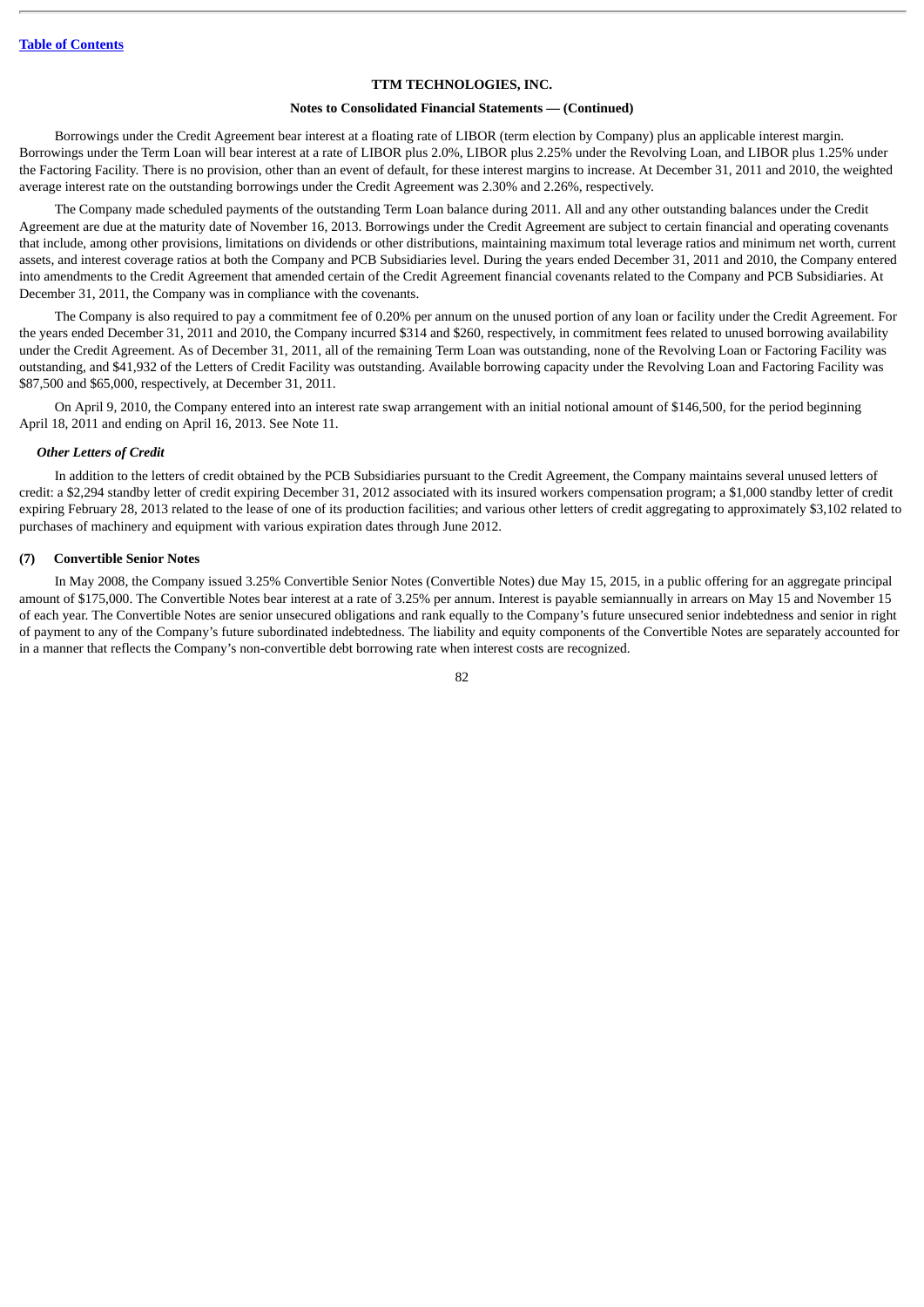### **Notes to Consolidated Financial Statements — (Continued)**

The Company has allocated the Convertible Notes offering costs to the liability and equity components in proportion to the allocation of proceeds and accounted for them as debt issuance costs and equity issuance costs, respectively. At December 31, 2011 and 2010, the following summarizes the liability and equity components of the Convertible Notes:

|                                                               | December 31.<br>2011 | December 31.<br>2010 |
|---------------------------------------------------------------|----------------------|----------------------|
|                                                               | (In thousands)       |                      |
| <b>Liability components:</b>                                  |                      |                      |
| Convertible Notes                                             | \$175,000            | S.<br>175,000        |
| Less: Convertible Notes unamortized discount                  | (23, 847)            | (29,717)             |
| Convertible Notes, net of discount                            | \$151,153            | 145,283              |
| <b>Equity components:</b>                                     |                      |                      |
| Additional paid-in capital:                                   |                      |                      |
| Embedded conversion option — Convertible Notes                | 43,000               | \$<br>43,000         |
| Embedded conversion option — Convertible Notes issuance costs | (1, 413)             | (1, 413)             |
|                                                               | 41,587               | 41,587               |

At December 31, 2011 and, 2010, remaining unamortized debt issuance costs included in other non-current assets were \$2,406 and \$2,998, respectively. The debt issuance costs and debt discount are being amortized to interest expense over the term of the Convertible Notes using the effective interest rate method. At December 31, 2011, the remaining amortization period for the unamortized Convertible Note discount and debt issuance costs was 3.4 years.

The components of interest expense resulting from the Convertible Notes for the years ended December 31, 2011, 2010 and 2009 are as follows:

|                                                 |          | For the Year Ended December 31. |          |  |
|-------------------------------------------------|----------|---------------------------------|----------|--|
|                                                 | 2011     | 2010                            | 2009     |  |
|                                                 |          | (In thousands)                  |          |  |
| Contractual coupon interest                     | \$5,688  | \$5,688                         | \$5,688  |  |
| Amortization of Convertible Notes debt discount | 5,870    | 5.400                           | 4,968    |  |
| Amortization of debt issuance costs             | 592      | 545                             | 502      |  |
|                                                 | \$12,150 | \$11,633                        | \$11,158 |  |

For the years ended December 31, 2011, 2010 and 2009, the amortization of the Convertible Notes debt discount and debt issuance costs are based on an effective interest rate of 8.37%.

# *Conversion*

At any time prior to November 15, 2014, holders may convert their Convertible Notes into cash and, if applicable, into shares of the Company's common stock based on a conversion rate of 62.6449 shares of the Company's common stock per \$1 principal amount of Convertible Notes, subject to adjustment, under the following circumstances: (1) during any calendar quarter beginning after June 30, 2008 (and only during such calendar quarter), if the last reported sale price of our common stock for at least 20 trading days during the 30 consecutive trading days ending on the last trading day of the immediately preceding calendar quarter is greater than or equal to 130% of the applicable conversion price on each applicable trading day of such preceding calendar quarter; (2) during the five business day period after any 10 consecutive trading day period in which the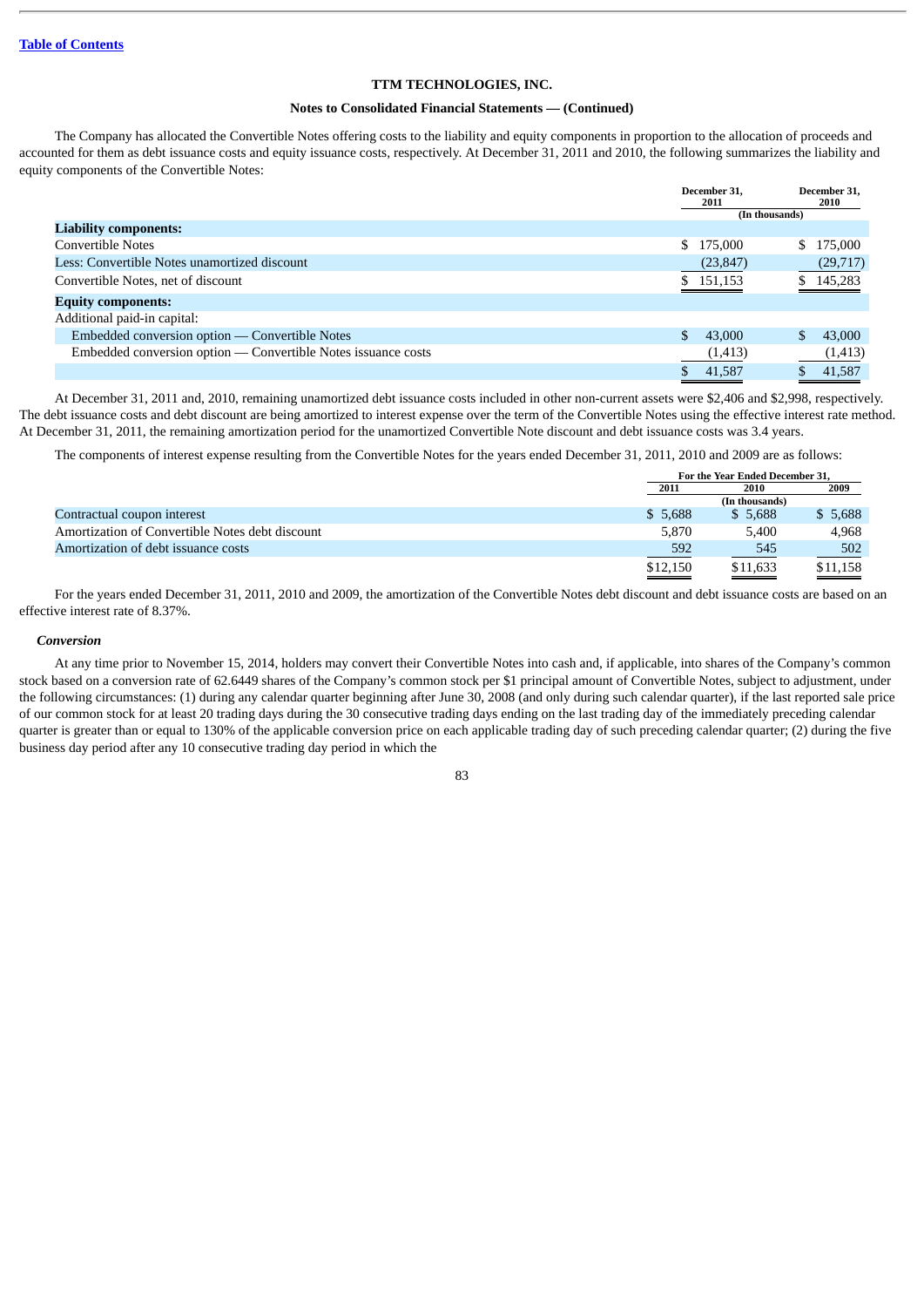### **Notes to Consolidated Financial Statements — (Continued)**

trading price per note for each day of that 10 consecutive trading day period was less than 98% of the product of the last reported sale price of the Company's common stock and the conversion rate on such day; or (3) upon the occurrence of specified corporate transactions described in the prospectus supplement. As of December 31, 2011, none of the conversion criteria had been met.

On or after November 15, 2014 until the close of business on the third scheduled trading day preceding the maturity date, holders may convert their notes at any time, regardless of the foregoing circumstances. Upon conversion, for each \$1 principal amount of notes, the Company will pay cash for the lesser of the conversion value or \$1 and shares of our common stock, if any, based on a daily conversion value calculated on a proportionate basis for each day of the 60 trading day observation period. Additionally, in the event of a fundamental change as defined in the prospectus supplement, or other conversion rate adjustments such as share splits or combinations, other distributions of shares, cash or other assets to stockholders, including self-tender transactions (Other Conversion Rate Adjustments), the conversion rate may be modified to adjust the number of shares per \$1 principal amount of the notes. As of December 31, 2011, none of the criteria for a fundamental change or a conversion rate adjustment had been met.

The maximum number of shares issuable upon conversion, including the effect of a fundamental change and subject to Other Conversion Rate Adjustments, would be 13,978.

### *Note Repurchase*

The Company is not permitted to redeem the Convertible Notes at any time prior to maturity. In the event of a fundamental change or certain default events, as defined in the prospectus supplement, holders may require the Company to repurchase for cash all or a portion of their Convertible Notes at a price equal to 100% of the principal amount, plus any accrued and unpaid interest.

### *Convertible Note Hedge and Warrant Transaction*

In connection with the issuance of the Convertible Notes, the Company entered into a convertible note hedge and warrant transaction (Call Spread Transaction), with respect to the Company's common stock. The hedge expires on May 15, 2015 and can only be executed upon the conversion of the above mentioned Convertible Notes. Additionally, the Company sold warrants to purchase 10,963 shares of its common stock at a price of \$18.15 per share. The warrants expire ratably beginning August 2015 through February 2016. The Call Spread Transaction has no effect on the terms of the Convertible Notes and reduces potential dilution by effectively increasing the conversion price of the Convertible Notes to \$18.15 per share of the Company's common stock.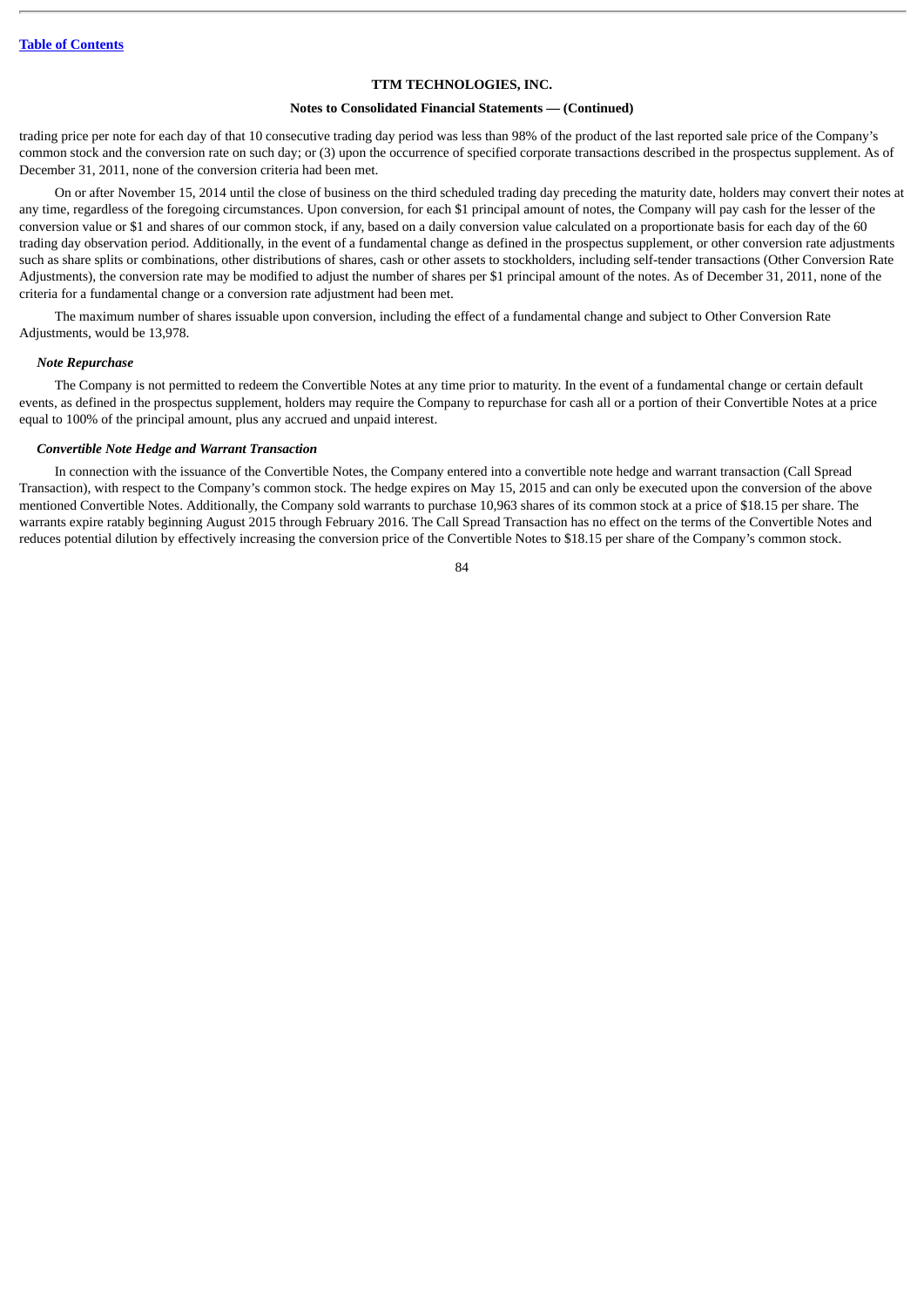## **Notes to Consolidated Financial Statements — (Continued)**

#### **(8) Impairment of Long-lived Assets**

Impairment of long-lived assets was as follows for the years ended December 31, 2011, 2010 and 2009:

|                                                  |          | For the Year Ended   |          |
|--------------------------------------------------|----------|----------------------|----------|
|                                                  | 2011     | December 31,<br>2010 | 2009     |
|                                                  |          | (In thousands)       |          |
| Asia Pacific                                     |          |                      |          |
| Manufacturing equipment held for use             | \$39,850 | $s =$                | \$.      |
| Manufacturing equipment technologically obsolete | 8.275    |                      |          |
| <b>North America</b>                             |          |                      |          |
| <b>Plant Closures:</b>                           |          |                      |          |
| Los Angeles, California                          |          |                      | 7,457    |
| Redmond, Washington                              |          |                      | 737      |
| Hayward, California                              |          |                      | 192      |
| Assets held for sale:                            |          |                      |          |
| Redmond, Washington                              |          |                      | 2,125    |
| Dallas, Oregon                                   |          | 766                  | 2,250    |
|                                                  | \$48,125 | \$766                | \$12,761 |

During the year ended December 31, 2011, the Company recorded an impairment charge in the amount of \$48,125 to reduce the carrying value of certain long-lived assets in the Asia Pacific operating segment. The impairment charge includes \$39,850 related to manufacturing equipment held for use at a plant acquired by Meadville in 2007. The Company had previously reduced the carrying value for some of these assets during its purchase price allocation related to the acquisition of the PCB Subsidiaries. Weaker than expected operating performance at this manufacturing plant in the first six months of 2011, resulting from a downturn in the profitability of its products as well as a reduction in expected future demand, resulted in an asset impairment during the second quarter of 2011. Based on the undiscounted cash flows for this plant, an impairment of the manufacturing assets was indicated. In addition, the manufacturing equipment at this plant cannot be used at the Company's other manufacturing sites. The fair value of these manufacturing assets was determined using a discounted cash flow model over their remaining useful life with the impairment being the difference between the carrying value and fair value of the asset group. The impairment charge is also comprised of \$8,275 related to manufacturing equipment that, due to the change in market conditions noted above, has become or is expected to become technologically obsolete. Accordingly, during the year ended December 31, 2011, the Company revised its classification of these assets to assets held for sale or disposal. The fair value of these assets was determined using third party quotes or other estimates of salvage value, and the assets' carrying value was written down to salvage value. The new carrying value of the assets held for sale or disposal is approximately \$1,003, which is included in machinery and equipment in property, plant and equipment, net in the accompanying consolidated balance sheet.

For the years ended December 31, 2010 and 2009 the Company reduced the carrying value of the Dallas, Oregon facility, which was classified as an asset held for sale in a prior period, to record the estimated fair value less costs to sell, resulting in an impairment of \$766 and \$2,250, respectively, due to a depressed real estate market in the surrounding Dallas, Oregon region. During the year ended December 31, 2010, the Dallas, Oregon facility was sold.

For the year ended December 31, 2009, the Company recorded the impairment of certain long-lived assets for its Redmond, Washington, Los Angeles and Hayward, California facilities resulting from announced facility closures. These charges are presented as impairment of long-lived assets in the Company's consolidated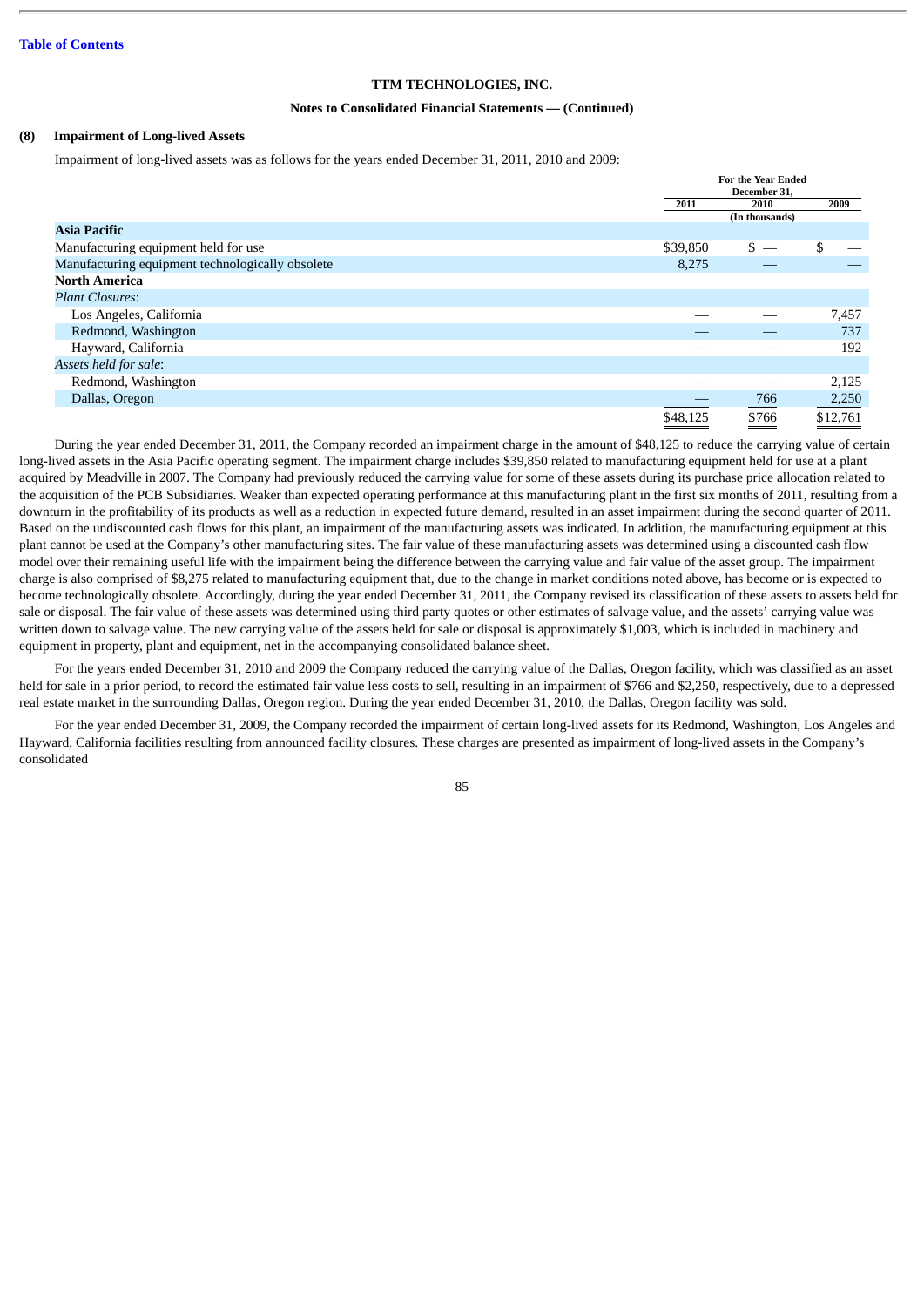### **Notes to Consolidated Financial Statements — (Continued)**

statement of operations. Additionally, during the year ended 2009 the Company commenced the process of selling the buildings at the Redmond, Washington facility and classified the buildings as assets held for sale and recognized at the lesser of carrying value or fair value less costs to sell, resulting in impairment of \$2,125. All of the buildings at the Redmond, Washington facility were sold for amounts approximating carrying value during the year ended December 31, 2010.

### **(9) Restructuring Charges**

Restructuring costs were as follows for the years ended December 31, 2010 and 2009:

|                                     | For the Year Ended December 31, 2010 |    |                         |                |  | For the Year Ended December 31, 2009 |   |                         |         |  |
|-------------------------------------|--------------------------------------|----|-------------------------|----------------|--|--------------------------------------|---|-------------------------|---------|--|
|                                     | Separation<br>Costs                  |    | Contract<br>Termination | Total<br>Costs |  | Separation<br>Costs                  |   | Contract<br>Termination |         |  |
|                                     | (In thousands)                       |    |                         |                |  |                                      |   |                         |         |  |
| North America                       |                                      |    |                         |                |  |                                      |   |                         |         |  |
| <b>Plant Closures:</b>              |                                      |    |                         |                |  |                                      |   |                         |         |  |
| Hayward and Los Angeles, California |                                      | \$ | 389                     | \$ 389         |  | 2,284                                | S | 529                     | \$2,813 |  |
| Redmond, Washington                 |                                      |    |                         |                |  | 2,677                                |   |                         | 2,677   |  |
|                                     |                                      |    | 389                     | \$ 389         |  | 4,961                                |   | 529                     | \$5,490 |  |

There were no restructuring costs for the year ended December 31, 2011.

In September 2009, the Company announced its plan to close its Hayward and Los Angeles, California facilities and lay off approximately 340 employees at these sites. All accrued separation costs related to this restructuring have been paid. Contract termination costs related to building operating leases associated with the closure of these facilities, which the Company ceased use, were also recorded during the years ended December 31, 2010 and 2009. Remaining accrued contract termination costs at December 31, 2011 and 2010 were \$384 and \$416, respectively, and are included as a component of other accrued expenses in the consolidated balance sheet. Excluding the restructuring costs of the Redmond, Washington facility as discussed below, reductions related to the restructuring costs accrual for the years ended December 31, 2011, 2010 and 2009 were \$32, \$815 and \$1,630, respectively, and were primarily related to payments made during the respective periods.

In January 2009, the Company announced its plan to close its Redmond, Washington facility and lay off approximately 370 employees at this site. In addition, the Company laid off about 140 employees at various other U.S. facilities in January 2009. The Redmond, Washington facility has been closed, all employees related to the January 2009 restructuring have been separated, and all accrued separation costs have been paid as of December 31, 2009.

During the year ended December 31, 2009, the Company also recorded \$2,637 and \$713 in inventory write-off costs related to the Hayward and Los Angeles, California and Redmond, Washington restructurings, respectively. These inventory write-off costs were recorded as a component of cost of goods sold in the consolidated statement of operations.

Long-lived asset impairments were also recognized as a result of these restructuring plans. See Note 8.

# **(10) Income Taxes**

The components of income before income taxes for the years ended December 31, 2011, 2010 and 2009 are:

|                            |          | For the Year Ended December 31. |           |  |  |
|----------------------------|----------|---------------------------------|-----------|--|--|
|                            | 2011     | 2010                            | 2009      |  |  |
|                            |          | (In thousands)                  |           |  |  |
| <b>United States</b>       | \$40,138 | \$32,275                        | \$(1,040) |  |  |
| Foreign                    | 33,094   | 76,362                          | 9,163     |  |  |
| Income before income taxes | \$73,232 | \$108,637                       | \$8,123   |  |  |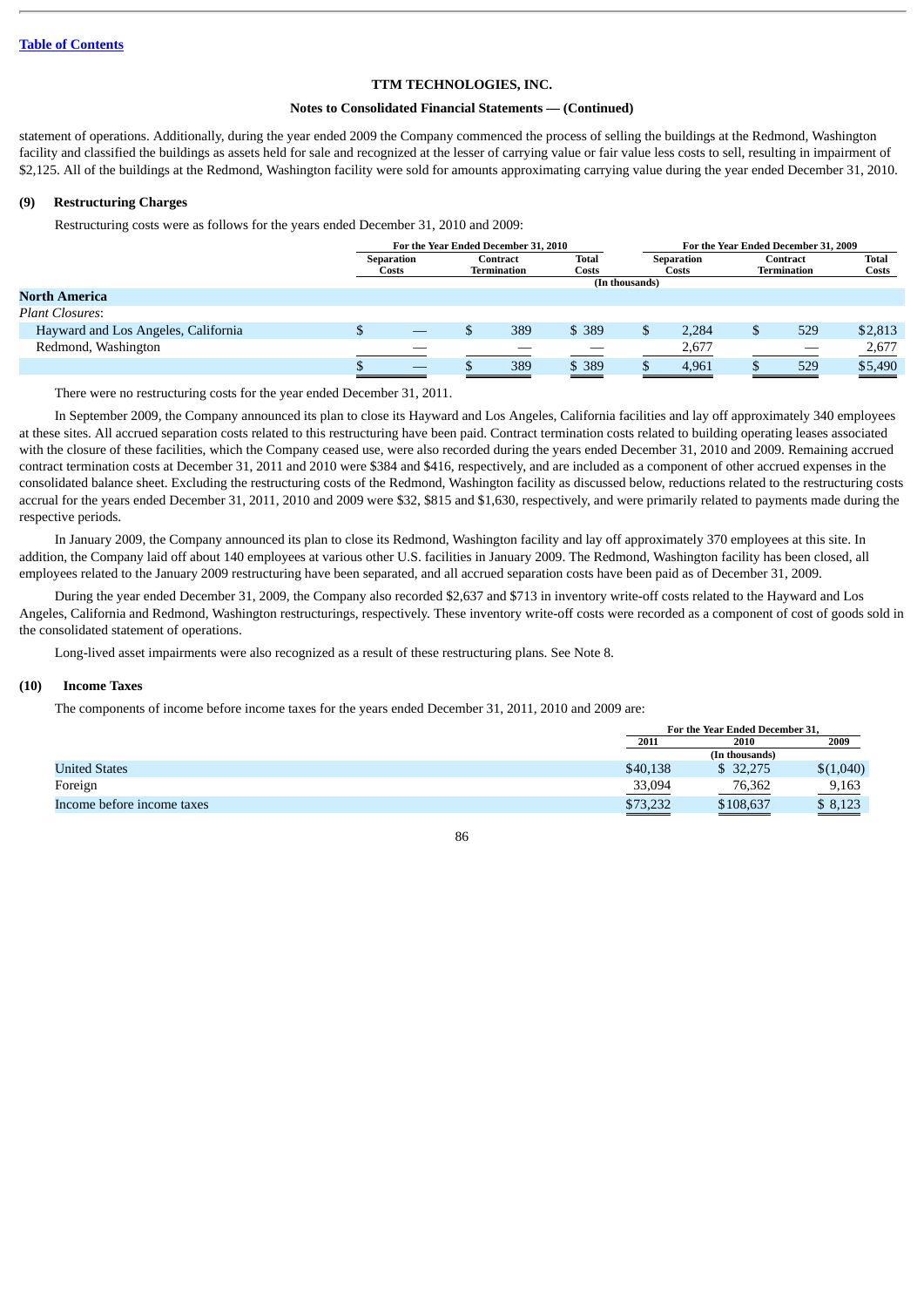### **Notes to Consolidated Financial Statements — (Continued)**

The Company's foreign earnings attributable to the Asia Pacific operating segment will be permanently reinvested in such foreign jurisdictions and, therefore, no deferred tax liabilities for U.S. income taxes on undistributed earnings are recorded. The determination of the unrecognized deferred tax liability for the temporary difference related to these undistributed earnings is not practicable. At December 31, 2011 and 2010, these undistributed earnings aggregated approximately \$42,269 and \$69,991, respectively.

Foreign earnings attributable to its backplane assembly facility in Shanghai, China, which is managed in conjunction with the U.S. operations will be repatriated and therefore a deferred tax liability for U.S. income taxes on undistributed earnings has been recorded.

The components of income tax (provision) benefit for the years ended December 31, 2011, 2010 and 2009 are:

|                               |            | For the Year Ended December 31. |             |  |  |  |
|-------------------------------|------------|---------------------------------|-------------|--|--|--|
|                               | 2011       | 2010                            | 2009        |  |  |  |
|                               |            | (In thousands)                  |             |  |  |  |
| Current (provision) benefit:  |            |                                 |             |  |  |  |
| Federal                       | \$(7,390)  | \$<br>90                        | \$(3,536)   |  |  |  |
| <b>State</b>                  | (85)       | (409)                           | (1,721)     |  |  |  |
| Foreign                       | (13, 326)  | (12,215)                        | (2,839)     |  |  |  |
| Total current                 | (20, 801)  | (12, 534)                       | (8,096)     |  |  |  |
| Deferred (provision) benefit: |            |                                 |             |  |  |  |
| Federal                       | (3,615)    | (12,640)                        | 3,419       |  |  |  |
| <b>State</b>                  | (269)      | (2,045)                         | 1,313       |  |  |  |
| Foreign                       | (1,320)    | (1,519)                         | 98          |  |  |  |
| Total deferred                | (5,204)    | (16,204)                        | 4,830       |  |  |  |
| <b>Total provision</b>        | \$(26,005) | \$(28,738)                      | $$$ (3,266) |  |  |  |

The following is a reconciliation between the statutory federal income tax rates and the Company's effective income tax rates for the years ended December 31, 2011, 2010 and 2009, which are derived by dividing the income tax (provision) benefit by the income before income taxes:

|                                                                  | For the Year Ended December 31. |            |            |  |
|------------------------------------------------------------------|---------------------------------|------------|------------|--|
|                                                                  | 2011                            | 2010       | 2009       |  |
| Statutory federal income tax rate                                | $(35.0)\%$                      | $(34.0)\%$ | $(34.0)\%$ |  |
| State income taxes, net of federal benefit and state tax credits | (0.3)                           | (1.5)      | (3.3)      |  |
| Domestic production activities deduction                         | 0.7                             | 0.1        | 1.5        |  |
| Foreign tax differential on foreign earnings                     | (0.7)                           | 11.4       |            |  |
| Other                                                            | (0.2)                           | (2.5)      | (4.4)      |  |
| Total provision for income taxes                                 | $\frac{(35.5)\%}{2}$            | $(26.5)\%$ | $(40.2)\%$ |  |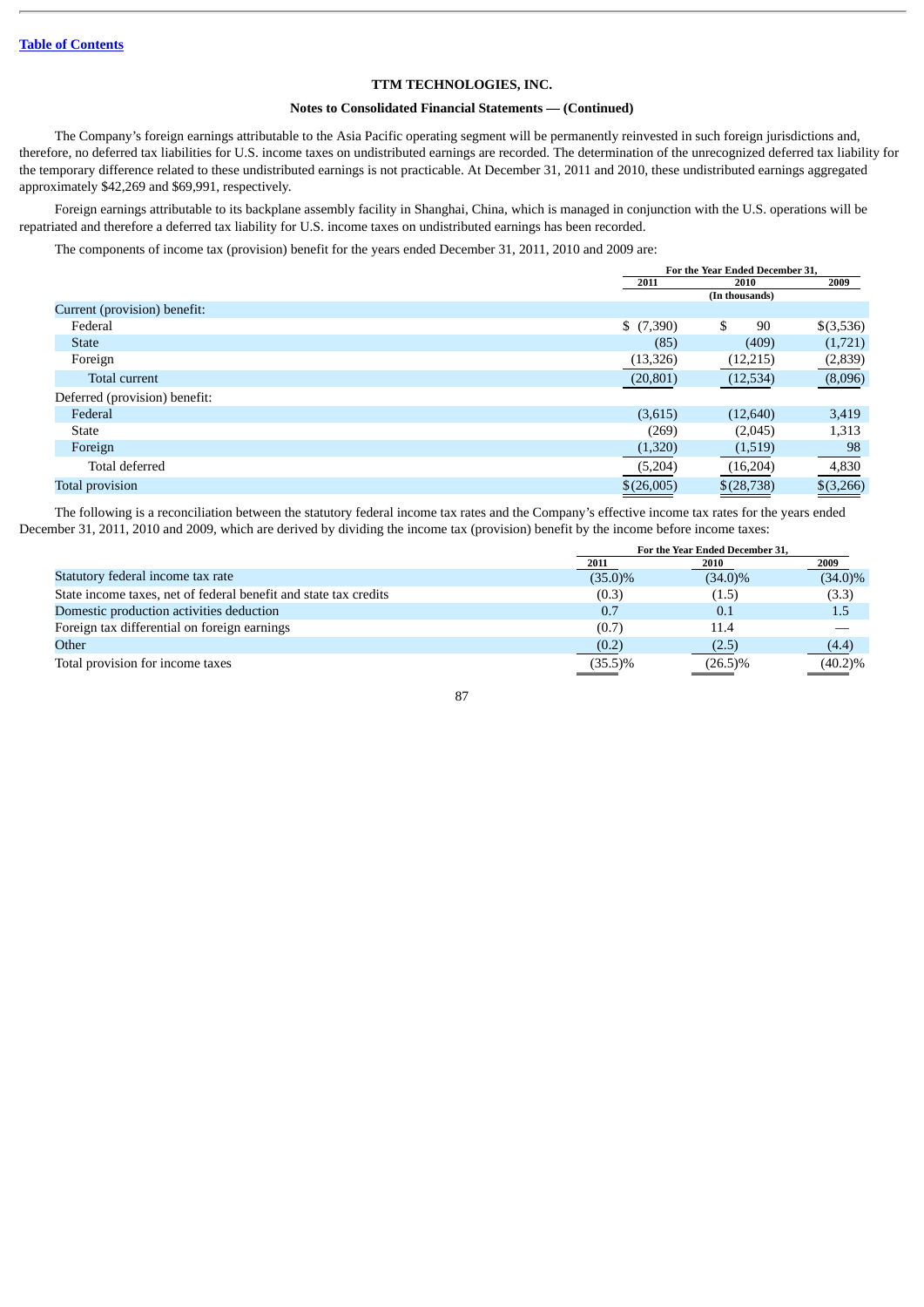### **Notes to Consolidated Financial Statements — (Continued)**

Deferred income taxes reflect the net tax effects of temporary differences between the carrying amounts of assets and liabilities for financial reporting purposes and the amounts used for income tax purposes. The significant components of the net deferred income tax assets as of December 31, 2011 and 2010 are as follows:

|                                                        |          | December 31,   |
|--------------------------------------------------------|----------|----------------|
|                                                        | 2011     | 2010           |
|                                                        |          | (In thousands) |
| Deferred income tax assets:                            |          |                |
| Goodwill and intangible amortization                   | \$10,564 | \$13,015       |
| Reserves and accruals                                  | 6,902    | 7,236          |
| Net operating loss carryforwards                       | 13,245   | 14,147         |
| State tax credit carryforwards, net of federal benefit | 5,515    | 3,506          |
| Stock-based compensation                               | 3,055    | 2,872          |
| Original issue discount on Convertible Notes           | 7,760    | 9,808          |
| Property, plant and equipment basis differences        | 13,981   | 6,849          |
| Other deferred income tax assets                       | 2,344    | 1,600          |
|                                                        | 63,366   | 59,033         |
| Less valuation allowance                               | (33,583) | (19, 285)      |
|                                                        | 29,783   | 39,748         |
| Deferred income tax liabilities:                       |          |                |
| Discount on senior convertible notes                   | (8,889)  | (11, 174)      |
| Unrealized gain on currency translation                | (2,877)  | (1,821)        |
| Repatriation of foreign earnings                       | (4,020)  | (8,420)        |
| Net deferred income tax assets                         | \$13,997 | \$18,333       |
| Deferred income tax assets, net:                       |          |                |
| Current deferred income taxes                          | \$6,917  | 7,208<br>\$.   |
| Noncurrent deferred income taxes                       | 7,080    | 11,125         |

At December 31, 2011 the Company's foreign and multiple state net operating loss carryforwards for income tax purposes were approximately \$55,228 and \$67, respectively and if not utilized, the state and foreign net operating loss carryforwards will begin to expire in 2012 and 2018, respectively. At December 31, 2011, the Company's state tax credit carryforwards were approximately \$8,874, of which \$6,923 have no expiration date.

A valuation allowance is provided when it is more likely than not that all or some portion of the deferred income tax assets will not be realized. Certain subsidiaries within the Asia Pacific segment have net operating loss carryforwards in various tax jurisdictions that the Company has determined are not more likely than not to be utilized. Based on historical performance and future expectations of these subsidiaries, the Company does not anticipate sufficient taxable income to utilize these net operating loss carryforwards. As a result, a full valuation allowance has been recorded for these subsidiaries at December 31, 2011. For the net deferred income tax asset, management has determined that it is more likely than not that the results of future operations will generate sufficient taxable income to realize the net deferred tax asset.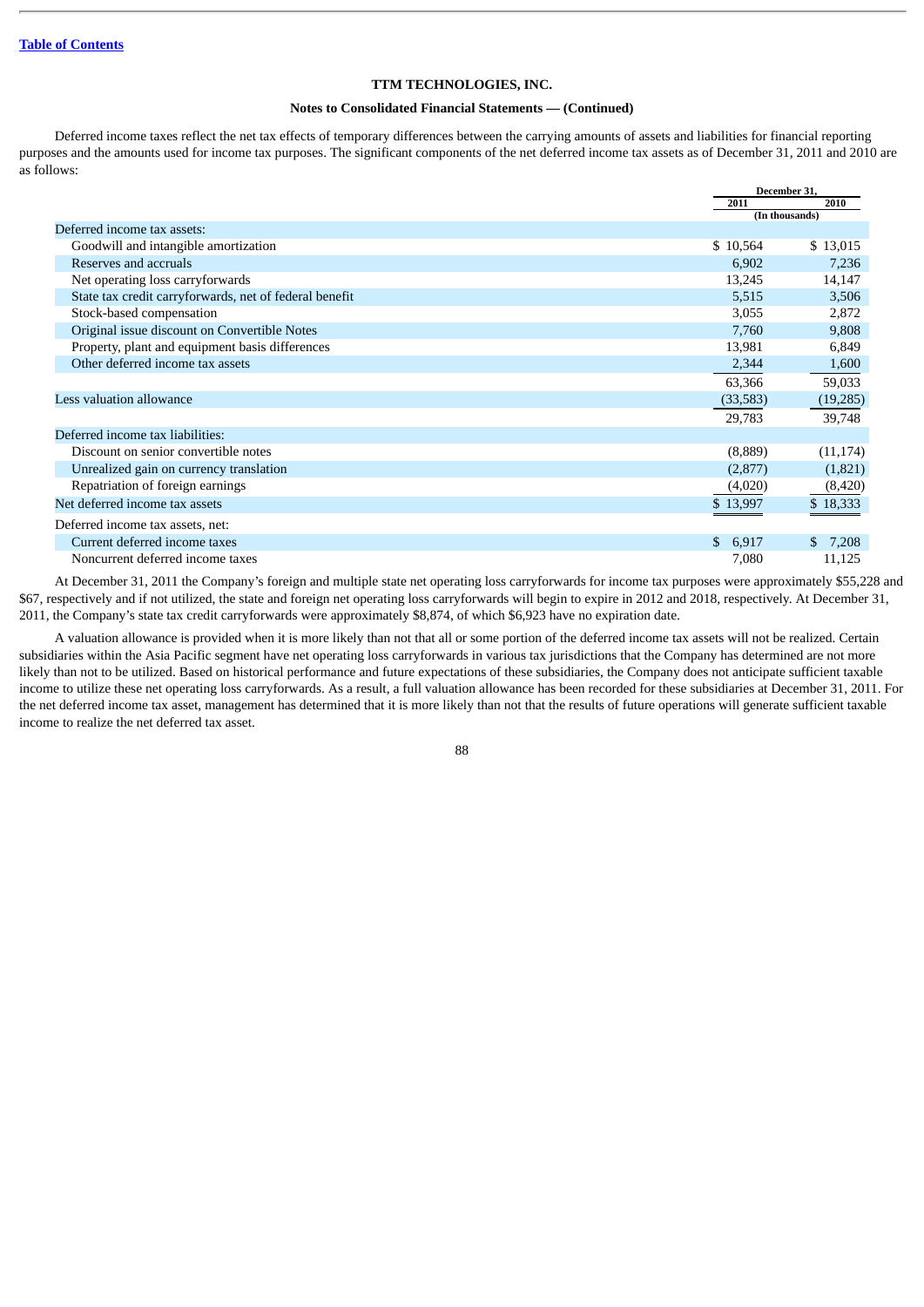## **Notes to Consolidated Financial Statements — (Continued)**

The following summarizes the activity in the Company's valuation allowance for the years ended December 31, 2011 and 2010:

| 2010   |
|--------|
|        |
|        |
|        |
| 373    |
| 18,912 |
|        |
| 19,285 |
|        |

The valuation allowance increases relate to foreign operations and are included as a component of foreign tax differential on foreign earnings within the reconciliation between the statutory federal income tax rates and the Company's effective tax rates.

There were no valuation allowances for the year ended December 31, 2009.

Certain entities within the Asia Pacific segment have operated under tax holidays in China, which were effective through December 31, 2011. The impact of the China tax holidays decreased China taxes by \$7,685 and \$5,650 and increased both basic and dilutive earnings per share by \$0.09 and \$0.08 for the years ended December 31, 2011 and 2010, respectively. The Company will continue to file for the favorable reduced rates related to China tax holidays for the foreseeable future.

A reconciliation of the beginning and ending amount of unrecognized tax benefits, exclusive of accrued interest and penalties, is as follows:

|                                                              | 2011  | 2010           | 2009                |
|--------------------------------------------------------------|-------|----------------|---------------------|
|                                                              |       | (In thousands) |                     |
| Balance at January 1                                         | \$112 | \$112          | \$95                |
| Additions based on tax positions related to the current year | 181   |                |                     |
| Additions for tax positions of prior years                   | 624   |                |                     |
| Reductions for tax positions of prior years                  |       |                |                     |
| Lapse of statute                                             | (30)  |                |                     |
| <b>Settlements</b>                                           |       |                |                     |
| Balance at December 31                                       | \$887 | \$112          | $\underline{\$112}$ |
|                                                              |       |                |                     |

At December 31, 2011 and 2010, the Company classified \$469 and \$144, respectively, of total unrecognized tax benefits, which include accrued interest and penalties of \$32, net of tax benefits for both 2011 and 2010, as a component of other long-term liabilities. Additionally, the Company reduced its deferred tax assets by \$450 of total unrecognized tax benefits at December 31, 2011. The amount of unrecognized tax benefits that would, if recognized, reduce the Company's effective income tax rate in any future periods is \$437. The Company does not expect its unrecognized tax benefits to change significantly over the next 12 months.

The Company and its subsidiaries are subject to U.S. federal, state, local, and/or foreign income tax, and in the normal course of business its income tax returns are subject to examination by the relevant taxing authorities. As of December 31, 2011, the 2002 — 2010 tax years remain subject to examination in the U.S. federal tax, various state tax and foreign jurisdictions.

## **(11) Financial Instruments**

### *Derivatives*

*Interest Rate Swaps*

The Company's business is exposed to interest rate risk resulting from fluctuations in interest rates on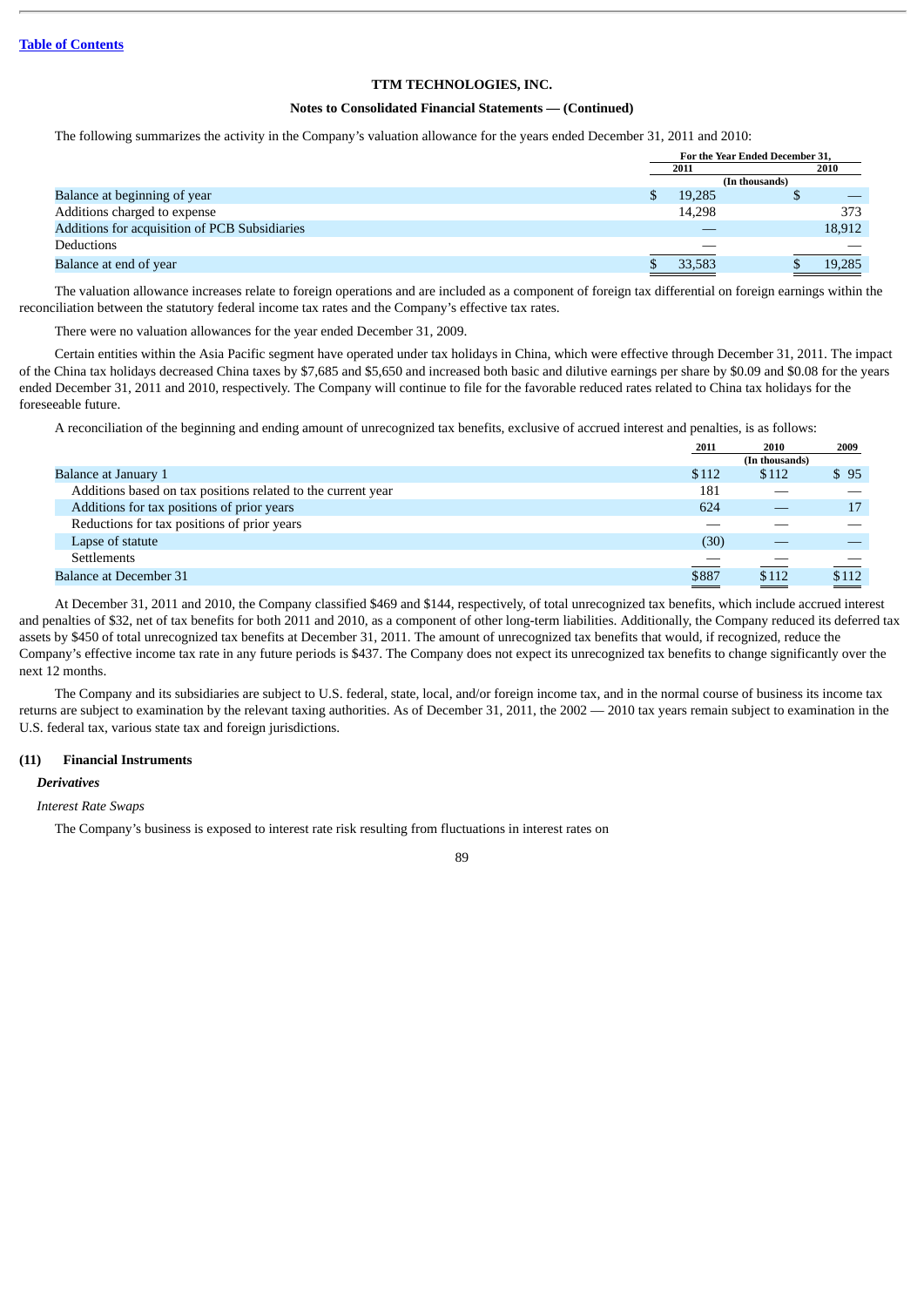### **Notes to Consolidated Financial Statements — (Continued)**

certain variable rate LIBOR debt. Increases in interest rates would increase interest expenses relating to the outstanding variable rate borrowings of certain foreign subsidiaries and increase the cost of debt. Fluctuations in interest rates can also lead to significant fluctuations in the fair value of the debt obligations.

On April 9, 2010, the Company entered into a two-year pay-fixed, receive floating (1-month LIBOR), amortizing interest rate swap arrangement with an initial notional amount of \$146,500, for the period beginning April 18, 2011 and ending on April 16, 2013. The interest rate swap will applies a fixed interest rate against the first interest payments of a portion of the \$350,000 Term Loan over the term of the interest rate swap. As part of the Company's risk management strategy, the Company chose not to hedge its initial year interest payment cash flows of its Term Loan because of low current LIBOR rates which would have initially resulted in locking in a fixed rate higher than LIBOR spot rate at the onset.

The notional amount of the interest rate swap decreases to zero over its term, consistent with the Company's risk management objectives. The notional value underlying the hedge at December 31, 2011 was \$123,500. Under the terms of the interest rate swap, the Company will pay a fixed rate of 2.50% and will receive floating 1-month LIBOR during the swap period. The Company has designated this interest rate swap as a cash flow hedge.

At inception, the fair value of the interest rate swap was zero. As of December 31, 2011 and 2010, the fair value of the swap was recorded as a liability of \$2,721 and \$3,421, respectively, in other long-term liabilities. The change in the fair value of the interest rate swap is recorded as a component of accumulated other comprehensive income, net of tax, in the Company's consolidated balance sheet. No ineffectiveness was recognized for the years ended December 31, 2011 and 2010. During the year ended December 31, 2011 the interest rate swap increased interest expense by \$2,220. There was no impact to interest expense for the year ending December 31, 2010 as the interest rate swap did not hedge interest rate cash flows until the period beginning April 18, 2011.

Additionally, the Company, through its acquisition of the PCB Subsidiaries, assumed a long term pay-fixed, receive floating (1-month LIBOR), amortizing interest rate swap arrangement with an initial notional amount of \$40,000, for the period beginning October 8, 2008 and ending on July 30, 2012. This interest rate swap applied to the PCB Subsidiaries' pre-acquisition, long-term borrowings, which were paid-off on the acquisition date. The notional amount of the interest rate swap decreases to zero over its term. The notional value at December 31, 2011 was \$26,000. Under the terms of the interest rate swap, the Company will pay a fixed rate of 3.43% and will receive floating 1-month LIBOR during the swap period. As the borrowings attributable to this interest rate swap were paid off upon acquisition, the Company did not designate this interest rate swap as a cash flow hedge. As of December 31, 2011 and 2010, the fair value of the swap was recorded as a liability of \$314 in other accrued expenses and \$1,206 in other long-term liabilities, respectively. The change in the fair value of this interest rate swap is recorded as other, net in the consolidated statement of operations.

#### *Foreign Exchange Contracts*

The Company enters into foreign currency forward contracts to mitigate the impact of changes in foreign currency exchange rates and to reduce the volatility of purchases and other obligations generated in currencies other than the functional currencies. Our foreign subsidiaries may at times purchase forward exchange contracts to manage their foreign currency risks in relation to particular purchases or obligations, such as the related party financing obligation arising from the put call option to purchase the remaining 20% of a majority owned subsidiary in 2013 (Note 3), which was settled in June 2011 when the put call option was settled in cash (see Note 23), and certain purchases of machinery denominated in foreign currencies other than the Company's foreign functional currency. The notional amount of the foreign exchange contracts at December 31, 2011 and 2010 was approximately \$44,707 and \$36,266, respectively. The Company has designated certain of these foreign exchange contracts as cash flow hedges, with the exception of the foreign exchange contracts in relation to the related party financing obligation, which was recently settled in June 2011. In this instance, the hedged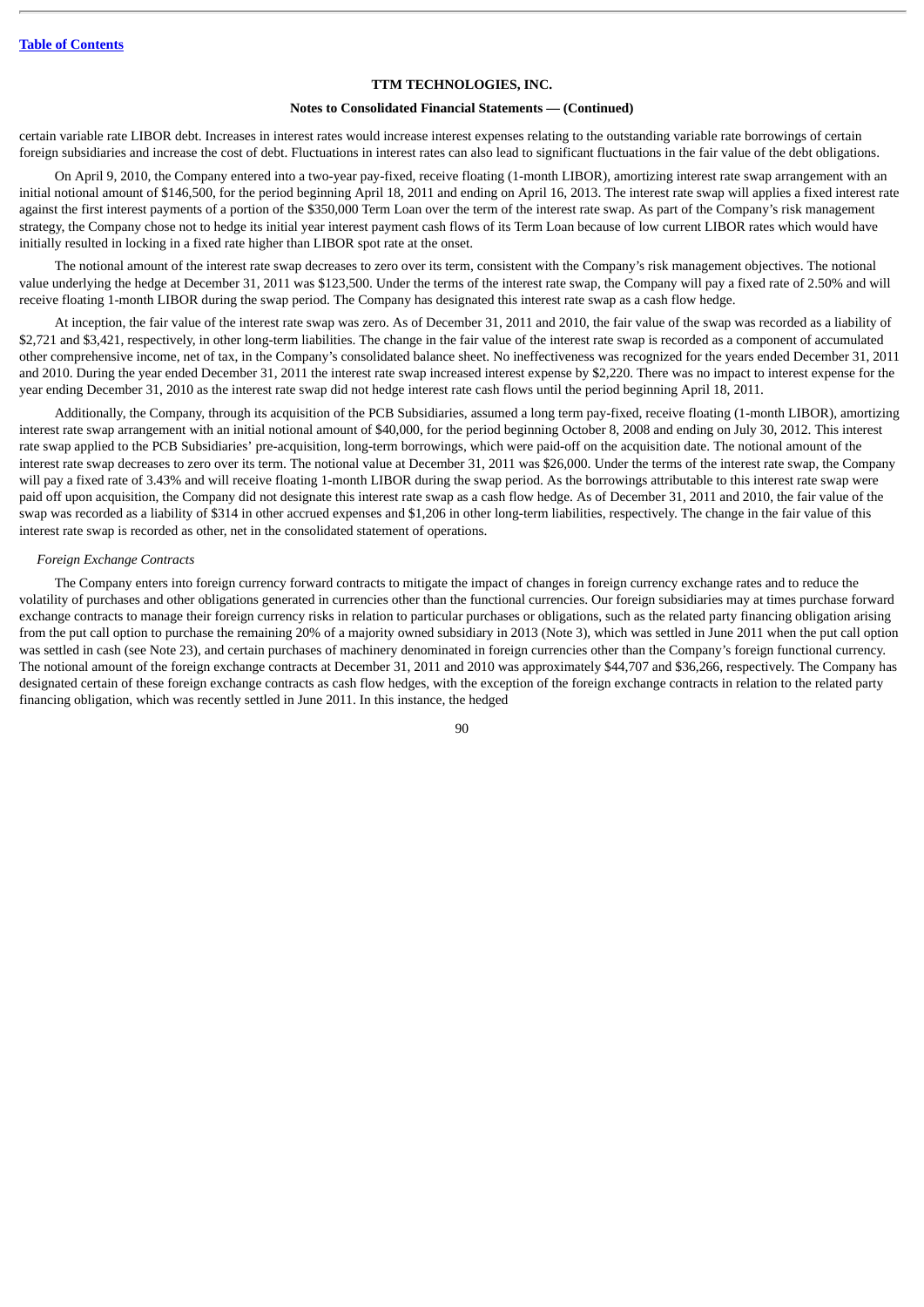# **Notes to Consolidated Financial Statements — (Continued)**

item is a recognized liability subject to foreign currency transaction gains and losses and, therefore, changes in the hedged item due to foreign currency exchange rates are already recorded in earnings. Therefore, hedge accounting has not been applied.

The fair values of derivative instruments in the consolidated balance sheet are as follows:

|                                                        |                                           |         | <b>Asset / (Liability) Fair Value</b><br>at December 31, |
|--------------------------------------------------------|-------------------------------------------|---------|----------------------------------------------------------|
|                                                        | <b>Balance Sheet Location</b>             | 2011    | 2010                                                     |
|                                                        |                                           |         | (In thousands)                                           |
| Cash flow derivative instruments designated as hedges: |                                           |         |                                                          |
| Foreign exchange contracts                             | Deposits and other non-current assets     |         | \$<br>9                                                  |
| Foreign exchange contracts                             | Other accrued expenses                    |         | (1)                                                      |
| Foreign exchange contracts                             | Other long-term liabilities               | (1,111) | (272)                                                    |
| Interest rate swap                                     | Other long-term liabilities               | (2,721) | (3,421)                                                  |
| Cash flow derivative instruments not designated as     |                                           |         |                                                          |
| hedges:                                                |                                           |         |                                                          |
| Foreign exchange contracts                             | Prepaid expenses and other current assets | 89      | 482                                                      |
| Foreign exchange contracts                             | Other accrued expenses                    | (631)   | (4)                                                      |
| Foreign exchange contracts                             | Deposits and other non-current assets     |         | 728                                                      |
| Foreign exchange contracts                             | Other long-term liabilities               | (97)    |                                                          |
| Interest rate swap                                     | Other accrued expenses                    | (314)   |                                                          |
| Interest rate swap                                     | Other long-term liabilities               |         | (1,206)                                                  |
|                                                        |                                           | (4,785) | (3,685)<br>\$                                            |

The following tables provide information about the amounts recorded in accumulated other comprehensive income related to derivatives designated as cash flow hedges, as well as the amounts recorded in each caption in the consolidated statement of operations when derivative amounts are reclassified out of accumulated other comprehensive income:

|                          |                                       |                                                                         | For the Year Ended December 31, 2011 |                                               |       |                                                               |                        |                                                                  | For the Year Ended December 31, 2010 |                                               |                                             |                        |
|--------------------------|---------------------------------------|-------------------------------------------------------------------------|--------------------------------------|-----------------------------------------------|-------|---------------------------------------------------------------|------------------------|------------------------------------------------------------------|--------------------------------------|-----------------------------------------------|---------------------------------------------|------------------------|
|                          |                                       |                                                                         | <b>Effective</b><br>Portion          |                                               |       |                                                               | Ineffective<br>Portion |                                                                  | <b>Effective</b><br><b>Portion</b>   |                                               |                                             | Ineffective<br>Portion |
|                          | Financial<br><b>Statement Caption</b> | Gain/(Loss)<br><b>Recognized in</b><br>Other<br>Comprehensive<br>Income |                                      | Gain/(Loss)<br>Reclassified<br>into<br>Income |       | Gain/(Loss)<br>Recognized<br>into<br>Income<br>(In thousands) |                        | Gain/(Loss)<br>Recognized in<br>Other<br>Comprehensive<br>Income |                                      | Gain/(Loss)<br>Reclassified<br>into<br>Income | Gain/(Loss)<br>Recognized<br>into<br>Income |                        |
| <b>Cash flow hedge:</b>  |                                       |                                                                         |                                      |                                               |       |                                                               |                        |                                                                  |                                      |                                               |                                             |                        |
| Interest rate swap       | Interest expense                      | \$                                                                      | 700                                  |                                               | 2.220 | \$                                                            |                        | \$                                                               | (3, 421)                             | S                                             |                                             |                        |
| Foreign currency forward | Other, net                            |                                                                         | (847)                                |                                               |       |                                                               |                        |                                                                  | (264)                                |                                               |                                             |                        |
|                          |                                       |                                                                         | (147)                                |                                               | 2,220 |                                                               |                        |                                                                  | (3,685)                              |                                               |                                             |                        |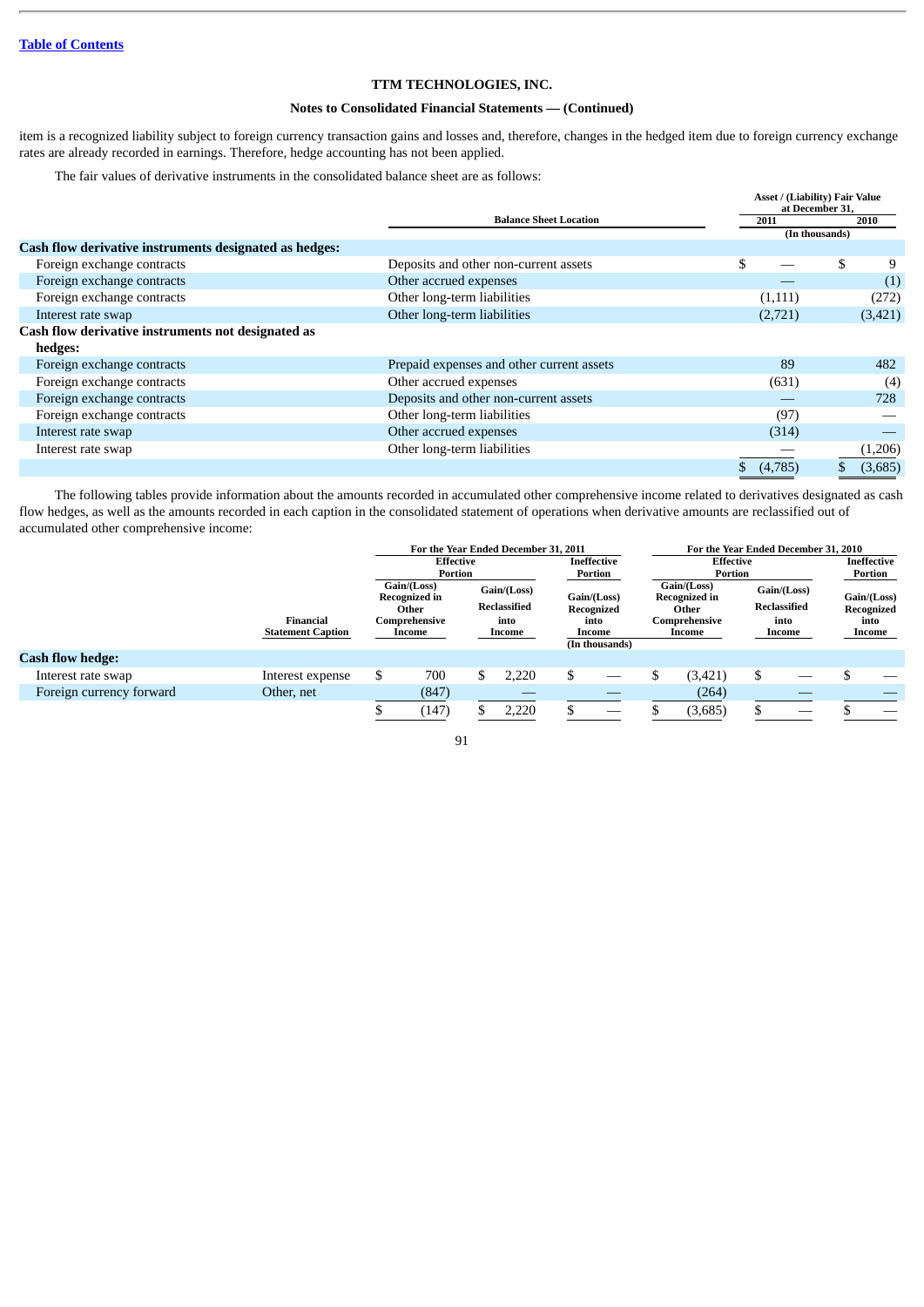### **Notes to Consolidated Financial Statements — (Continued)**

The following provides a summary of the activity associated with the designated cash flow hedges reflected in accumulated other comprehensive income for the years ended December 31, 2011 and 2010:

|                                          |      | For the year ended December 31, |  |          |  |
|------------------------------------------|------|---------------------------------|--|----------|--|
|                                          | 2011 |                                 |  | 2010     |  |
|                                          |      | (In thousands)                  |  |          |  |
| Beginning balance, net of tax            |      | (3, 121)                        |  |          |  |
| Changes in fair value loss, net of tax   |      | (263)                           |  | (3, 121) |  |
| Reclassification to earnings, net of tax |      | 122                             |  |          |  |
| Ending balance, net of tax               |      | (3,262)                         |  | (3, 121) |  |

The amounts recorded in accumulated other comprehensive income for the cash flow hedge related to the interest rate swap are reclassified into interest expense during the operative period of the swap, beginning April 18, 2011 and ending on April 16, 2013, and in the same period in which the related interest on the floating-rate debt obligation affects earnings. The Company expects that approximately \$1,823 will be reclassified into the statement of operations, net of tax, in the next 12 months.

The net gain (loss) recognized in other, net in the consolidated statement of operations on derivative instruments not designated as hedges is as follows:

|                                                  | For the year ended December 31, |                |      |  |
|--------------------------------------------------|---------------------------------|----------------|------|--|
|                                                  | 2011                            |                | 2010 |  |
|                                                  |                                 | (In thousands) |      |  |
| Derivative instruments not designated as hedges: |                                 |                |      |  |
| Interest rate swap                               | 892                             |                | 489  |  |
| Foreign exchange contracts                       | (24)                            |                | 437  |  |
|                                                  | 868                             |                | 926  |  |

# *Other Financial Instruments*

The carrying amount and estimated fair value of the Company's financial instruments at December 31, 2011 and 2010 were as follows:

|                                     |                    | <b>December 31, 2011</b> |                    | <b>December 31, 2010</b> |
|-------------------------------------|--------------------|--------------------------|--------------------|--------------------------|
|                                     | Carrying<br>Amount | Fair<br>Value            | Carrying<br>Amount | Fair<br>Value            |
|                                     |                    |                          | (In thousands)     |                          |
| Available for sale securities       | 3,566<br>\$        | 3.566<br>$\mathbb{S}$    |                    | \$                       |
| Derivative assets, current          | 89                 | 89                       | 482                | 482                      |
| Derivative liabilities, current     | 945                | 945                      | 5                  | 5                        |
| Derivative assets, non-current      |                    |                          | 737                | 737                      |
| Derivative liabilities, non-current | 3,929              | 3,929                    | 4,899              | 4,899                    |
| Long-term investment                |                    |                          | 2.714              | 2.280                    |
| Related party financing obligation  |                    |                          | 20,399             | 20,791                   |
| Long-term debt                      | 338.247            | 337,381                  | 380,118            | 370,812                  |
| Convertible senior notes            | 151,153            | 182,000                  | 145,283            | 207,508                  |
|                                     |                    |                          |                    |                          |

The fair value of available for sale securities was determined using quoted market prices for the securities on an active exchange.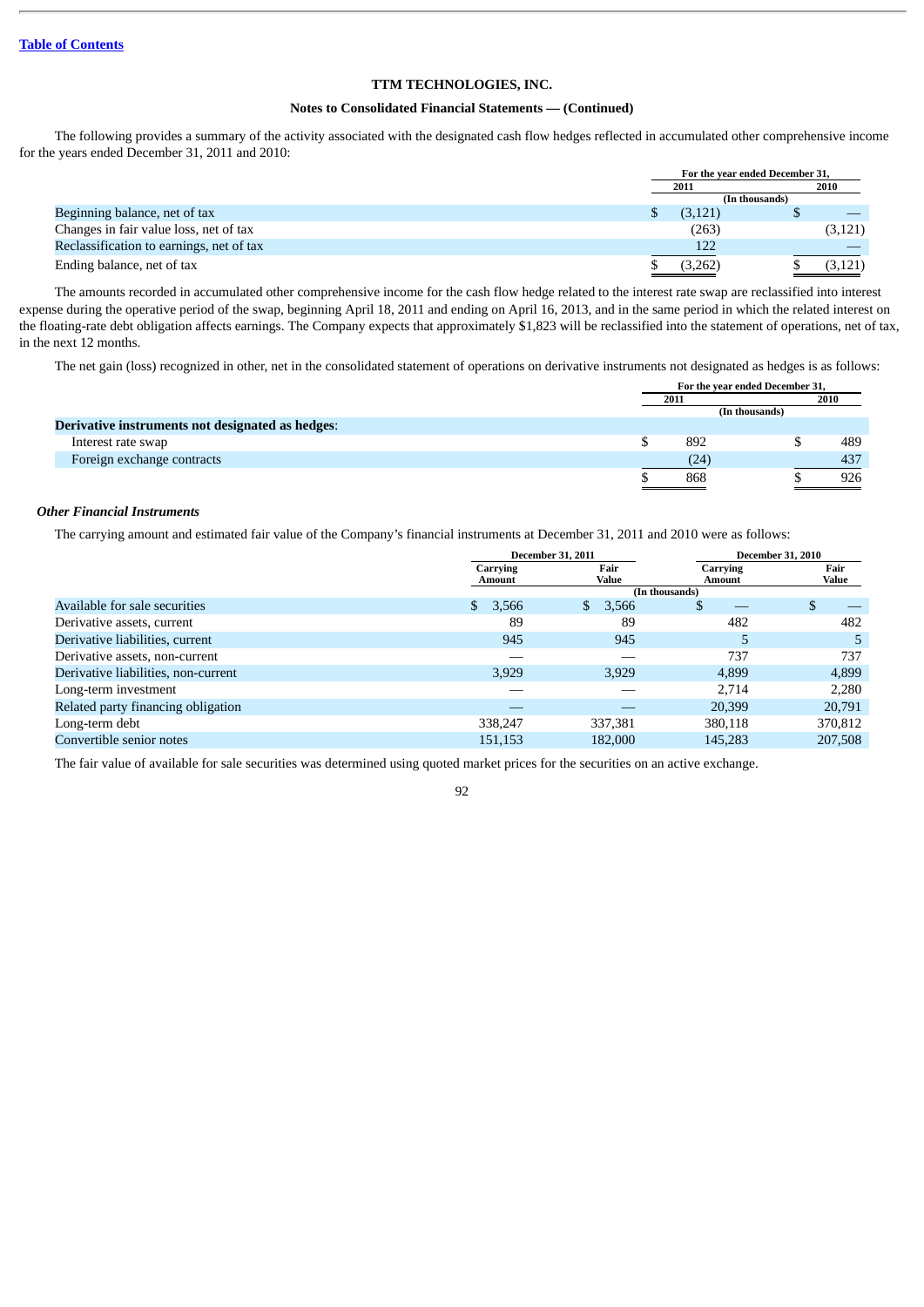### **Notes to Consolidated Financial Statements — (Continued)**

The fair value of the derivative instruments was determined using pricing models developed based on the LIBOR swap rate, foreign currency exchange rates, and other observable market data, including quoted market prices, as appropriate. The values were adjusted to reflect nonperformance risk of the counterparty and the Company, as necessary.

The fair value of equity securities accounted for under the cost method (nonmarketable equity securities) was estimated using market multiples derived from comparable companies. Under that approach, the identification of comparable companies requires significant judgment. Additionally, multiples might lie in ranges with a different multiple for each comparable company. The selection of where the appropriate multiple falls within that range also requires significant judgment, considering both qualitative and quantitative factors.

The related party financing obligation fair value was estimated based on the minimum price of the obligation plus 2.5% interest discounted at the liability's discount rate based on the Company's adjusted cost of borrowing.

The fair value of the long-term debt was estimated based on discounting the par value of the debt over its life for the difference between the debt stated interest rate and current market rates for similar debt at December 31, 2011 and 2010.

The fair value of the convertible senior notes was estimated based on quoted market prices of the securities on an active exchange.

At December 31, 2011 and 2010, the Company's financial instruments also included cash and cash equivalents, accounts receivable, notes receivable, accounts payable and equipment payables. Due to short-term maturities, the carrying amount of these instruments approximates fair value.

### **(12) Significant Customers and Concentration of Credit Risk**

In the normal course of business, the Company extends credit to its customers, which are concentrated primarily in the computer and networking and communications and aerospace/defense industries, and most are located outside the United States. The Company performs ongoing credit evaluations of customers, does not require collateral and considers the credit risk profile of the entity from which the receivable is due in further evaluating collection risk.

As of December 31, 2011 and 2010, the Company's 10 largest customers in the aggregate accounted for 53% of total accounts receivable in both years. If one or more of the Company's significant customers were to become insolvent or were otherwise unable to pay for the manufacturing services provided, it would have a material adverse effect on the Company's financial condition and results of operations.

The Company's customers include both OEMs and EMS companies. The Company's OEM customers often direct a significant portion of their purchases through EMS companies. While the Company's customers include both OEM and EMS providers, the Company measures customer concentration based on OEM companies, as they are the ultimate end customers.

For the year ended December 31, 2011, one customer accounted for approximately 11% of the Company's net sales. For the years ended December 31, 2010 and 2009, there were no customers which accounted for 10% or greater of the Company's net sales. The loss of one or more major customers or a decline in sales to the Company's major customers would have a material adverse effect on the Company's financial condition and results of operation.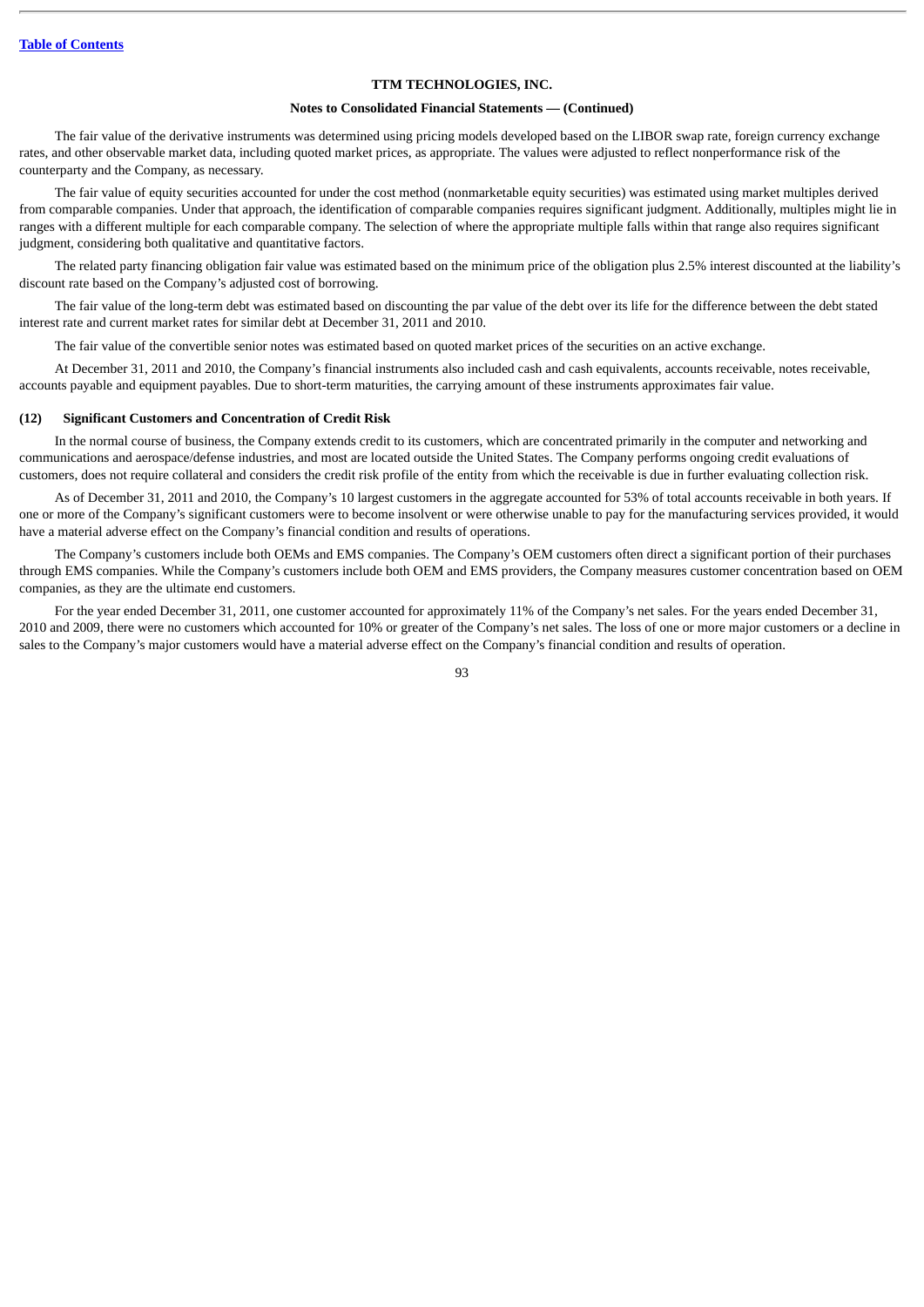### **Notes to Consolidated Financial Statements — (Continued)**

# **(13) Fair Value Measures**

The Company measures at fair value its financial and non-financial assets by using a fair value hierarchy that prioritizes the inputs to valuation techniques used to measure fair value. Fair value is the price that would be received to sell an asset or paid to transfer a liability in an orderly transaction between market participants at the measurement date, essentially an exit price, based on the highest and best use of the asset or liability.

At December 31, 2011 and 2010, the following financial assets and liabilities were measured at fair value on a recurring basis using the type of inputs shown:

|                                           |                      | <b>Fair Value Measurements Using:</b> |                                         |                                       |                       |
|-------------------------------------------|----------------------|---------------------------------------|-----------------------------------------|---------------------------------------|-----------------------|
|                                           | December 31.<br>2011 | <b>Level 1 Inputs</b>                 |                                         | <b>Level 2 Inputs</b>                 | <b>Level 3 Inputs</b> |
|                                           |                      |                                       | (In thousands)                          |                                       |                       |
| Cash equivalents                          | 89,404<br>\$         | \$                                    | 89,404                                  |                                       |                       |
| Available for sale securities             | 3,566                |                                       | 3,566                                   |                                       |                       |
| Foreign exchange derivative assets        | 89                   |                                       | \$.                                     | 89                                    |                       |
| Interest rate swap derivative liabilities | 3,035                |                                       |                                         | 3,035                                 |                       |
| Foreign exchange derivative liabilities   | 1,839                |                                       |                                         | 1,839                                 |                       |
|                                           |                      |                                       |                                         | <b>Fair Value Measurements Using:</b> |                       |
|                                           | December 31,<br>2010 |                                       | <b>Level 1 Inputs</b><br>(In thousands) | <b>Level 2 Inputs</b>                 | <b>Level 3 Inputs</b> |
| Cash equivalents                          | \$<br>81,254         | \$                                    | 81,254                                  |                                       |                       |
| Foreign exchange derivative assets        |                      | 1,219                                 | \$                                      | 1,219                                 |                       |
| Interest rate swap derivative liabilities |                      | 4,627                                 |                                         | 4,627                                 |                       |
| Foreign exchange derivative liabilities   |                      | 277                                   |                                         | 277                                   |                       |

There were no transfers of financial assets or liabilities between Level 1 and Level 2 inputs for the years ended December 31, 2011 and 2010.

The following is a summary of activity for fair value measurements using Level 3 inputs for the year ended December 31, 2010:

| Fair Value Measurement using Significant Unobservable Inputs (Level 3) | For the Year Ended December 31,<br>2010<br>(In thousands) |
|------------------------------------------------------------------------|-----------------------------------------------------------|
| Beginning balance                                                      | 1,351<br>D                                                |
| Transfers to level 3                                                   |                                                           |
| Settlement                                                             | (1,351)                                                   |
| Changes in fair value included in earnings                             |                                                           |
| <b>Ending balance</b>                                                  |                                                           |
|                                                                        |                                                           |

There was no activity for fair value measurement using Level 3 inputs for the year ended December 31, 2011.

The changes in fair value included in earnings for the year ended December 31, 2009 have been included in other, net in the consolidated statement of operations.

The majority of the Company's non-financial assets and liabilities, which include goodwill, intangible assets, inventories, and property, plant and equipment, are not required to be carried at fair value on a recurring basis. However, if certain triggering events occur (or tested at least annually for goodwill) such that a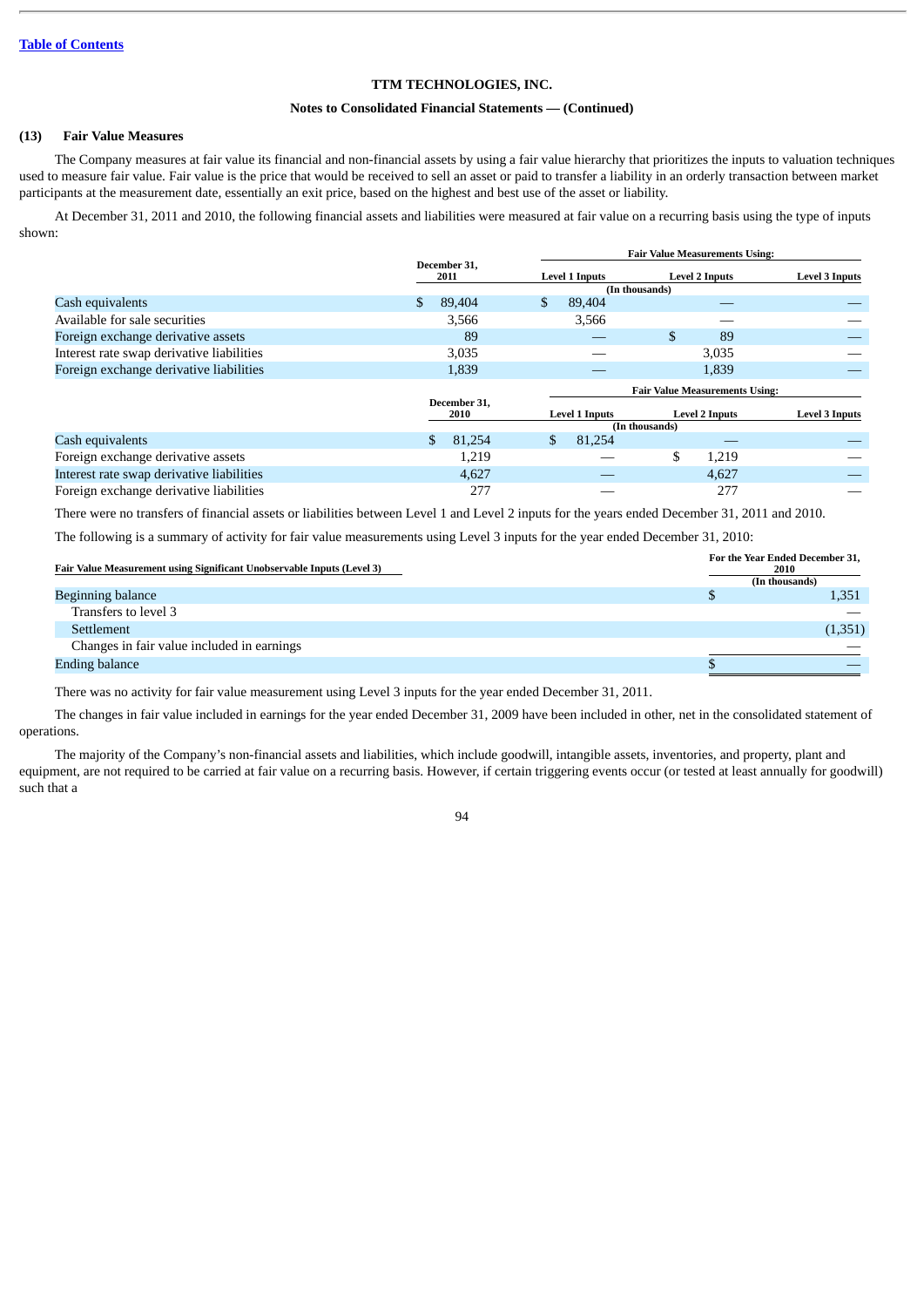### **Notes to Consolidated Financial Statements — (Continued)**

non-financial instrument is required to be evaluated for impairment, based upon a comparison of the non-financial instrument's fair value to its carrying value, an impairment is recorded to reduce the carrying value to the fair value, if the carrying value exceeds the fair value.

For the years ended December 31, 2011, 2010 and 2009, the following non-financial instruments were measured at fair value on a nonrecurring basis using the type of inputs shown:

|                                 |                      |                   | <b>Fair Value Measurements Using:</b> |                          |                                                                       |
|---------------------------------|----------------------|-------------------|---------------------------------------|--------------------------|-----------------------------------------------------------------------|
|                                 | December 31,<br>2011 | Level 1<br>Inputs | <b>Level 2</b><br>Inputs              | Level 3<br><b>Inputs</b> | <b>Total Losses for</b><br>the Year Ended<br><b>December 31, 2011</b> |
|                                 |                      |                   | (In thousands)                        |                          |                                                                       |
| Goodwill                        | 183,320<br>\$.       |                   |                                       | \$183,320                | \$<br>15,184                                                          |
| Long-lived assets               | 19,331               |                   | 19,331                                |                          | 48,125                                                                |
|                                 |                      |                   |                                       |                          | 63,309                                                                |
|                                 |                      |                   | <b>Fair Value Measurements Using:</b> |                          |                                                                       |
|                                 | December 31,<br>2010 | Level 1<br>Inputs | Level 2<br>Inputs<br>(In thousands)   | Level 3<br>Inputs        | <b>Total Losses for</b><br>the Year Ended<br><b>December 31, 2010</b> |
| Asset held for sale             |                      |                   |                                       |                          | \$<br>766                                                             |
|                                 |                      |                   | <b>Fair Value Measurements Using:</b> |                          |                                                                       |
|                                 | December 31,<br>2009 | Level 1<br>Inputs | Level 2<br>Inputs                     | Level 3<br>Inputs        | <b>Total Losses for</b><br>the Year Ended<br><b>December 31, 2009</b> |
|                                 |                      |                   | (In thousands)                        |                          |                                                                       |
| Long-lived assets held and used | \$<br>1,516          |                   | \$1,516                               |                          | \$<br>8,386                                                           |
| Asset held for sale             | 7,875                |                   | 7,875                                 |                          | 4,375                                                                 |
| Asset retirement obligation     | 691                  |                   |                                       | \$691                    |                                                                       |
|                                 |                      |                   |                                       |                          | \$<br>12,761                                                          |

The fair value of goodwill was determined using a combination of the income approach and the market approach as considered necessary, which are considered to be Level 3 inputs.

The fair values of long-lived assets held and used and the asset held for sale were primarily determined using appraisals and comparable prices of similar assets, which are considered to be Level 2 inputs.

Additionally, the Company estimates liabilities for the costs of asset retirement obligations when a legal or contractual obligation exists to dispose of or restore an asset upon its retirement and the timing and cost of such work can be reasonably estimated. The Company capitalizes the associated asset retirement costs as part of the carrying amount of the long-lived asset. The initial liability and subsequent adjustments due to changes in the amount or timing of the estimated cash flows are measured at fair value based on the present value of estimated cash flows using the Company's credit-adjusted, risk-free interest rate. During 2009, an adjustment was recorded to the estimated asset retirement obligation and related assets for the Hayward and Los Angeles, California manufacturing facilities to restore the Company's leased manufacturing facilities to shell condition due to changes in the expected timing and amount of cash flows. Because the primary determination of fair value was based on management's assumptions and estimates of costs to dispose of or restore an asset, the resulting fair value is considered a Level 3 input.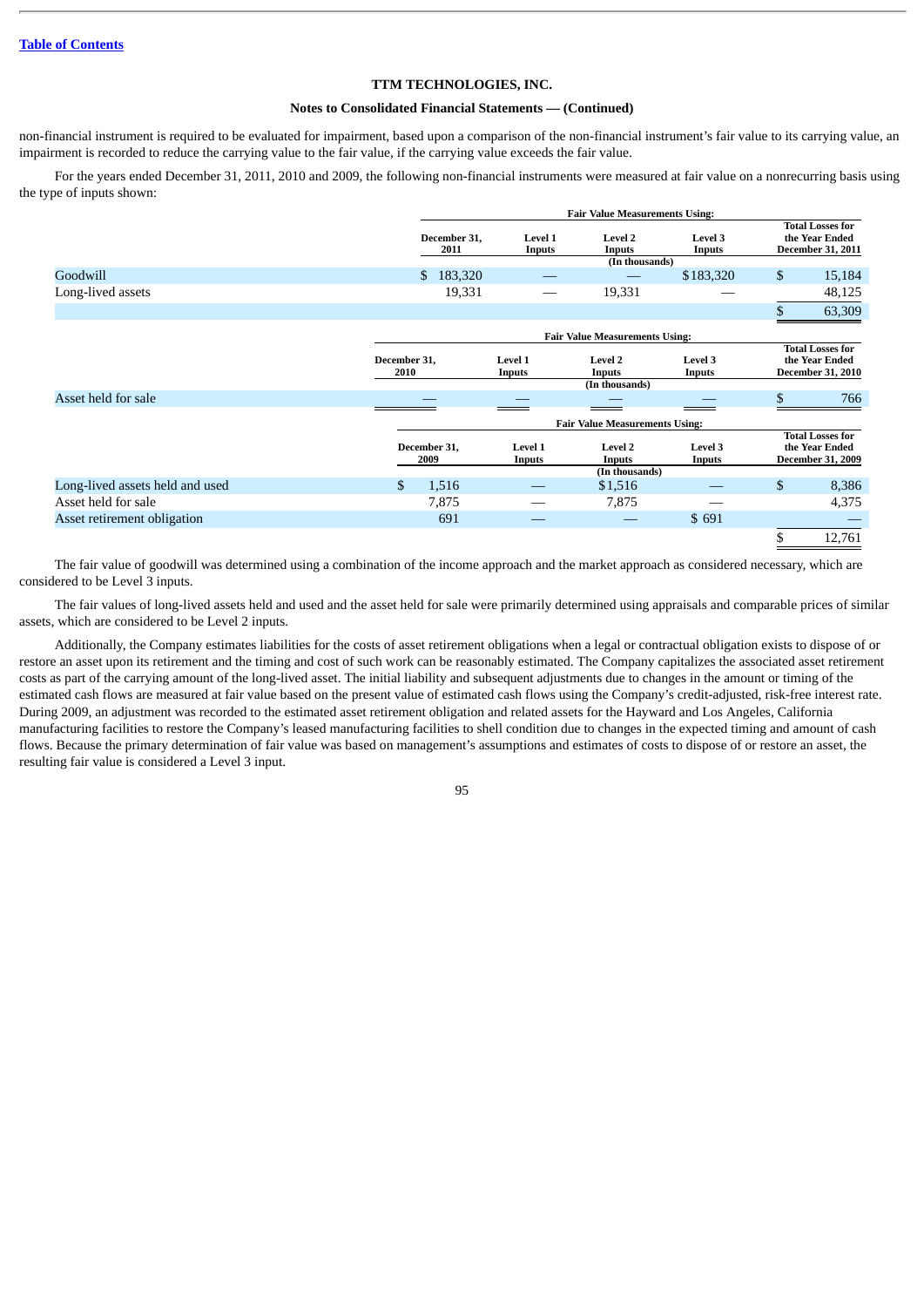## **Notes to Consolidated Financial Statements — (Continued)**

#### **(14) Commitments and Contingencies**

### *Operating Leases*

The Company leases some of its manufacturing and assembly plants, a sales office and equipment under noncancellable operating leases that expire at various dates through 2020. Certain real property leases contain renewal provisions at the Company's option. Most of the leases require the Company to pay for certain other costs such as property taxes and maintenance. Certain leases also contain rent escalation clauses (step rents) that require additional rental amounts in the later years of the term. Rent expense for leases with step rents is recognized on a straight-line basis over the minimum lease term.

The following is a schedule of future minimum lease payments as of December 31, 2011:

|                              | <b>Operating Leases</b><br>(In thousands) |
|------------------------------|-------------------------------------------|
| 2012                         | 1,835                                     |
| 2013                         | 590                                       |
| 2014                         | 281                                       |
| 2015                         | 226                                       |
| 2016                         | 228                                       |
| Thereafter                   | 770                                       |
| Total minimum lease payments | 3,930                                     |

Total rent expense for the years ended December 31, 2011, 2010 and 2009 was approximately \$2,981, \$3,129, and \$4,503, respectively.

#### *Legal Matters*

The Company is subject to various other legal matters, which it considers normal for its business activities. While the Company currently believes that the amount of any reasonably possible or probable loss for known matters would not be material to the Company's financial condition, the outcome of these actions is inherently difficult to predict. In the event of an adverse outcome, the ultimate potential loss could have a material adverse effect on the Company's financial condition or results of operations in a particular period. The Company has accrued amounts for its loss contingencies which are probable and estimable at December 31, 2011 and 2010. However, these amounts are not material to the consolidated financial statements.

#### *Environmental Matters*

The process to manufacture PCBs requires adherence to city, county, state, federal and foreign jurisdiction environmental regulations regarding the storage, use, handling and disposal of chemicals, solid wastes and other hazardous materials as well as air quality standards. Management believes that its facilities comply in all material respects with environmental laws and regulations. The Company has in the past received certain notices of violations and has implemented certain required minor corrective activities. There can be no assurance that violations will not occur in the future.

The Company is involved in various stages of investigation and cleanup of three sites in Connecticut and one in California related to environmental remediation matters. The ultimate cost of site cleanup for the three Connecticut sites and one California site is difficult to predict given the uncertainties regarding the extent of the required cleanup, the interpretation of applicable laws and regulations, and alternative cleanup methods. The third Connecticut site was investigated under Connecticut's Land Transfer Act and no contamination above applicable standards was found. A verification report seeking confirmation of no further action was submitted in June 2011.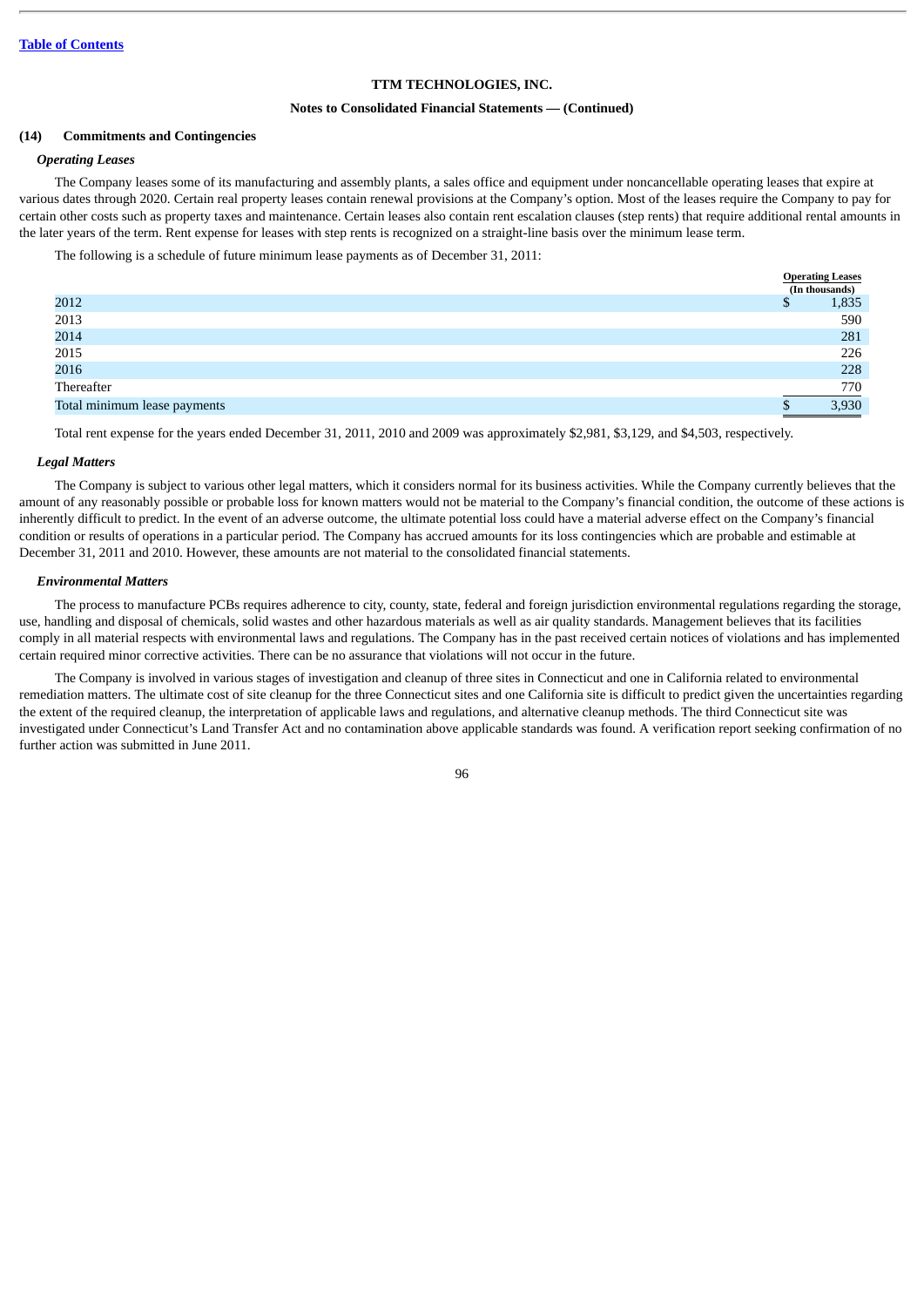### **Notes to Consolidated Financial Statements — (Continued)**

The Company concluded that it was probable that it would incur remediation and monitoring costs for the other three sites of approximately \$628 and \$558 as of December 31, 2011 and 2010, respectively, the liability for which is included in other long-term liabilities. The Company estimates that it will incur the remediation costs over the next 12 to 84 months. This accrual was discounted at 8% per annum to determine the Company's best estimate of the liability, which the Company estimated as ranging from \$839 to \$1,274 on an undiscounted basis.

The liabilities recorded do not take into account any claims for recoveries from insurance or third parties and none are anticipated. These costs are mostly comprised of estimated consulting costs to evaluate potential remediation requirements, completion of the remediation, and monitoring of results achieved. Subject to the imprecision in estimating future environmental remediation costs, the Company does not expect the outcome of the environmental remediation matters, either individually or in the aggregate, to have a material adverse effect on its financial position, results of operations, or cash flows.

#### **(15) Stock-Based Compensation**

### *Incentive Compensation Plan*

The Company maintains the 2006 Incentive Compensation Plan (the Plan) which allows for the issuance of up to 6,873 shares through its expiration date of June 2016.

The Plan provides for the grant of incentive stock options and nonqualified stock options to our key employees, non-employee directors and consultants. Other types of awards such as performance-based restricted stock units (PRUs), restricted stock units (RSUs), and stock appreciation rights are also permitted. The exercise price for options and awards is determined by the compensation committee of the Board of Directors and, for options intended to qualify as incentive stock options, may not be less than the fair market value as determined by the closing stock price at the date of the grant. Each option and award shall vest and expire as determined by the compensation committee, with options, PRUs and RSUs generally vesting over three years for employees and one year for non-employee directors and do not have voting rights. Options expire no later than ten years from the grant date. All grants provide for accelerated vesting if there is a change in control, as defined in the Plan. Upon the exercise of outstanding stock options or vesting of RSUs and PRUs, the Company's practice is to issue new registered shares that are reserved for issuance under the Plan.

As of December 31, 2011, 158 PRUs, 1,299 RSUs and 1,167 stock options were outstanding under the Plan. Included in the 1,299 RSUs outstanding as of December 31, 2011 are 139 vested but not yet released associated with non-employee directors RSUs which vest over one year with release of the underlying shares of common stock deferred until retirement from the board of directors.

### *Performance-based Restricted Stock Units*

In 2010, the Company implemented a long-term incentive program for executives that provides for the issuance of performance-based restricted stock units (PRUs), representing hypothetical shares of the Company's common stock that may be issued. Under the PRU program, a target number of PRUs is awarded at the beginning of each three-year performance period. The number of shares of common stock released at the end of the performance period will range from zero to 2.4 times the target number depending on performance during the period. The performance metrics of the PRU program are based on (a) annual financial targets, which are based on revenue and EBITDA (earnings before interest, tax, depreciation, and amortization expense), each equally weighted, and (b) an overall modifier based on the Company's total stockholder return (TSR) relative to the S&P SmallCap 600 over the three-year performance period.

Under the PRU program, financial goals are set at the beginning of each fiscal year and performance is reviewed at the end of that year. The percentage to be applied to each participant's target award ranges from zero

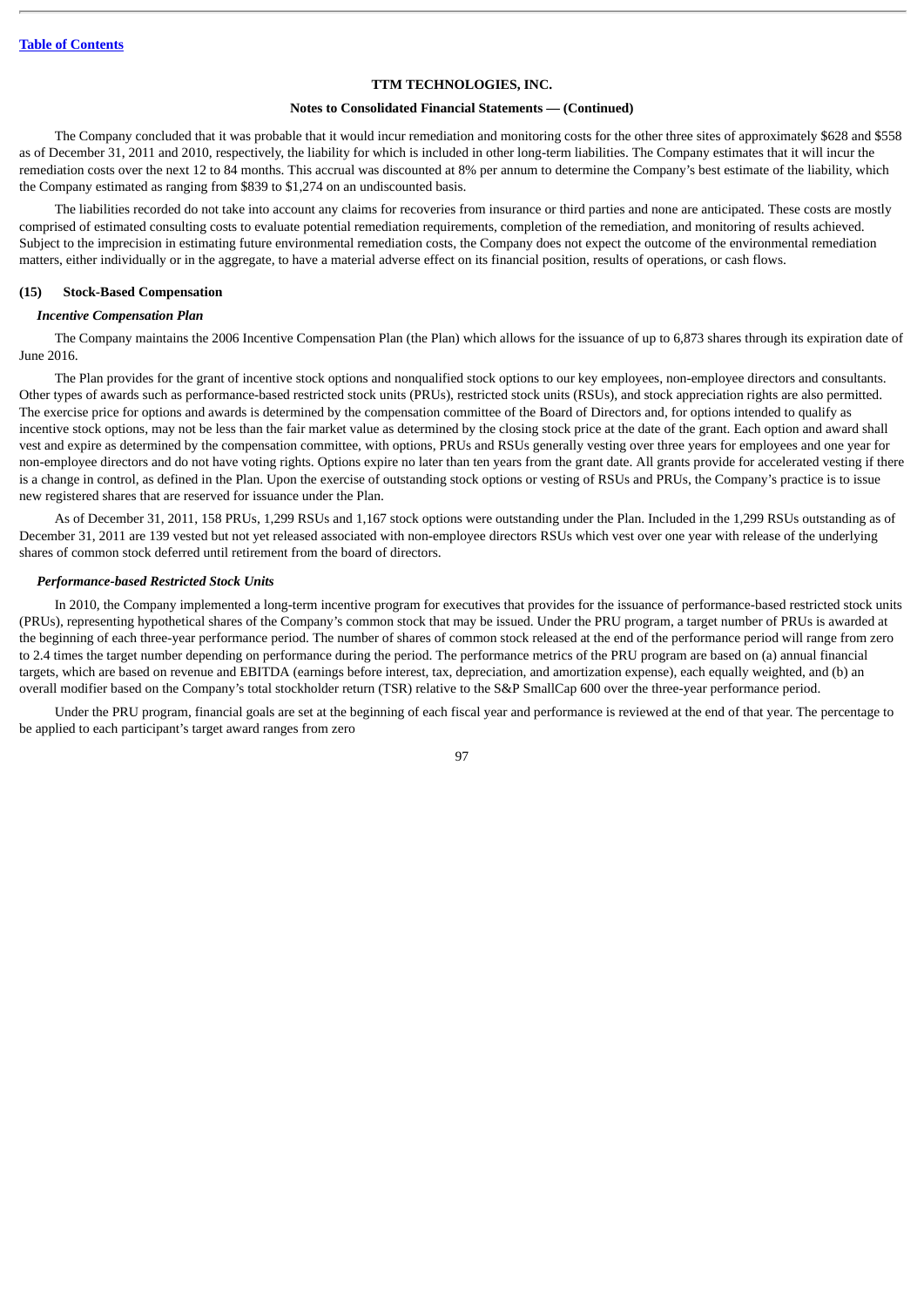### **Notes to Consolidated Financial Statements — (Continued)**

to 160% based upon the extent to which the annual financial performance goals are achieved. If specific performance threshold levels for the annual financial goals are met, the amount earned for that element will be applied to one-third of the participants' PRU award to determine the number of units earned.

At the end of the three-year performance period, the total units earned, if any, are adjusted by applying a modifier, ranging from zero to 150% based on the Company's TSR based on stock price changes relative to the TSR of S&P SmallCap 600 companies for the same three-year period.

The TSR modifier is intended to ensure that there are limited or no payouts under the PRU program if the Company's stock performance is significantly below the median TSR of S&P SmallCap 600 companies for the three-year performance period. Where the annual financial goals have been met and where there has been strong relative TSR performance over the three-year performance period, the PRU program may provide substantial rewards to participants with a maximum payout of 2.4 times the initial PRU award. However, even if all of the annual financial metric goals are achieved in each of the three years, there will be no payouts if the Company's stock performance is below that of the 20th percentile of S&P SmallCap 600 companies.

Recipients of PRU awards generally must remain employed by the Company on a continuous basis through the end of the three-year performance period in order to receive any amount of the PRUs covered by that award. Target shares subject to PRU awards do not have voting rights of common stock until earned and issued following the end of the three-year performance period.

The Company records stock-based compensation expense for PRU awards granted based on management's periodic assessment of the probability of the PRU awards vesting. For the year ended December 31, 2011, management determined that vesting of the PRU awards was probable. PRU activity for the year ended December 31, 2011 was as follows:

|                                                                            | <b>Shares</b>  |
|----------------------------------------------------------------------------|----------------|
|                                                                            | (In thousands) |
| Outstanding target shares at December 31, 2010                             | 55             |
| Granted:                                                                   |                |
| Second tranche of 2010 grant                                               | 45             |
| First tranche of 2011 grant                                                | 63             |
| Vested                                                                     |                |
| Change in units due to annual performance and market condition achievement | (5)            |
| Forfeited                                                                  |                |
| Outstanding target shares at December 31, 2011                             | 158            |

The fair value for PRUs granted is calculated using the Monte Carlo simulation model, as the TSR modifier contains a market condition. For the years ended December 31, 2011 and 2010, the following assumptions were used in determining the fair value:

|                             | <b>December</b><br>31,<br>2011(1) | <b>December</b><br>31,<br>2010(2) |
|-----------------------------|-----------------------------------|-----------------------------------|
| Weighted-average fair value | \$22.74                           | \$10.11                           |
| Risk-free interest rate     | 1.0%                              | 1.3%                              |
| Dividend yield              |                                   |                                   |
| <b>Expected volatility</b>  | 59%                               | 65%                               |
| Expected term in months     | 28                                | 33                                |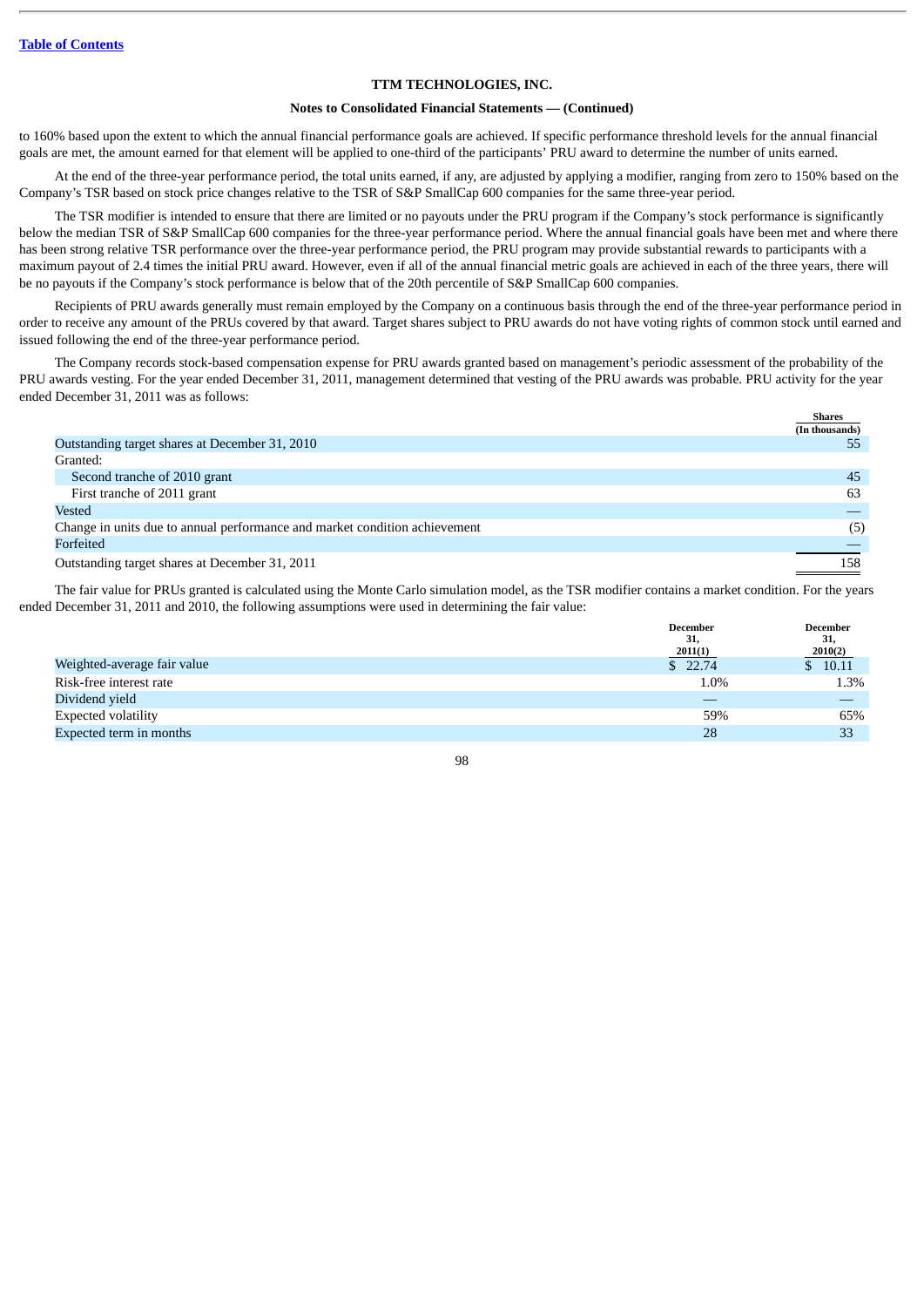### **Notes to Consolidated Financial Statements — (Continued)**

(1) Reflects the weighted-averages for the second year of the three-year performance period applicable to PRUs granted in 2010 and for the first year of the three-year performance period applicable to PRUs granted in 2011.

(2) Reflects the first year of the three-year performance period applicable to PRUs granted in 2010.

The expected term of the PRUs reflects the performance period for the PRUs granted. Expected volatility is calculated using the Company's historical stock price to calculate expected volatility over the expected term of each grant. The risk-free interest rate for the expected term of PRUs is based on the U.S Treasury yield curve in effect at the time of grant.

### *Restricted Stock Units*

RSU activity for the year ended December 31, 2011 was as follows:

|                                                  | Shares | Weighted<br>Average<br><b>Grant-Date</b><br><b>Fair Value</b><br>(In thousands) |
|--------------------------------------------------|--------|---------------------------------------------------------------------------------|
| Non-vested RSUs outstanding at December 31, 2010 | 1,236  | 8.17                                                                            |
| Granted                                          | 575    | 17.72                                                                           |
| Vested                                           | (610)  | 8.35                                                                            |
| Forfeited                                        | (41)   | 11.95                                                                           |
| Non-vested RSUs outstanding at December 31, 2011 | 1,160  | 12.68                                                                           |
| Vested and expected to vest at December 31, 2011 | 1,225  | 12.37                                                                           |

The fair value of the Company's RSUs is determined based upon the closing common stock price on the grant date. The total fair value of RSUs vested for the years ended December 31, 2011, 2010 and 2009 was \$5,090, \$4,562 and \$3,704, respectively.

### *Stock Options*

Stock option awards granted were estimated to have a weighted average fair value per share of \$7.17 and \$4.95 for the years ended December 31, 2010 and 2009, respectively. The Company did not grant any stock option awards during the year ended December 31, 2011.

The fair value calculation is based on stock options granted during the period using the Black-Scholes option-pricing model on the date of grant. For the years ended December 31, 2010 and 2009 the following weighted average assumptions were used in determining the fair value:

|                         | 2010  |                      |
|-------------------------|-------|----------------------|
| Risk-free interest rate | 2.5%  | $\frac{2009}{2.4\%}$ |
| Dividend yield          | $-$ % | $-$ %                |
| Expected volatility     | 68%   | 60%                  |
| Expected term in months | 96    | 66                   |

The Company determines the expected term of its stock option awards by periodic review of its historical stock option exercise experience. This calculation excludes pre-vesting forfeitures and uses assumed future exercise patterns to account for option holders' expected exercise and post-vesting termination behavior for outstanding stock options over their remaining contractual terms. Expected volatility is calculated by weighting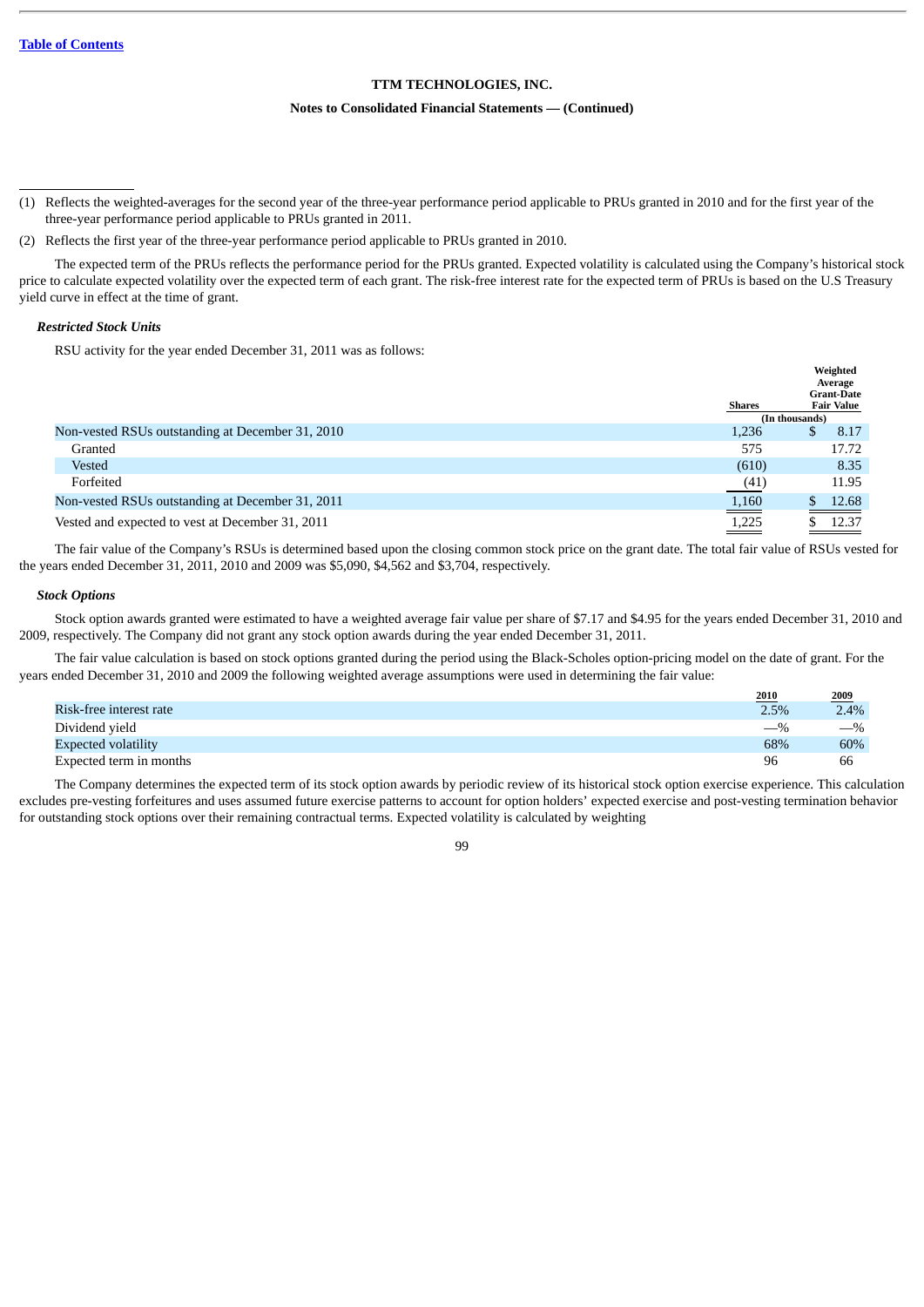### **Notes to Consolidated Financial Statements — (Continued)**

the Company's historical stock price to calculate expected volatility over the expected term of each grant. The risk-free interest rate for the expected term of each option granted is based on the U.S. Treasury yield curve in effect at the time of grant with a period that approximates the expected term of the option.

Option activity under the Plan for the year ended December 31, 2011, was as follows:

|                                                  | <b>Options</b><br>(In thousands) |    | Weighted-<br>Average<br><b>Exercise Price</b> | Weighted-<br>Average<br>Remaining<br>Contractual<br>Term<br>(In years) | Aggregate<br>Intrinsic<br>Value<br>(In thousands) |
|--------------------------------------------------|----------------------------------|----|-----------------------------------------------|------------------------------------------------------------------------|---------------------------------------------------|
| Outstanding at December 31, 2010                 | 1,691                            | \$ | 12.01                                         | 4.7                                                                    |                                                   |
| Granted                                          |                                  |    |                                               |                                                                        |                                                   |
| Exercised                                        | (524)                            |    | 11.93                                         |                                                                        |                                                   |
| Forfeited/expired                                |                                  |    |                                               |                                                                        |                                                   |
| Outstanding at December 31, 2011                 | 1,167                            |    | 12.05                                         | 4.0                                                                    | 798                                               |
| Vested and expected to vest at December 31, 2011 | 1,167                            |    | 12.05                                         | 4.0                                                                    | 798                                               |
| Exercisable at December 31, 2011                 | 1.070                            | S  | 12.24                                         | 3.7                                                                    | 659                                               |

The aggregate intrinsic values in the table above represent the total pretax intrinsic value (the difference between Company's closing stock price on the last trading day of 2011 and the exercise price, multiplied by the number of in-the-money options) that would have been received by the option holders had all option holders exercised their options on December 31, 2011. This amount changes based on the fair market value of the Company's stock. The total intrinsic value of options exercised for the years ended December 31, 2011, 2010 and 2009 was \$3,119, \$973 and \$210, respectively. The total fair value of the options vested for the years ended December 31, 2011, 2010 and 2009 was \$575, \$1,608 and \$1,891, respectively.

### *Foreign Employee Share Awards*

Prior to the acquisition of the PCB Subsidiaries by the Company, there existed an employee share award scheme originally set up by the controlling shareholder of the PCB Subsidiaries to incentivize and reward the PCB Subsidiaries' employees. In 2008, administration of this scheme was transferred to a small group of employees in order to carry on the aim of the program. After the close of the acquisition, the unvested Meadville Holdings shares remaining for vesting and/or granting purposes under that scheme were exchanged for the right to earn fractional shares of TTM common stock plus cash equal to the dividend distributed by Meadville Holdings to the holders of Meadville Holdings shares after the acquisition. These remaining grants are to vest in five tranches, with two tranches vesting in 2011 and the remaining three tranches vesting annually thereafter, until 2014. As per ASC Topic 805, *Business Combinations,* the fair value of the common stock plus cash consideration to be received by the employee, after adjustment for estimated forfeiture that is attributed to pre-combination service is recognized as purchase consideration. The fair value, after adjustment for estimated forfeiture, that is attributed to post-combination service is recognized as an expense over the remaining vesting period and is included as a component of total stock-based compensation expense. At December 31, 2011 and 2010, there were approximately 50 and 193 shares, in employee share award grants.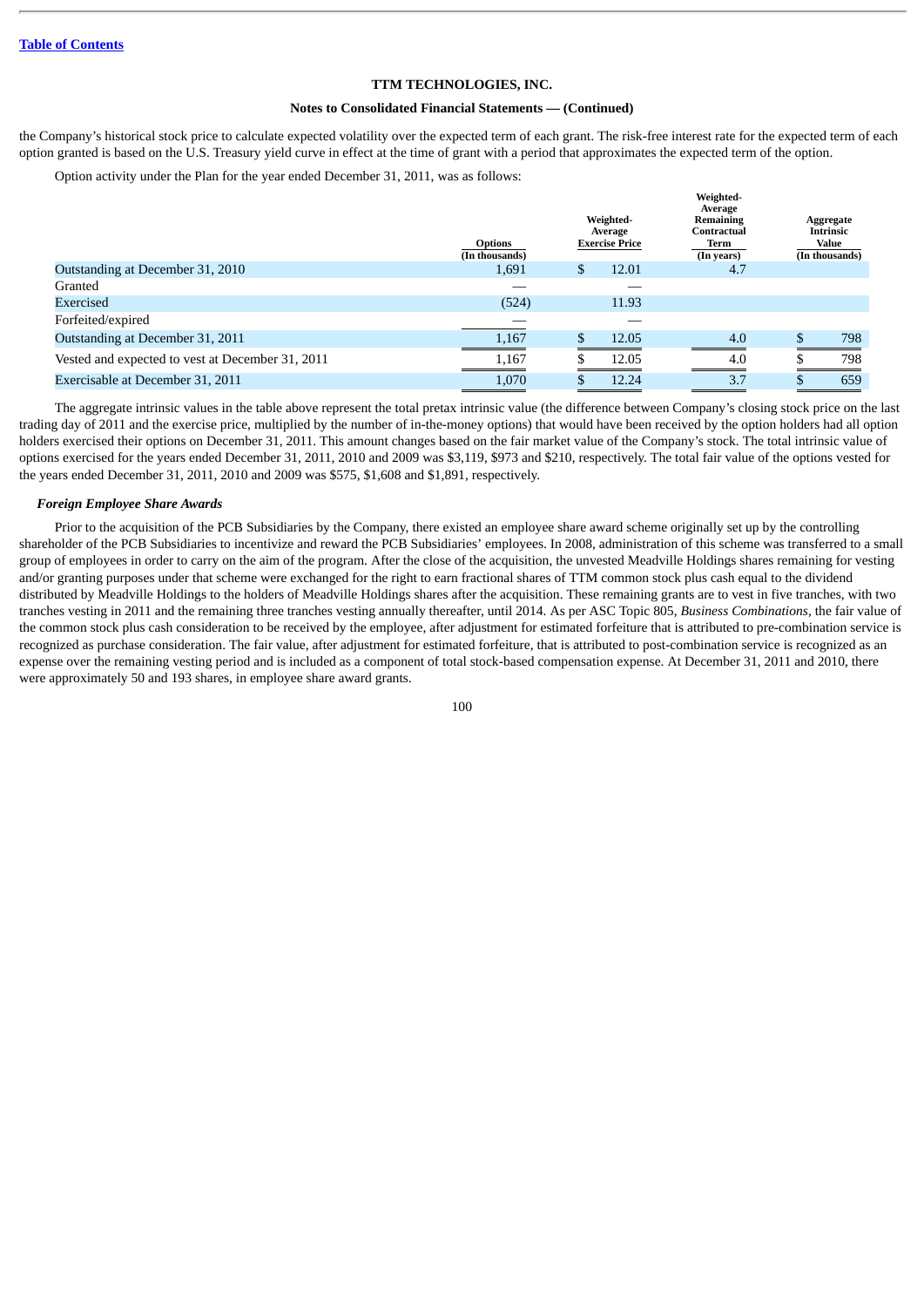### **Notes to Consolidated Financial Statements — (Continued)**

Foreign employee share award activity for the year ended December 31, 2011 was as follows:

|                                                          |                | Weighted<br>Average<br><b>Grant-Date</b> |
|----------------------------------------------------------|----------------|------------------------------------------|
|                                                          | <b>Shares</b>  | <b>Fair Value</b>                        |
|                                                          | (In thousands) |                                          |
| Non-vested share awards outstanding at December 31, 2010 | 193            | 12.40                                    |
| Vested                                                   | (143)          | 12.40                                    |
| Non-vested share awards outstanding at December 31, 2011 | 50             | 12.40                                    |
| Vested and expected to vest at December 31, 2011         | 193            | 12.40                                    |

For the years ended December 31, 2011, 2010 and 2009, the amounts recognized in the consolidated financial statements with respect to the stock-based compensation plan are as follows:

|                                                           | <b>Year Ended December 31.</b> |                |          |
|-----------------------------------------------------------|--------------------------------|----------------|----------|
|                                                           | 2011<br>2010                   |                | 2009     |
|                                                           |                                | (In thousands) |          |
| Cost of goods sold                                        | 940                            | \$1,272        | \$1,675  |
| Selling and marketing                                     | 417                            | 428            | 547      |
| General and administrative                                | 6,718                          | 5,213          | 4,043    |
| Stock-based compensation expense recognized               | 8.075                          | 6.913          | 6.265    |
| Income tax benefit recognized                             | (2,162)                        | (2,054)        | (2, 128) |
| Total stock-based compensation expense after income taxes | \$5,913                        | \$4,859        | \$4,137  |

The Company may become entitled to a deduction in its tax returns upon the future exercise of incentive stock options under certain circumstances; however, the value of this deduction will be recorded as an increase to additional paid-in capital and not as an income tax benefit. For the years ended December 31, 2011 and 2010, a net tax benefit of \$2,169 and \$218, respectively, related to fully vested stock option awards exercised and vested restricted stock units was recorded as an increase to additional paid-in capital. There was no such tax benefit for the year ended December 31, 2009, but rather a net tax shortfall of \$621 related to fully vested stock option awards exercised and vested restricted stock units and was recorded as a decrease to additional paid-in capital.

The following is a summary of total unrecognized compensation costs as of December 31, 2011:

|                               |                          | <b>Remaining Weighted</b> |
|-------------------------------|--------------------------|---------------------------|
|                               | Unrecognized             | Average                   |
|                               | <b>Stock-Based</b>       | Recognition               |
|                               | <b>Compensation Cost</b> | Period                    |
|                               | (In thousands)           | (In years)                |
| PRU awards                    | 1,710<br>Ф               | 1.6                       |
| RSU awards                    | 9,241                    | 1.4                       |
| Stock option awards           | 475                      | 1.5                       |
| Foreign employee share awards | 249                      | 1.1                       |
|                               | 11,675                   |                           |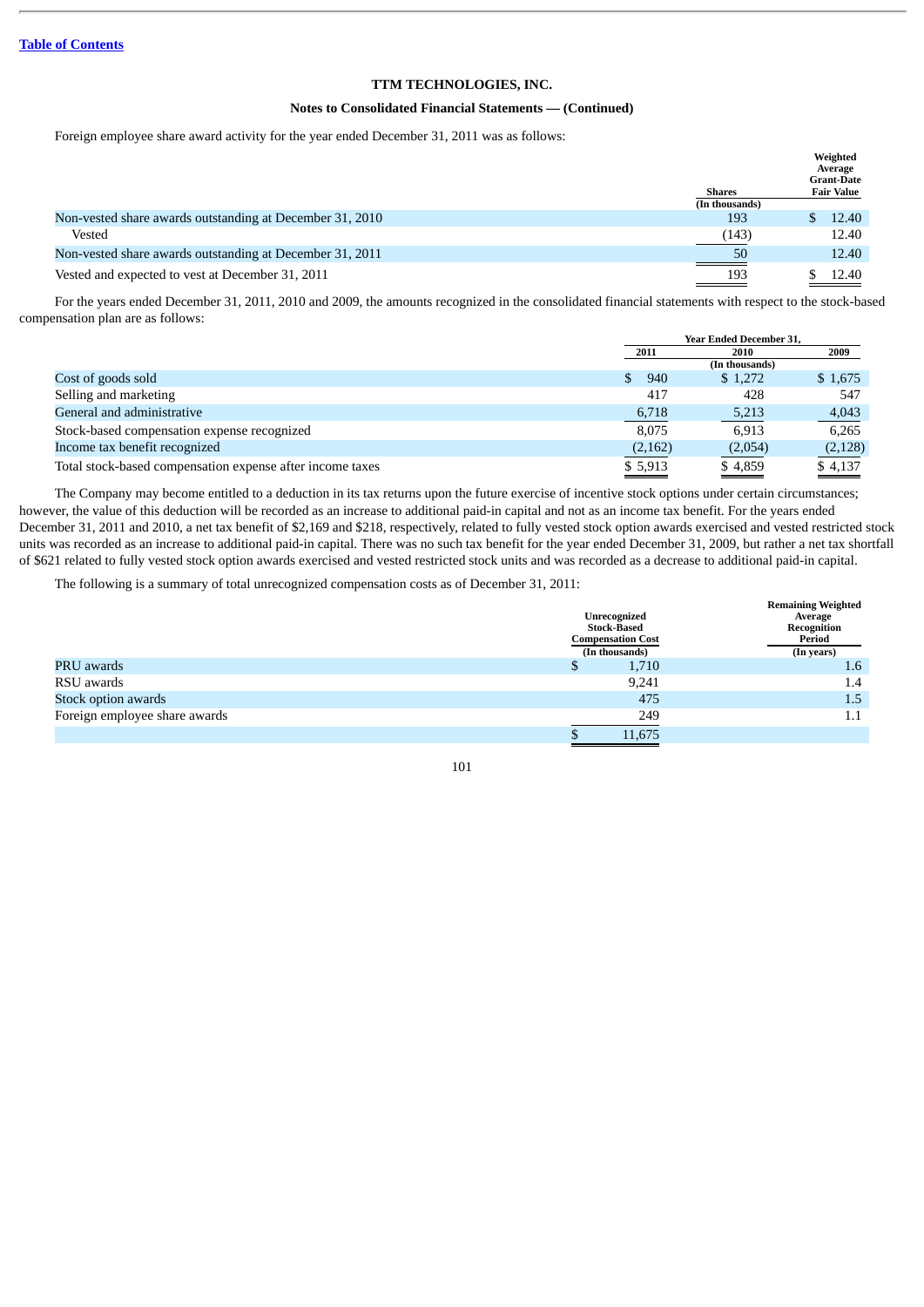### **Notes to Consolidated Financial Statements — (Continued)**

#### **(16) Employee Benefit and Deferred Compensation Plans**

The Company has three separate retirement benefit plans; one in North America and two in Asia Pacific. In North America, the Company has a 401(k) savings plan in which eligible full-time employees can participate and contribute a percentage of compensation subject to the maximum allowed by the Internal Revenue Service. The Savings Plan provides for a matching contribution of employee contributions up to 5%; 100% up to the first 3% and 50% of the following 2% of employee contributions. In Asia Pacific, the Company contributes to either separate trust-administered funds or various government sponsored pension plans on a mandatory basis. For all retirement plans, the Company has no further payment obligation once the compulsory contributions have been made. The Company recorded contributions to retirement benefit plans of \$11,216, \$7,162 and \$3,174 during the years ended December 31, 2011, 2010, and 2009, respectively.

On October 1, 2011, the Company adopted a deferred compensation plan (the Compensation Plan). The Compensation Plan is an unfunded, nonqualified deferred compensation plan and is limited to selected employees, including our named executive officers and our directors. The Compensation Plan allows participants to defer between five percent and 50% of their annual base salary, up to 100% of their annual bonus, and between five percent and 100% of their annual director fees. Amounts deferred under the Compensation Plan will be credited to accounts maintained by our company for each participant and will be credited or debited with the participant's proportionate share of any gains or losses attributable to the performance of investment options selected by the participant.

#### **(17) Asset Retirement Obligations**

The Company has recorded estimated asset retirement obligations related to the restoration of its leased manufacturing facilities to shell condition upon termination of the leases in place at those facilities and for removal of asbestos at its owned Stafford, Connecticut and Santa Clara, California manufacturing plants.

Asset retirement obligations in the amount of \$945 were settled during the year ended December 31, 2010 relating to the termination and full settlement of obligations for the Hayward, California production facility leases and the partial settlement of obligations related to the Los Angeles, California production facility leases.

Activity related to asset retirement obligations for the years ended December 31, 2011 and 2010, consists of the following and is included in other longterm liabilities:

|                                                   | (In thousands) |
|---------------------------------------------------|----------------|
| Asset retirement obligations at December 31, 2009 | 1,901          |
| Accretion expense                                 |                |
| Settlement of asset retirement obligations        | (945)          |
| Asset retirement obligations at December 31, 2010 | 983            |
| Adjustment to estimate                            | (10)           |
| Accretion expense                                 | 26             |
| Settlement of asset retirement obligations        | (75)           |
| Asset retirement obligations at December 31, 2011 | 924            |

# **(18) Preferred Stock**

The board of directors has the authority, without action to stockholders, to designate and issue preferred stock in one or more series. The board of directors may also designate the rights, preferences and privileges of each series of preferred stock, any or all of which may be superior to the rights of the common stock. As of December 31, 2011, no shares of preferred stock are outstanding.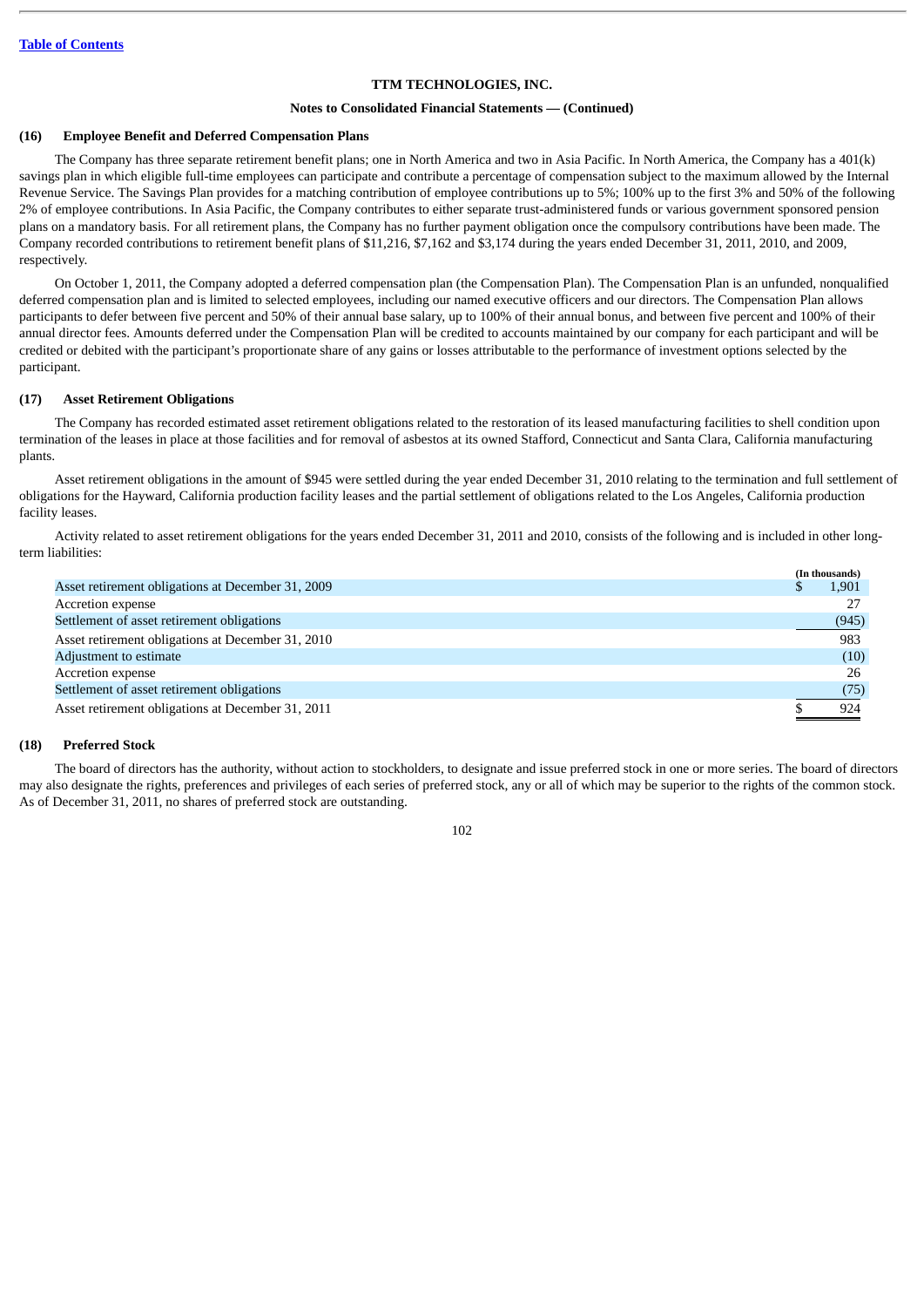### **Notes to Consolidated Financial Statements — (Continued)**

# **(19) Distribution of profits**

As stipulated by the relevant laws and regulations of the People's Republic of China (PRC) applicable to the Company's subsidiaries in the PRC, each of such subsidiaries is required to make appropriations from its net income as determined in accordance with accounting principles and the relevant financial regulations of the PRC (PRC GAAP) to a non-distributable reserve, also referred to as statutory surplus reserve. The appropriations to the statutory surplus reserve are required to be made at not less than 10% of the profit after tax as determined under PRC GAAP and required until the balance reaches 50% of its registered capital. The statutory surplus reserve is used to offset future or past losses. These PRC subsidiaries may, upon a resolution passed by the shareholders, convert the statutory surplus reserve into its capital.

There were appropriations of approximately \$7,021 to the statutory surplus reserve of these PRC subsidiaries for the year ended December 31, 2011. There were no appropriations to such reserve for the years ended December 31, 2010 and 2009.

### **(20) Segment Information**

The operating segments reported below are the Company's segments for which separate financial information is available and upon which operating results are evaluated by the chief operating decision maker on a timely basis to assess performance and to allocate resources. Prior to the Company's acquisition of the PCB Subsidiaries, the Company had two operating segments, PCB Manufacturing and Backplane Assembly, consistent with the nature of its operations. Due to the acquisition, which was completed on April 8, 2010, the Company reassessed its operating segments and manages its worldwide operations based on two geographic operating segments: 1) North America, which consists of seven domestic PCB fabrication plants, including a facility that provides follow-on valueadded services primarily for one of the PCB fabrication plants, and one backplane assembly plant in Shanghai, China, which is managed in conjunction with the Company's U.S. operations and its related European sales support infrastructure; and 2) Asia Pacific, which consists of the PCB Subsidiaries and their seven PCB fabrication plants, which include a substrate facility. Each segment operates predominantly in the same industry with production facilities that produce similar customized products for its customers and use similar means of product distribution in their respective geographic regions.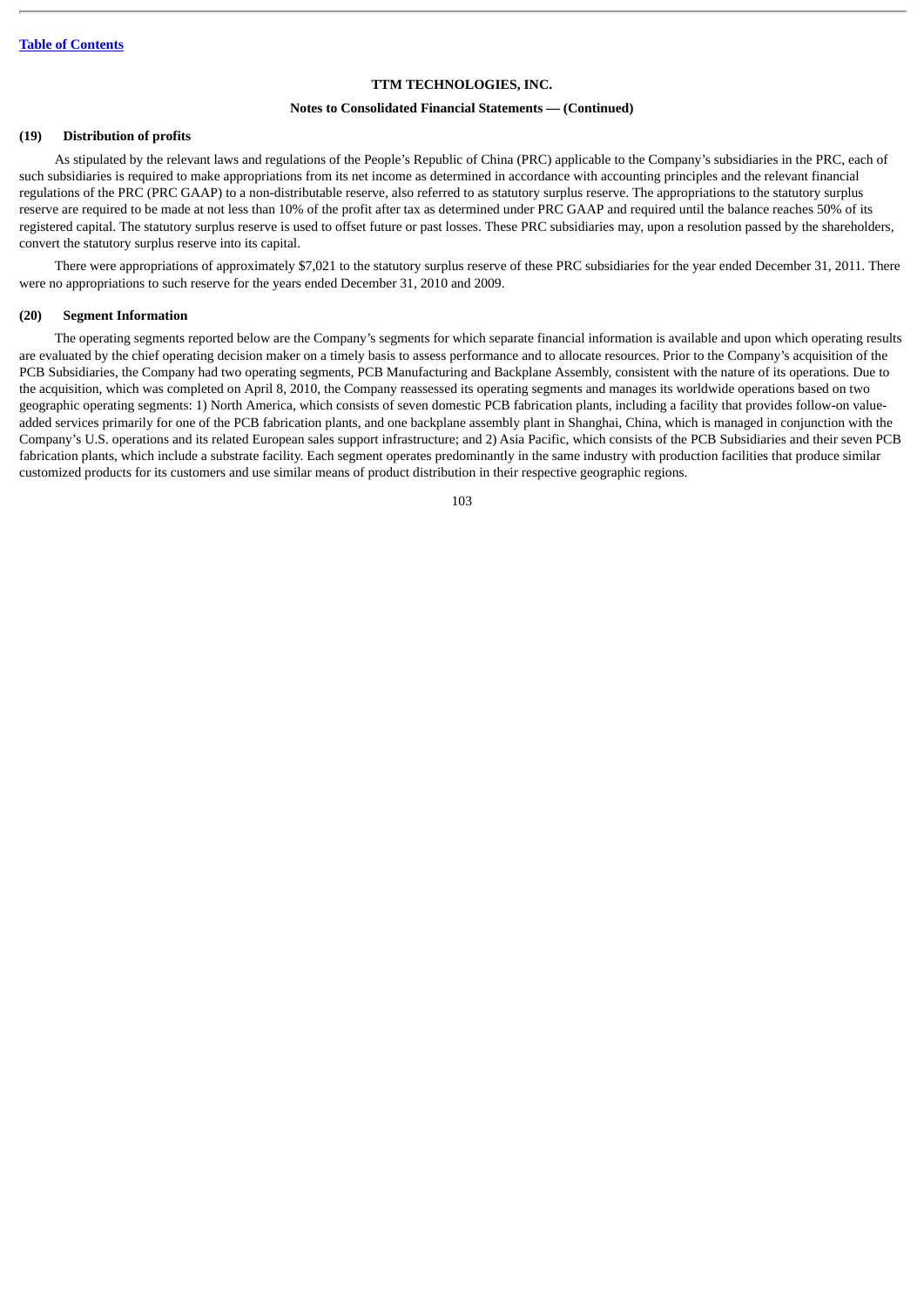# **Notes to Consolidated Financial Statements — (Continued)**

The Company evaluates segment performance based on operating segment income, which is operating income before amortization of intangibles. Interest expense and interest income are not presented by segment since they are not included in the measure of segment profitability reviewed by the chief operating decision maker. All inter-segment transactions have been eliminated. Reportable segment assets exclude available for sale securities, which are managed centrally.

|                                            |               | Year Ended December 31, |              |  |
|--------------------------------------------|---------------|-------------------------|--------------|--|
|                                            | 2011          | 2010                    | 2009         |  |
|                                            |               | (In thousands)          |              |  |
| <b>Net Sales:</b>                          |               |                         |              |  |
| North America                              | 565,929<br>\$ | 581,828<br>\$           | \$582,476    |  |
| Asia Pacific                               | 869,400       | 604,748                 |              |  |
| <b>Total sales</b>                         | 1,435,329     | 1,186,576               | 582,476      |  |
| Inter-segment sales                        | (6,690)       | (6,905)                 |              |  |
| Total net sales                            | \$1,428,639   | \$1,179,671             | \$582,476    |  |
| <b>Operating Segment Income:</b>           |               |                         |              |  |
| North America                              | \$<br>45,421  | \$<br>52,998            | \$<br>21,893 |  |
| Asia Pacific                               | 63,010        | 86,239                  |              |  |
| Total operating segment income             | 108,431       | 139,237                 | 21,893       |  |
| Amortization of definite-lived intangibles | (17,311)      | (13, 678)               | (3, 440)     |  |
| Total operating income                     | 91,120        | 125,559                 | 18,453       |  |
| Total other (expense) income               | (17, 888)     | (16, 922)               | (10, 330)    |  |
| Income before income taxes                 | 73,232<br>\$  | 108,637<br>S            | 8,123        |  |
| <b>Depreciation Expense:</b>               |               |                         |              |  |
| North America                              | \$<br>15,374  | \$<br>15,528            | \$<br>19,140 |  |
| Asia Pacific                               | 54,324        | 33,219                  |              |  |
| Total depreciation expense                 | \$<br>69,698  | \$<br>48,747            | \$ 19,140    |  |
| Capital Expenditures:                      |               |                         |              |  |
| North America                              | \$<br>16,546  | 14,298<br>\$.           | \$<br>10,623 |  |
| Asia Pacific                               | 104,544       | 100,831                 |              |  |
| Total capital expenditures                 | \$<br>121,090 | \$<br>115,129           | \$<br>10,623 |  |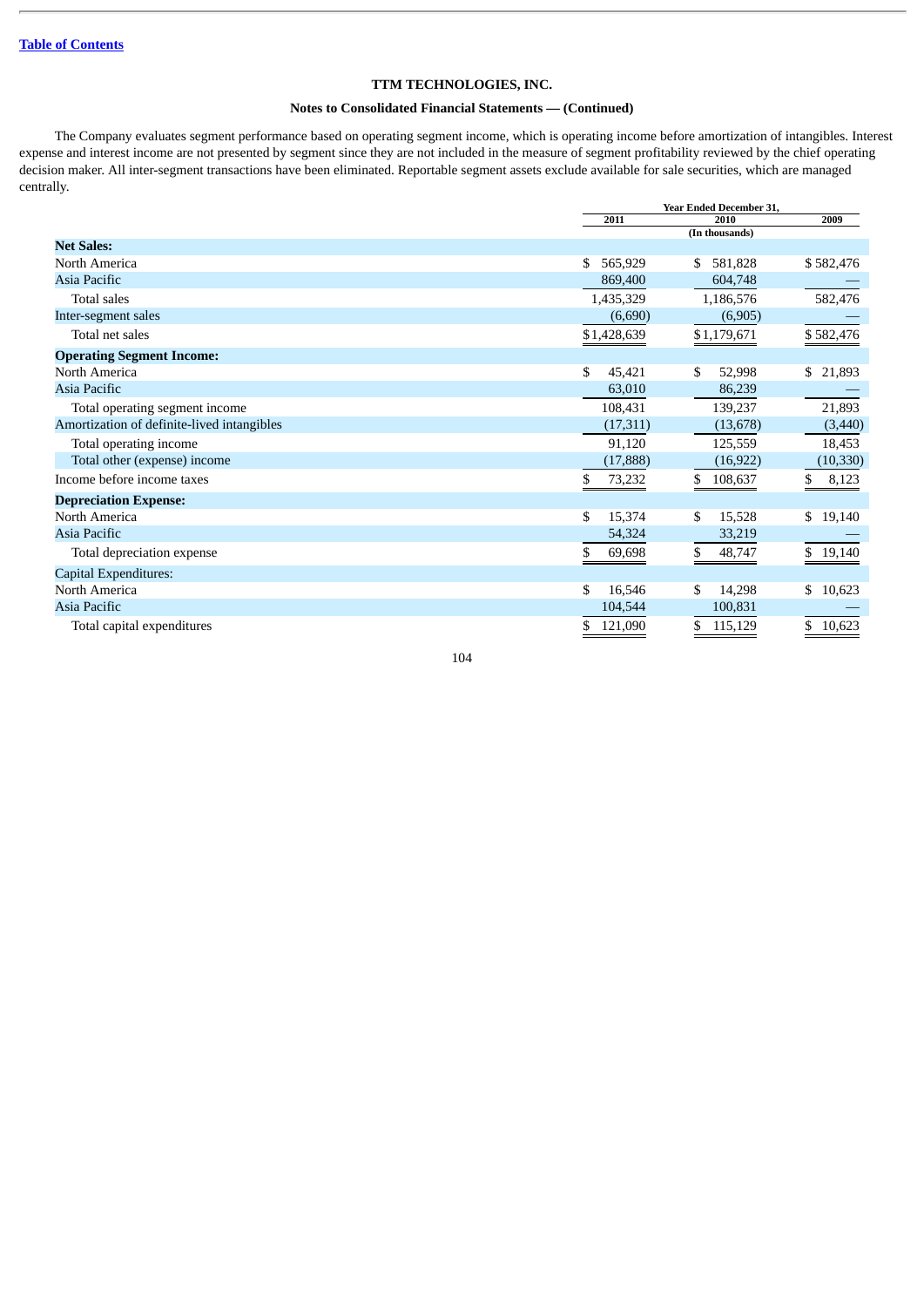### **Notes to Consolidated Financial Statements — (Continued)**

The Company accounts for inter-segment sales and transfers as if the sale or transfer were to third parties; at arms length and in conjunction with the Company's revenue recognition policy. The inter-segment sales for the years ended December 31, 2011 and 2010 are sales from the Asia Pacific operating segment to the North America operating segment.

|                              |             | December 31,   |           |  |
|------------------------------|-------------|----------------|-----------|--|
|                              | 2011        | 2009<br>2010   |           |  |
|                              |             | (In thousands) |           |  |
| <b>Segment Assets:</b>       |             |                |           |  |
| North America                | \$421,571   | 413.186<br>S.  | \$541,707 |  |
| Asia Pacific                 | 1,323,932   | 1,348,766      |           |  |
| Unallocated corporate assets | 3,566       |                | 1,351     |  |
| Total assets                 | \$1,749,069 | \$1,761,952    | \$543,058 |  |

During the year ended December 31, 2011, the Company recorded a charge of \$15,184 for the impairment of goodwill for its North America operating segment (Note 5) and a charge of \$48,125 for its Asia Pacific operating segment for the impairment of long-lived assets (Note 8).

The Company markets and sells its products in approximately 43 countries. Other than in the United States and China, the Company does not conduct business in any country in which its net sales in that country exceed 10% of net sales. Net sales and long-lived assets are as follows:

|                      | 2011             |                                           |                  | 2010 |                             |                  | 2009 |                   |
|----------------------|------------------|-------------------------------------------|------------------|------|-----------------------------|------------------|------|-------------------|
|                      |                  | <b>Long-Lived</b>                         |                  |      | <b>Long-Lived</b>           |                  |      | <b>Long-Lived</b> |
|                      | <b>Net Sales</b> | Assets                                    | <b>Net Sales</b> |      | Assets                      | <b>Net Sales</b> |      | Assets            |
|                      |                  |                                           | (In thousands)   |      |                             |                  |      |                   |
| <b>United States</b> | 529,142          | 94,213                                    | 416,159          |      | 113,388                     | 430.866          |      | 101,202           |
| China                | 554,747          | 936,415                                   | 497,298          |      | 922,923                     | 91,395           |      | 16,616            |
| Other                | 344,750          | $\qquad \qquad \overline{\qquad \qquad }$ | 266,214          |      | $\overbrace{\hspace{15em}}$ | 60,215           |      |                   |
| Total                | 1,428,639        | 1,030,628                                 | 1,179,671        |      | 1,036,311                   | 582,476          |      | 117,818           |

# **(21) Earnings Per Share**

The following is a reconciliation of the numerator and denominator used to calculate basic earnings per share and diluted earnings per share for the years ended December 31, 2011, 2010 and 2009:

|                                                                                            | 2011                             | 2010       | 2009    |
|--------------------------------------------------------------------------------------------|----------------------------------|------------|---------|
|                                                                                            | (In thousands, except per share) |            |         |
|                                                                                            |                                  | amounts)   |         |
| Net income attributable to TTM Technologies, Inc. stockholders                             | \$41,868                         | \$71,531   | \$4,857 |
| Weighted average shares outstanding                                                        | 81.176                           | 70.220     | 43.080  |
| Dilutive effect of performance-based stock units, restricted stock units and stock options | 768                              | 599        | 499     |
| Diluted shares                                                                             | 81,944                           | 70,819     | 43,579  |
| Earnings per share attributable to TTM Technologies, Inc. stockholders:                    |                                  |            |         |
| <b>Basic</b>                                                                               | \$0.52                           | \$1.02     | \$0.11  |
| <b>Diluted</b>                                                                             | \$0.51                           | 1.01<br>\$ | \$0.11  |
|                                                                                            |                                  |            |         |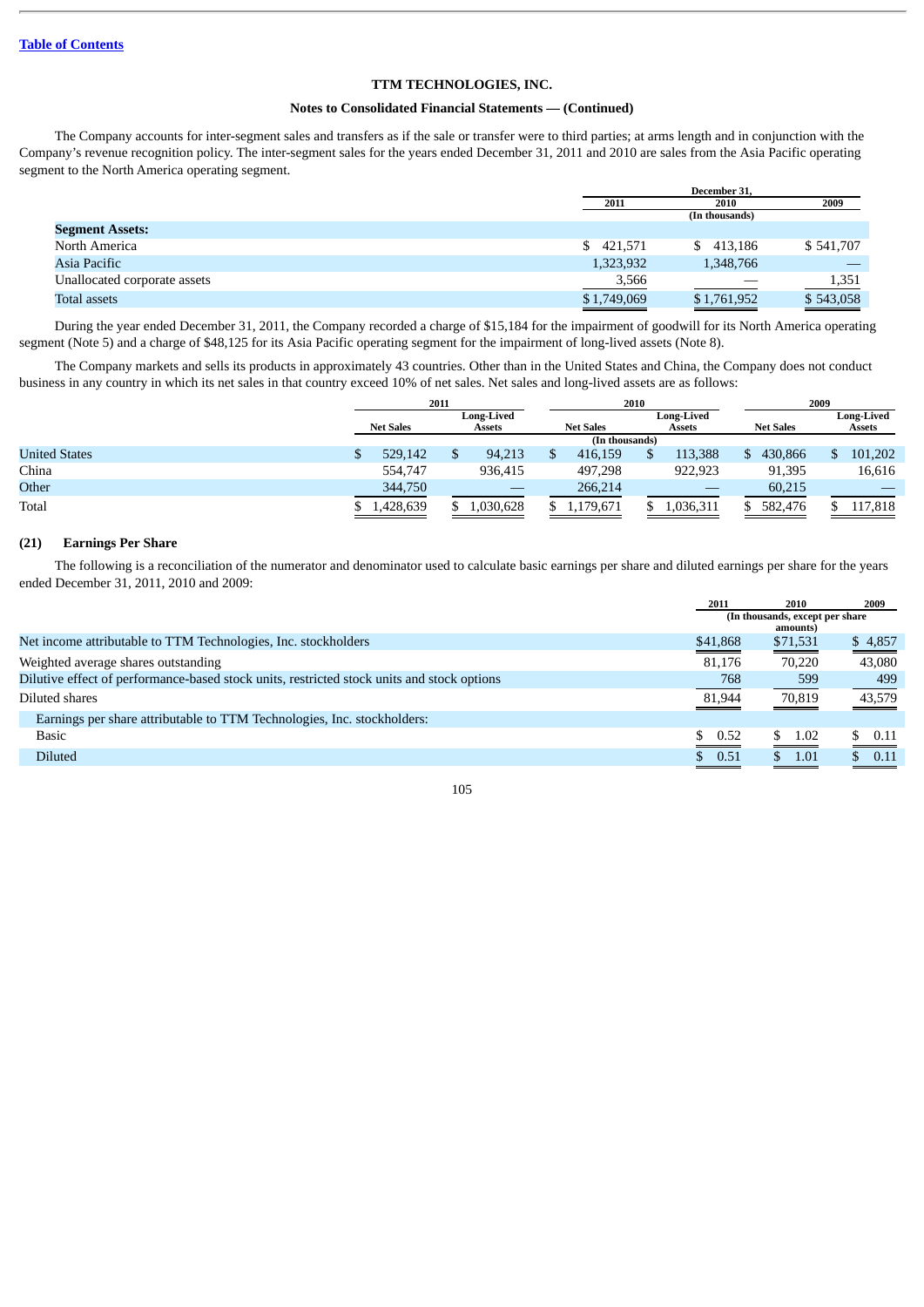### **Notes to Consolidated Financial Statements — (Continued)**

For the years ended December 31, 2011, 2010 and 2009, performance-based stock units, restricted stock units and stock options to purchase 863, 1,726 and 2,078 shares of common stock, respectively, were not considered in calculating diluted earnings per share because the options' exercise prices or the total expected proceeds under the treasury stock method for performance-based stock units, restricted stock units or stock options was greater than the average market price of common shares during the year and, therefore, the effect would be anti-dilutive. There were no outstanding performance-based restricted stock units outstanding for the year ended December 31, 2009.

Additionally, for the year ended December 31, 2011, the effect of 10,963 shares of common stock related to the Company's Convertible Notes, the effect of the convertible note hedge to purchase 10,963 shares of common stock and the warrants sold to purchase 10,963 shares of the Company's common stock were not included in the computation of dilutive earnings per share because the conversion price of the Convertible Notes and the strike price of the warrants to purchase the Company's common stock were greater than the average market price of common shares during the year, and therefore, the effect would be anti-dilutive.

### **(22) Related Party Transactions**

The Company's foreign subsidiaries enter into long-term supply arrangements to purchase laminate and prepreg from a related party in which a significant shareholder of the Company holds an approximate 16% shareholding. These supply arrangements expire on December 31, 2012. The Company's foreign subsidiaries also purchased laminate and prepreg from the laminate companies of the said significant shareholder of the Company. For the years ended December 31, 2011 and 2010, the Company purchased \$110,083 and \$92,705, respectively, of laminate and prepreg from these related parties.

Additionally, a foreign subsidiary of the Company also leased warehouse space from a related party controlled by a significant shareholder of the Company. Likewise, a related party leased employee housing space from a foreign subsidiary of the Company. For the years ended December 31, 2011 and 2010, the net income for these activities was \$250 and \$222, respectively.

At December 31, 2011 and 2010, the Company's consolidated balance sheet included \$36,851 and \$50,374, respectively, in accounts payable due to and \$44 and \$86, respectively, in accounts receivable due from a related party for the supply and lease arrangements.

There were no related party transactions for the year ended December 31, 2009.

## **(23) Other**

In April 2010, the Company, through its acquisition of the PCB Subsidiaries, acquired a 10% interest in a private company, Aspocomp Oulu Oy (Oulu), which is located in Finland. The majority owner of this private company is Aspocomp Group Oyj (Aspocomp), a Helsinki Stock Exchange traded Finnish company. The Company accounted for this 10% nonmarketable investment in Oulu using the cost method of accounting. The fair value assigned to this investment at the acquisition date was \$2,718, which was based on a market approach to estimate the enterprise value.

Aspocomp was also the 20% minority shareholder in Meadville Aspocomp (BVI) Holdings Ltd., a majority-owned subsidiary of the Company, and therefore was a related party. The Company consolidated the financial results of this majority-owned company.

#### *Exchange of Investments*

On June 8, 2011, the Company exchanged its 10% interest in Oulu for shares of Aspocomp, representing approximately 19.7% of Aspocomp's outstanding share capital, having a fair value of \$5,205. The Company has concluded that Aspocomp and Oulu are substantially similar entities as Aspocomp is a holding company and its primary operating subsidiary is Oulu. As such, the unrealized gain on the exchange of the investments has been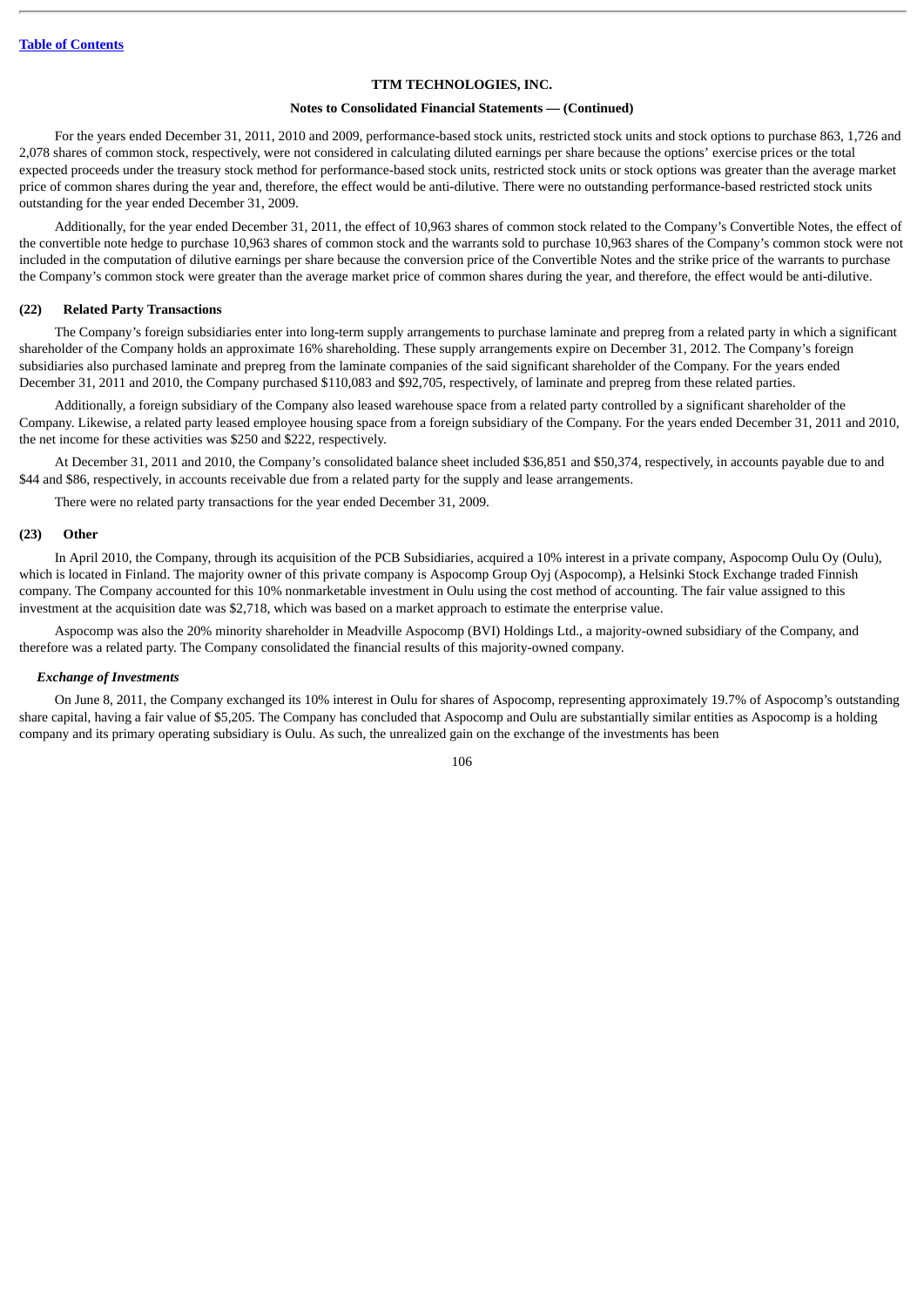### **Notes to Consolidated Financial Statements — (Continued)**

recorded in other comprehensive income, and no realized gains or losses will be recognized until the Aspocomp shares are sold, unless an other than temporary decline in fair value occurs in the future. These securities are classified as available for sale securities, and at December 31, 2011 have a fair value of \$3,566. The Company has classified this investment as available for sale as it has a readily determinable fair value and is not being held for trading purposes. Unrealized holding gains and losses on available for sale securities are recorded as a component of accumulated other comprehensive income in the consolidated balance sheet.

As a result of the Company's disposal of certain Aspocomp shares in September and October 2011, the percentage of the Company's shareholdings in Aspocomp was approximately 17.6% as of December 31, 2011.

### *Gain on Early Settlement of Related Party Financing Obligation*

The related party financing obligation represented the value of the Company's obligation under a put and call option agreement which granted Aspocomp the right to sell its 20% equity interest in Meadville Aspocomp (BVI) Holdings Ltd. to one of the PCB Subsidiaries. The PCB Subsidiary also had the right to purchase that 20% equity interest held by Aspocomp in Meadville Aspocomp (BVI) Holdings Ltd.

On June 8, 2011, the Company settled its obligation under the put and call option agreement for a payment of approximately \$20,528, resulting in a gain of \$1,659, which is included in Other, net in the consolidated statement of operations. While the Company continues to have shareholdings of 17.6% in Aspocomp, as mentioned above, Aspocomp is no longer considered to be a related party as the Company does not have the ability to control or significantly influence the management of Aspocomp.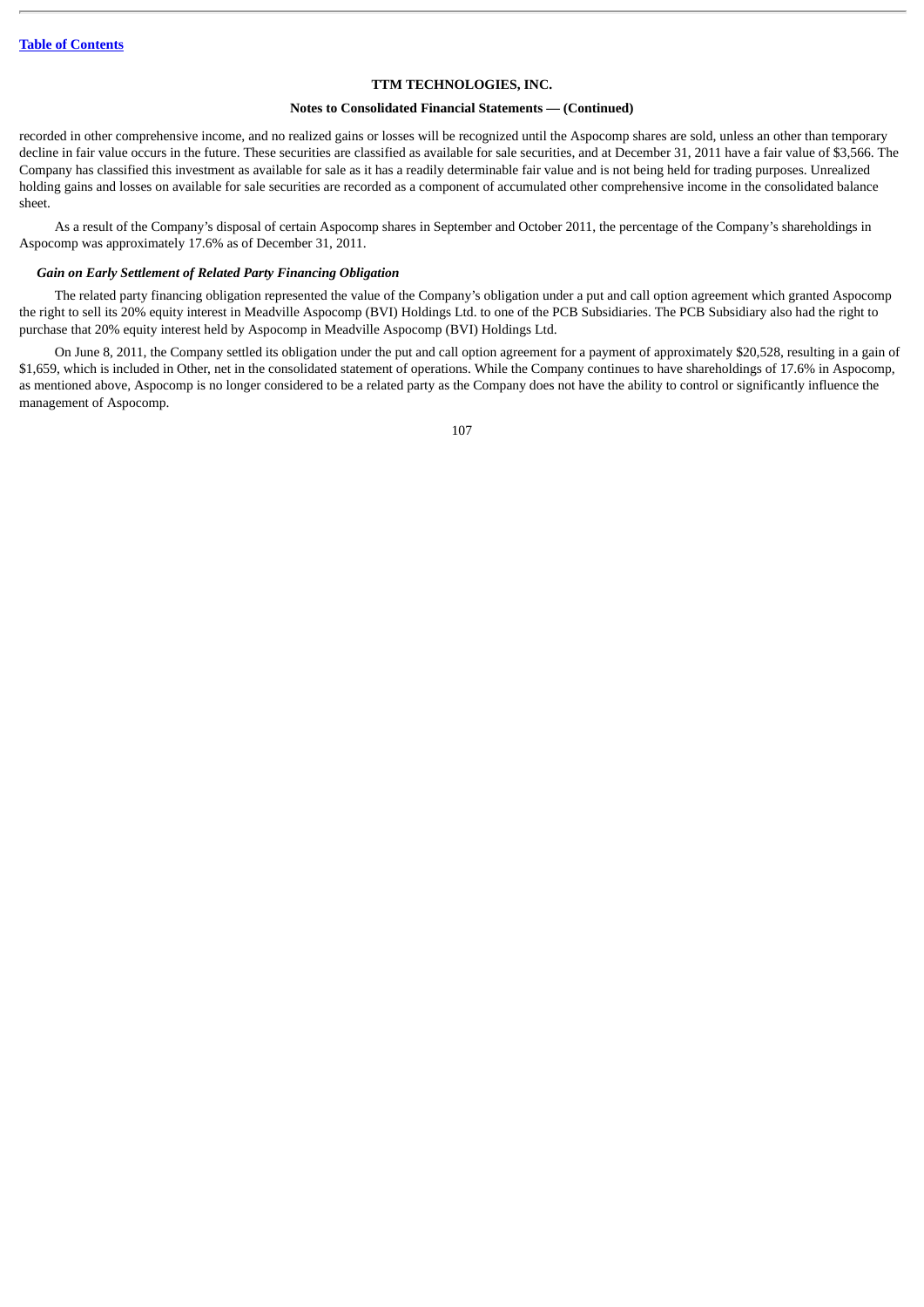# **LIST OF SUBSIDIARIES OF TTM TECHNOLOGIES, INC.**

|                                                      | <b>State/County</b>           |                                                      |
|------------------------------------------------------|-------------------------------|------------------------------------------------------|
| <b>Name of Subsidiary</b>                            | of Incorporation              | Parent                                               |
| Power Circuits, Inc.<br>TTM Advanced Circuits, Inc   | California<br>Minnesota       | TTM Technologies, Inc.<br>TTM Technologies, Inc.     |
|                                                      | Delaware                      |                                                      |
| TTM Printed Circuit Group, Inc.                      |                               | TTM Technologies, Inc.                               |
| TTM Technologies International, Inc.                 | Delaware                      | TTM Technologies, Inc.                               |
| TTM Technologies International (Switzerland) GmbH    | Switzerland                   | TTM Technologies International, Inc.                 |
| TTM Technologies (Ireland) Limited                   | Ireland                       | TTM Technologies International (Switzerland)         |
|                                                      |                               | GmbH                                                 |
| TTM Technologies (Ireland) EU Limited                | Ireland                       | TTM Technologies (Ireland) Limited                   |
| <b>TTM</b> Iota Limited                              | Bermuda                       | TTM Technologies International (Switzerland)<br>GmbH |
| TTM Technologies (Shanghai) Co. Ltd.                 | China                         | <b>TTM</b> Iota Limited                              |
| TTM Technologies (Asia Pacific) Limited              | Hong Kong                     | TTM Technologies International, Inc.                 |
| MTG Flex (BVI) Limited                               | British Virgin Islands        | TTM Technologies (Asia Pacific) Limited              |
| <b>OPC Flex Limited</b>                              | Hong Kong                     | MTG Flex (BVI) Limited                               |
| OPC Flex (HK) Limited                                | Hong Kong                     | MTG Flex (BVI) Limited                               |
| Guangzhou OPC Flex Limited                           | China                         | OPC Flex (HK) Limited                                |
| MTG (PCB) No. 2 (BVI) Limited                        | <b>British Virgin Islands</b> | TTM Technologies (Asia Pacific) Limited              |
| Meadville Aspocomp (BVI) Holdings Limited            | British Virgin Islands        | MTG (PCB) No. 2 (BVI) Limited                        |
| Meadville Aspocomp Limited                           | <b>Hong Kong</b>              | Meadville Aspocomp (BVI) Holdings Limited            |
| Meadville Aspocomp International Limited             | Hong Kong                     | Meadville Aspocomp (BVI) Holdings Limited            |
| Asia Rich Enterprises Limited                        | <b>British Virgin Islands</b> | Meadville Aspocomp (BVI) Holdings Limited            |
| Aspocomp Electronics India Private Limited           | India                         | Meadville Aspocomp (BVI) Holdings Limited            |
| <b>MA Investment Holding Limited</b>                 | Hong Kong                     | Meadville Aspocomp (BVI) Holdings Limited            |
| Aspocomp Chin-Poon Holdings Limited                  | British Virgin Islands        | MA Investment Holding Limited                        |
| Meadville Aspocomp (Suzhou) Electronics Co., Ltd.    | China                         | Aspocomp Chin-Poon Holdings Limited                  |
| MTG Management (BVI) Limited                         | British Virgin Islands        | TTM Technologies (Asia Pacific) Limited              |
| Oriental Printed Circuits (USA), Inc.                | Delaware                      | MTG Management (BVI) Limited                         |
| Oriental Printed Circuits Limited                    | Hong Kong                     | MTG Management (BVI) Limited                         |
| Oriental Printed Circuits, Inc.                      | California                    | <b>Oriental Printed Circuits Limited</b>             |
| Meadville International Trading (Shanghai) Co., Ltd. | China                         | Oriental Printed Circuits Limited                    |
| TTM Technologies Enterprises (HK) Limited            | <b>Hong Kong</b>              | MTG Management (BVI) Limited                         |
| <b>State Link Trading Limited</b>                    | British Virgin Islands        | MTG Management (BVI) Limited                         |
| MTG PCB (BVI) Limited                                | <b>British Virgin Islands</b> | TTM Technologies (Asia Pacific) Limited              |
| TTM Technologies China Limited                       | Hong Kong                     | MTG PCB (BVI) Limited                                |
| <b>OPC Manufacturing Limited</b>                     | <b>Hong Kong</b>              | TTM Technologies China Limited                       |
| Circuit Net Technology Limited                       | British Virgin Islands        | TTM Technologies China Limited                       |
| Guangzhou Meadville Electronics Co., Ltd.            | China                         | TTM Technologies China Limited                       |
| Shanghai Meadville Science & Technology Co., Ltd.    | China                         | TTM Technologies China Limited                       |
| Shanghai Meadville Electronics Co., Ltd.             | China                         | TTM Technologies China Limited                       |
| Shanghai Kaiser Electronics Co., Ltd.                | China                         | TTM Technologies China Limited                       |
| Meadville Innovations (Shanghai) Co., Ltd.           | China                         | TTM Technologies China Limited                       |
| Dongguan Meadville Circuits Limited                  | China                         | TTM Technologies China Limited                       |
| Dongguan Shengyi Electronics Ltd.                    | China                         | <b>TTM Technologies China Limited</b>                |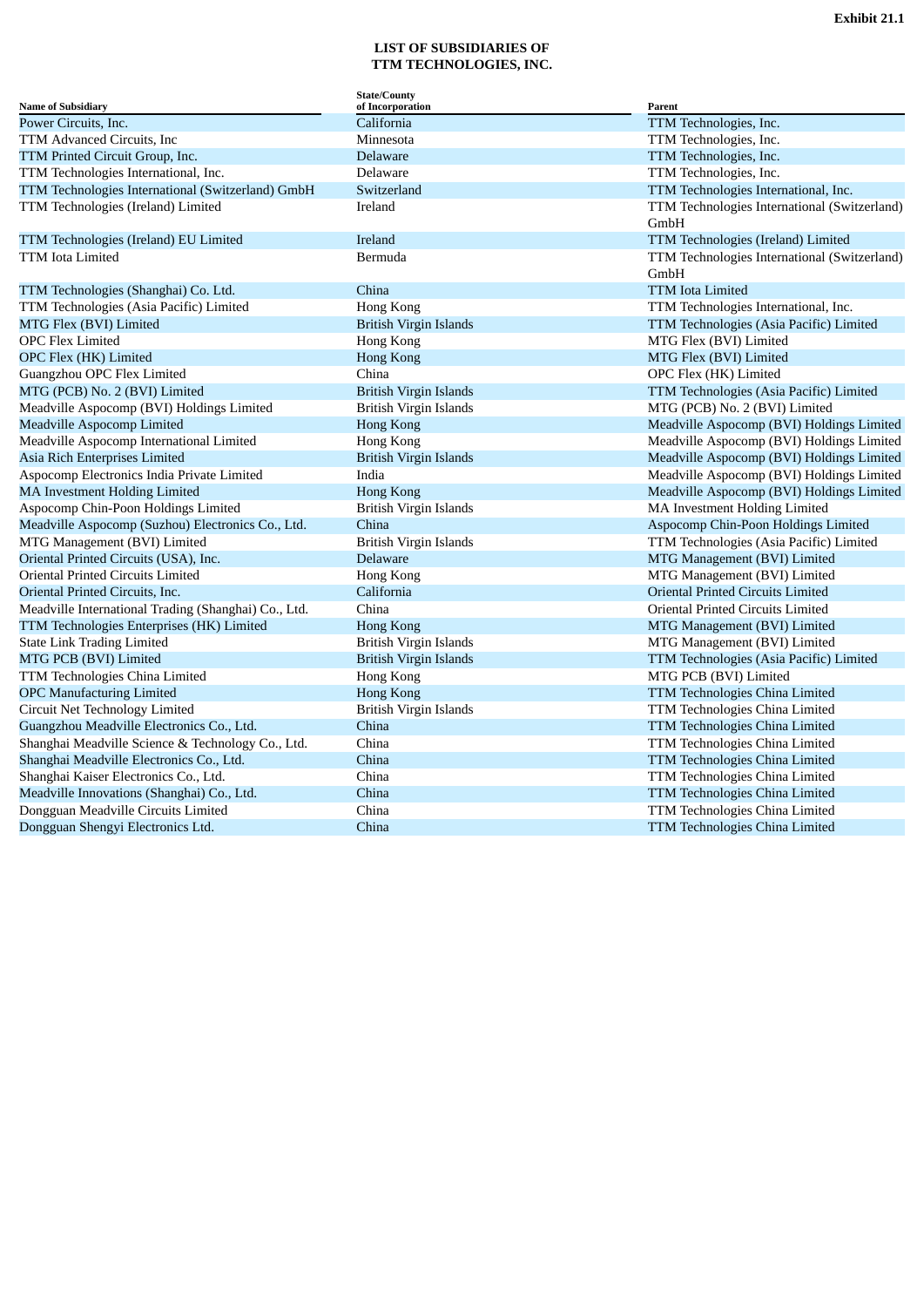## **Consent of Independent Registered Public Accounting Firm**

The Board of Directors TTM Technologies, Inc.:

We consent to the incorporation by reference in the registration statements (Registration Nos. 333-46454 and 333-138219) on Form S-8 of TTM Technologies, Inc. of our report dated March 15, 2011, with respect to the consolidated balance sheet of TTM Technologies, Inc. as of December 31, 2010, and the related consolidated statements of operations, stockholders' equity and comprehensive income, and cash flows for each of the years in the two-year period ended December 31, 2010, which report appears in the December 31, 2011 Annual Report on Form 10-K of TTM Technologies, Inc.

/s/ KPMG LLP

Salt Lake City, Utah February 29, 2012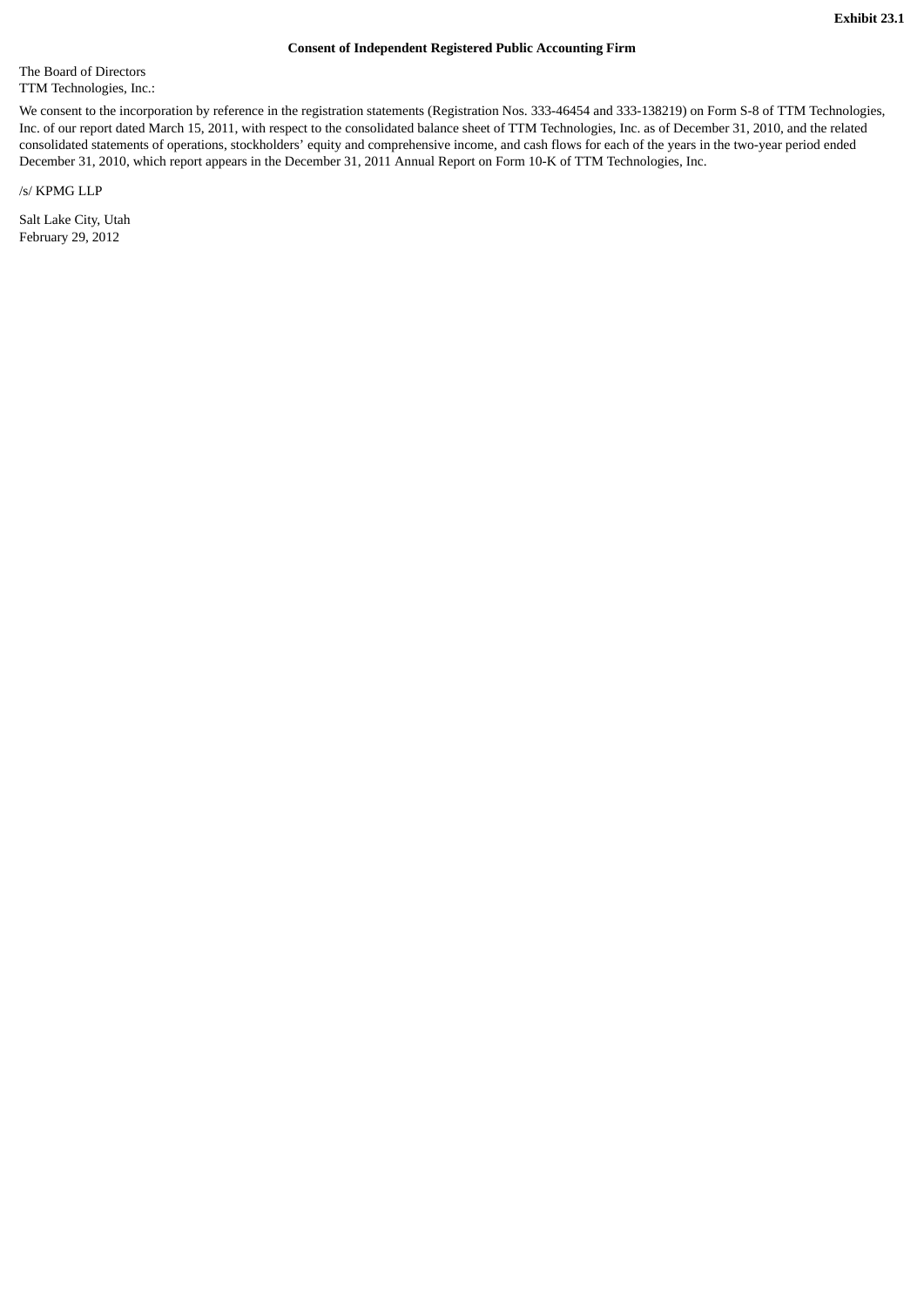# **CONSENT OF INDEPENDENT REGISTERED PUBLIC ACCOUNTING FIRM**

We hereby consent to the incorporation by reference in the Registration Statements on Form S-8 (File Nos. 333-46454 and 333-138219) of TTM Technologies, Inc. of our report dated February 29, 2012 relating to the financial statements, financial statement schedule and the effectiveness of internal control over financial reporting, which appears in this Form 10-K**.**

/s/ PricewaterhouseCoopers LLP

Irvine, California February 29, 2012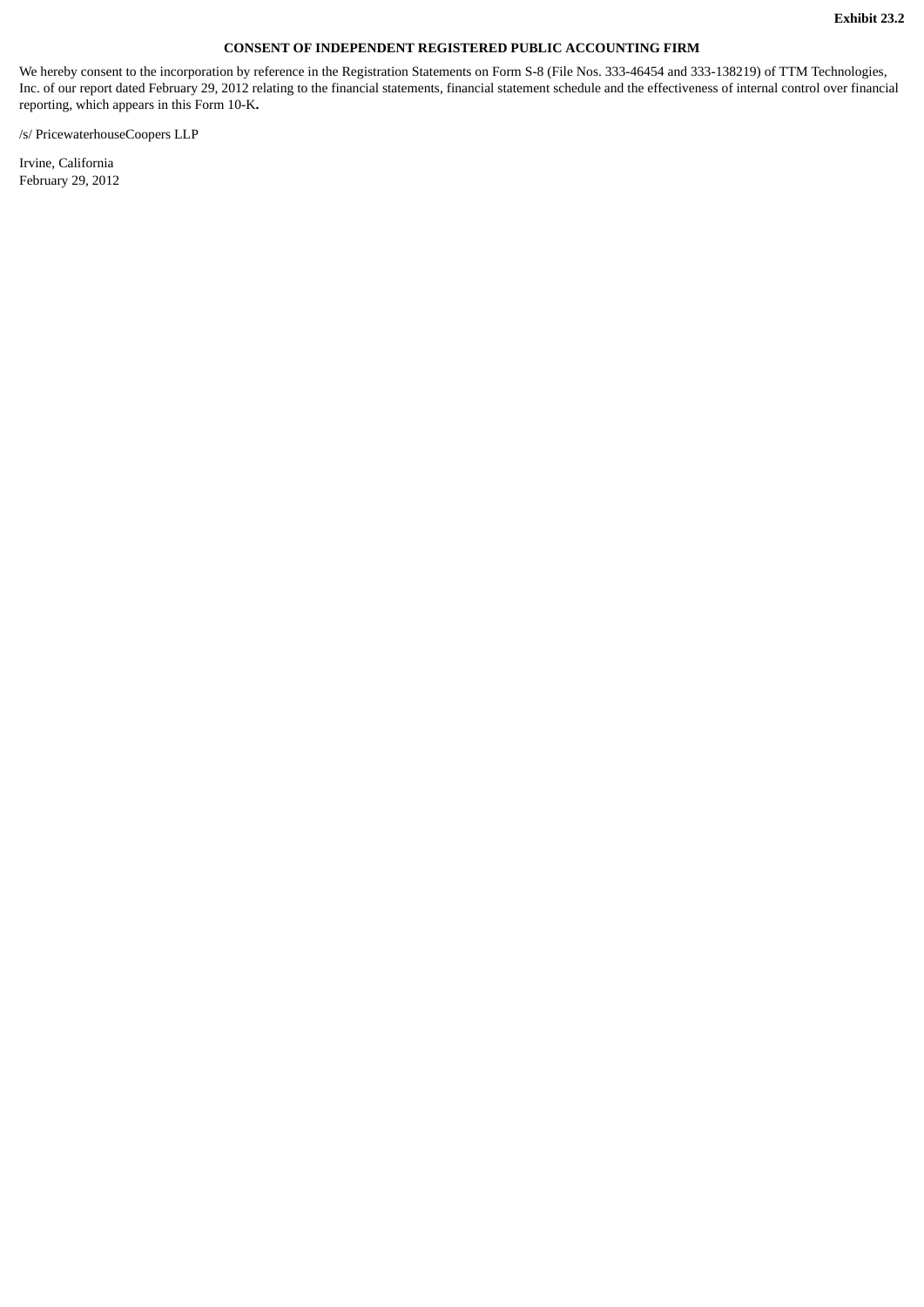#### **CERTIFICATION**

I, Kenton K. Alder, certify that:

1. I have reviewed this annual report on Form 10-K of TTM Technologies, Inc.;

2. Based on my knowledge, this report does not contain any untrue statement of a material fact or omit to state a material fact necessary to make the statements made, in light of the circumstances under which such statements were made, not misleading with respect to the period covered by this report;

3. Based on my knowledge, the financial statements, and other financial information included in this report, fairly present in all material respects the financial condition, results of operations and cash flows of the registrant as of, and for, the periods presented in this report;

4. The registrant's other certifying officer and I are responsible for establishing and maintaining disclosure controls and procedures (as defined in Exchange Act Rules 13a-15(e) and 15d-15(e)) and internal control over financial reporting (as defined in Exchange Act Rules 13a-15(f) and 15d-15(f)) for the registrant and have:

(a) Designed such disclosure controls and procedures, or caused such disclosure controls and procedures to be designed under our supervision, to ensure that material information relating to the registrant, including its consolidated subsidiaries, is made known to us by others within those entities, particularly during the period in which this report is being prepared;

(b) Designed such internal control over financial reporting, or caused such internal control over financial reporting to be designed under our supervision, to provide reasonable assurance regarding the reliability of financial reporting and the preparation of financial statements for external purposes in accordance with generally accepted accounting principles;

(c) Evaluated the effectiveness of the registrant's disclosure controls and procedures and presented in this report our conclusions about the effectiveness of the disclosure controls and procedures, as of the end of the period covered by this report based on such evaluation; and

(d) Disclosed in this report any change in the registrant's internal control over financial reporting that occurred during the registrant's most recent fiscal quarter (the registrant's fourth fiscal quarter in the case of an annual report) that has materially affected, or is reasonably likely to materially affect the registrant's internal control over financial reporting; and

5. The registrant's other certifying officer and I have disclosed, based on our most recent evaluation of internal control over financial reporting, to the registrant's auditors and the audit committee of the registrant's board of directors (or persons performing the equivalent functions):

(a) All significant deficiencies and material weaknesses in the design or operation of internal control over financial reporting which are reasonably likely to adversely affect the registrant's ability to record, process, summarize and report financial information; and

(b) Any fraud, whether or not material, that involves management or other employees who have a significant role in the registrant's internal control over financial reporting.

/s/ Kenton K. Alder

Kenton K. Alder *President and Chief Executive Officer (Principal Executive Officer)*

Date: February 29, 2012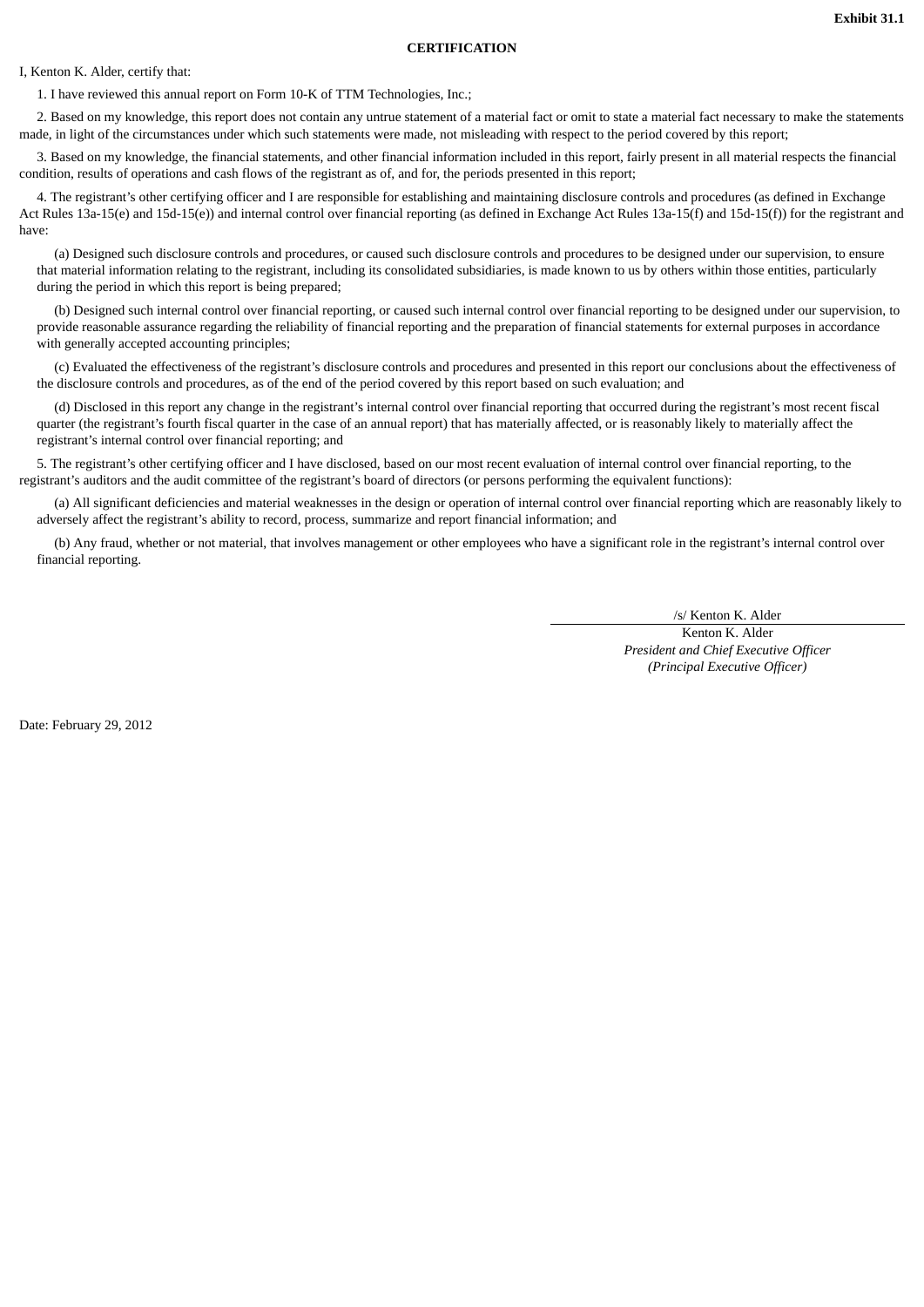### **CERTIFICATION**

I, Steven W. Richards, certify that:

1. I have reviewed this annual report on Form 10-K of TTM Technologies, Inc.;

2. Based on my knowledge, this report does not contain any untrue statement of a material fact or omit to state a material fact necessary to make the statements made, in light of the circumstances under which such statements were made, not misleading with respect to the period covered by this report;

3. Based on my knowledge, the financial statements, and other financial information included in this report, fairly present in all material respects the financial condition, results of operations and cash flows of the registrant as of, and for, the periods presented in this report;

4. The registrant's other certifying officer and I are responsible for establishing and maintaining disclosure controls and procedures (as defined in Exchange Act Rules 13a-15(e) and 15d-15(e)) and internal control over financial reporting (as defined in Exchange Act Rules 13a-15(f) and 15d-15(f)) for the registrant and have:

(a) Designed such disclosure controls and procedures, or caused such disclosure controls and procedures to be designed under our supervision, to ensure that material information relating to the registrant, including its consolidated subsidiaries, is made known to us by others within those entities, particularly during the period in which this report is being prepared;

(b) Designed such internal control over financial reporting, or caused such internal control over financial reporting to be designed under our supervision, to provide reasonable assurance regarding the reliability of financial reporting and the preparation of financial statements for external purposes in accordance with generally accepted accounting principles;

(c) Evaluated the effectiveness of the registrant's disclosure controls and procedures and presented in this report our conclusions about the effectiveness of the disclosure controls and procedures, as of the end of the period covered by this report based on such evaluation; and

(d) Disclosed in this report any change in the registrant's internal control over financial reporting that occurred during the registrant's most recent fiscal quarter (the registrant's fourth fiscal quarter in the case of an annual report) that has materially affected, or is reasonably likely to materially affect the registrant's internal control over financial reporting; and

5. The registrant's other certifying officer and I have disclosed, based on our most recent evaluation of internal control over financial reporting, to the registrant's auditors and the audit committee of the registrant's board of directors (or persons performing the equivalent functions):

(a) All significant deficiencies and material weaknesses in the design or operation of internal control over financial reporting which are reasonably likely to adversely affect the registrant's ability to record, process, summarize and report financial information; and

(b) Any fraud, whether or not material, that involves management or other employees who have a significant role in the registrant's internal control over financial reporting.

/s/ Steven W. Richards

Steven W. Richards *Chief Financial Officer & Secretary (Principal Financial Officer)*

Date: February 29, 2012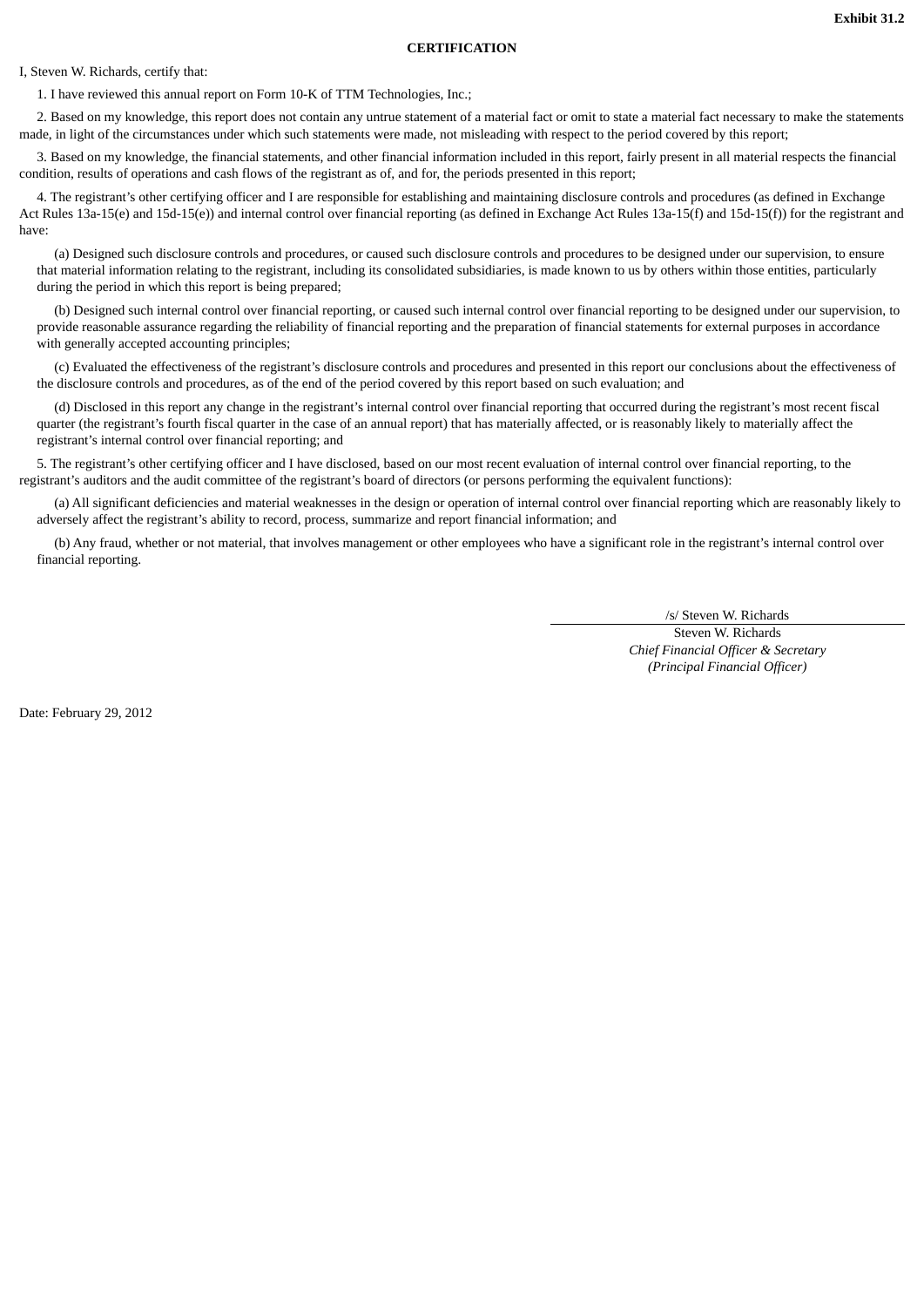## **CERTIFICATION PURSUANT TO 18 U.S.C. SECTION 1350, AS ADOPTED PURSUANT TO SECTION 906 OF THE SARBANES-OXLEY ACT OF 2002**

In connection with the Annual Report on Form 10-K of TTM Technologies, Inc. (the "Company") for the year ended December 31, 2011, as filed with the Securities and Exchange Commission on the date hereof (the "Report"), I, Kenton K. Alder, Chief Executive Officer of the Company, certify, pursuant to 18 U.S.C. Section 1350, as adopted pursuant to Section 906 of the Sarbanes-Oxley Act of 2002, that:

(1) The Report fully complies with the requirements of Section 13(a) or 15(d) of the Securities Exchange Act of 1934 (15 U.S.C. 78m(a) or 78o(d)); and

(2) The information contained in the Report fairly presents, in all material respects, the financial condition and results of operations of the Company.

By: /s/ Kenton K. Alder

Kenton K. Alder *President and Chief Executive Officer*

February 29, 2012